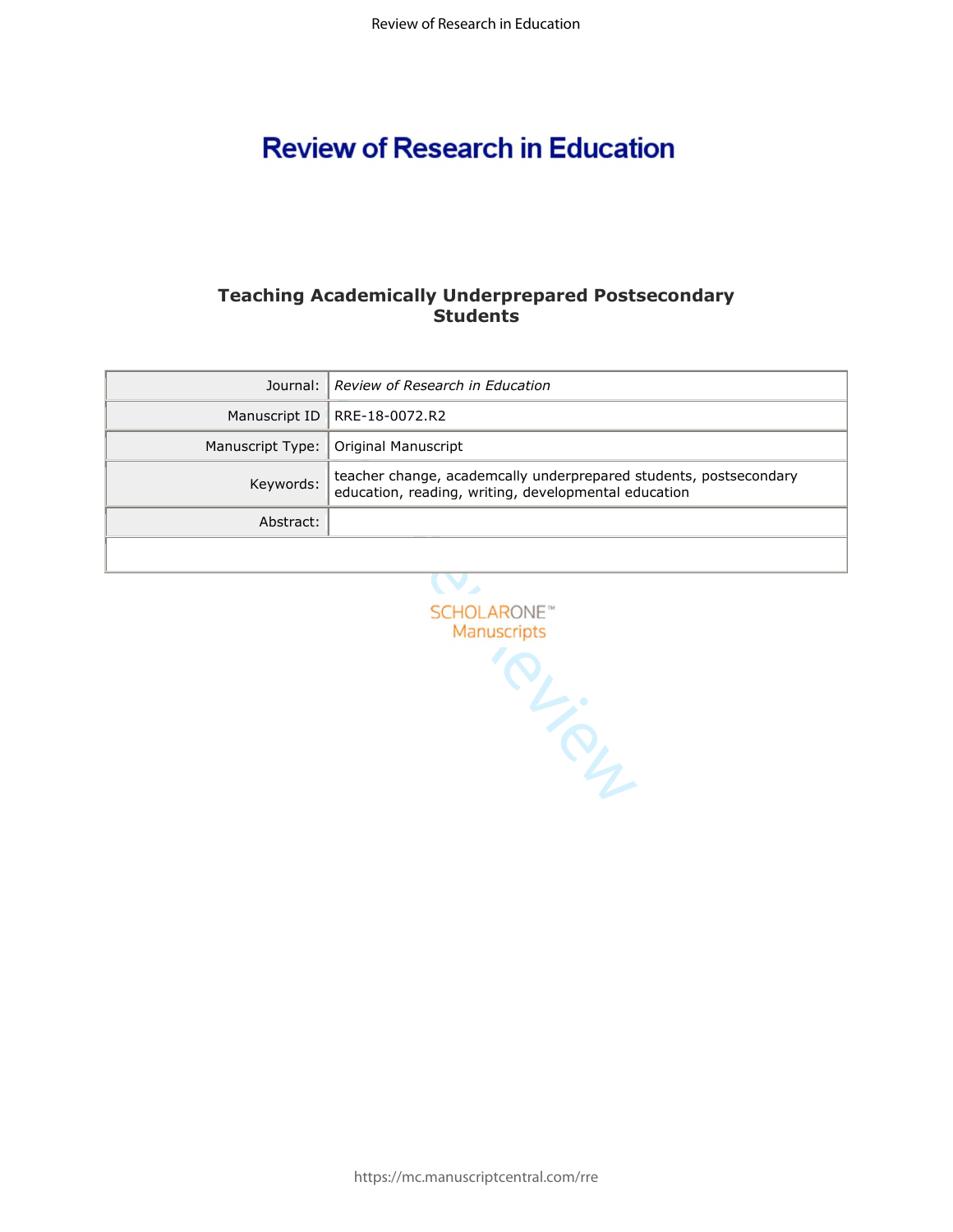### **Abstract**

the literature, including teaching of discrete s<br>new and multiple literacies, employing discipated<br>technology, and integrating reading and writing a clear theoretical framework or body of literat<br>in a clear theoretical fra Only 25-38 percent of secondary education graduates in the U.S. are proficient readers or writers but many continue to postsecondary education, where they take developmental education courses designed to help them improve their basic academic skills. However, outcomes are poor for this population and one problem may be that approaches to teaching need to change. This chapter discusses approaches to the teaching of academically underprepared postsecondary students and how teaching might be changed in order to improve student outcomes. A wide variety of approaches is reported in the literature, including teaching of discrete skills, providing strategy instruction, incorporating new and multiple literacies, employing disciplinary and contextualized approaches, using digital technology, and integrating reading and writing instruction. However, the field has yet to develop a clear theoretical framework or body of literature pointing to how teaching in this area might improve. Based on our reading of the literature, we recommend directions for future research that could inform changes in the teaching of underprepared students at the postsecondary level.

#### **Introduction**

This chapter aims to identify ways in which the teaching of academically underprepared postsecondary students might be changed in order to enhance learning opportunities. The population of interest is students in postsecondary education with reading and writing skills below the level required for meaningful learning. Educational outcomes for this population are poor in terms of skill development, academic achievement, and persistence (Bailey, Jeong, & Cho, 2010; Perin, Bork, Peverly, & Mason, 2013; Perin, Lauterbach, Raufman, & Santikian Kalamkarian, 2017).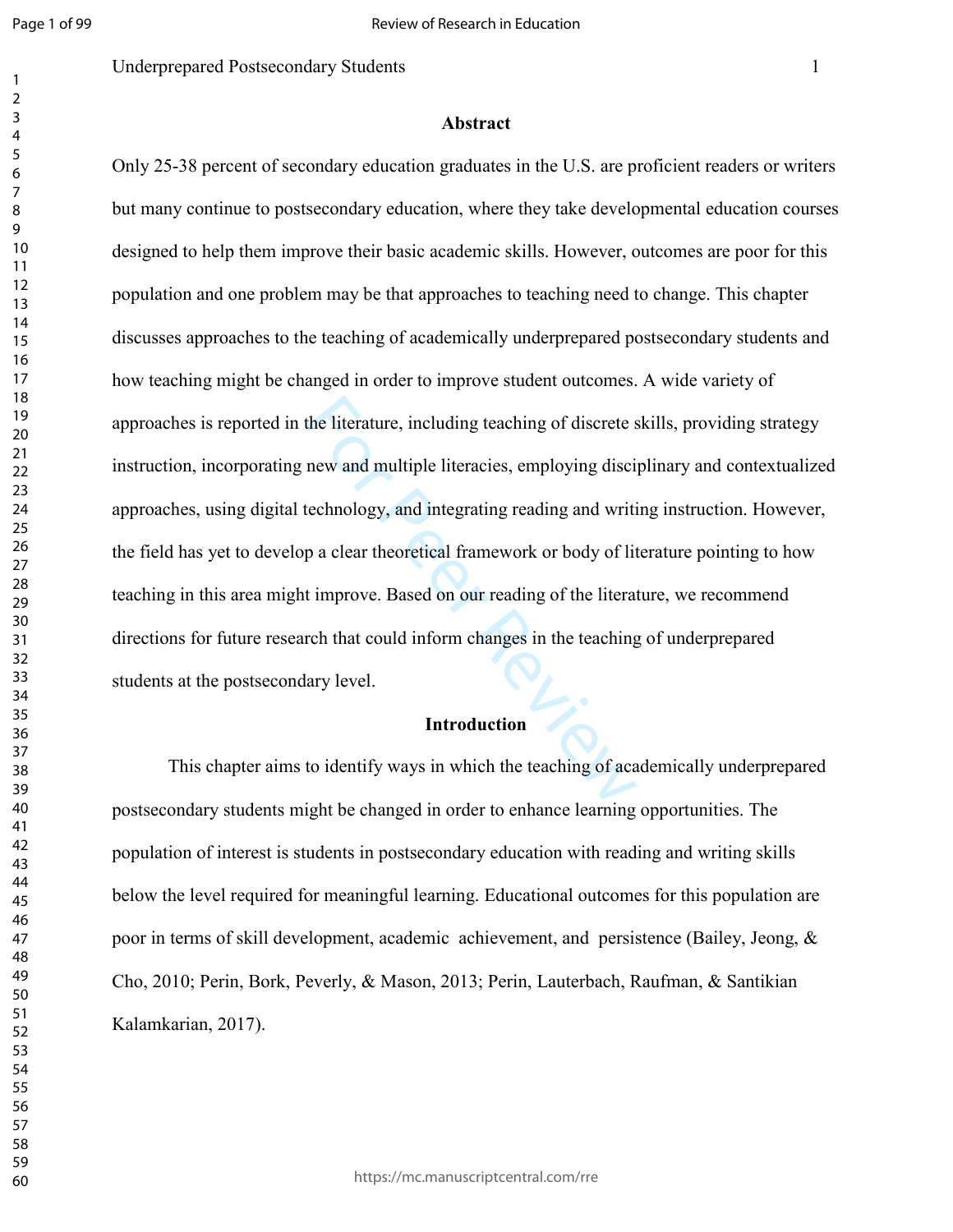Strong literacy skills serve as a foundation of learning from early elementary grades through postsecondary education. However, in the United States, only 38 percent of students in the last year of secondary education are proficient readers, 25 percent are proficient writers, and 28 percent display low reading skills (National Assessment of Educational Progress (NAEP), 2015a; National Center for Education Statistics, 2012).

r with academic expectations. These supports<br>," which has been defined as "a comprehens<br>d emotional growth and development of all st<br>not limited to, tutoring, personal/career coun<br>ork" (National Association for Development In the United States, underprepared postsecondary students may be referred for supportive courses and services designed to help them improve their literacy and mathematics skills and become familiar with academic expectations. These supports are referred to as "developmental education," which has been defined as "a comprehensive process that focuses on the intellectual, social, and emotional growth and development of all students. Developmental education includes, but is not limited to, tutoring, personal/career counseling, academic advisement, and coursework" (National Association for Developmental Education, n.d.). Developmental courses are often offered at several levels, with students placed based on assessments administered upon college entry. In this chapter, we focus on postsecondary developmental education in postsecondary institutions coursework and interventions designed to improve reading and writing skills.

Course taking rates vary by type of institution, with an estimated 5.6-28.1 percent of students in public 2- and 4-year institutions taking at least one developmental reading or writing course (Chen, 2016; Skomsvold, 2014, Table 6.2). Enrollments in these literacy courses are higher in community (2-year) colleges. For example, 28.1 percent of 2-year compared with 10.8 percent of 4-year college students enroll in developmental reading or writing courses (Chen, 2016, Table 1). In fact, college policies vary considerably regarding whether students found to be academically underprepared upon college entry are actually required to enroll in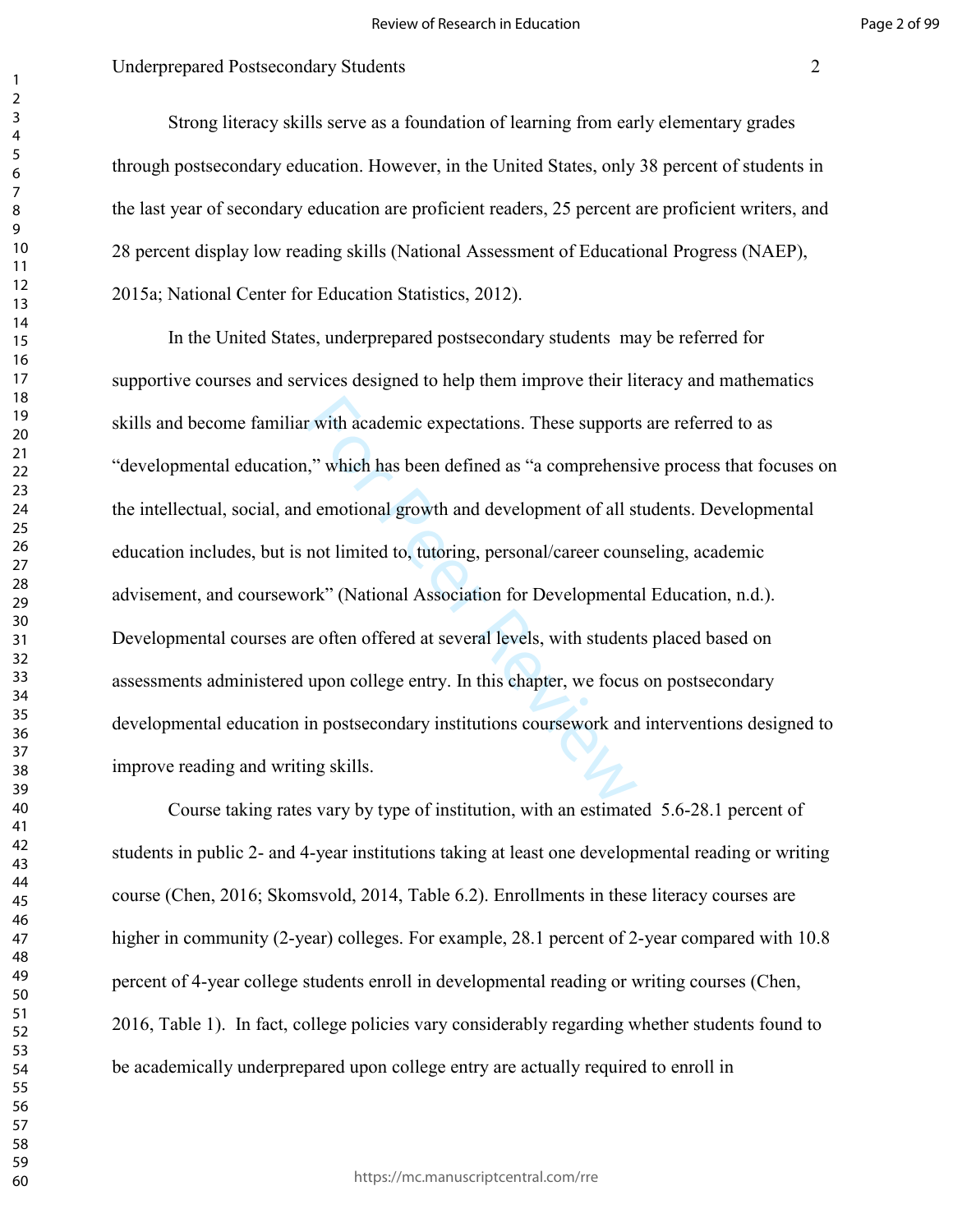#### Review of Research in Education

# Underprepared Postsecondary Students 3

developmental education courses. For this reason, enrollments may be an underestimate of underpreparedness, as many students referred to developmental education elect not to attend but, rather, enroll in college-level courses instead (Perin & Charron, 2006).

Solórzano, 2014) and, further, the lower Lation<br>1 course sequence, the lower the likelihood of<br>1 course sequence, the lower the likelihood of<br>1 colid Santos, Alonso, & Solorzano, 2015). Al<br>1 es (Cohen, Brawer & Kisker, 201 Outcomes for entering postsecondary students identified as academically underprepared have been poor, as measured in rates of course completion, persistence in college, grade point average and degree attainment (Bailey et al., 2010), especially for students of color. For example, a majority of Latinx students do not progress beyond developmental coursework (Acevedo-Gil, Santos, & Solórzano, 2014) and, further, the lower Latinx students are placed in the developmental English course sequence, the lower the likelihood of success in credit-bearing English classes (Acevedo-Gil, Santos, Alonso, & Solorzano, 2015). Although there are multiple causes of the poor outcomes (Cohen, Brawer & Kisker, 2013), there have been calls for improvement of developmental instruction:

Little is known about what really goes on in developmental education classrooms, and even less is known about the attributes of effective teaching for this population. Principles of adult learning are often poorly understood by developmental education instructors, who are typically not offered professional development opportunities by their employers. Evidence-based instructional strategies used in high schools could be readily adapted for community colleges. Professional development for instructors and curricular reforms may be needed (MDRC, 2013, p. 2).

Observations of developmental education classrooms have been reported for example by Norton Grubb and colleagues (Grubb, 2012; Grubb & Grabriner, 2013; Grubb et al., 1999, in California), but these have been confined to single states, and more wide-ranging, systematic observational studies are needed. Lack of preparedness for postsecondary academic demands is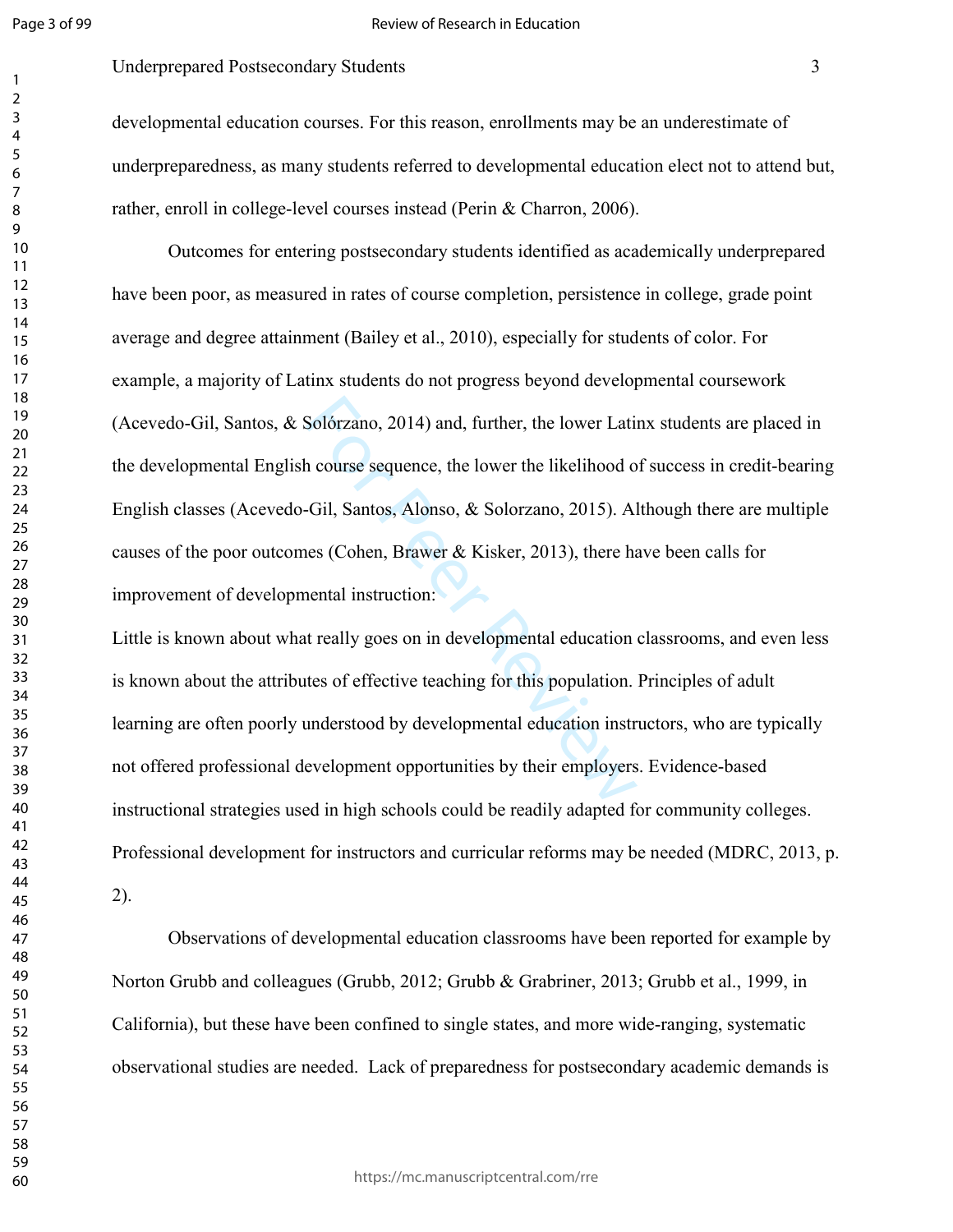problematic for many students. However, efforts to prepare secondary education graduates for the literacy demands of postsecondary education indicate the difficulty of achieving this goal. For example, in a rare study reporting evidence bearing on this problem (Kallison, 2017), even after improving skills in an intensive high-school-to-college transition program that taught to state reading and writing standards, a group of underprepared secondary education graduates remained unready for college literacy demands.

#### **Purpose and Questions**

ctors that underlie academic difficulty. The c<br>actors, approaches to teaching. Our purpose idemically underprepared students in postsecc<br>ce students' learning opportunities. Based or<br>rtcomings of current approaches to teac There are many factors that underlie academic difficulty. The current chapter sets out to understand one of these factors, approaches to teaching. Our purpose is to identify ways in which the teaching of academically underprepared students in postsecondary education might be changed in order to enhance students' learning opportunities. Based on available literature, we identify strengths and shortcomings of current approaches to teaching in postsecondary developmental settings in order to present directions for research and practice in instructional improvement. Three questions guide the review our discussion: (1) What approaches to the teaching of literacy skills to postsecondary students have been reported in the literature? (2) What ideas have emerged in the field concerning the improvement of teaching literacy skills to this population? (3) What implications can be drawn from the available literature for research and practice on improving the teaching of literacy skills to this population?

For context, we first present a conceptual framework for understanding reading and writing instruction and discuss the competencies needed in each area. We then summarize our identification of literature and proceed to a discussion of the research. Finally, we present implications and future directions for research and practice bearing on the teaching of underprepared postsecondary students.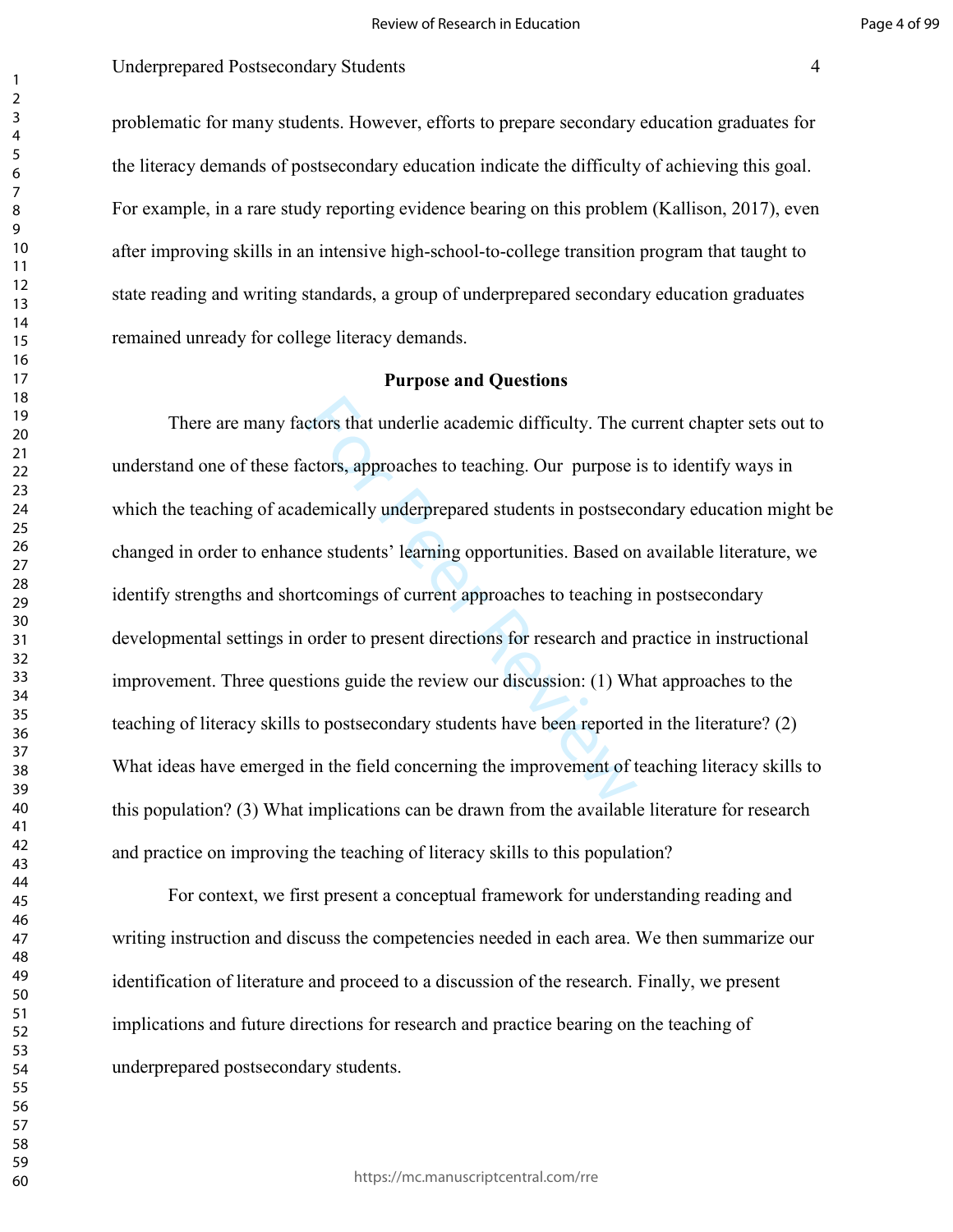## Underprepared Postsecondary Students 5

#### **Conceptual Framework**

knowledge and potential (White, 2011). How<br>ared postsecondary students centers on the re<br>lefinition here. Traditionally, reading and wri<br>lary students in separate courses but, more re<br>opmental education has been reformed t For the current purpose, literacy is conceptualized as the reading and writing of printed words in order to comprehend and express meaning. We acknowledge broader definitions, such as those that extend beyond the processing of print to the oral skills of speaking and listening (National Governors' Association and Council of Chief State School Officers, 2010), use of multi-media (Gee, 2012; Guzzetti & Foley, 2018; Mannion & Ivanic, 2007; Mulcahy-Ernt & Caverly, 2018), and, even more broadly, to social functioning, goal achievement and the development of personal knowledge and potential (White, 2011). However, because literacy coursework for underprepared postsecondary students centers on the reading and writing of print, we assume the narrower definition here. Traditionally, reading and writing have been taught to underprepared postsecondary students in separate courses but, more recently, in a growing number of colleges, developmental education has been reformed to combine the two areas in single courses (Bickerstaff & Raufman, 2017). In this section, we present a conceptual framework for understanding reading and writing, and their integration.

#### **Reading**

Reading is multidimensional, goal directed, and developmental (Alexander, 2005, 2012) and involves multiple cognitive, metacognitive, affective, and sociocultural factors working in concert (Holschuh & Lampi, 2018; Pearson & Cervetti, 2015). Layered within each of these factors are other multidimensional constructs. For example, cognitive factors include decoding, predicting, comprehending while affective factors include motivation, self-efficacy, and selfregulation. All of these processes occur within social, cultural and contextual spaces, which favors those who understand academic discourse (Gee, 2012). Reading ability develops over time and involves both learning to read and reading to learn (Alexander, 2012; Rosenblatt,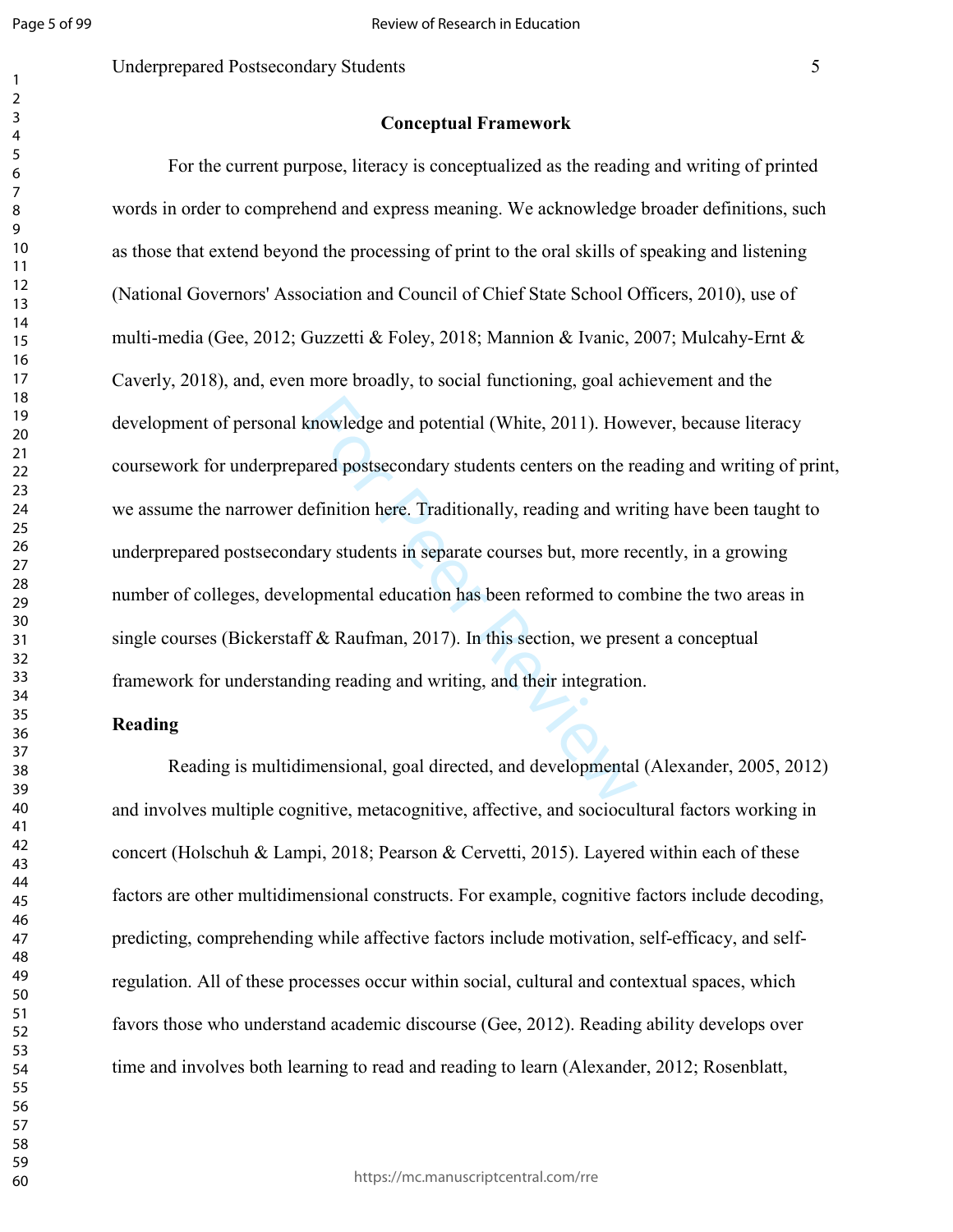1994). Learners develop flexibility, control, and experience to maneuver within the linguistic, cognitive and sociocultural dimensions of literacy (Kucer, 2014).

Reading is developmental across the lifespan and readers bring a variety of strategies, interests, and background knowledge to the text and that making meaning demands the ability to critically analyze and interpret text (Alexander, 2012). In this sense, reading proficiency may not generalize to specific disciplinary areas that demand a good deal of content knowledge (Perin, 2018).

etencies include understanding literal and im<br>ences and conclusions; identify and summari<br>over a text; interpreting the meanings of word<br>ng the purpose or point of view expressed in<br>and their own experience; comprehending Key reading competencies include understanding literal and implied information in text, drawing appropriate inferences and conclusions; identify and summarize main ideas; analyzing information as it unfolds over a text; interpreting the meanings of words and phrases; analyzing text structure; understanding the purpose or point of view expressed in a text; making connections between text and their own experience; comprehending information in diverse formats and media (i.e. engage in multiple literacies, as mentioned above); assessing arguments expressed in a text; comparing information across texts; analyzing an author's use of literary devices; and understanding complex texts (National Assessment of Educational Progress, 2015b; National Governors' Association and Council of Chief State School Officers, 2010).

## **Writing**

Writing has been conceptualized as comprised of two components, called "the task environment" and "the individual" (Hayes, 1996, p. 10). The task environment encompasses social aspects such as the purpose of writing and characteristics of the readership of a written text, and physical aspects including the medium, e.g., pen and paper or digital means, and the text written so far, which provides context for the writing for further composition. In the "individual" component are housed key cognitive and affective processes including memory,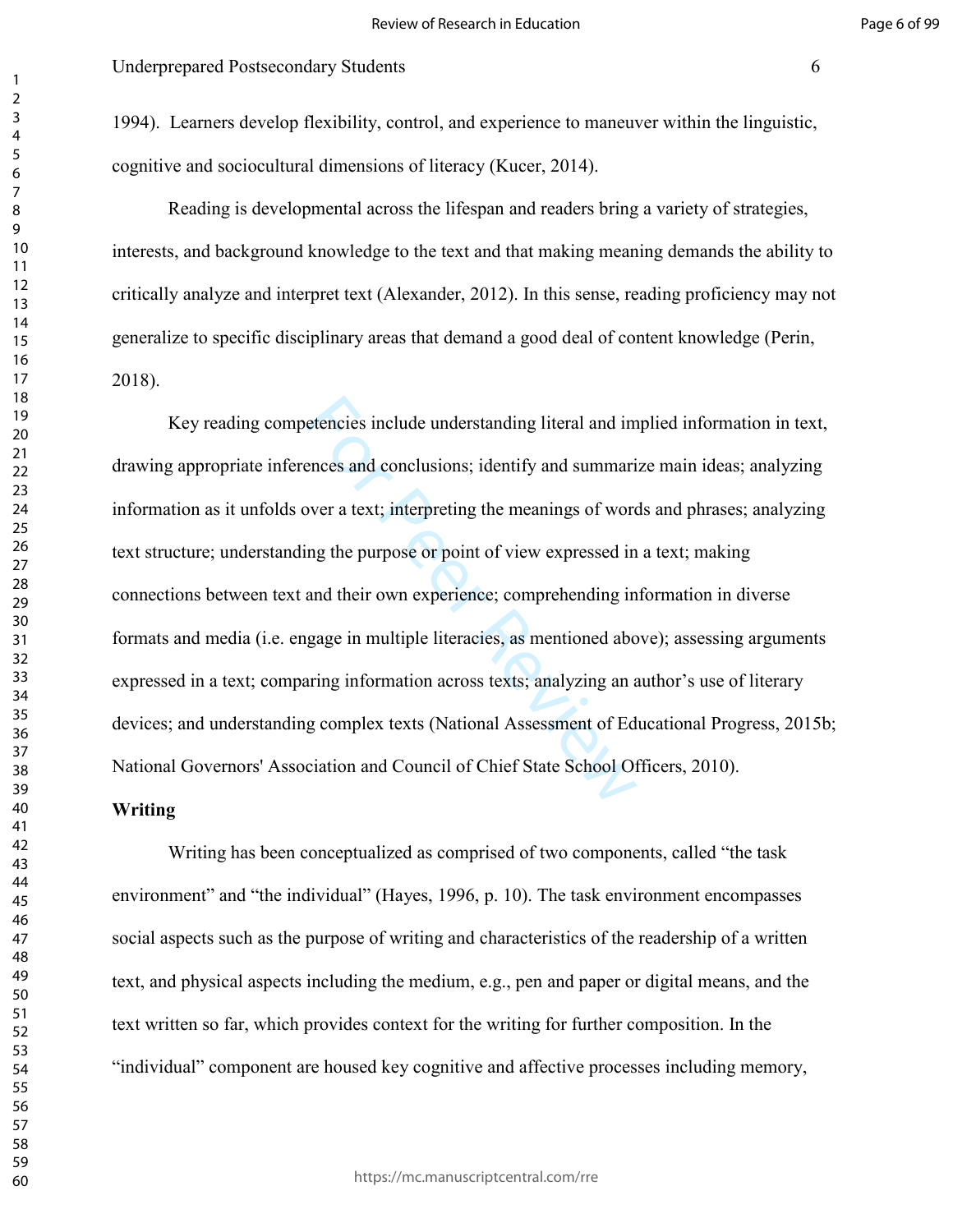#### Review of Research in Education

# Underprepared Postsecondary Students 7

schema for the act of writing; metacognition; understanding of core writing behaviors (planning, drafting and revision); beliefs about writing; and motivation to write. An extension of Hayes' (1996) model includes executive functions in the self-regulation of the writing process, and the use of writing strategies (Berninger, Garcia, & Abbott, 2009)

Skills and processes that enable proficient writing are spelling, which requires phonemic awareness and the mapping of sounds and letters; knowledge of the conventions of a written language, including syntax, capitalization and punctuation; and vocabulary knowledge (Berninger & Chanquoy, 2012; Rijlaarsdam et al., 2012). Also important is discourse knowledge, i.e. awareness of the characteristics of and what is involved in producing well-written text (Olinghouse & Graham, 2009).

2012; Rijlaarsdam et al., 2012). Also important<br>acteristics of and what is involved in producion<br>1009).<br>etencies include the ability to compose text is<br>etencies include the ability to compose text is<br>etencies include the a Key writing competencies include the ability to compose text in three major genres, i.e., argumentative/ persuasive, informational/ explanatory, and narrative; use precise language and varied sentence structure; produce coherent text that demonstrates an awareness of the informational needs and basic assumptions of an assumed audience of readers; revise one's own text to improve clarity; use digital technology such as the internet to communicate and collaborate with others; engage in multi-modal, non-print literacies in line with evolving practices in the  $21<sup>st</sup>$  century; convey research findings; acknowledge the source of ideas, i.e. avoid plagiarizing; and engage in both longer- and shorter- term writing tasks (Guzzetti  $\&$  Foley, 2018; Mulcahy-Ernt & Caverly, 2018; Paulson & Holschuh, 2018; National Assessment of Educational Progress, 2012; National Governors' Association and Council of Chief State School Officers, 2010).

# **Integrated Reading and Writing**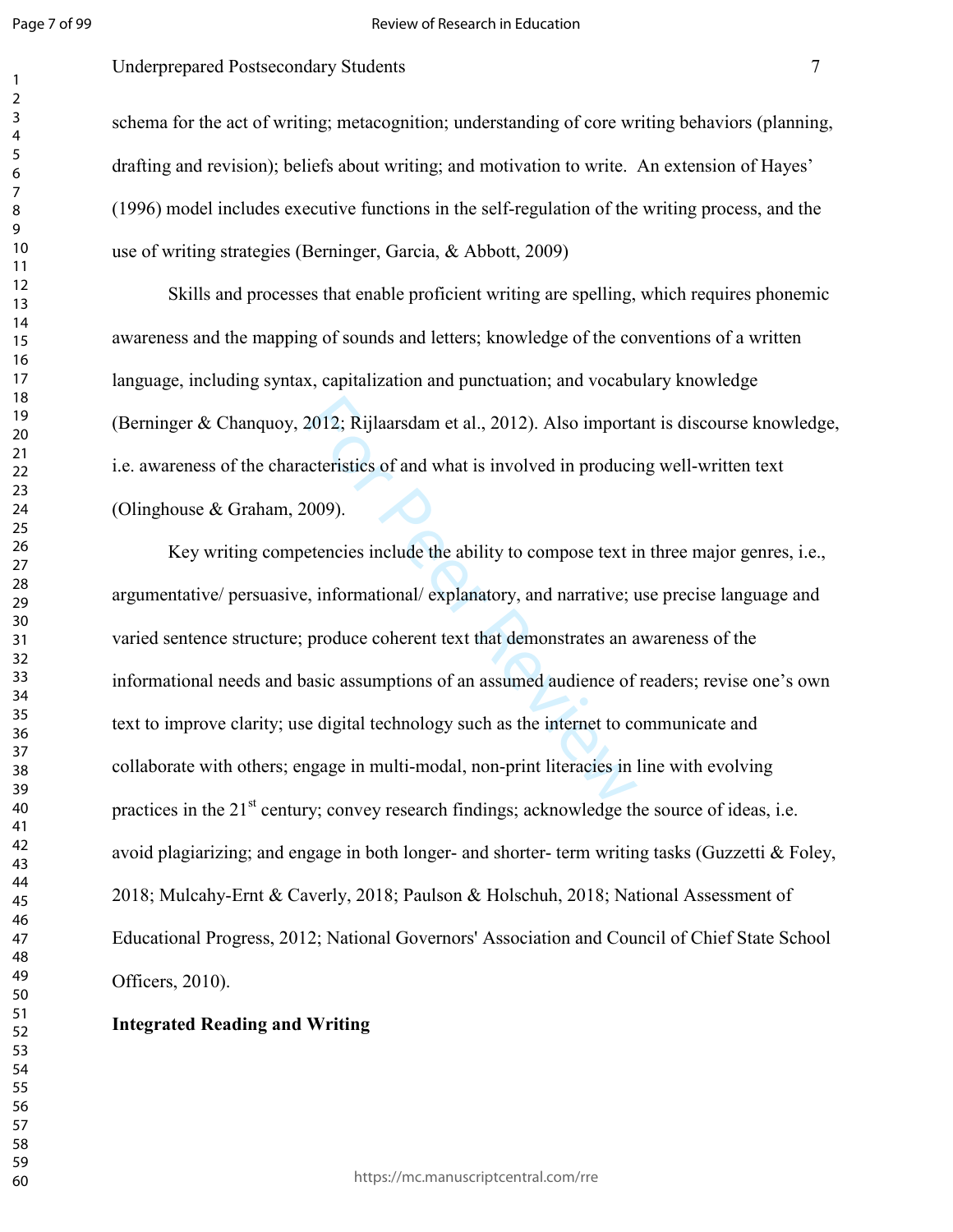Page 8 of 99

 The integration of reading and writing instruction seems well supported from both theoretical and empirical perspectives. Reading and writing are not the reverse of each other (Stotsky, 1983) but share a number of important overlapping processes (Fitzgerald & Shanahan, 2000). Shanahan (2016) describes relationship between reading and writing as "two buckets drawing water from a common well or two buildings built on a common foundation" (p. 195). Further, two meta-analyses have shown mutually-beneficial empirical relationships between reading and writing (Graham & Hebert, 2010; Graham et al., 2018).

# **Identification of Literature**

Identification of Literature<br>IC, EBSCO and Google Scholar search enging<br>ts in identified literature were used to genera<br>terms, used singly and in combination, were:<br>condary, higher education, literacy instruction<br>g skills, The ProQuest, ERIC, EBSCO and Google Scholar search engines, hand-search of journals, and reference lists in identified literature were used to generate an initial pool of studies for consideration. Search terms, used singly and in combination, were: developmental education, remedial\*, college, postsecondary, higher education, literacy instruction, reading instruction, writing instruction, reading skills, writing skills, integration, and integrated reading and writing. Resources meeting the following criteria were selected for review: (1) provided description, practitioner commentary, and/or data on the teaching of literacy skills to underprepared students in postsecondary education; and (2) appeared in peer-reviewed journal articles, chapters in scholarly books, or technical reports produced by reputable organizations. A parameter of the years 2000-2018 was set but a few earlier references were screened in because they offered important information not available in more recent work. The search yielded 199 studies, which were scrutinized for relevance to the current review; of these, 36 were relevant to our guiding questions. The identified literature included empirical studies, descriptive reports and literature reviews. The work was organized by major theme, as shown in the next section. Where studies were thematically cross-cutting, they are presented below within a single theme for expediency.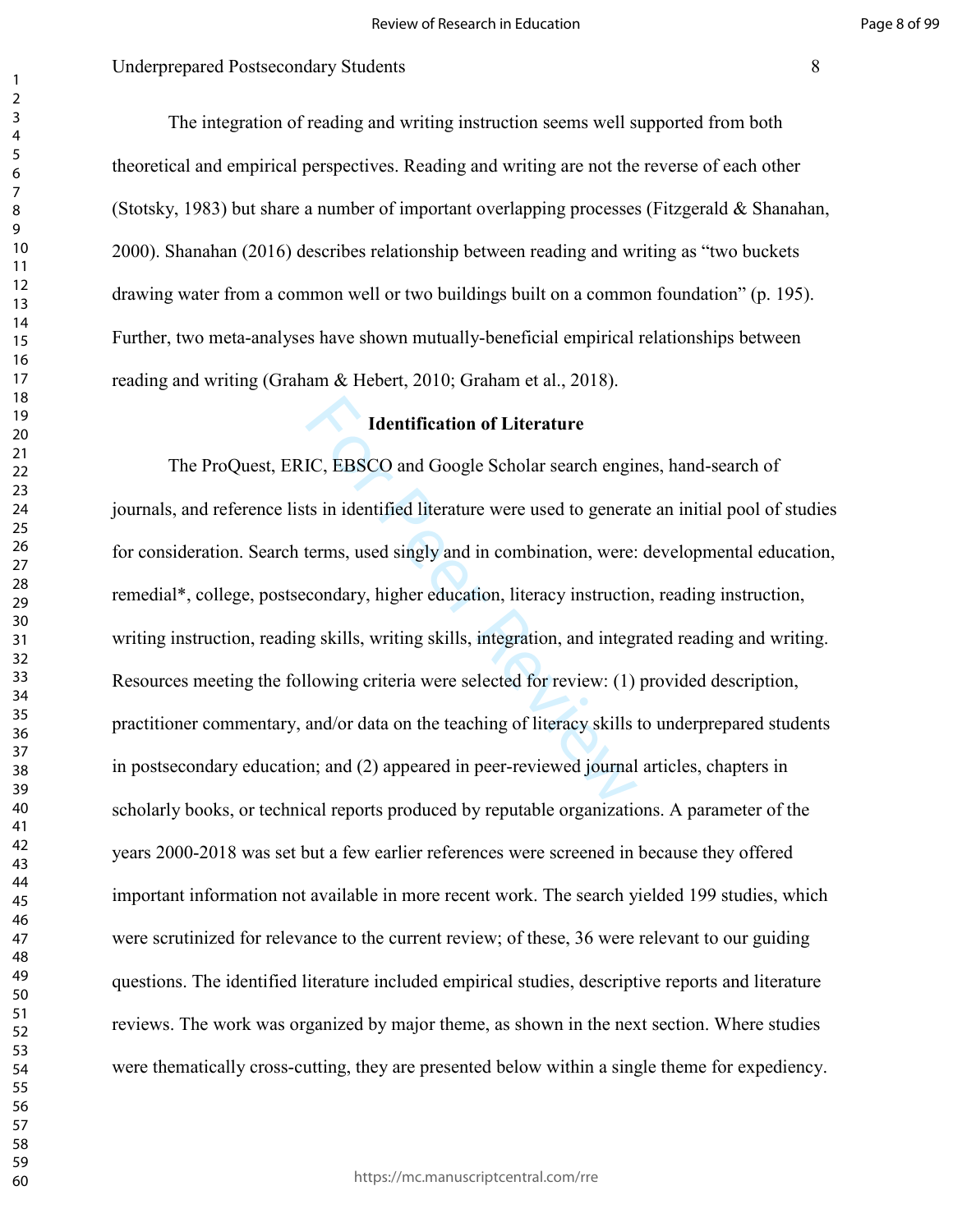Underprepared Postsecondary Students 9

The large majority of studies identified were not designed as evaluations, and thus did not report outcome data. Where evidence of effectiveness is reported, we include it in our discussion.

## **Teaching of Literacy to Underprepared Postsecondary Students**

## **Overview**

educators use a variety of teaching approacherd g making, have been defined in the literature<br>der, Lipnevich, & Robinson-Geller, 2007; Pe<br>evelopmental education courses use a decont<br>esley, 2004; Weiner, 2002), and that whe The purpose of developmental reading and writing courses is to increase the proficiency of college students who are underprepared for college level literacy (Paulson, 2014). Increasing the effectiveness of these courses is tied to pedagogical choices (Paulson & Holschuh, 2018). Although developmental educators use a variety of teaching approaches, two major approaches, discrete skills and meaning making, have been defined in the literature on teaching literacy to underprepared adults (Beder, Lipnevich, & Robinson-Geller, 2007; Perin, 2013). Though it has been claimed that many developmental education courses use a decontextualized, discrete skills approach (Grubb, 2012; Lesley, 2004; Weiner, 2002), and that when skills are taught in this way, there is little use of authentic reading materials or literacy strategies (Rose, 2005), there have been few systematic analyses of instruction in developmental classrooms or comparisons of outcomes of different teaching approaches.

One curriculum analysis found that developmental reading classes using discrete, decontextualized skills instruction may focus on finding the main idea, inferencing, examining paragraph structure while using workbook-style textbooks that feature mostly narrative text examples (Armstrong, Stahl, & Kantner, 2015). Textbooks used in these courses center on such skills, which are typically taught in isolation (Perin, 2013). This kind of "transmission" approach can lead students to use passive, surface-level strategies, to be unable to view reading as a conversation with the text, and to have difficulty adapting their reading strategies to the variety of task demands of college (Armstrong & Newman, 2011).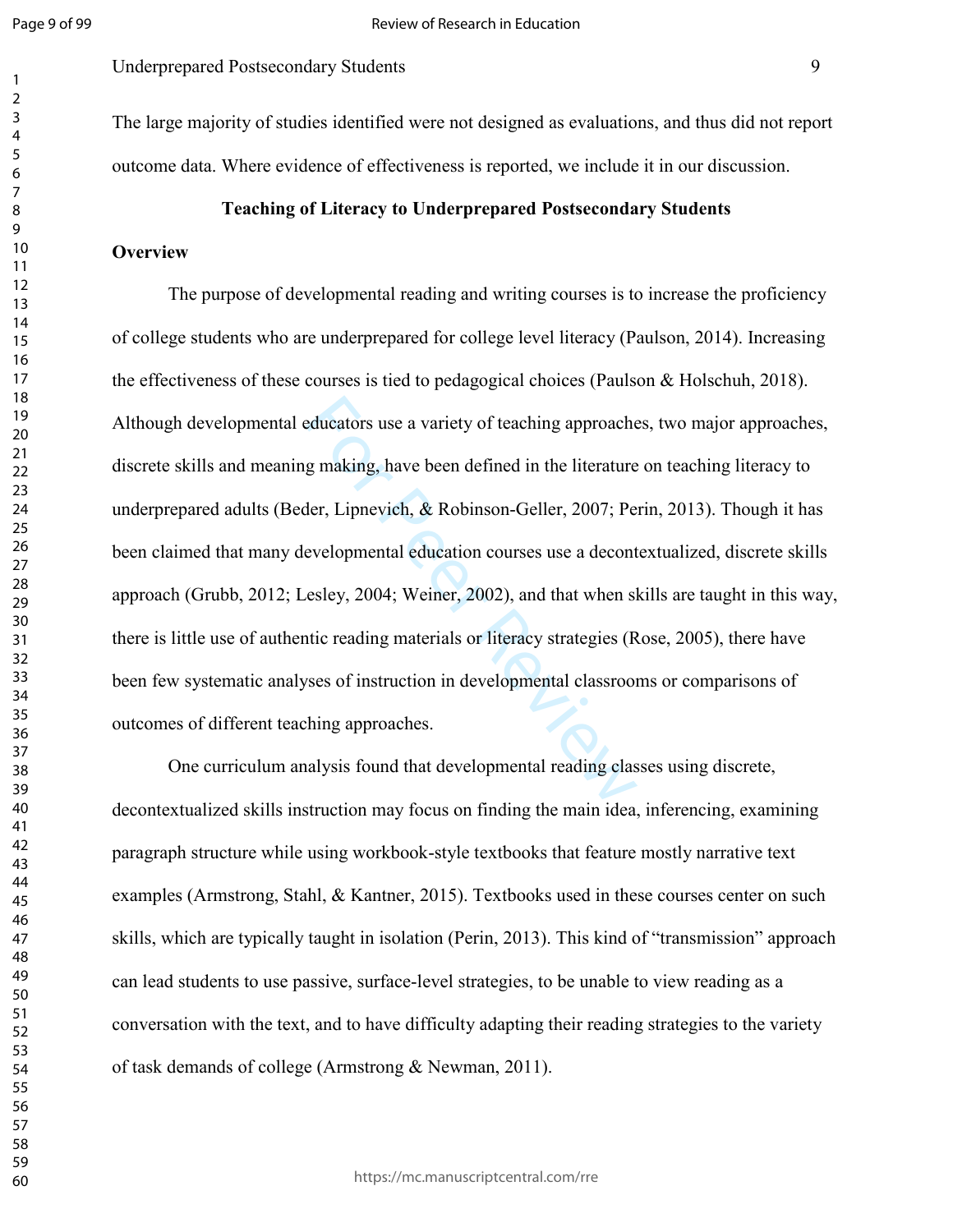Courses using a meaning-making approach focus on problem solving and critical thinking using real-world examples and text (Perin, 2018), which may help students succeed by increasing their strategic cognitive, metacognitive, and affective approaches to learning (Holschuh & Lampi, 2018; Simpson, Stahl, & Francis, 2004). Being able to use cognitive strategies such as analyzing and synthesizing text can enable students to further develop metacognitive approaches such as self-questioning, self-regulation, and self-monitoring (Alexander & Jetton, 2000; Holschuh & Lampi, 2018; Zimmerman, 1995). We now discuss the various teaching approaches found in review of the literature.

In this essay, we organize our discussion according to the themes of teaching discrete literacy skills, strategy instruction , new and multiple literacies, disciplinary and contextualized approaches, digital technology, and integrated reading and writing.

#### **Teaching of Discrete Literacy Skills**

nes found in review of the literature.<br>
rganize our discussion according to the them<br>
truction, new and multiple literacies, discipl<br>
logy, and integrated reading and writing.<br> **eracy Skills**<br>
rete skills refers to the tea Instruction in discrete skills refers to the teaching aspects of literacy such as vocabulary definitions, morphological structure of words, or "getting the main idea" without relating them to each other or to meaningful acts of written communication. In this approach, teachers may assign repetitive drills using pre-prepared worksheets. It is difficult to determine the extent of discrete skills instruction in developmental education from the research literature but, given that it has been claimed to be widespread (Grubb  $\&$  Gabriner, 2013), it is surprising that only three studies of this approach have been conducted (Ari, 2015; Atkinson, Zhang, Phillips, & Zeller, 2014; Curry, 2003).

Ari (2015) examined the effects of two reading fluency interventions, wide reading and repeated reading. Instructional materials consisted of binders with printed materials. The readings were 400 words long, which is not representative of the longer length of text typically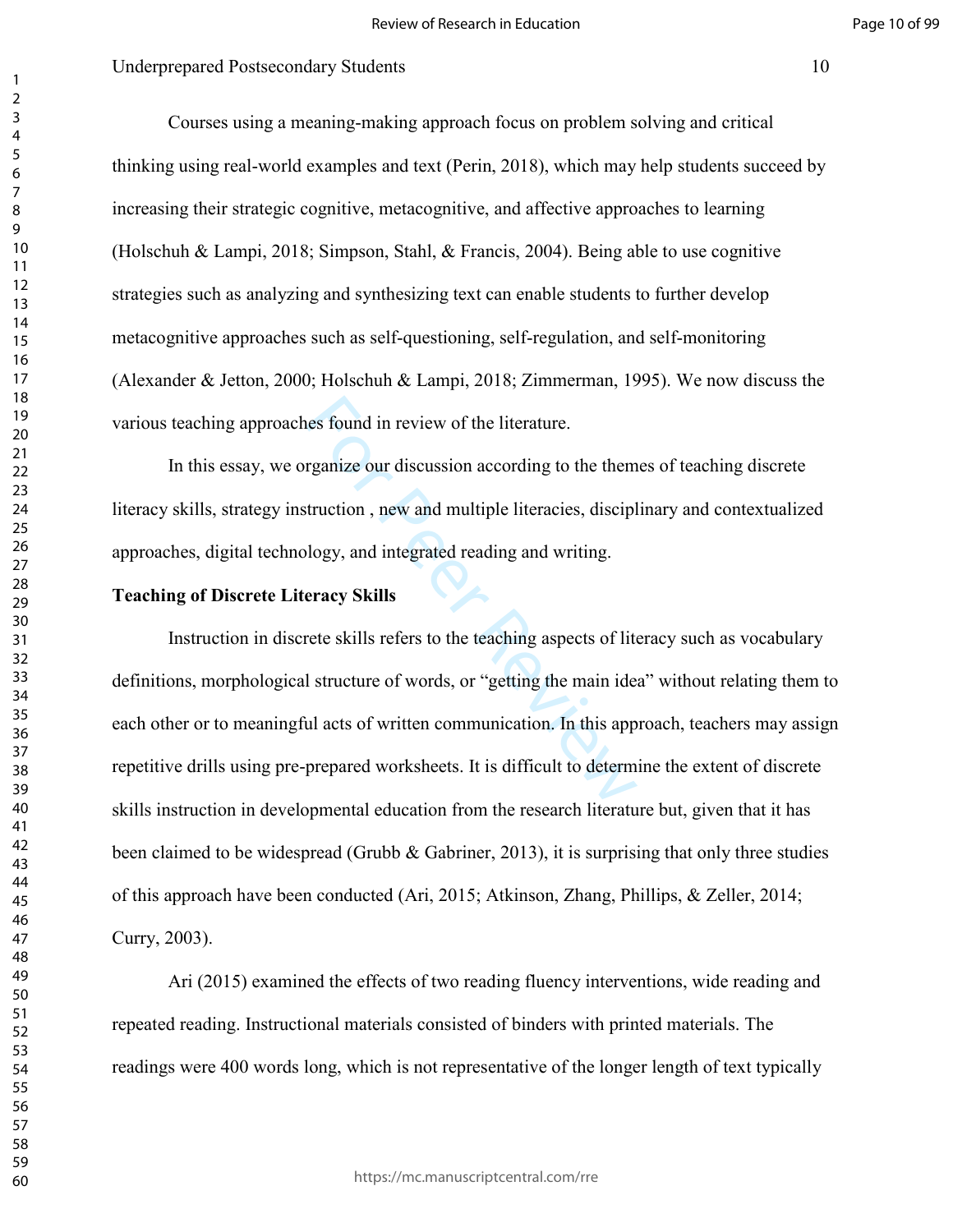#### Review of Research in Education

# Underprepared Postsecondary Students 11

assigned and were not connected to the kinds of topics students encounter in postsecondary education. Students in the wide reading condition silently read four different grade-level passages and students in the repeated reading condition read one grade-level passage four times. Participants displayed gains on reading speed, but not comprehension, which suggests that multiple readings without further strategic processing are insufficient for comprehension gains.

Atkinson, Zhang, Zeller, and Phillips (2014) found that 5 weeks of word study instruction improved the orthographic knowledge of developmental reading students. Explicit teaching was provided in spelling rules, suffixes, and past tense endings, using word sorts and word hunts and was designed to meet the specific needs of the participants based on their pre-test performance. The researchers found improvement in students' orthographic knowledge despite the short duration of the intervention.

suffixes, and past tense endings, using word<br>specific needs of the participants based on th<br>provement in students' orthographic knowled<br>n.<br>f a basic writing classroom in which discrete<br>2003). The students were English lang An ethnography of a basic writing classroom in which discrete writing skills were taught was conducted by Curry (2003). The students were English language learners and the teacher taught skills such as, sentence-level writing, grammar, punctuation and simple one-paragraph writing. Students were asked to write an essay and a 3-5 page research paper on self-selected topics. All writing assignments were brief and none of the instruction observed by the researcher was related to the kinds of extended writing students would encounter in college coursework.

Two possible explanations for the lack of research on discrete skills instruction with academically underprepared postsecondary students are that this approach is assumed to be effective and thus not worth studying, or, from an opposite viewpoint, that discrete skills instruction is so damaging that it is not worth the effort to measure its (lack of) effectiveness. Ultimately, given the criticisms of discrete skills instruction (Grubb  $\&$  Gabriner, 2013), in future research, this approach could serve as a control condition to be measured against more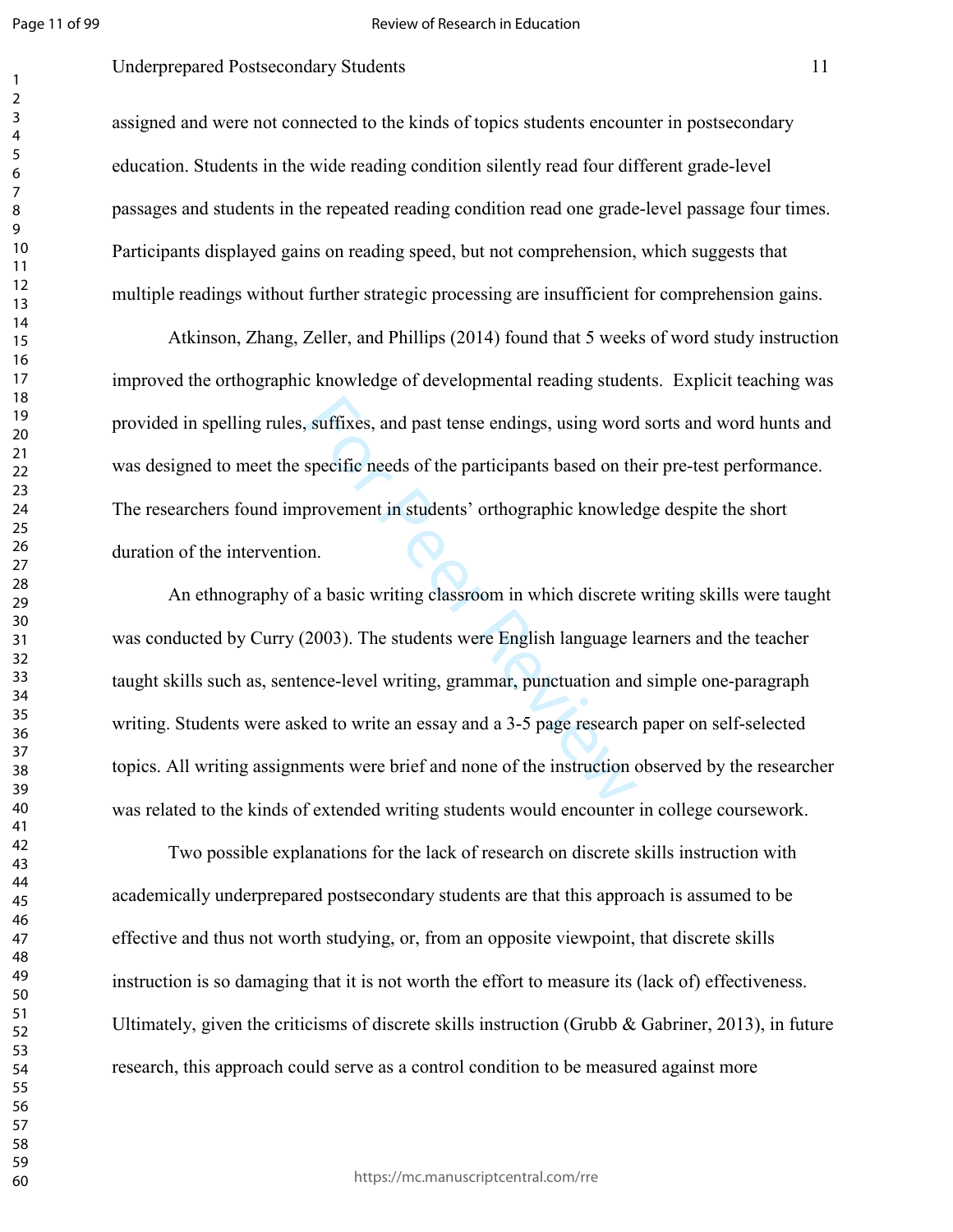innovative approaches, analogous to the use of conventional grammar instruction in studies of writing interventions in which the teaching of grammar has been used as business-as-usual control and found in several studies to be ineffective (Graham & Perin, 2007).

## **Strategy Instruction**

Strategy instruction involves explicit, structured teaching of specific steps for comprehending or composing text. Key components are teacher modeling and the use of graphic organizers and mnemonics to support metacognition and self-regulation. An underlying theme of strategy instruction is the gradual release of responsibility, with fading of scaffolding until the student reaches designated literacy goals (Harris, Graham, Mason, & Friedlander, 2008; Pearson & Gallagher, 1983; Walker, 2012). Studies examining particular reading and writing strategies have reported largely encouraging results.

gradual release of responsibility, with fading<br>d literacy goals (Harris, Graham, Mason, & F<br>er, 2012). Studies examining particular readin<br>buraging results.<br>he PLAN (Predict, Locate, Plan, Note) mnem<br>e selection of informa A strategy using the PLAN (Predict, Locate, Plan, Note) mnemonic reported by Caverly, et al. (2004) focused on the selection of information while reading and involved gradual release of responsibility. Teaching began with instructor modeling and ended with students transferring the strategy to a different context. Instruction included explicit teaching of the components of PLAN, i.e., strategic reading strategies, metacognitive awareness, self-efficacy, recognizing text structure, and rehearsal strategies for recall. Teachers modeled the strategy using think-alouds with authentic text and supported student practice as a means to help students develop the skills to use the strategy independently in other college courses. The researchers reported increased scores on a standardized test of reading performance and comprehension and the likelihood of the use of the strategy in other contexts.

Armstrong and Lampi's (2017) PILLAR (Preview, Identify, List, Look online, Attempt, and Read) mnemonic adds a disciplinary approach and is aimed at preparing students to read in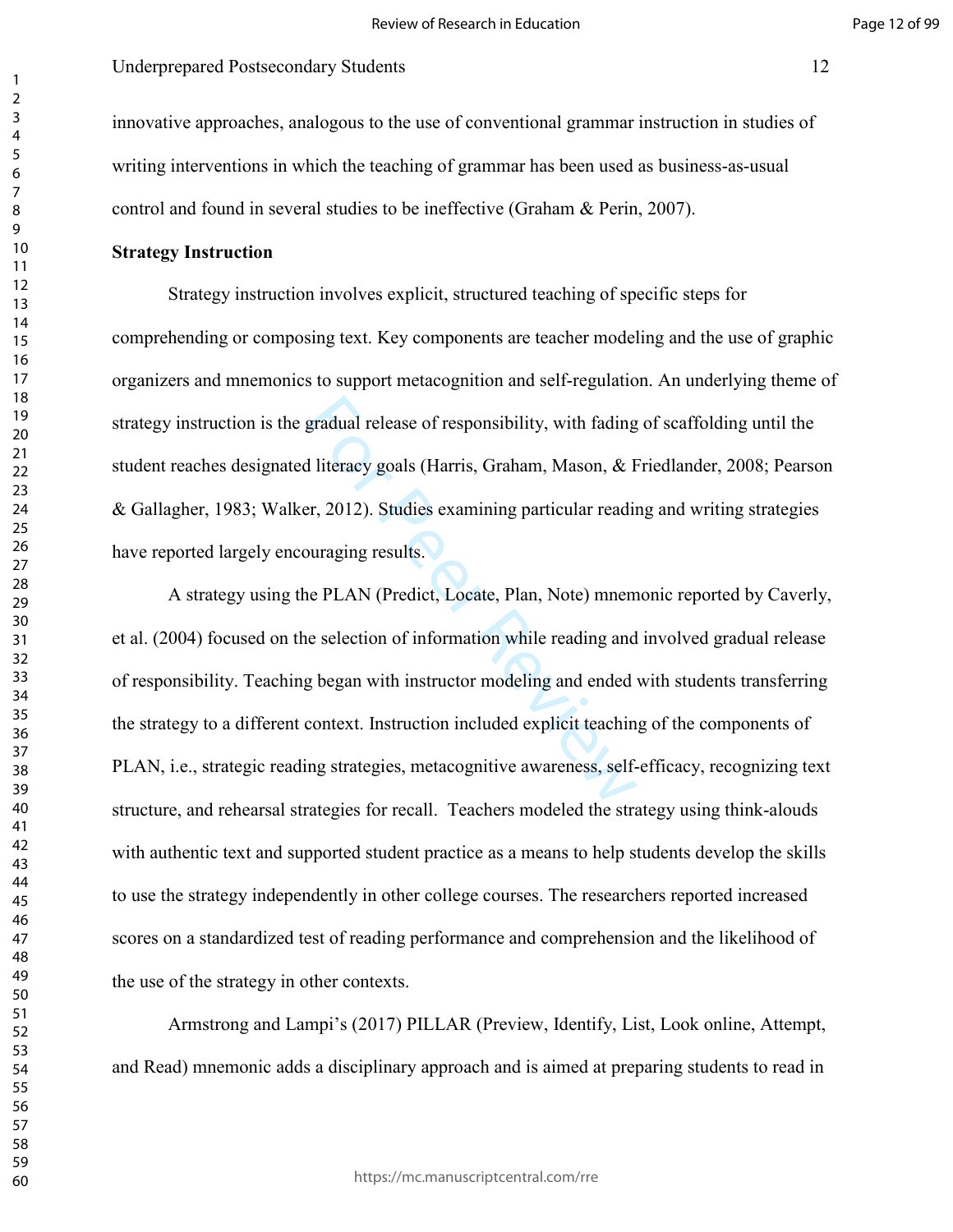# Underprepared Postsecondary Students 13

situations where they have limited prior knowledge on a particular concept or topic. This strategy includes an online search component, which provides just-in-time information to the reader, encourages intertextual connections, and, as one student noted, "fits in with the current generation" (Armstrong & Lampi, 2017, p. 7). Instruction focuses on metacognition, specifically, conditional and contextual knowledge, by teaching why, when, and where the strategy might be useful. It also centers on explicit instruction in metacognitive awareness and self-regulation as a way to build both disciplinary understandings and proficiency with reading strategies. Instructors guide students through systematic previewing of the text, purposeful terminology selection, engaging intertextuality, and reading for meaning. Although this was not an empirical study, the strategy has strong theoretical underpinnings from previous research.

stematic previewing of the text, purposeful to<br>and reading for meaning. Although this was recalled underpinnings from previous research.<br>The interacognitive and self-empowering strategie<br>to incorporate reciprocal teaching This emphasis on metacognitive and self-empowering strategies is echoed in Gruenbaum's (2012) call to incorporate reciprocal teaching into developmental classrooms. Reciprocal teaching is a well-documented teaching method originally developed for adolescents to improve reading comprehension skills (Palincsar & Brown, 1984; Sporer, Brunstein, & Kieschke, 2009) Gruenbaum (2012) suggests that its combination of prediction, questioning, clarification, and summarization strategies can aid comprehension and increase writing ability as students work together to bring meaning to text. Instruction in reciprocal teaching includes providing scaffolding, modeling, and using specific, concrete examples of reading and writing strategies. In a study examining the effects of instructions on university students' comprehension, Linderholm et al. (2014) found that sometimes less is more. When students were given instructions for reading, those that were given only a definition of self-explaining during reading of multiple texts had greater comprehension scores than students who were provided with a definition and modeling of the strategy. This result suggests that the explanation was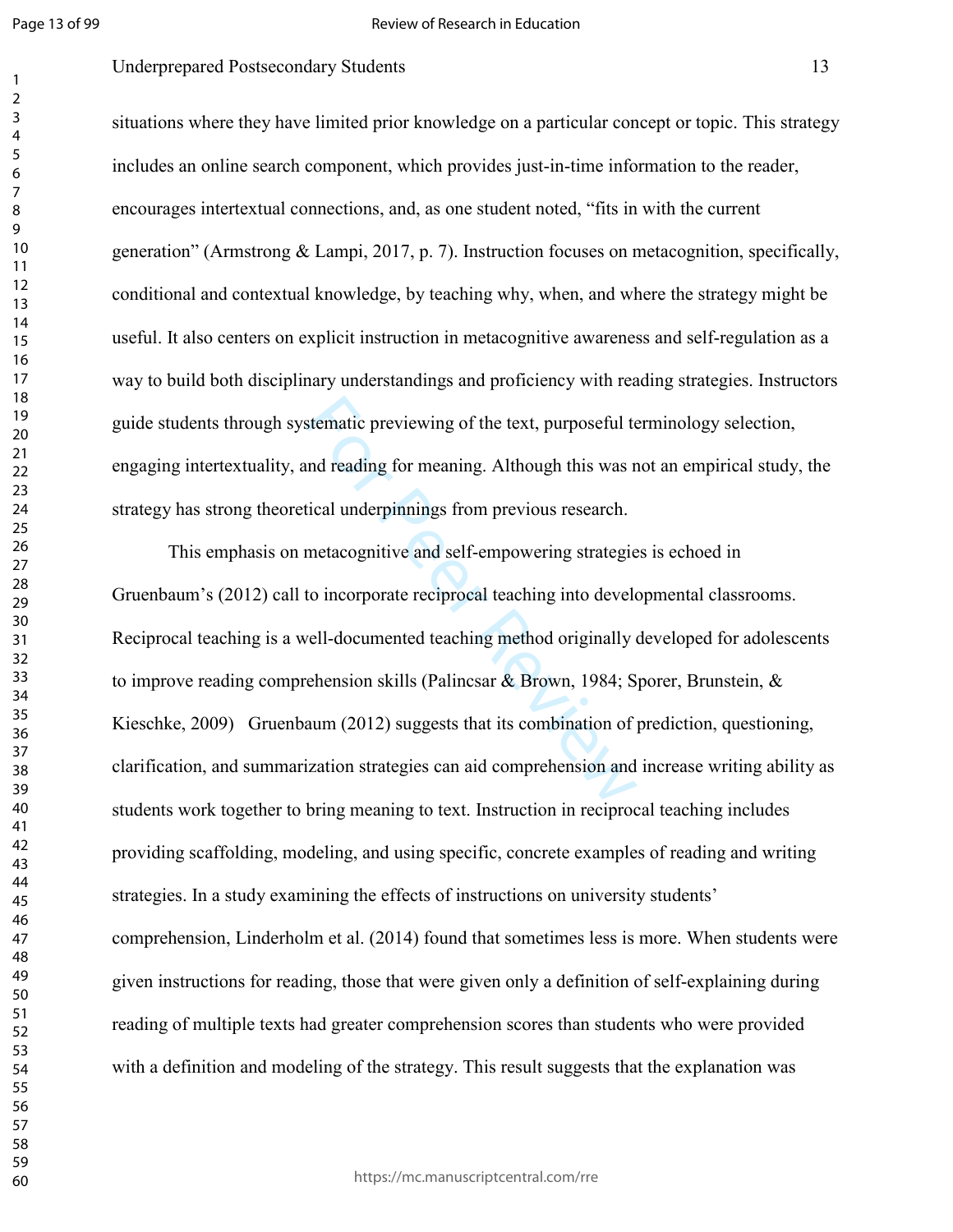sufficient and even preferable as providing more support than students need may actually impede learning (Holschuh, 2014).

erly et al.'s (2004) PLAN reading compreher<br>ing, there are limitations as there was no repo<br>Further, using the Nelson-Denny test as the<br>asons. It is not a particularly useful measure<br>lus passages seem unreasonably difficul In a study examining the effects of traditional textbook-based instruction and strategic reading instruction on reading performance, Lavonier (2016) found that both approaches improved student scores on the Nelson-Denny Reading Test (Brown, Fishco, & Hanna, 1993). Textbook based instruction involved using a traditional skill-focused textbook, with the instructor guiding students through the skills contained in the text. Strategic reading instruction was conducted using Caverly et al.'s (2004) PLAN reading comprehension strategy. Although these results are encouraging, there are limitations as there was no report on participant skill levels prior to instruction. Further, using the Nelson-Denny test as the measure of success is problematic for several reasons. It is not a particularly useful measure of real-world reading ability, some of the stimulus passages seem unreasonably difficult, the test's time limitations are unrealistic, and the norms are not nationally representative (Perkins, 1984; Smith, 1998). As with many other multiple-choice reading comprehension tests, some of the items can be answered from background knowledge without reading the passages (Coleman, Lindstrom, Nelson, Lindstrom & Gregg, 2009; Ready, Chaudhry, Schatz & Strazzullo, 2012). The problem of background knowledge is especially problematic for academically underprepared students and for students from diverse backgrounds (Lei, Rhinehart, Howard & Cho, 2010), because it is hard to interpret a test score as reflecting background knowledge (or lack thereof), or reading comprehension ability itself.

Many studies of underprepared postsecondary students have used comprehension as the indication of efficacy for a particular instructional strategy or approach. The results of such studies, however, need to be tempered not only by the criticisms just mentioned, but also because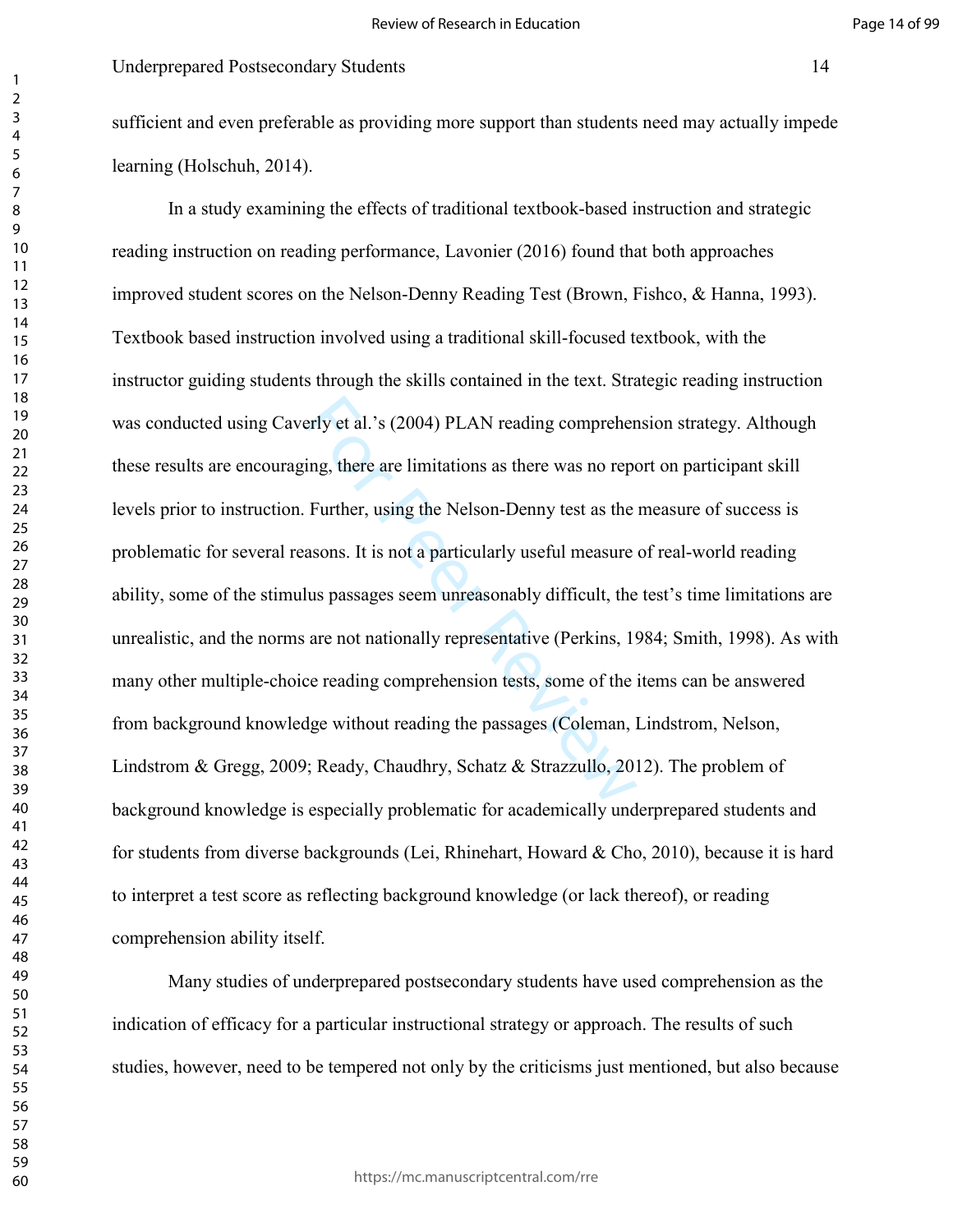#### Review of Research in Education

## Underprepared Postsecondary Students 15

comprehension is often depicted as merely extracting information, such as writing a summary or explaining the main idea. However, current literacy standards hold comprehension as a baseline (National Governors' Association and Council of Chief State School Officers, 2010). Students need to be able to analyze, critique, argue as well. More compelling are the studies that showed gains on multiple outcome measures, such as strategy transfer, retention, course grades as well as those where instruction was contextualized.

le, Flink (2017) suggests that allowing stude<br>motivation to read and promotes the idea of<br>class for silent reading and a pedagogical ch<br>le use of instructional time (Flink, 2017; Pau<br>aining in ways to incorporate reading t Instructional practices mirroring real-world reading experiences are associated with learning gains. For example, Flink (2017) suggests that allowing students to self-select their reading choices improves motivation to read and promotes the idea of reading daily. Instruction involves allowing time in class for silent reading and a pedagogical change that views reading of self-chosen text as valuable use of instructional time (Flink, 2017; Paulson, 2006). Flink (2017) argues that this requires training in ways to incorporate reading time into classrooms (Flink, 2017). Paulson's (2006) review of the literature cites barriers to implementing self-selected reading in the classroom, such as access to books and lack of a curriculum for instruction, but states there is evidence from K-12 studies that this approach yields gains in reading ability, which has potential for postsecondary settings. However, there is little empirical research on particular instructional approaches or on the effects of self-selected reading at the college level.

Paulson (2014) found that using analogical processes during reading, such as presenting the comparison of going to a movie and then describing that movie to someone unfamiliar with it as an analogy for reading a text and writing a summary, can help students make connections to their own knowledge and experiences while reading. Although this study focused on the efficacy of using analogies and not on classroom instruction, the results have pedagogical implications. Instructors can emphasize the importance of making connections between what they are reading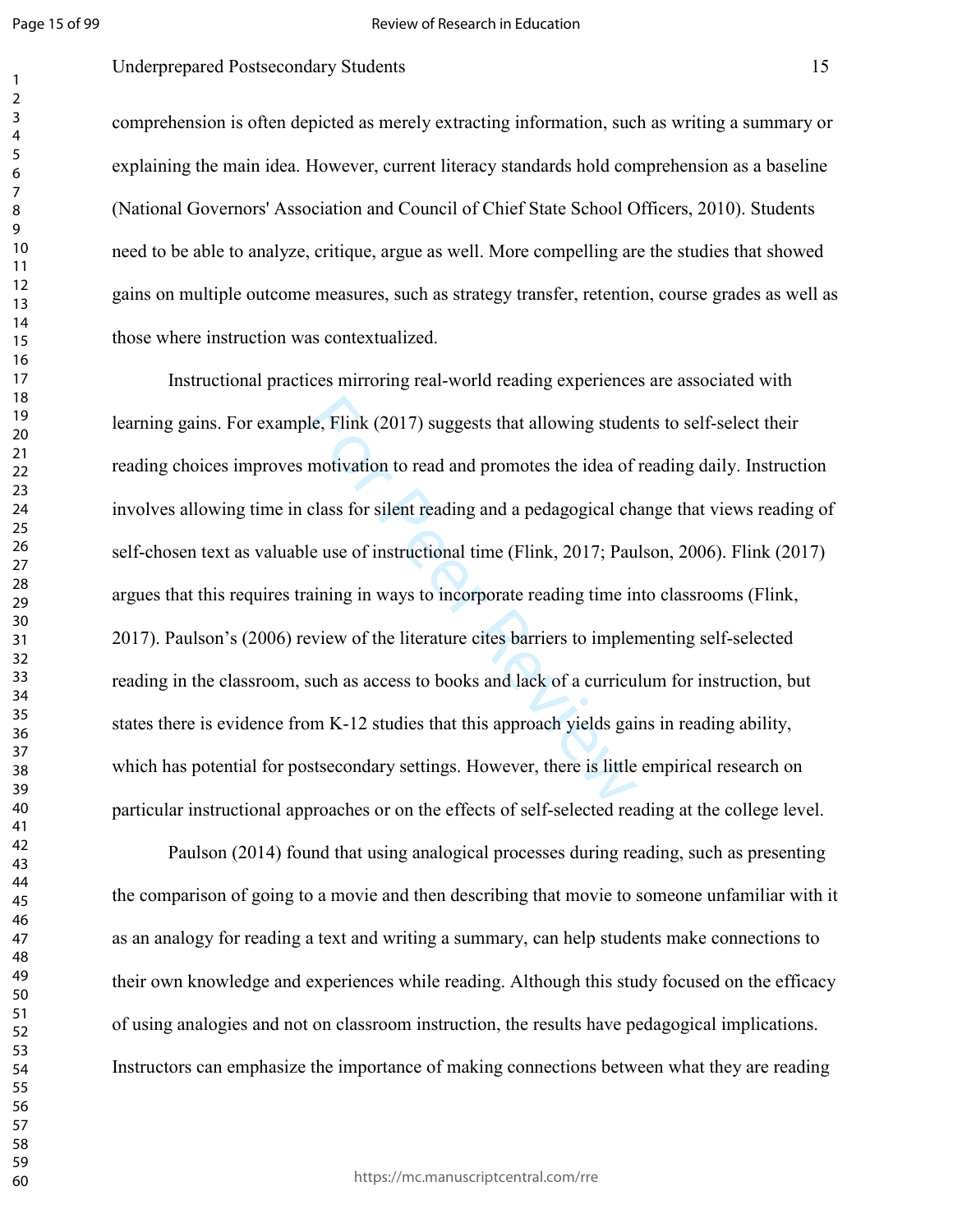nd appropriateness of the written product usine<br>was taught explicitly, with teacher modeling a<br>may seem a limited and unproductive approaching<br>transitions in the minds of postsecondary students<br>students, who have a history and what they know. Results suggest that teaching of developmental reading designed to promote understanding embedded analogies and generating personal analogies may facilitate text comprehension. Strategic approaches have also been used in writing instruction. Simpson (1986) described a five-step writing strategy designed to prepare students for writing tests. Students were taught to use course texts to complete steps described by the mnemonic PORPE: Predict potential essay questions, i.e., generate questions that could be asked on essay exam; Organize key ideas; Rehearse key ideas; Practice recall of key ideas in writing tasks; and Evaluate completeness, accuracy and appropriateness of the written product using a rubric (Simpson, 1986, p. 411). Each step was taught explicitly, with teacher modeling and class discussion. Although test preparation may seem a limited and unproductive approach to literacy instruction, passing tests is often uppermost in the minds of postsecondary students, especially among developmental education students, who have a history of failing tests. Test-preparation may be a productive direction for developmental literacy instruction if the teaching is consistent with evidence-based approaches.

A phenomenological study of the teaching of a writing strategy in developmental education classes was reported by Perun (2015). The purpose of the instruction was to improve students' ability to revise previously written papers. The students were given an assignment sheet with detailed instructions on how to revise a paper and a rubric. The students worked in small groups to annotate the assignment sheet to show understanding of the teacher's expectations. In class discussion, teachers asked the students how they would approach the task and provided evaluative feedback. Teachers modeled steps for revision on the board and had students freewrite (write continuously without concern for grammar, spelling or other writing conventions). Teachers also gave students written feedback on drafts. This descriptive study portrayed a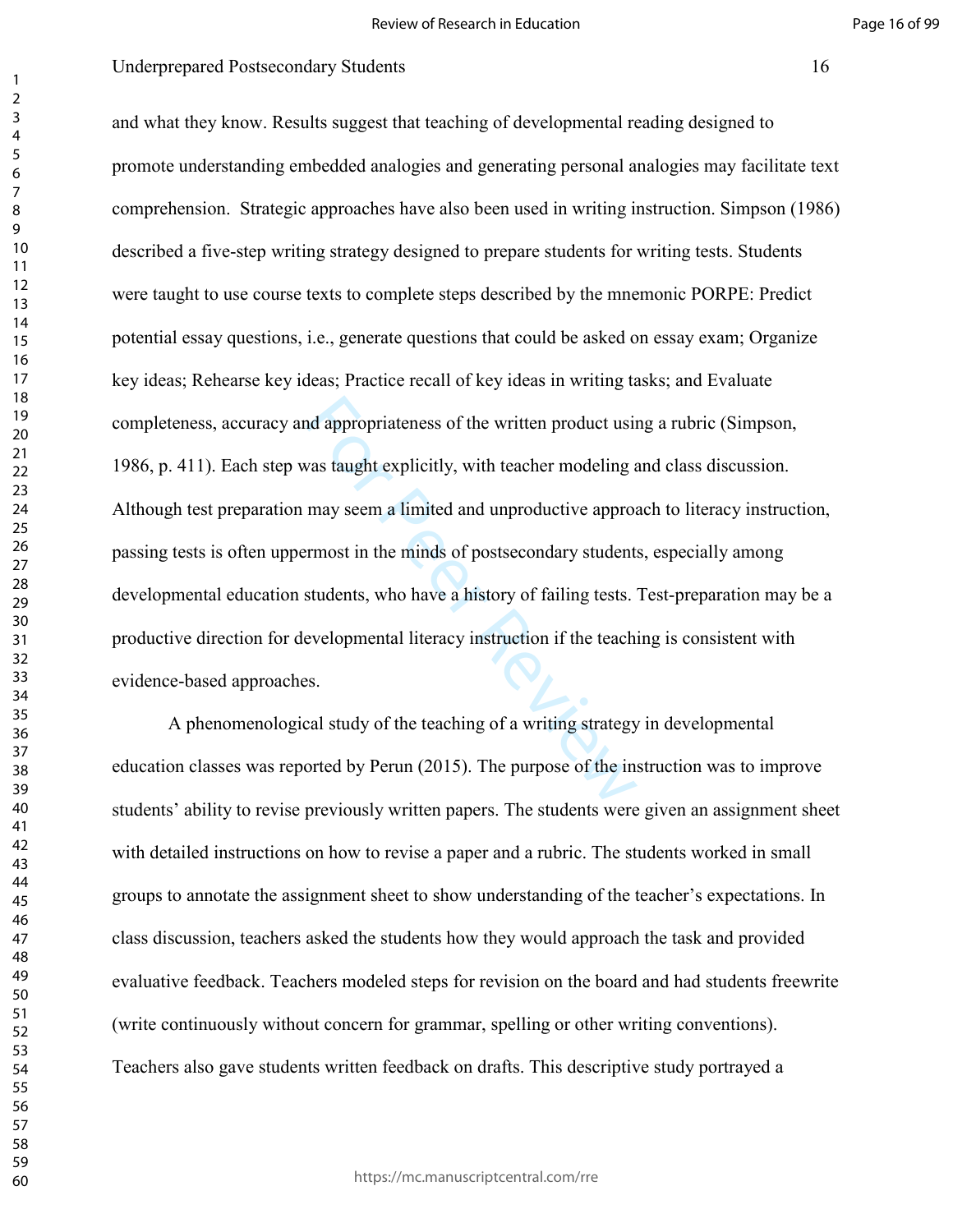Underprepared Postsecondary Students 17

comprehensive strategy made up of component procedures centering on the complex skill of revision of writing.

ve, descriptive, cause-effect and narrative wr<br>nglish language conventions were taught alor<br>dy in the literature for its rigor and the size o<br>omparison students). Pre-post measures inclu<br>and grammar; and a motivation quest A quasi-experimental study comparing self-regulated writing strategy instruction with business-as-usual developmental writing instruction was conducted by MacArthur et al. (2015). Over one college semester, teachers used a researcher-developed curriculum to teach steps for planning, drafting, evaluating and revising essays in combination with self-regulation strategies of goal-setting, task management, progress monitoring and reflection. The major academic writing genres of persuasive, descriptive, cause-effect and narrative writing were included. Basic grammar and the use of English language conventions were taught along with editing and revision. This is a rare study in the literature for its rigor and the size of research sample (N=252, with 115 treatment, 137 comparison students). Pre-post measures included persuasive essays scored for quality, length and grammar; and a motivation questionnaire examining mastery goals, self-efficacy, beliefs and affect. Two Woodcock Johnson-III (Woodcock, McGrew, & Mather, 2001) writing subtests were entered as covariates. The intervention showed positive effects on writing quality and length (effect sizes 1.22 and 0.71), mastery goals (effect size 0.29), and selfefficacy for tasks and processes (effect size 0.27) but not for grammar, beliefs or affect. A detailed description of the self-regulated writing strategy instruction tested by MacArthur et al. (2015) is found in Blake et al. (2016).

The pedagogy employed in the MacArthur et al. (2015) intervention borrows directly from a robust body of evidence on the effectiveness of writing strategy instruction in K-12 education (Graham, Harris & Chambers, 2016). The field of developmental education would benefit considerably from testing literacy strategies documented as effective in K-12 and modifying them to build in principles of adult learning, such as tailoring instruction to students'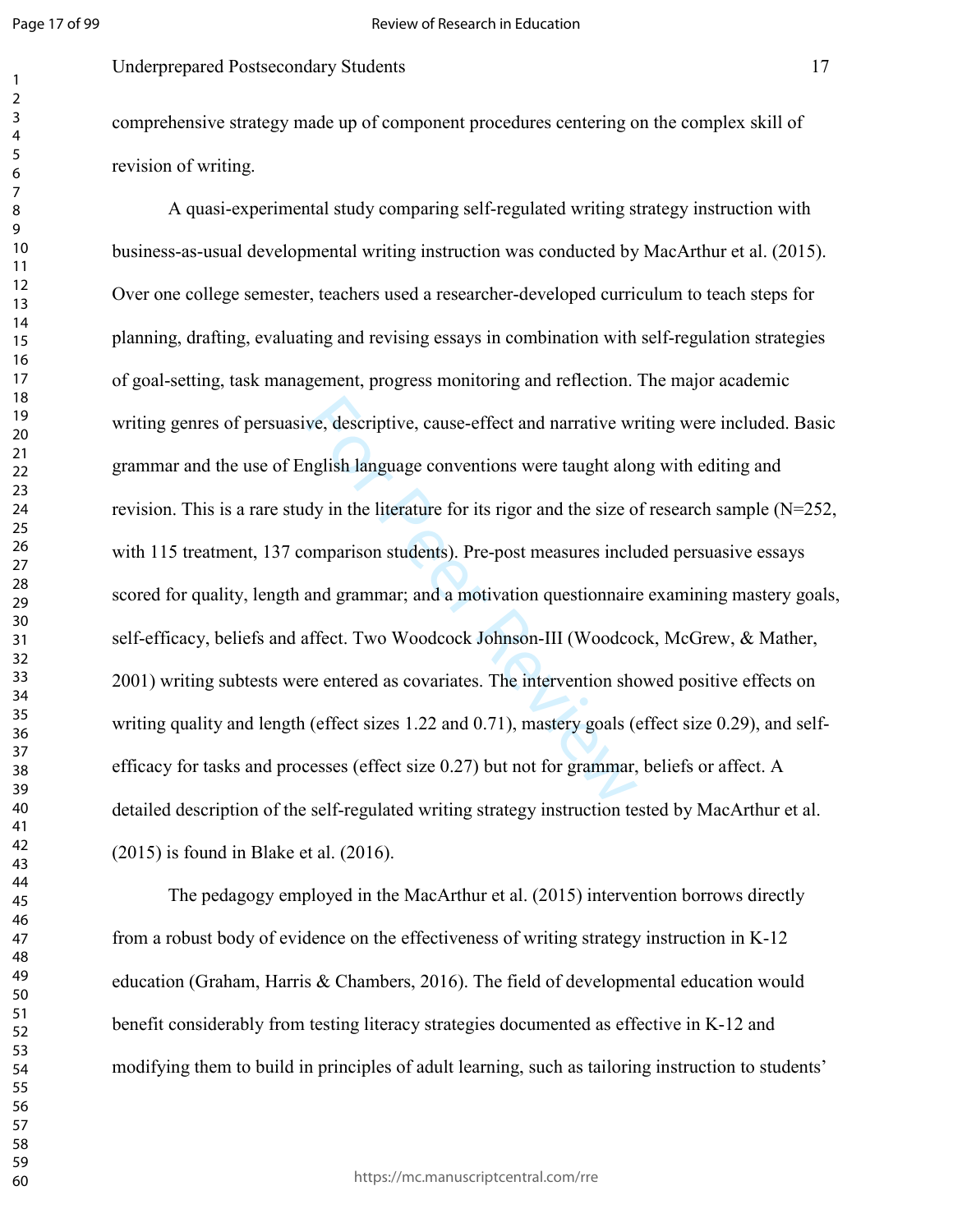immediate learning needs, capitalizing on students' motivation to learn, assumptions of adults' self-confidence based on their family and community roles, and need for self-determination (Barhoum, 2017; Knowles, 1984).

## **New and Multiple Literacies**

In contrast to the discrete skill and strategy perspectives on literacy in postsecondary education is the new, or multiple, literacies framework, which views acts of reading and writing as socially-constructed, communicative acts rather than a demonstration of skill (Relles & Duncheon, 2018). Studies of literacy conducted in this framework tend to examine how students express themselves and communicate with each other.

of literacy conducted in this framework tend<br>nommunicate with each other.<br>10) investigated the use of blogs on student<br>nopmental reading course. The instructors use<br>nonprehension questions, write reflective essay.<br>crivitie Hsu and Wang (2010) investigated the use of blogs on student motivation and reading comprehension in a developmental reading course. The instructors used the blogs as a way for students to respond to comprehension questions, write reflective essays, and other authentic learning tasks. Blogging activities were aligned with course curriculum and emphasized critical thinking skills. Results were reported in comparison to nine sections of the same course that did not use blogs. While no differences were found for reading performance or motivation, students in the blogging group had higher retention rates. Instructor interviews indicated that they were not entirely comfortable integrating technology in their classrooms, which suggests a need for professional development.

In a description of how the multiple literacies approach can be used in writing instruction, Fernsten and Reda (2011) recommend a model of teaching using "reflective writing exercises [to help] students better understand the work of writing as they struggle to become more effective writers, negotiating multiple literacies" (p. 173). In one activity, students work together to compose a "group profile" (p. 176), the purpose of which is to help them see that they are not the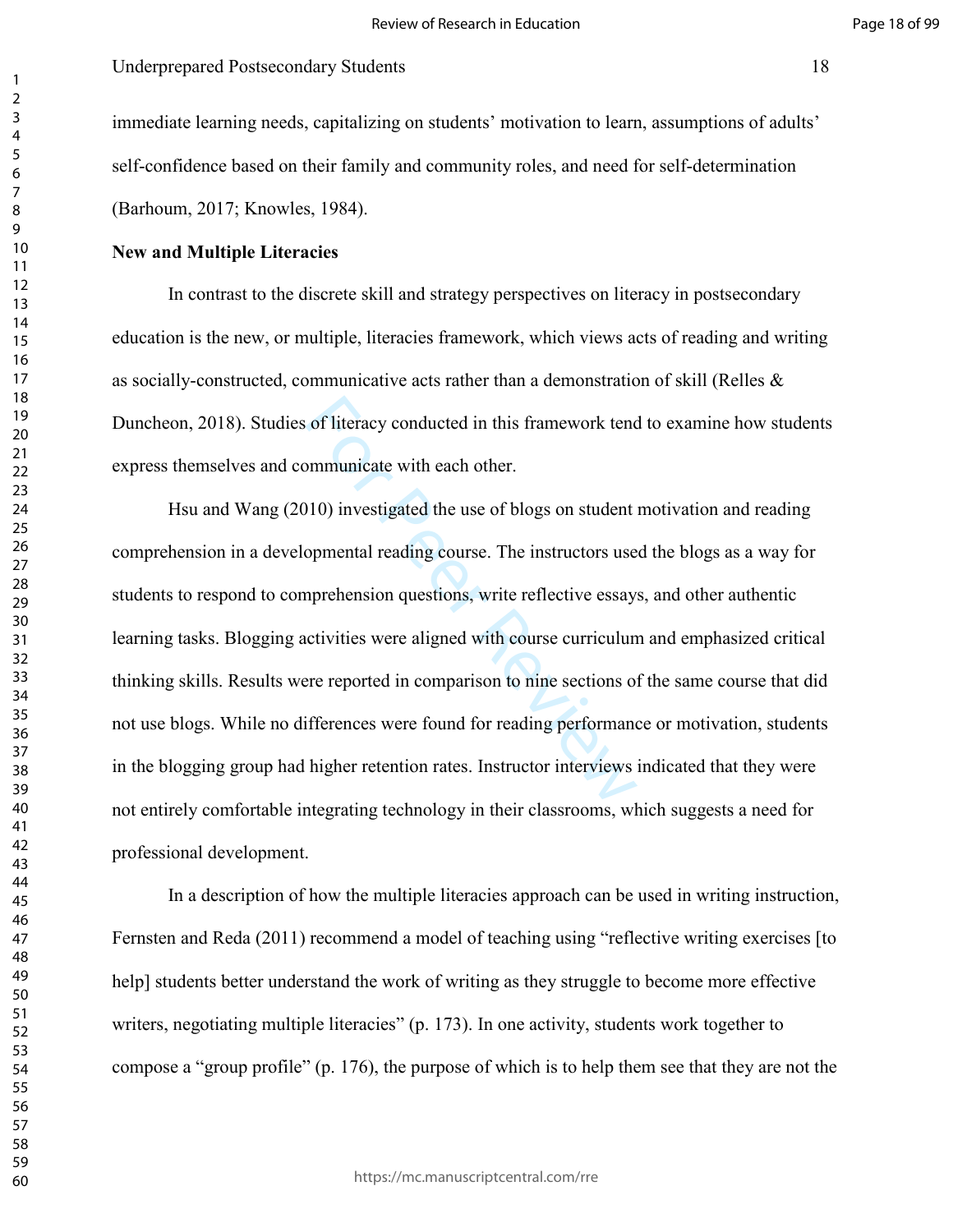#### Review of Research in Education

## Underprepared Postsecondary Students 19

only ones with writing problems and to view themselves as writers and critical thinkers. In another activity, students create "author's notes" (p. 177) to facilitate their reflection on their writing goals and processes to create it. To guide the activity, the teacher provides 35 guiding questions, such as "What is the best thing (sentence, idea, section, etc.) in this draft? Why?" and "Where do you think readers might get stuck or need more information?" (pp. 177-178). This descriptive work provides interesting ideas on pedagogy that could be tested in future studies of effective writing interventions for academically-underprepared postsecondary students.

con (2018) criticized teaching practices obser<br>th the lens of new literacies. They observed the such as having students play a game involv<br>un-on sentences, designed to expose them to<br>ld increase their social identity as wr Relles and Duncheon (2018) criticized teaching practices observed in developmental writing classrooms through the lens of new literacies. They observed the assignment of discrete, decontextualized activities such as having students play a game involving the omission of unnecessary words from run-on sentences, designed to expose them to functional grammar. They suggest that students would increase their social identity as writers if instructional periods were lengthened, class sizes were reduced to allow more instructor feedback, and instructors created an environment for writing activity that promoted authentic discussion and interaction.

#### **Disciplinary and Contextualized Approaches**

 On the hypothesis that connecting the teaching of literacy skills to material that is meaningful and useful to students will deepen learning, develop critical thinking skills, promote transfer of skill, and increase motivation to learn, (Goldman et al., 2016; Perin, 2011; Shanahan & Shanahan, 2012), some postsecondary developmental instructors contextualize their instruction in academic disciplinary content, such as history and science. (We use the terms "contextualized" and "disciplinary" interchangeably here.) This approach gives students an opportunity to practice reading the type of materials and engage in the literacy tasks that will be expected of them in the rest of their college courses (Armstrong  $\&$  Newman, 2011). Disciplinary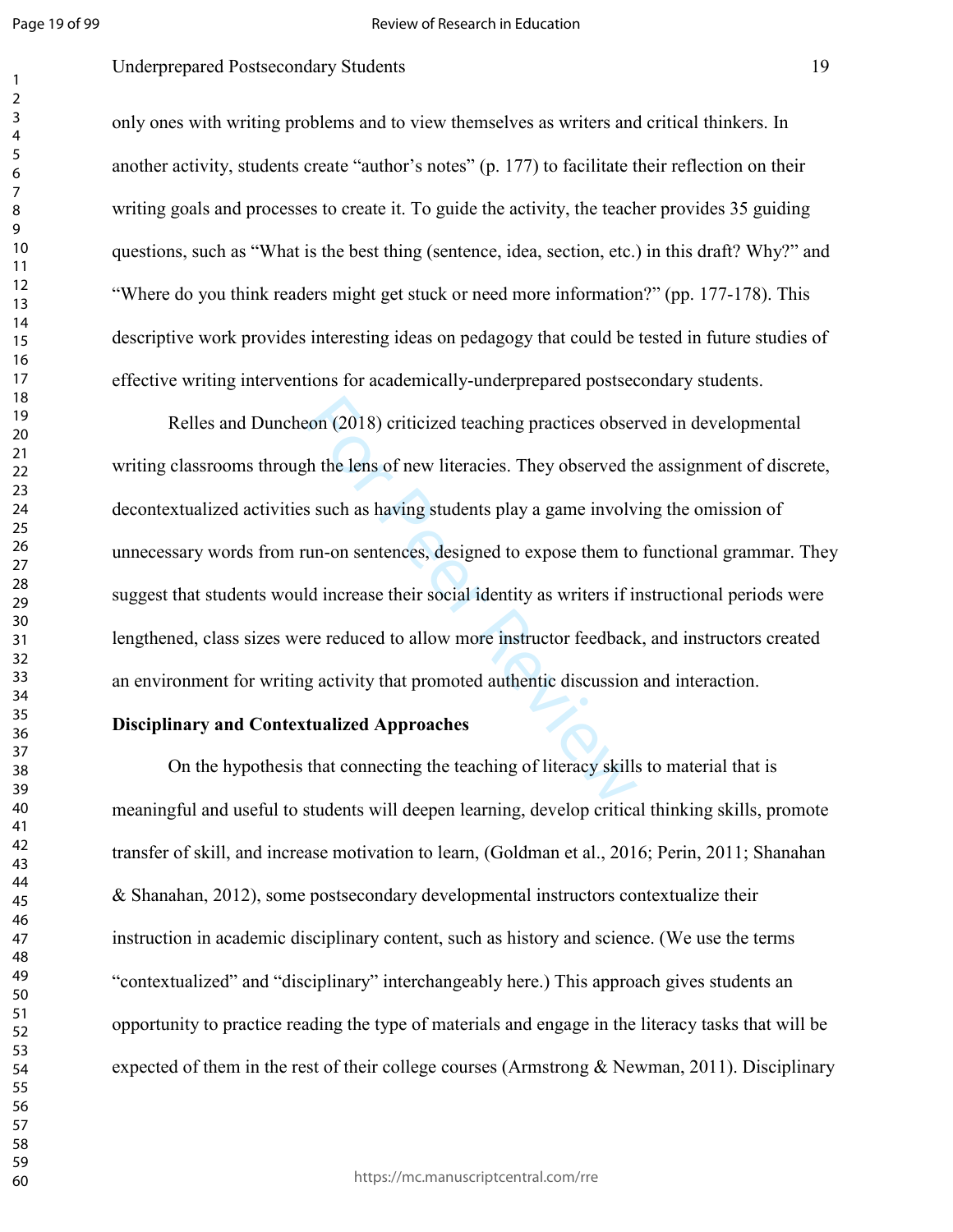reading strategies may be taught to college students ranging widely in literacy proficiency (Hynd, Holschuh, & Hubbard, 2004), but here we discuss this approach as used with underprepared students.

ity both in community college and university<br>erspectives on topics drawn from the history<br>sent the various authors' views and wrote pa<br>nodel can help students in developmental edu<br>cipants in the reading process.<br>and Bays ( Armstrong and Newman (2011) suggest a model of intertextuality that includes explicit instruction to promote active reading, main idea identification, vocabulary development, and learning and study skills for application to a range of history texts, including primary and secondary sources, in a developmental reading course. They provide a description of practical application of intertextuality both in community college and university settings where students met in groups to discuss perspectives on topics drawn from the history texts they were using used charts and graphs to represent the various authors' views and wrote paragraphs and essays. The authors suggest that this model can help students in developmental education begin to view themselves as active participants in the reading process.

Leist, Woolwine, and Bays (2012) developed an assessment instrument that contained detailed instructions for applying reading and writing skills to content-area reading material. Instructions directed students to mark and annotate the content text and then write a summary that included the main idea, supporting facts and data, the application to the subject area (history, biology or psychology), and how the material was relevant to the student. The assessment was introduced, explained and modeled and then used during a developmental reading course. Using a pre-experimental design with no control group, the researchers found a statistically significant increase on posttest scores on the COMPASS reading test (ACT, 2009), with greater gains achieved when more reading was assigned. This result is encouraging, but the COMPASS test is subject to the same criticisms leveled against the Nelson-Denny Test above.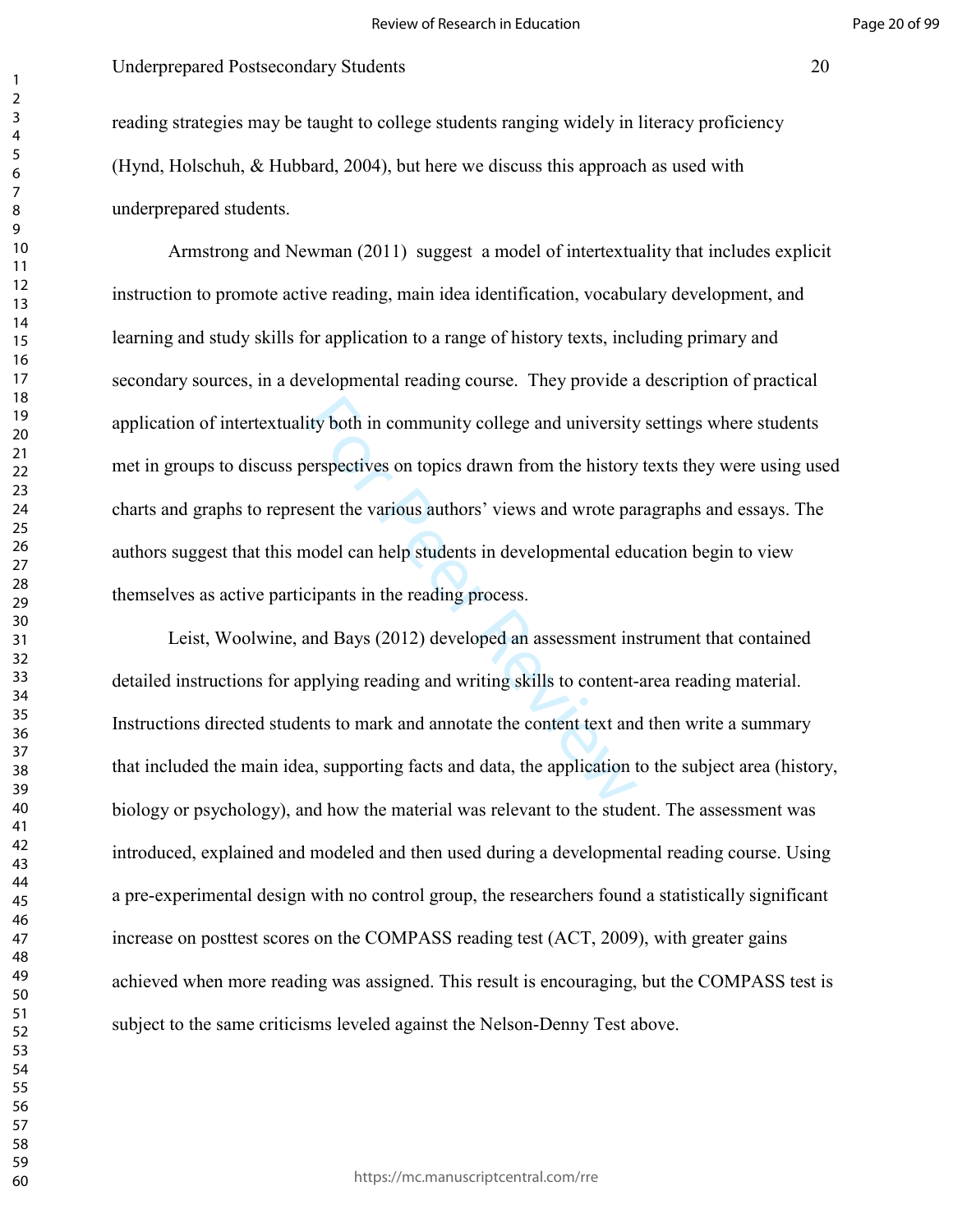#### Underprepared Postsecondary Students 21

Contextualized literacy instruction appears to benefit students in multiple contexts. In a rare study on Native American students, Toth (2013) described an approach to teaching developmental writing in a tribal community college. The course, according to the college catalogue, aimed to advance "students' abilities to write well-crafted and grammatical essays, with appropriate and effective word choice" of the Diné (Navajo) students (Toth, 2013, p. 12). In contextualization of writing instruction, the teacher explained cultural and historical aspects of language, comparison of lexical features of English and the home language. There was class discussion of history and language throughout the course. The author stated that the students' use of conventions improved by the end of the course. The Toth (2013) study suggests that contextualized approaches would be useful for this population.

language throughout the course. The author s<br>by the end of the course. The Toth (2013) stu<br>s would be useful for this population.<br>examined the effects of providing contextual<br>d writing courses in several urban and suburl<br>l Perin et al. (2013) examined the effects of providing contextualized practice in developmental reading and writing courses in several urban and suburban community colleges. Participants engaged in self-paced steps to practice reading comprehension, vocabulary development, written summarization and other literacy skills before, during, and after reading science text from anatomy and physiology textbooks or generic reading passages from developmental textbooks. Statistically significant gains were found for a key outcome variable of written science summarization measure for both contextualized conditions compared to a business-as-usual comparison condition, with greater gains for participants whose practice was contextualized in science text.

Working within a new literacies framework, Tremmel (2011) proposes a move from a traditional approach where students are taught to write 5-paragraph essays on isolated topics, to project-based literacy instruction contextualized in meaningful topics, texts and experiences both in and out of academic settings. The author gives as an example a project used in a college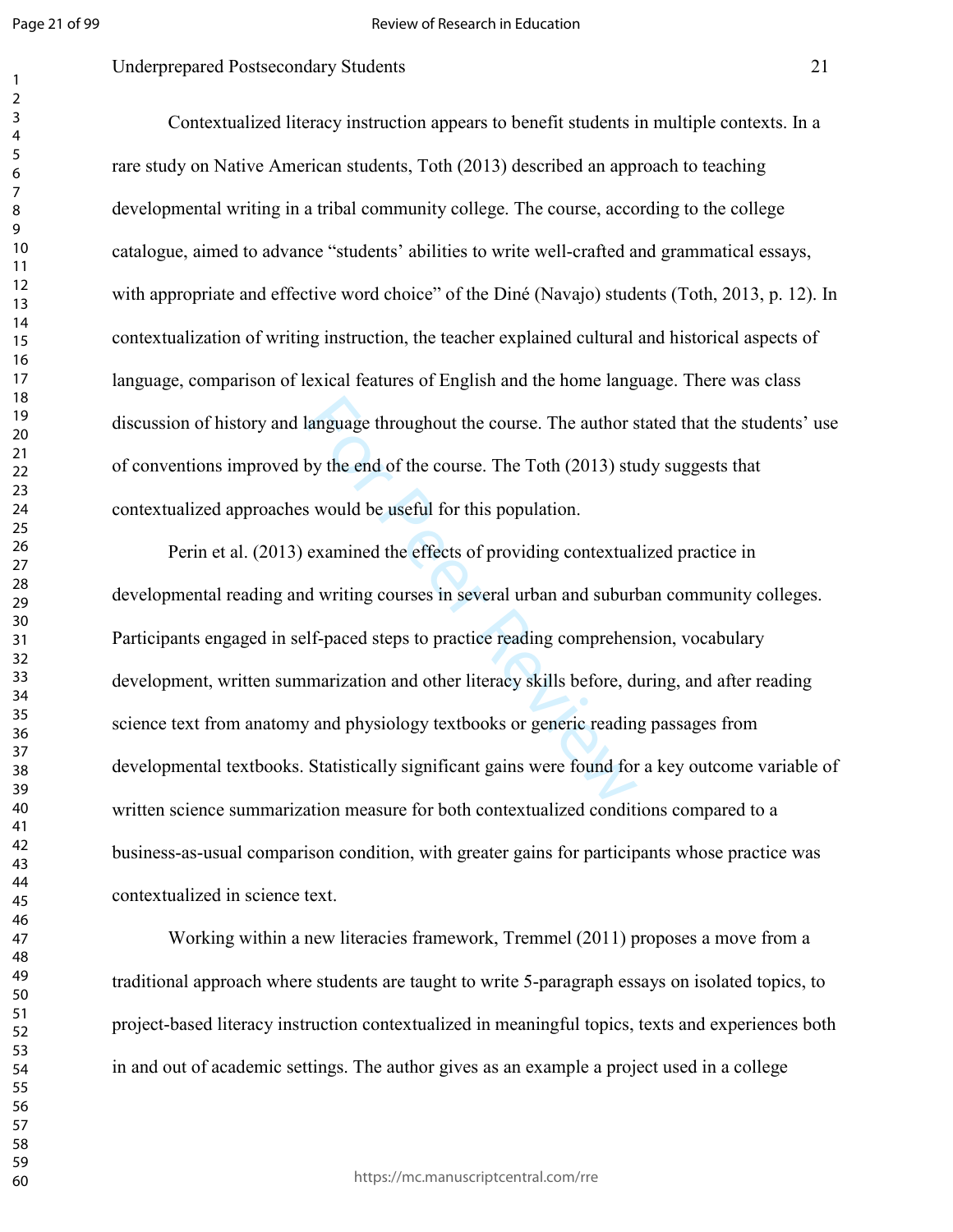writing course that involves research, interviews and writing in several genres on the topic of senior citizens. Products of this experience include collaborative multi-media presentations. Tremmel makes recommendations for reforming writing instruction that could be tested in future intervention research, such as having instructors develop their own curricula, reject deficit approaches to student writing, allow students to experience more control over their own learning process, stimulate student interest in writing rather than concentrating only on the development of skill, connect academic writing to non-academic experiences, and reduce the focus on assessment.

# **Use of Digital Technology**

**Solution**<br>Superior System Siderable interest in online teaching options<br>Schuetz, & Santiague, 2017). For example, we<br>inhibition Sideral and active learning among demplemented a hybrid course where the digitation<br>over the There has been considerable interest in online teaching options in postsecondary education (Kebritchi, Lipschuetz, & Santiague, 2017). For example, with the aim of increasing motivation to read, critical thinking skills and active learning among developmental reading students, Burgess (2009) implemented a hybrid course where the digital technology component consisted of a discussion board and online chat. Course design was based on principles of communication, feedback, and approach to learning (Testa, 2000). The discussion board was asynchronous; students submitted posts at times of their own choosing and engaged in collaborative work. Online chat was synchronous; here, the teacher and students engaged in discussion. Students also communicated with the teacher via email. The content of the reading course was not reported but the researcher reported anecdotal evidence based on examination of the discussion posts, chat interactions, journal reflections and student interviews that student motivation, critical thinking and active learning improved over period of the course.

Yang (2010) developed a web-based reciprocal teaching interface for academically underprepared English language students enrolled in a developmental reading course in Taiwan.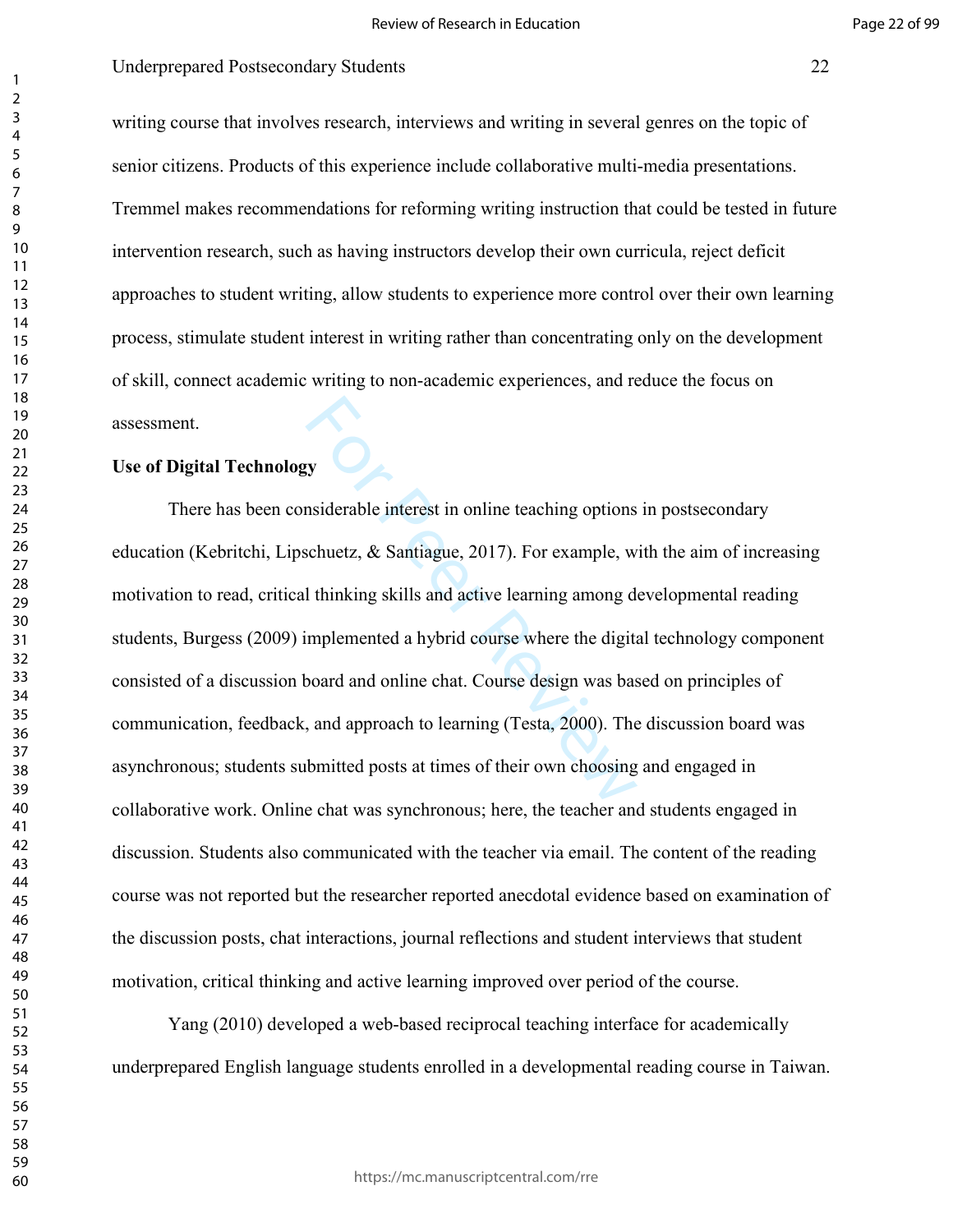#### Review of Research in Education

# Underprepared Postsecondary Students 23

To teach the skills involved in reciprocal teaching, Yang (2010) used an online dialogue box, chat room, discussion forum, and annotation tool. Instructors initially led the students by facilitating discussion, but their input was gradually withdrawn as students became better able to use both the technology and the critical thinking and reading processes of reciprocal teaching. A pre-experimental design showed gain on a reading test at the end of the course.

ge had replaced leveled courses with a single<br>Using Facebook, the teacher aimed to create<br>
in writing, promote sharing of writing. The<br>
ished rules of interaction. Work on Facebook<br>
eshod rules of interaction. Work on Face Social media platforms may be a useful venue for developing literacy skill. Ingalls (2017) examined the feasibility of using Facebook as a learning management system in a developmental writing course. The college had replaced leveled courses with a single course and a tutor was present in the classroom. Using Facebook, the teacher aimed to create a community of learners, build students' confidence in writing, promote sharing of writing. The teacher created a private Facebook page and established rules of interaction. Work on Facebook replaced face-to-face attendance at times. Students were required to post privately to the teacher and post questions to clarify ideas and understanding of assigned homework. Correct grammar encouraged but not required. Students were required to use the platform to communication with peers and teachers throughout the course. Ingalls (2017) concluded that this approach was feasible, and review of students' work showed improved writing, grammar and spelling. Other instructors had reservations about using Facebook, expressing concerns about security and privacy, the purpose of social networking, and its educational value; these concerns have also been expressed in other venues (Kebritchi et al., 2017).

The use of digital material was investigated by Relles and Tierney (2013) as developmental writing students in a summer bridge program developed personal profiles. The course utilized an online social network platform that was similar to Facebook except that it permitted the creation of a closed community. The class lasted 80 hours over four weeks and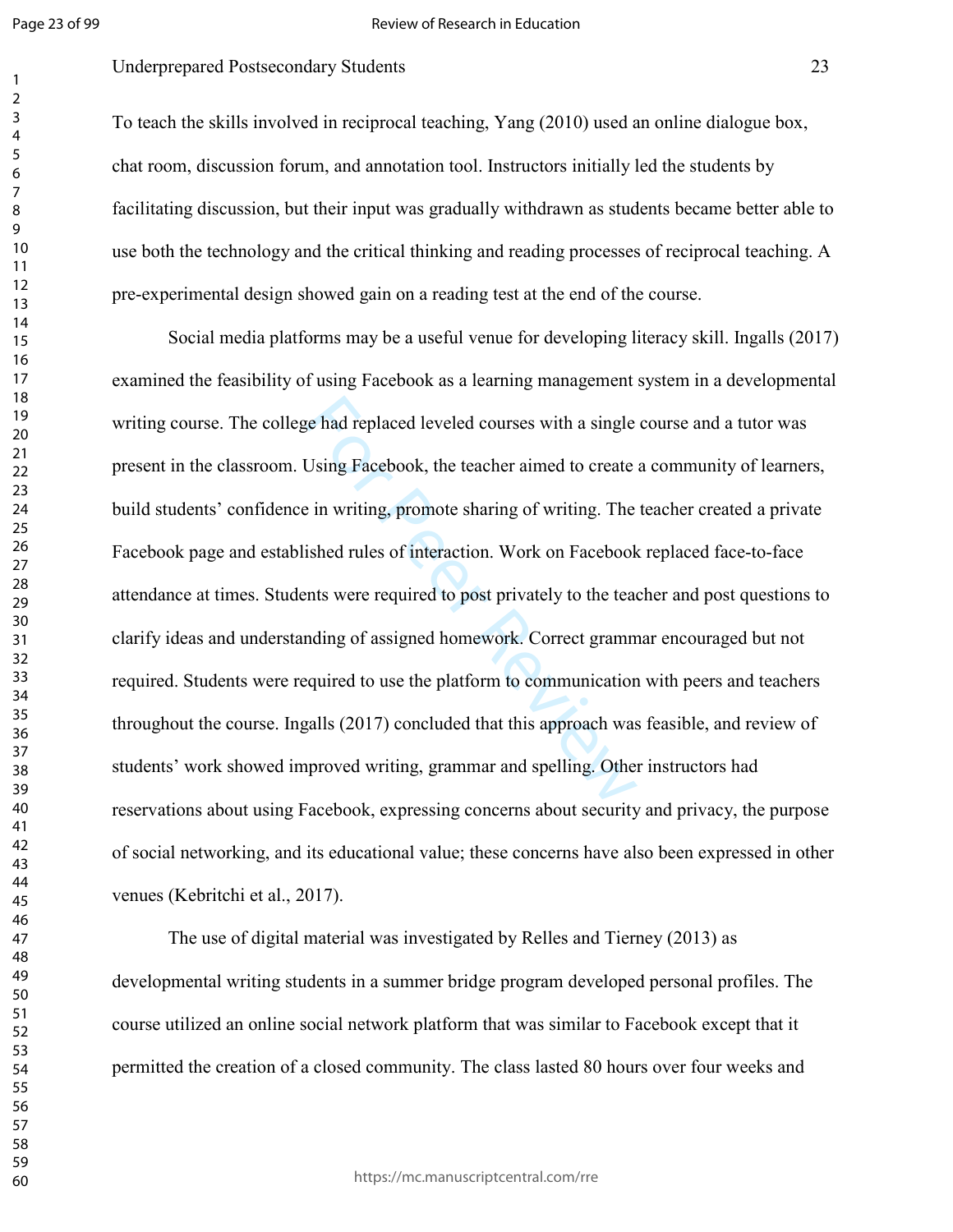took the form of an online community. In this descriptive, new literacies study, the authors analyzed students' digital work, including text, image, and audio and video posts. There was no description of the teaching of writing in this study, but the authors discussed the importance of digital literacy proficiency for college literacy demands.

multimodal composing. A one-week (18-hourd composing and take creative risks as they navigated to en and take creative risks as they navigated the 1<br>262). The teacher first surveyed the students eliefs about writing. Then, Saidy (2018) conducted a case study of the use of podcasting in a developmental education summer bridge course whose purpose was to introduce underprepared students to the content and methods of study in the humanities through writing activity. Podcasting was used to provide opportunities for multimodal composing. A one-week (18-hour) curriculum was organized around the topic of food. The podcasting was designed to encourage struggling writers to "jump into composing and take creative risks as they navigated the transition to college writing" (Saidy, 2018, p. 262). The teacher first surveyed the students on their high school writing experiences and beliefs about writing. Then, students listened to an existing podcast and worked individually and in pairs on a script for own podcast. To develop podcast scripts, the students created an argument, identified genre elements such as opening, statistics, quotations, determination of credibility, statement of argument, analysis with evidence, and sound effects for the podcast. Based on peer review, the students revised their productions. Based on qualitative examination of the students' work, the author concluded that podcasting encouraged critical thinking and self-reflection and promoted audience awareness and understanding of nature of college writing.

# **Integrated Reading and Writing Instruction**

The immediate, pressing problem for the teaching of literacy to academically underprepared postsecondary students is poor outcomes in terms of course completion, retention in college programs, and college graduation (Bailey et al., 2010). Reforms of developmental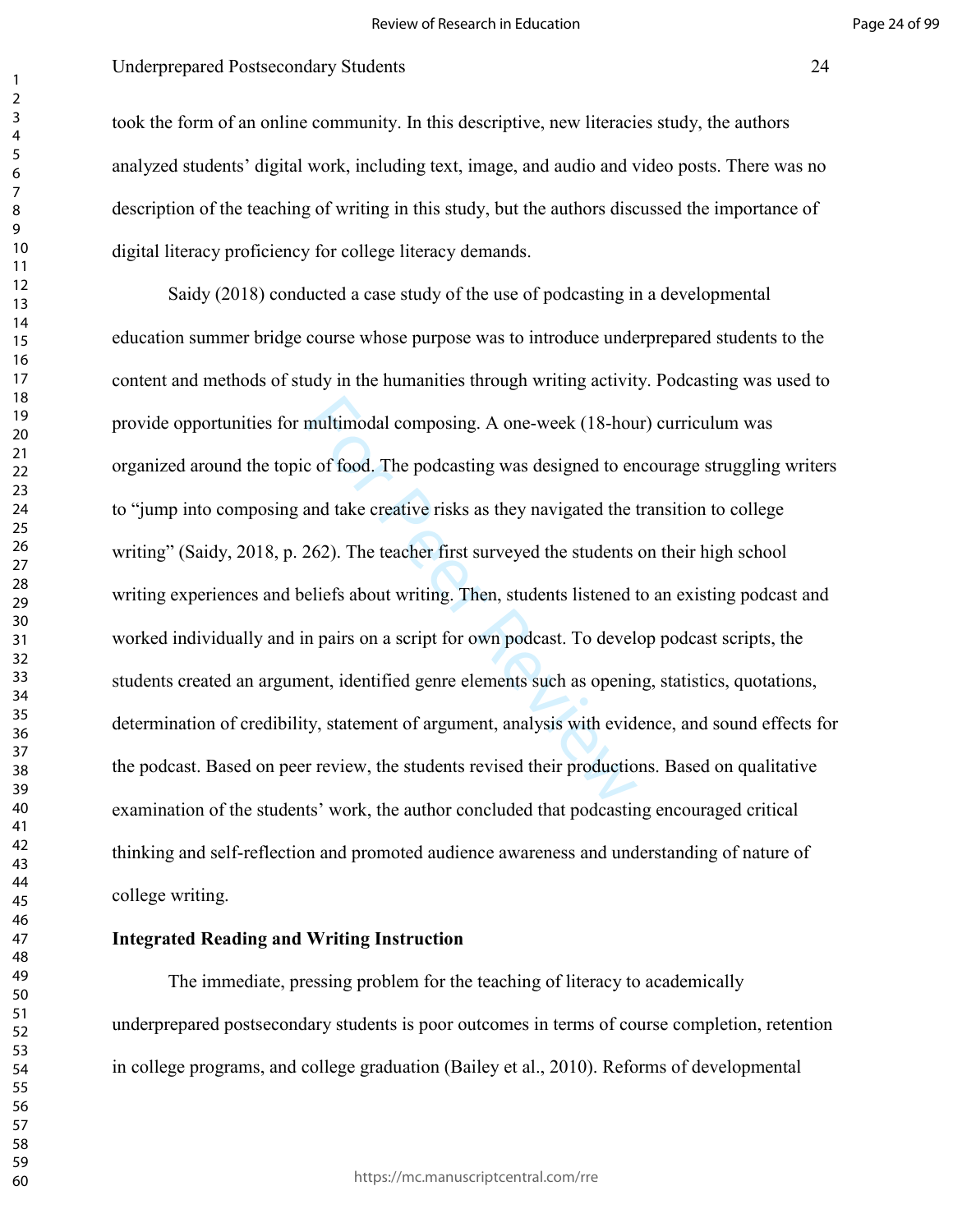## Underprepared Postsecondary Students 25

The Units Speroni, Belfield, Jaggars, & Edge<br>tial exit points for students and offers a quic<br>
& Raufman, 2017; Gerber, Miller, Ngo, Shaw<br>
The Paer Review Miller, Ngo, Shaw<br>
The Units Sperior of reading and writing cour<br>
r education have been reported, although rarely evaluated through rigorous comparative research. Based on the available literature, reform efforts appear to center on structural rather than pedagogical efforts. A reform structure that has attracted a certain amount of attention is "acceleration," whereby students' move through developmental education is hastened through reduction of course length or number of courses that must be taken in a developmental education program (Brathwaite & Edgecombe, 2018; Cho, Kopko, Jenkins, & Jaggars, 2012; Edgecombe, Cormier, Bickerstaff, & Barragan, 2013; Edgecombe, Jaggars, Xu, & Barragan, 2014; Jaggars, Hodara, Cho, & Xu, 2015; Jenkins, Speroni, Belfield, Jaggars, & Edgecombe, 2010). Ideally, acceleration reduces potential exit points for students and offers a quicker path to credit-bearing coursework (Bickerstaff & Raufman, 2017; Gerber, Miller, Ngo, Shaw & Daugherty; 2017; Hodara and Jaggars, 2014; Jaggars, et al., 2015). One method of acceleration that has direct pedagogical implications is the integration of reading and writing courses, replacing stand-alone courses in each of these areas (Hayward & Willett, 2014; Henson, 2017; Hern, 2013; Kalamkarian, Raufman, & Edgecombe, 2015).

Pacello (2014) reported on a study in which reading and writing instruction was integrated by assigning writing tasks as responses to course readings. Various types of writing were assigned, including informal blogs, and formal paragraphs and essays. Students kept "metacognitive reading blogs" (Pacello, 2014, p. 127) for three weeks towards the end of the course in which they practiced writing skills by reflecting on and summarizing their reading process. Prewriting, drafting, proofreading/ revision, grammar, punctuation skills were taught explicitly in the course, which appears to be conventional practice (Grubb  $\&$  Gabriner, 2014), but the metacognitive focus on students' literacy process may help academically underprepared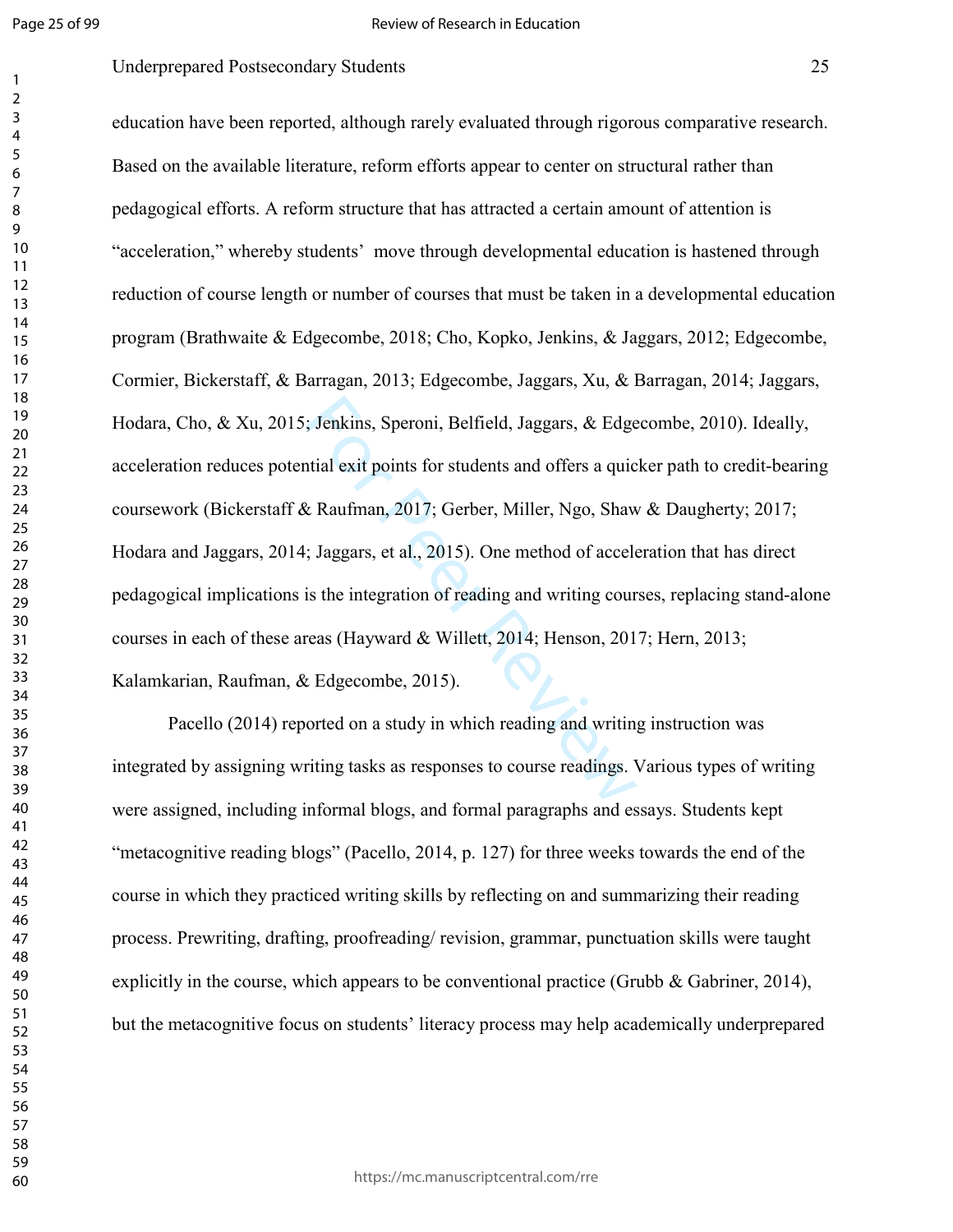students make a transition from writing as an academic exercise to more authentic writing practices (Kucer, 2014).

1 to 2 hours per week were spent on writing<br>udents compared their papers. The teacher he<br>nals on their reading and writing process. Th<br>nd student reading scores suggested that the i<br>. Students demonstrated increasing aware In an approach to integrating reading and writing instruction studied by Falk-Ross (2001), the teacher assigned an inquiry writing task for the purpose of improving reading comprehension. The topics were self-selected and mostly related to students' college major. As part of instruction, the teacher explained the writing process. To gather information, students held interviews, conducted internet searches, and read journals and other texts. Reading strategies were taught and 1 to 2 hours per week were spent on writing the inquiry paper. In small group discussion, students compared their papers. The teacher held writing conferences and the students kept journals on their reading and writing process. The researcher's field notes, participant observation, and student reading scores suggested that the integrated inquiry activity was beneficial to students. Students demonstrated increasing awareness of connections between reading and writing and showed gain of approximately 3 grade levels on the Test of Adult Basic Education (TABE).

In another approach to reading-writing integration, Mongillo and Wilder (2012) assigned writing tasks in a developmental reading course. The integrated activity was conducted online through a discussion board. Students posted anonymously a written description of an object in a picture provided by the teacher. Peers in the class were asked to select one of six provided pictures to guess picture being was described, and to state in writing why they selected that picture. The writing assignment was to write a paragraph describing a situation currently being reported in the news without explicitly stating the topic. Peers in the class were asked to guess the topic based on the description and provide written explanation. Correct peer guesses in both assignments were taken to indicate good descriptive writing skills on the part of the writer. A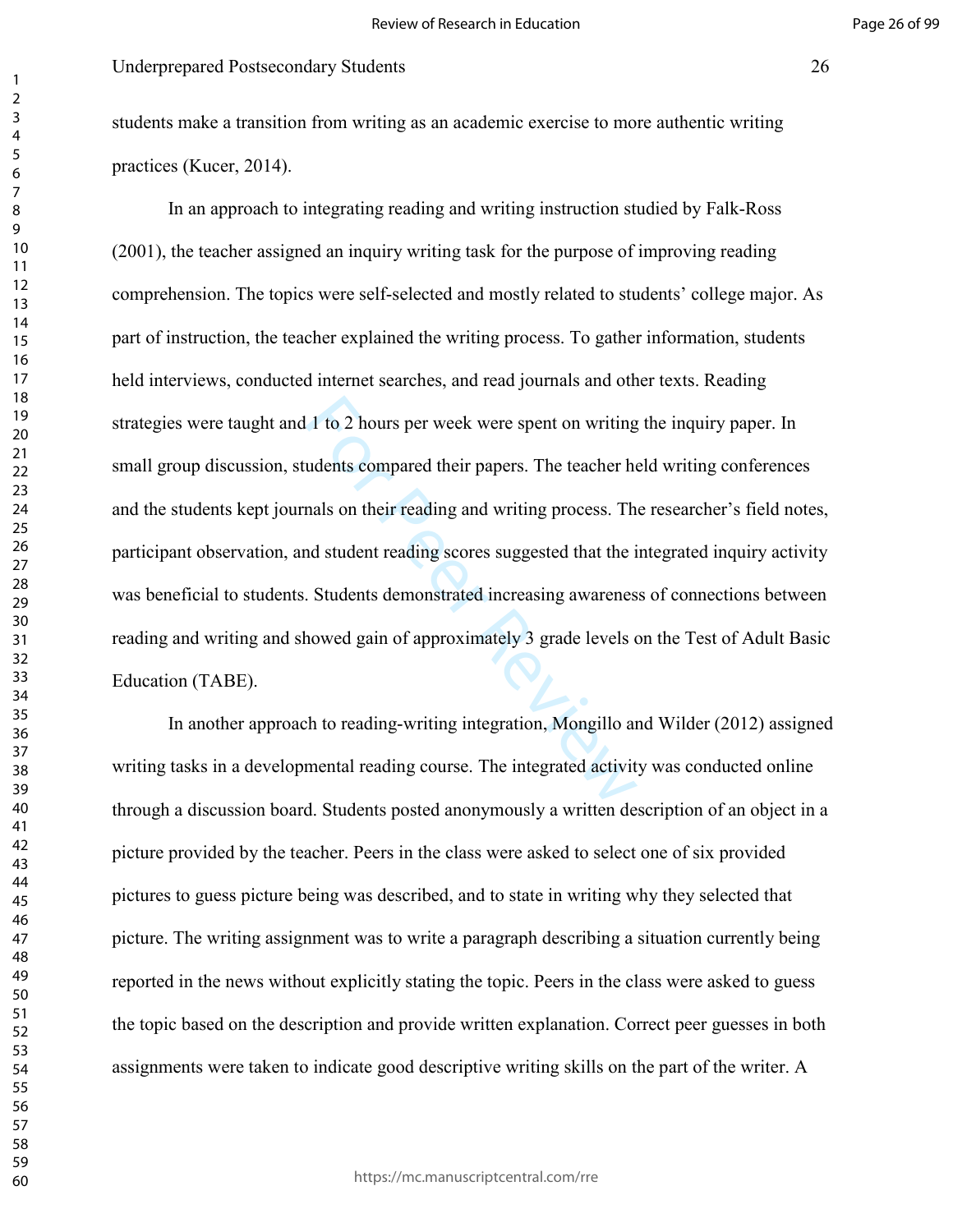Underprepared Postsecondary Students 27

ceiling effect of 66-100% correct guesses was found, but it is possible that the integrated activity could be useful if they were more demanding.

In the reading class, such as on peer pressure<br>ge" (Becket, 2005, p. 64), experience of imm<br>approach used in this class, students practice<br>rience to evaluate a television show from dif-<br>rovided that instructors collaborate Becket (2005) discussed a model where reading and writing were taught separately in two sequential hours. The first hour was taught by a reading teacher and the second by a writing teacher, but the teachers collaborated on planning instruction to create "interactive discussion classes" (Becket, 2005, p. 60) that drew in both literacy areas. The focus of the writing class was essay writing. The teacher encouraged the students to incorporate personal experience but topics came from text assigned in the reading class, such as on peer pressure in education, change that represented "rite of passage" (Becket, 2005, p. 64), experience of immigration. In one writing activity exemplifying the approach used in this class, students practiced argumentative writing by applying personal experience to evaluate a television show from different perspectives. This model seems promising provided that instructors collaborate effectively to develop an integrated curriculum.

In the context of institutional pressure to accelerate students' completion of developmental education, there is often little guidance for integrating the current reading and writing curriculum, which leads some faculty to use an additive approach focusing on teaching discrete skills by adding new activities or assignments to previously used course materials without a framework for integrating the curriculum (Bickerstaff & Raufman, 2017). In a case study on the use of adaptive technology including text-to-speech and graphic organizer software, in integrated courses for students with learning disabilities, instructors combined the content from separate reading and writing courses and taught reading strategies such as selecting main idea, decoding, and understanding text coherence in conjunction with writing strategies such as summary writing, paragraph structure, and understanding rhetorical structure (Engstrom, 2005).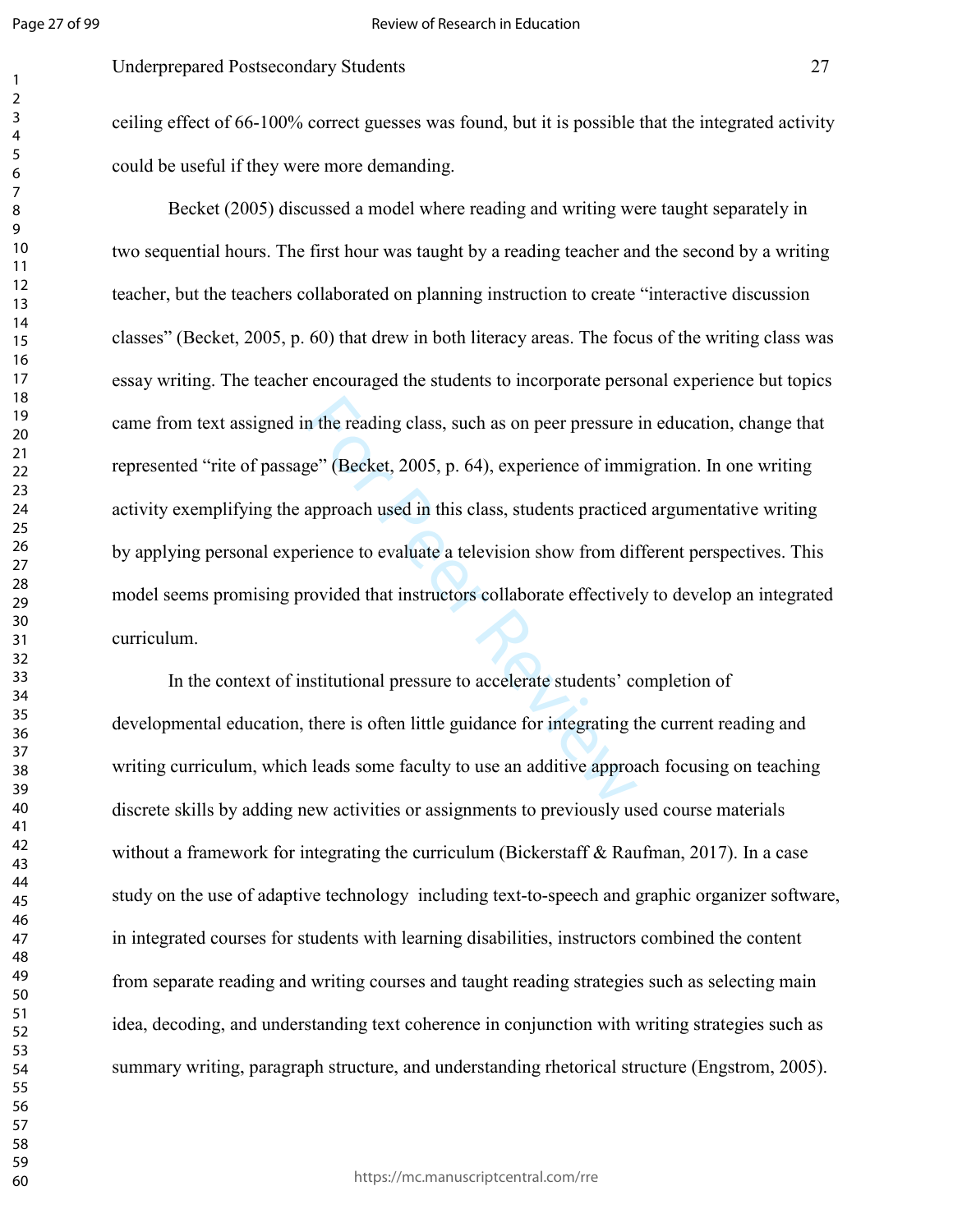#### Page 28 of 99

The use adaptive technologies in the context of integrated reading and writing instruction aided a range of basic word-reading skills as measured by several standardized measures.

Iternately, instruction that adopted a truly in<br>tructured around a theme around which all te<br>e purposefully broad, such as 'struggle' or 's<br>re basis for reading and writing tasks and assi<br>me. Many of these tasks included t Bickerstaff and Raufman (2017) investigated of perceptions of integrating reading and writing courses using interviews, focus groups, and case studies. One writing instructor using an additive approach reported, "I thought, well, I'll just keep the comp quizzes. They used to be grammar and punctuation, and I can throw the reading in" (p. 9). This approach resulted in frustration because faculty were not able to cover all of the material they had taught when the courses were separated. Alternately, instruction that adopted a truly integrative approach to the courses were frequently structured around a theme around which all texts and tasks were centered. The themes were purposefully broad, such as 'struggle' or 'success.' Often a single anchor text was used as the basis for reading and writing tasks and assignments that all connected back to the theme. Many of these tasks included text-based writing assignments with strategy instruction embedded within scaffolding students to complete the writing tasks (Bickerstaff & Raufman, 2017) and decisions on integrating assignments were purposefully made (Goen & Gillotte-Tropp, 2003). Instructors using the integrative approach reported more comfort and satisfaction in teaching and increased student understandings of the relationships between reading and writing (Bickerstaff & Raufman, 2017).

Implementing an acceleration model, a developmental program combined five separate courses into one year of integrated reading and writing that included both developmental coursework and the first credit-bearing composition course (Goen & Gillotte-Tropp, 2003). Instruction centered on making the connections between reading and writing explicit using a range of texts. Because instructors had a full year with the students they could introduce integrated strategies using increasingly complex material. Compared to a traditional-instruction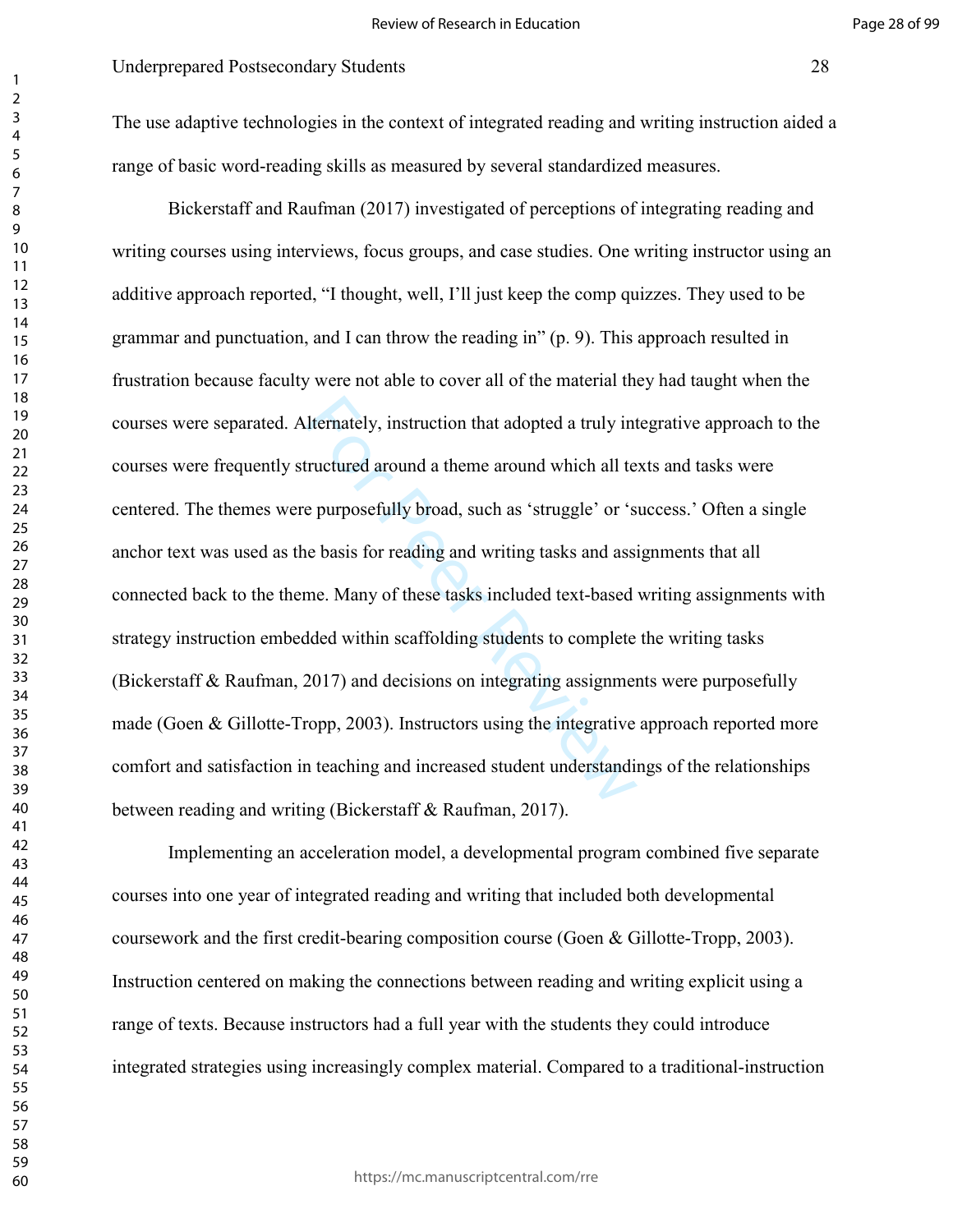# Underprepared Postsecondary Students 29

control group, students receiving integrated instruction showed higher course pass rates, reading and writing scores and college retention rates.

und that students who took two separate courd und that students who took two separate courd unit writing) were more likely to pass their first ag course than those who took the accelerated ion that the results should not b Overall, research examining the efficacy of acceleration in integrated reading and writing courses, has had mixed results. Although not describing classroom teaching, Paulson, Van Overschelde, and Wiggins (2018) examined the efficacy of accelerated integrated reading and writing courses in community college compared to non-accelerated developmental reading and developmental writing courses. Using 10 years of data from 1.5 million community college students in Texas, they found that students who took two separate courses (developmental reading and developmental writing) were more likely to pass their first college-level intensive reading or intensive writing course than those who took the accelerated integrated reading and writing course. They caution that the results should not be used to imply that reading and writing processes should not be taught together, but rather that the acceleration of these courses was not effective in the ways in which they were taught. An investigation of the actual teaching strategies used to integrate these two areas of literacy would help in the interpretation of findings.

#### **Future Directions for Changing Instruction**

The purpose of the current volume is to explore issues in changing teaching practice. Two key assumptions seem to underlie this goal, first, that teaching needs to change and second, that teaching can change. In surveying the available literature on teaching of literacy to academically underprepared students in postsecondary education, we can hypothesize that teaching does need to change, because student outcomes for this population are historically poor. There is evidence that high-quality teaching is associated with strong student achievement (Darling-Hammond, 2000; Tyler, Taylor, Kane & Wooten, 2010), although, admittedly, such evidence comes from the K-12 arena rather than postsecondary education. There has been much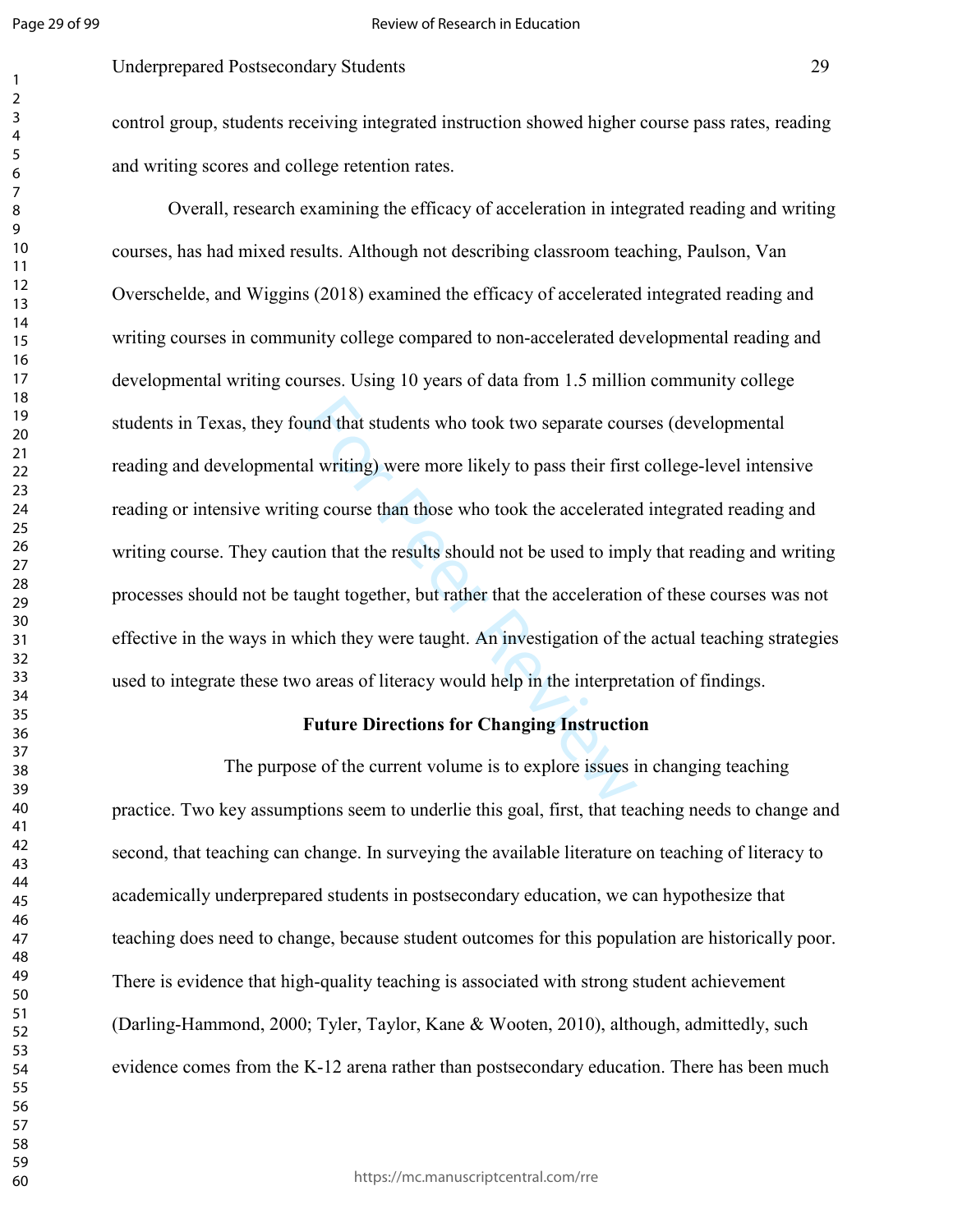interest in reforming developmental education in recent years (Brathwaite  $\&$  Edgecombe 2018), but only one of eight current reforms described in a U.S. Department of Education report (Schak, Metzger, Bass, McCann & Englis, 2017) clearly involves teaching, and further, the report named one specific approach, contextualized instruction, rather than addressing the improvement of teaching as a whole.

#### **Investigations of Current Teaching Practices**

nese appear to be lacking in postsecondary desprete was written, Paulson and Armstrong (2)<br>greed-upon terminology, and teacher-prepara<br>sm is still warranted as there is no consistent<br>de pedagogical reform. Instead, studies An important prerequisite of improving teaching is shared theoretical frameworks and operating principles but these appear to be lacking in postsecondary developmental education. Eight years before this chapter was written, Paulson and Armstrong (2010) claimed that the field lacked coherent theory, agreed-upon terminology, and teacher-preparation approaches. Unfortunately, this criticism is still warranted as there is no consistent research agenda or body of research that could guide pedagogical reform. Instead, studies of the teaching of developmental reading and writing are generally single, isolated efforts that do not build on prior instructional research. Although developmental instructors report a need to improve pedagogy to meet students' needs more effectively (Barragan & Cormier, 2013), the research literature at present does not offer clear directions for change.

 The first step in understanding how teaching might change would be to know what teaching is actually like at the current time. The available literature presents a large number of approaches and strategies, mostly with minimal evidence, making it difficult to propose general recommendations on how the teaching of developmental literacy might change for the better. Approaches reported in the literature fall into two categories, teacher actions and student actions. Among teacher actions reported, we see vocabulary and grammar drills, explicit teaching of strategies for reading, writing or self-regulation, and integration of reading and writing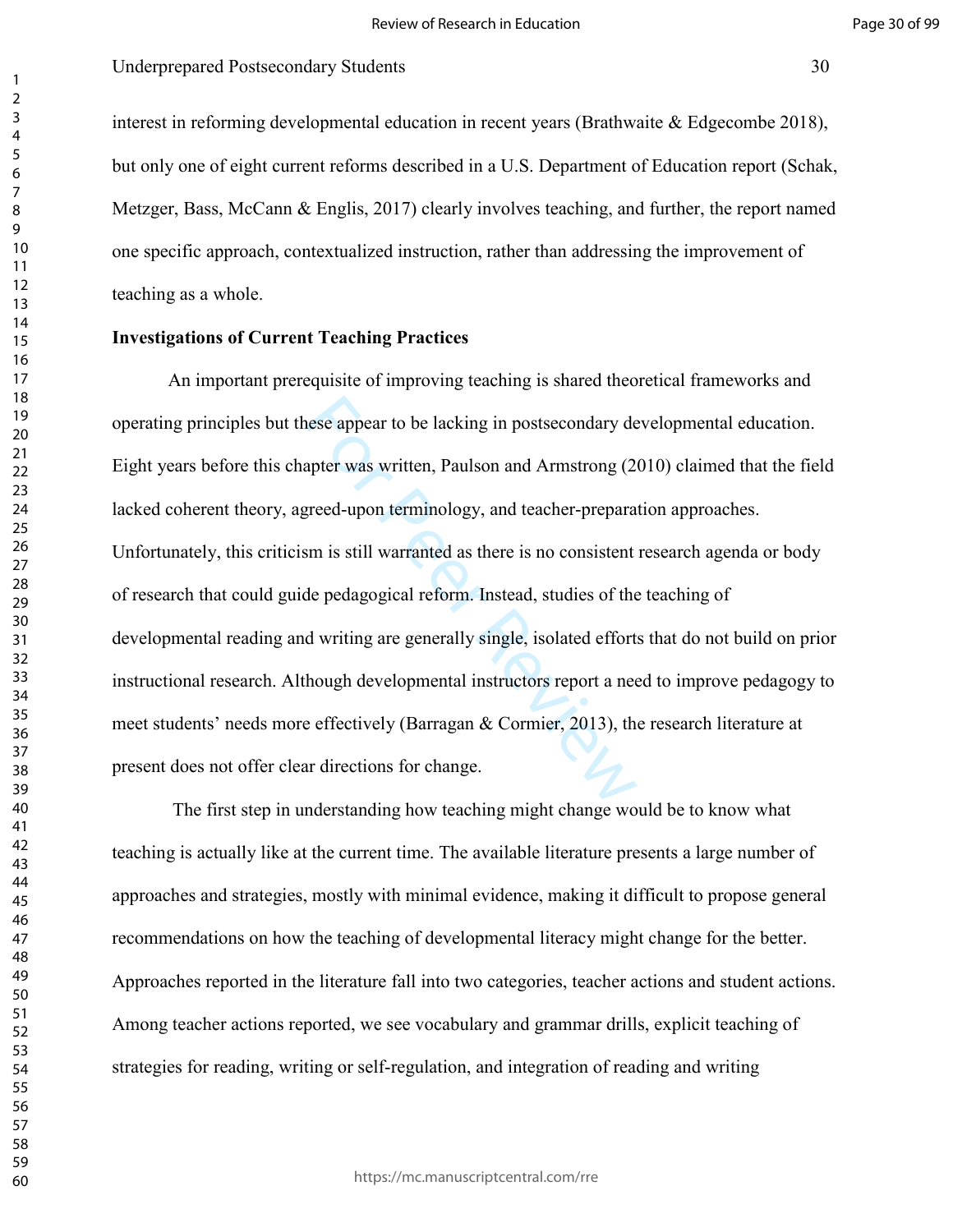#### Review of Research in Education

# Underprepared Postsecondary Students 31

instruction. Student actions include writing blogs, and posting writing to social media platforms. At the present time, there is no sign that the field is coalescing around any one approach, or that a critical mass of evidence is developing. However, there is general interest in connecting the literacy skills being taught to authentic college level practices such as comprehension of academic text and the writing of argumentative essays, which is consistent with a larger trend in literacy research (Purcell-Gates & Duke, 2016).

hore than teaching discrete skills. Instead, tends<br>positive, and motivational strategies provide<br>y & Afflerbach, 1995). Additionally, the lite<br>thin a short instructional time<br>frame, which is<br>puld have to be investigated. T The majority of studies suggest that reading and writing instruction that is potentially effective involves much more than teaching discrete skills. Instead, teaching practices focusing more on cognitive, metacognitive, and motivational strategies provide encouraging results (Alexander, 2012; Pressley & Afflerbach, 1995). Additionally, the literature suggests that student gains may be achieved within a short instructional timeframe, which is encouraging, although whether the gains hold would have to be investigated. There is also good evidence of a systematic approach to reading or writing instruction that includes a gradual release of responsibility from instructor to student, especially in the studies of strategy instruction (e.g., Armstrong & Lampi, 2017, and MacArthur et al., 2015). Overall, current research suggests that a contextualized and strategy-based approaches have more pedagogical promise than decontextualized or discrete skill approaches, but there may be other promising pedagogical practices that are not currently reported in the literature. However, appropriate literacy assessments for postsecondary students need to be developed that move beyond the skills-based assessments such as the Nelson-Denny. There is longstanding criticism of these traditional reading tests, going back to the 1940s (Cronbach, 1946). The field seems ready for an overhaul of reading assessment for underprepared students, at least to bring measures closer to authentic reading practices.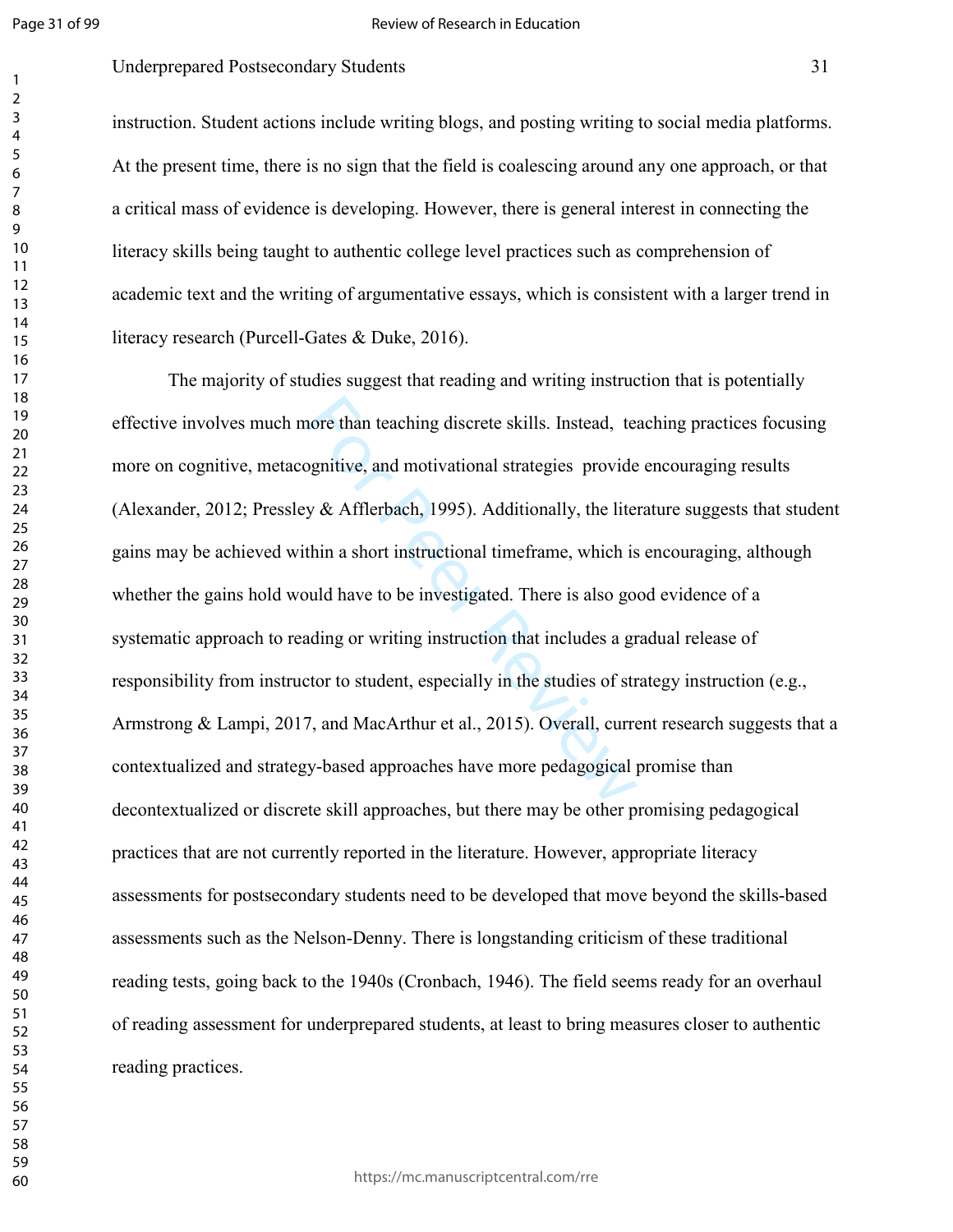Rigorous research designs, widely considered a necessary prerequisite of improving teaching practice (Farley-Ripple, May, Karpyn, Tilley & McDonough, 2018), are sorely lacking in studies of teaching literacy to underprepared postsecondary students. The most rigorous test of any teaching practice in the literature is the quasi-experimental study of writing instruction conducted by MacArthur et al. (2015), which provides evidence for the use of explicit teaching of both literacy and self-regulation procedures to help underprepared students improve their writing of academic essays.

alternal education<br>is marked by a preponderance of discrete ski<br>2013) and wide discrepancies between stude<br>ng (Cox, 2009). However, it is difficult to kn<br>no classrooms when rigorous observation stude<br>achers and students ar Observations of purposive samples of developmental education classrooms have led to conclusions that the field is marked by a preponderance of discrete skill instruction (Grubb et al., 1999; Grubb & Gabriner, 2013) and wide discrepancies between students' and teachers' definitions of good teaching (Cox, 2009). However, it is difficult to know what is being taught in developmental education classrooms when rigorous observation studies with representative samples of classrooms, teachers and students are not reported in the literature. Thus, there is a need for more research on instructional approaches in developmental literacy courses. These could be either small-scale curriculum audits, similar to Armstrong, et al. (2015), or larger scale surveys as called for by MDRC (2013). A useful preliminary step would be to conduct a national survey of developmental education teachers on their classroom practices, as has been done in K-12 education (e.g., Gilbert & Graham, 2010). Such investigations would aid greatly in understanding what is working and what modifications are needed in current practice.

There have been calls to change instructional approaches in developmental education for decades. Rose (1983) argued that "a major skill in academic writing is the complex ability to write from other texts—to summarize, to disambiguate key notions and useful facts and incorporate them in one's own writing, to react critically to prose" (p. 9). This cannot be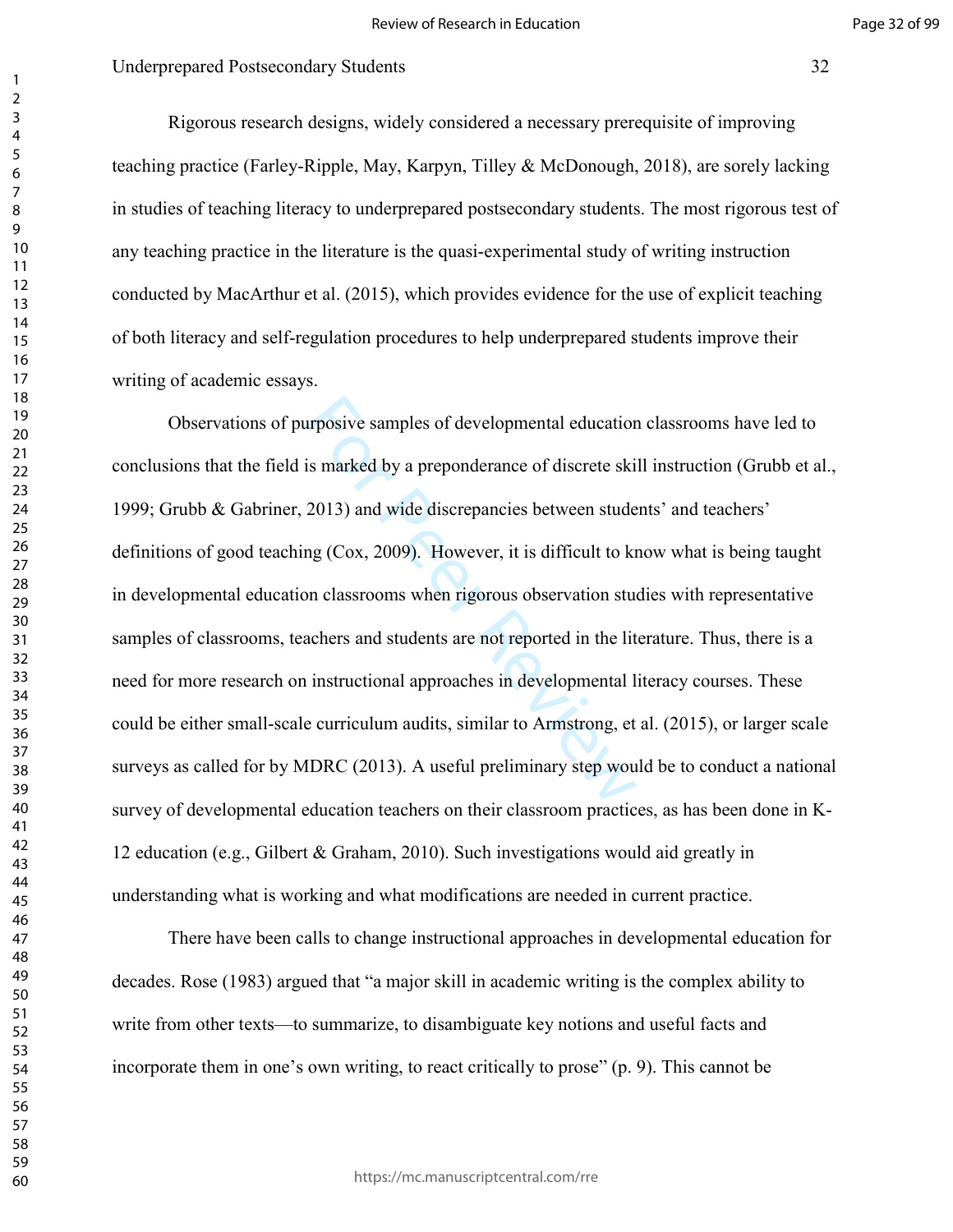#### Review of Research in Education

## Underprepared Postsecondary Students 33

achieved using a part-to-whole approach (Grubb, 2012). Every one of Stahl, Simpson, and Hayes' (1992) recommendations for improving instruction in developmental education continue to be needed changes. Their calls for emphasizing transfer to new contexts, helping student broaden conceptual knowledge, explicit teaching of strategies, and promoting self-regulation and metacognition align closely with the implications of the research discussed in this paper.

ally unnamed) conventional approaches. Ho<br>g approaches in the larger context of reform<br>rm across educational domains has attracted<br>cation literature (Hiebert & Stigler, 2017; Syl<br>t Hoy, 1998); developmental education resea An implicit goal of the literature on teaching literacy to academic underprepared postsecondary students seems to be to present teaching approaches that would help students learn more effectively than (usually unnamed) conventional approaches. However, the authors rarely, if ever, place their teaching approaches in the larger context of reform of K-20 teaching in general. Instructional reform across educational domains has attracted and continues to attract much attention in the education literature (Hiebert & Stigler, 2017; Sykes & Wilson, 2016; Tschannen-Moran, Hoy & Hoy, 1998); developmental education researchers would benefit from broadening their perspective to include theory and practice discussed in this larger body of literature.

#### **Examining Preparation of Literacy Instructors in Developmental Education**

There is a need to examine the instructional approaches of successful developmental education classrooms and to provide meaningful professional development opportunities for instructors as well (Bickerstaff & Raufman, 2017; Paulson, et al., 2018). One area in particular seems to need urgent attention, preparation of instructors to teach both reading and writing in integrated courses as institutions increasingly adopt the integrated approach mentioned above. Traditionally, instructors have been trained either to teach reading or writing. Moreover, developmental reading and writing courses have typically been housed in different departments and guided by different theoretical understandings (Paulson & Armstrong, 2010). To prepare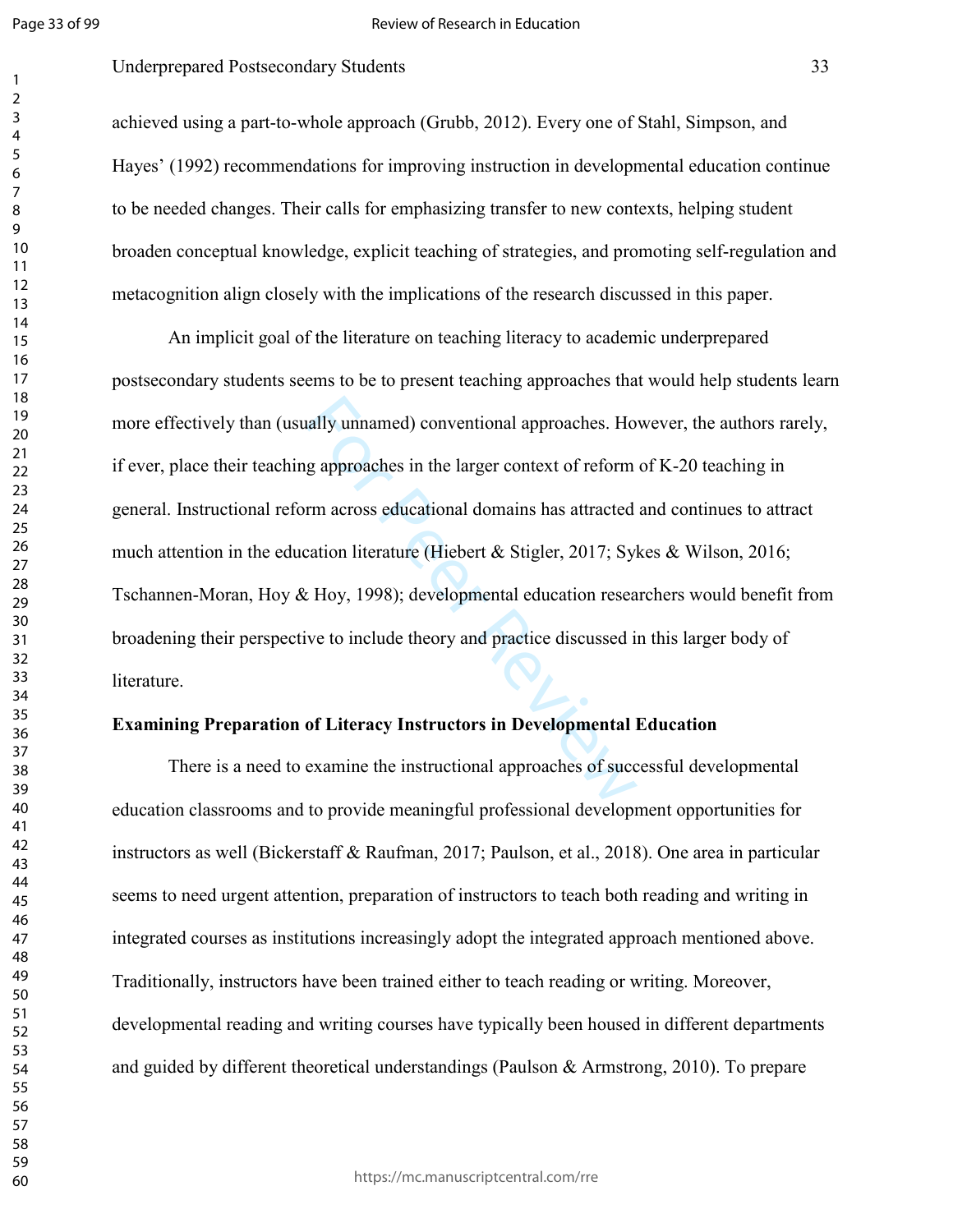instructors to teach integrated reading and writing courses, some colleges have relied on cross training between reading faculty and English faculty (Bickerstaff & Raufman, 2017). However, teaching integrated reading and writing may differ from teaching either reading or writing alone (Shanahan & Shanahan, 2012). For example, it would be important to teach text-based writing, using multiple sources as required in college education. Teaching text-based writing requires an equal focus on reading comprehension and writing skills, but it appears that few developmental instructors are prepared for this task.

mation on the preparation of developmental<br>ny other area of teaching academically under<br>that have been conducted are in single institu<br>administrators in regard to professional deve<br>ther than being rigorous tests of profess There is little information on the preparation of developmental education instructors for integrated instruction or any other area of teaching academically underprepared postsecondary students. The few studies that have been conducted are in single institutions and center on perceptions of faculty and administrators in regard to professional development (for example, Elliott & Oliver, 2016), rather than being rigorous tests of professional development approaches. In fact, the field of developmental education as an area of scholarly pursuit is relatively new, even though there have been studies on the constituent population for decades. One difficulty in this field is a disconnect between those who teach these postsecondary students, and those doing research. For example, there is currently only one Ph.D. program in developmental education in the United States (see http://www.education.txstate.edu/ci/dev-ed-doc/about/overview.html). Given the pressing need for better teaching of underprepared students, an important contribution of emerging scholars would be to identify effective approaches to professional development.

Such models may be adapted from the ample K-12 professional development literature. For example, investigations could focus on approaches in which teachers are included in a collaborative planning process (for example, see Miller, 2017), and the replacement of traditional short-term presentations by outside experts by the provision of ongoing classroom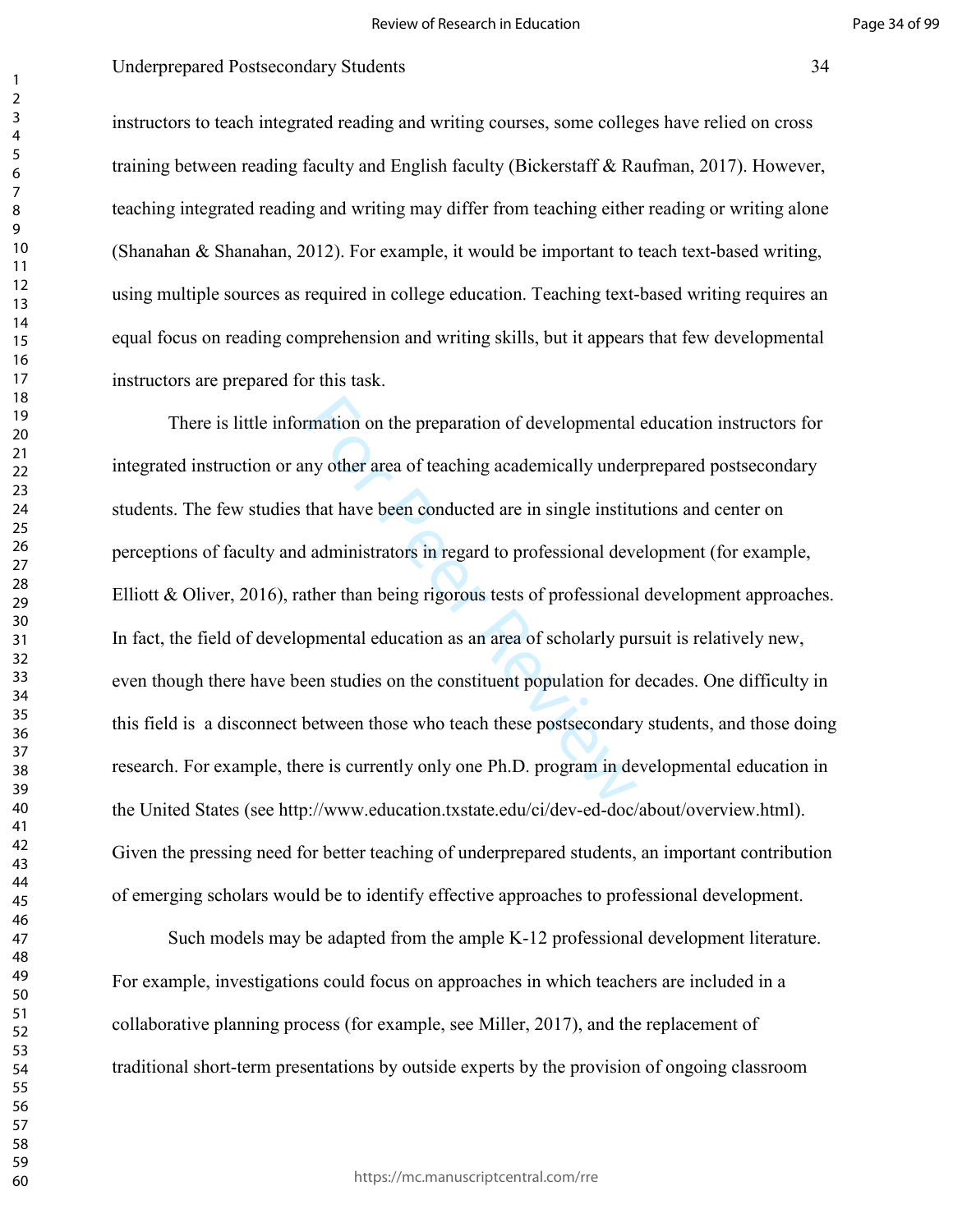Underprepared Postsecondary Students 35

observation and coaching by individuals who have credibility among the instructors who are recipients of the professional development (for example, see Matuchniak, Olson & Scarcella, 2014).

# **Examining Pedagogical Practices based on Assumptions about the Developmental Education Population**

ded on imputation, not documentation" (Valents do not do well in school is because they<br>evelopmental education, these deficiencies w<br>on, lack of specific skills, etc. Deficit thinking<br>sing empirical grounding and being roo Historically, much of the research on learners in developmental literacy has taken a deficit approach. It has been argued that this deficit thinking is "tantamount to 'blaming the victim'. It is a model founded on imputation, not documentation" (Valencia, 2012, p. X) and posits that the reason students do not do well in school is because they have some kind of internal deficiencies. In developmental education, these deficiencies were often described as low abilities, lack of motivation, lack of specific skills, etc. Deficit thinking models are a form of pseudo-science, often lacking empirical grounding and being rooted in classism and prejudice (Rose, 1983; Valencia, 2012). However, the more current developmental perspective, as indicated by the majority of the research reviewed in this review, trends away from deficit thinking when a learner struggles with reading or writing by using theoretical approaches that center on helping students understand what they can do instead of focusing on what they lack.

Several researchers argue that infusing critical race pedagogy into developmental education coursework can create an environment that supports the success rates of historically underrepresented students (Acevedo-Gil, et al., 2015; Williams, 2013). This includes implementing a curriculum that integrates culturally relevant themes and examples (Morris & Price, 2008; Williams, 2013) and "align with a social justice lens that does not perpetuate deficit interpretations of cultural examples" (Acevedo-Gil, et al, 2015, p. 119). However, there is a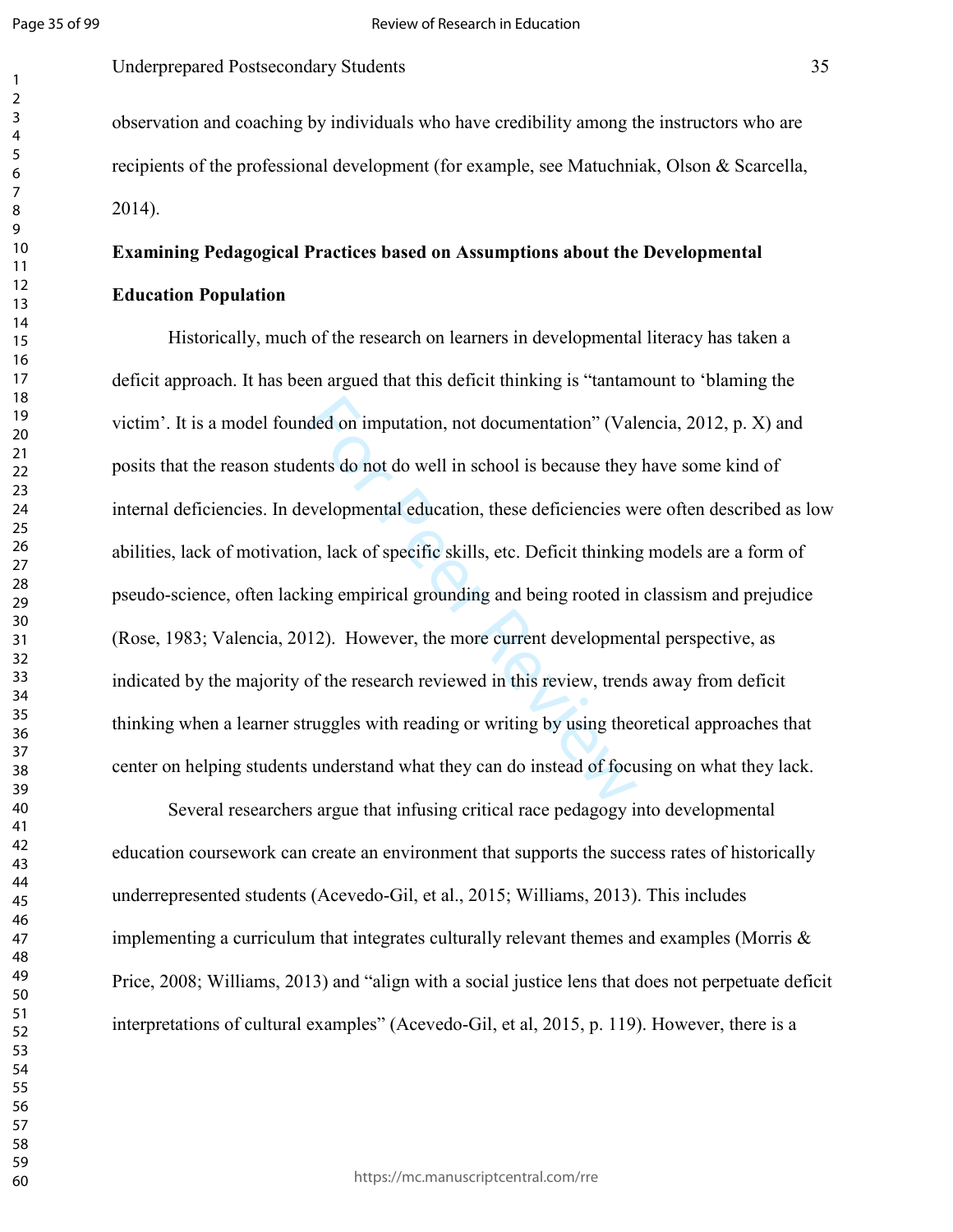# Underprepared Postsecondary Students 36

paucity of research examining the effectiveness critical socio-cultural instructional approaches in developmental courses.

Attempts to reform teaching may be affected by changes in state regulation and legislation (Paulson & Holschuh, 2018). Often, the suggested changes center on institutional changes, such as online delivery, non-mandated enrollment (Woods, Park, Hu, & Jones, 2017), or accelerated options, based on assumptions that developmental courses may not be beneficial. Research is needed to explore the effects of such institutional choices on how literacy is taught to underprepared students and how that, in turn, affects student outcomes.

# **Conclusions**

d how that, in turn, affects student outcomes<br> **Conclusions**<br>
how teaching might change to serve the liter<br>
postsecondary education points to a key pro<br>
is in use, with no central organizing theory or<br>
owever, change in te Our discussion on how teaching might change to serve the literacy needs of academically underprepared students in postsecondary education points to a key problem that a wide range of instructional approaches is in use, with no central organizing theory or theme, and a general lack of supportive evidence. However, change in teaching approaches seems to be needed, based on poor achievement outcomes that have been reported. It is encouraging that, underlying the purposes of virtually all of the current literature is an interest in changing the way underprepared students are taught, with many of the studies aiming to illustrate specific changes. These studies can be viewed as a rich source of hypotheses on change in teaching practice. The next step to advance the field would be to test these practices in rigorous, controlled research that carefully documents and compares the new and conventional teaching approaches. Additionally, changing teaching requires the development and testing of professional development approaches, possibly adapted from the K-12 arena, with modifications for postsecondary education.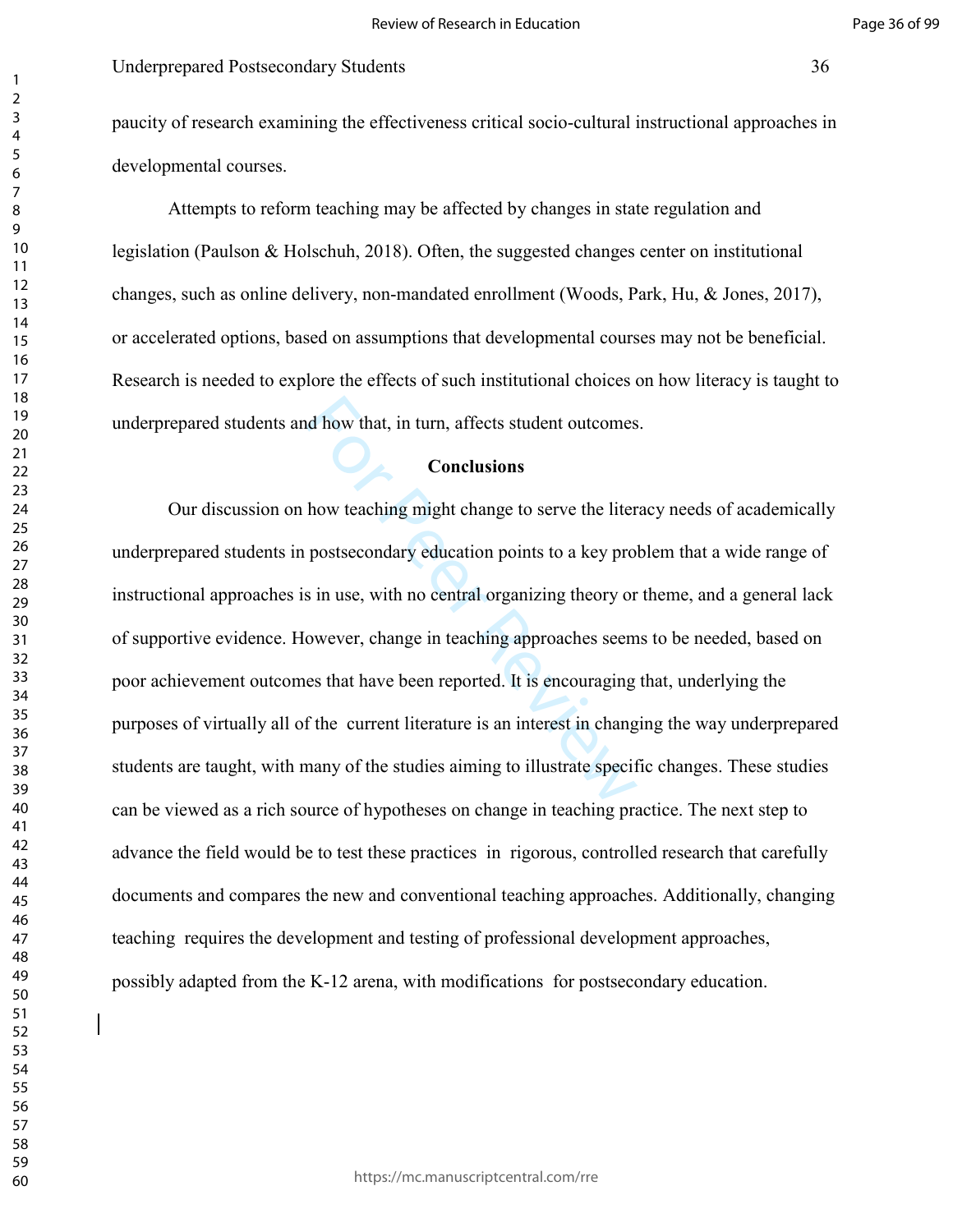# **References**

- Acevedo-Gil, N., Santos, R. E., Alonso, L., & Solorzano, D. G. (2015). Latinas/os in community college developmental education: Increasing moments of academic and interpersonal validation. *Journal of Hispanic Higher Education, 14*(2), 101-127. doi:10.1177/1538192715572893
- Acevedo-Gil, N., Santos, R. E., & Solórzano, D. G. (2014). Examining a rupture in the Latina/ocollege pipeline: Developmental education in the California Community College system. *Perspectivas: Issues in Higher Education Policy and Practice, 3*(Spring 2014), 1- 19.
- ACT, Inc. (2009). COMPASS Reading Text. Iowa City, IA: Author.
- Alexander, P. A. (2005). The path to competence: A lifespan developmental perspective on reading. *Journal of Literacy Research, 37*(4), 413-436. doi:10.1207/s15548430
- Alexander, P. A. (2012). Reading into the future: Competence for the 21st century. *Educational Psychologist, 47*(4), 259-280. doi:10.1080/00461520.2012.722511
- Alexander, P. A., & Jetton, T. L. (2000). Learning from text: A multidimensional and developmental perspective. In M. L. Kamil, P. B. Mosenthal, P. D. Pearson, & R. Barr (Eds.), *Handbook of reading research* (Vol. 3, pp. 285–310). Mahwah, NJ: Erlbaum.
- Ari, O. (2015). Fluency gains in struggling college readers from wide reading and repeated readings. *Reading Psychology, 36*(3), 270-297. doi:10.1080/02702711.2013.864361
- Armstrong, S. L., & Lampi, J. P. (2017). PILLAR: A reading strategy for a new era of strategy instruction at the college level. *Journal of College Literacy and Learning, 43*(3), 3-17.
- Armstrong, S. L., & Newman, M. (2011). Teaching textual conversations: Intertextuality in the college reading classroom. *Journal of College Reading and Learning, 41*(2), 6-21. doi:10.1080/10790195.2011.10850339
- Reading into the future: Competence for the 2, 0, 259-280. doi:10.1080/00461520.2012.722<br>
1, T. L. (2000). Learning from text: A multid<br>
spective. In M. L. Kamil, P. B. Mosenthal, P<br>
of reading research (Vol. 3, pp. 285–31 Armstrong, S. L., Stahl, N. A., & Kantner, M. J. (2015). Investigating academic literacy expectations: A curriculum audit model. *Journal of Developmental Education, 38*(2), 2- 23.
- Atkinson, T. S., Zhang, G., Phillips, S. F., & Zeller, N. (2014). Using word study instruction with developmental college students. *Journal of Research in Reading, 37*(4), 433-448. doi:10.1111/1467-9817.12015
- Bailey, T. R., Jeong, D.-W., & Cho, S.-W. (2010). Referral, enrollment, and completion in developmental education sequences in community colleges. *Economics of Education Review, 29*(2), 255-270. doi:10.1016/j.econedurev.2009.09.002
- Barhoum, S. (2017). Community college developmental writing programs most promising practices: What the research tells educators. *Community College Journal of Research and Practice, 41*(12), 791-808. doi:10.1080/10668926.2016.1231092
- Barnett, E. A., Bork, R. H., Mayer, A. K., Pretlow, J., Wathington, H., & Trimble, M. J. (2012). Bridging the gap: An impact study of eight developmental summer bridge programs in Texas (NCPR Report). New York, NY: National Center for Postsecondary Research, Community College Research Center, Teachers College, Columbia University.
- Barragan, M., & Cormier, M. S. (2013). Enhancing rigor in developmental education. *Inside Out, 1*(4), 1–5. Retrieved from http://tassr.org/uploads/3/4/2/3/3423105/enhancing-rigor-indevelopmental-education.pdf.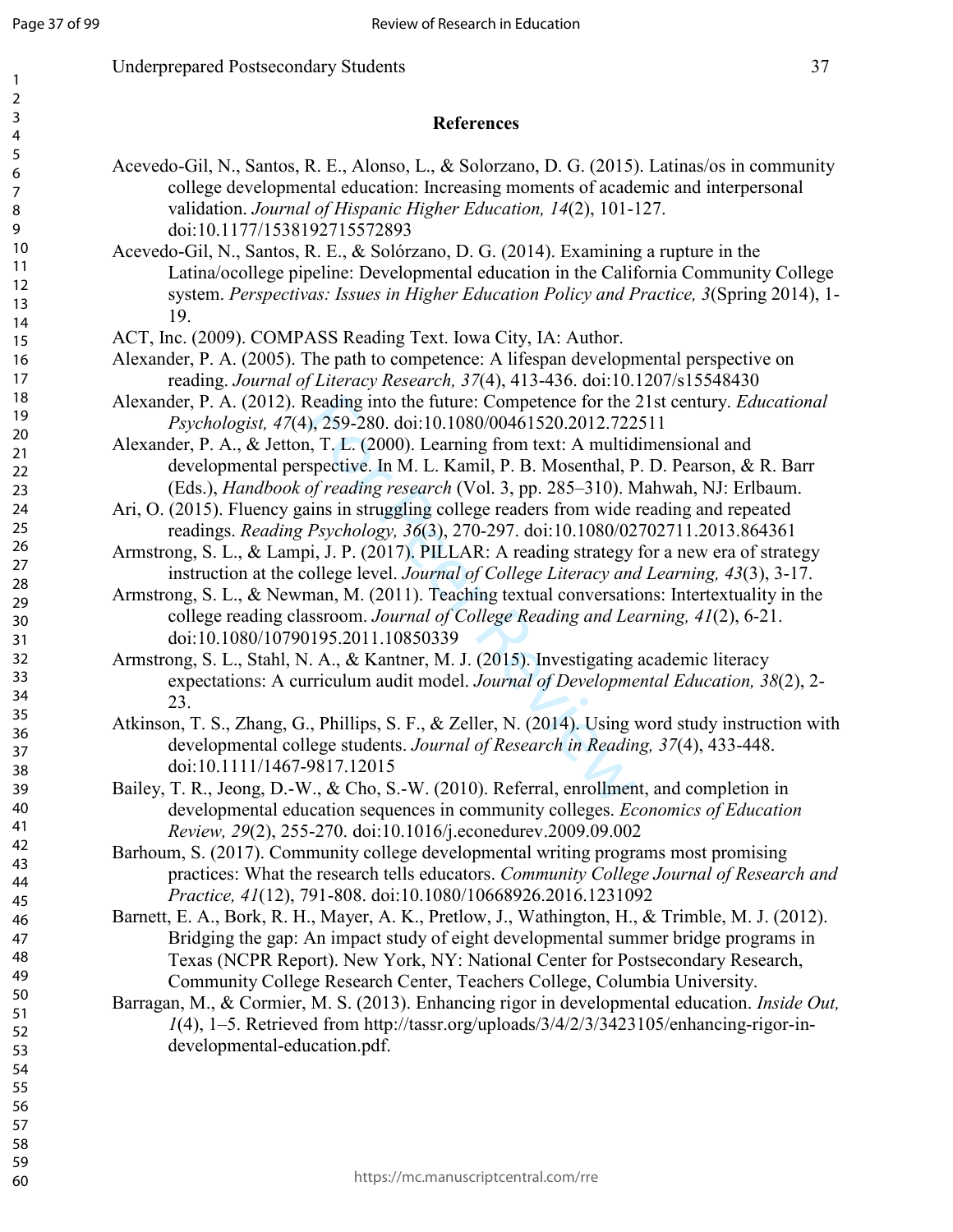# Underprepared Postsecondary Students 38

- Becket, D. (2005). Uses of background experience in a preparatory reading and writing class: An analysis of native and non-native speakers of English. *Journal of Basic English, 424*(3), 53-71.
- Beder, H., Lipnevich, A., & Robinson-Geller, P. (2007). A typology of adult literacy instructional approaches. *Adult Basic Education and Literacy Journal, 1*(2), 63-72.
- Berninger, V. W., & Chanquoy, L. (2012). What writing is and how it changes across early and middle childhood development: A multidisciplinary perspective. In E. L. Grigorenko, E. Mambrino, & D. D. Preiss (Eds.), *Writing: A mosaic of new perspectives* (pp. 65-84). New York, NY: Psychology Press.
- Berninger, V. W., Garcia, N. P., & Abbott, R. D. (2009). Multiple processes that matter in writing instruction and assessment. In G. A. Troia (Ed.), *Instruction and assessment for struggling writers: Evidence-based practices* (pp. 15-50). New York, NY: Guilford.
- Bickerstaff, S., & Raufman, J. (2017). *From "additive" to "integrative": Experiences of faculty teaching developmental integrated reading and writing courses (CCRC Working Paper No. 96)* New York, NY: Columbia University, Teachers College, Community College Research Center. Retrieved from https://ccrc.tc.columbia.edu/publications/facultyexperiences-teaching-developmental-reading-writing.html.
- interior and writing courses.<br>
S. NY: Columbia University, Teachers Collegental entires (NY: Columbia University, Teachers Collegent<br>
Retrieved from https://ccrc.tc.columbia.edu/p<br>
ng-developmental-reading-writing.html.<br>
C Blake, M. F., MacArthur, C. A., Mrkich, S., Philippakos, Z. A., & Sancak-Marusa, I. (2016). Self-regulated strategy instruction in developmental writing courses: How to help basic writers become independent writers. *Teaching English in the Two Year College, 44*(2), 158-175.
- Boylan, H. R., Bliss, L. B., & Bonham, B. S. (1997). Program components and their relationship to student performance. *Journal of Developmental Education*, *20*, 2-9.
- Brathwaite, J., & Edgecombe, N. (2018). Developmental education reform outcomes by subpopulation. *New Directions for Community Colleges, Summer 2018*, 21-29. doi:10.1002/cc.20298
- Brown, J. I., Fishco, V. V., & Hanna, G. S. (1993). The Nelson-Denny Reading Test, Forms G and H. Itasca, IL: Riverside/ Houghton-Mifflin.
- Burgess, M. L. (2009). Using WebCT as a supplemental tool to enhance critical thinking and engagement among developmental reading students. *Journal of College Reading and Learning, 39*(2), 9-33.
- Caverly, D. C., Nicholson, S. A., & Radcliffe, R. (2004). The effectiveness of strategic reading instruction for college developmental readers. *Journal of College Reading and Learning, 35*(1), 25-49.
- Chen, X. (2016). *Remedial coursetaking at U.S. public 2-year and 4-year institutions: Scope, experience, and outcomes (NCES 2016-405)*. Washington, DC: U.S. Department of Education, National Center for Education Statistics. Retrieved from http://nces.ed.gov/pubs2016/2016405.pdf.
- Cho, S.-W., Kopko, E., Jenkins, D., & Jaggars, S. S. (2012). *New evidence of success for community college remedial English students: Tracking the outcomes of students in the Accelerated Learning Program (ALP) (CCRC Working Paper No. 53)*. New York, NY: Columbia University, Teachers College, Community College Research Center. Retrieved from https://ccrc.tc.columbia.edu/publications/ccbc-alp-student-outcomes-follow-up.html
- Cohen, A. M., Brawer, F. B., & Kisker, C. B. (2013). *The American community college* (6th ed.). Boston, MA: Wiley.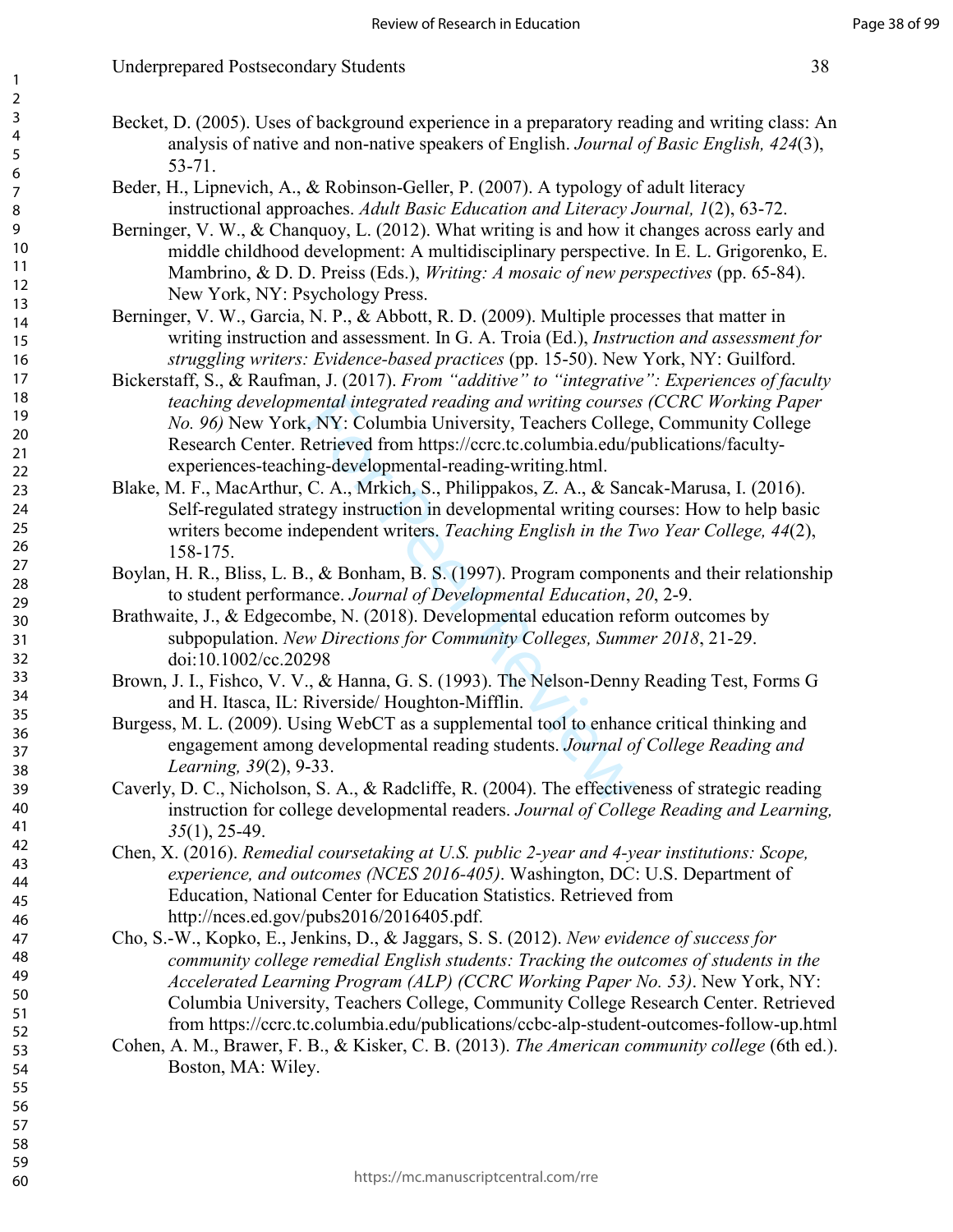| Coleman, C., Lindstrom, J., Nelson, J., Lindstrom, W., & Gregg, N. (2009). Passageless                                                                                 |  |
|------------------------------------------------------------------------------------------------------------------------------------------------------------------------|--|
| comprehension on the Nelson-Denny Reading Test: Well above chance for university                                                                                       |  |
| students. Journal of Learning Disabilities, 34(2), 94-105.                                                                                                             |  |
| doi:10.1177/0022219409345017                                                                                                                                           |  |
| Cox, R. D. (2009). The college fear factor: How students and professors misunderstand each                                                                             |  |
| other. Cambridge, MA: Harvard University Press.                                                                                                                        |  |
| Cronbach, L. J. (1946). Response sets and test validity. Educational and Psychological                                                                                 |  |
| Measurement, 6(4), 475-494. doi:10.1177/001316444600600405.                                                                                                            |  |
| Curry, M. J. (2003). Skills, access, and "basic writing": A community college case study from                                                                          |  |
| the United States. Studies in the Education of Adults, 35(1), 5-18.                                                                                                    |  |
| Darling-Hammond, L. (2000). Teacher quality and student achievement: A review of state policy                                                                          |  |
| evidence. Education Policy Analyis Archives, 8(1), 1-44. doi:10.14507/epaa.v8n1.2000.                                                                                  |  |
| Edgecombe, N., Cormier, M. S., Bickerstaff, S., & Barragan, M. (2013). Strengthening                                                                                   |  |
| developmental education reforms: Evidence on implementation efforts from the scaling                                                                                   |  |
| innovation project (CCRC Working Paper No. 61). New York: Community College                                                                                            |  |
| Research Center, Teachers College, Columbia University. Retrieved from                                                                                                 |  |
| http://ccrc.tc.columbia.edu/publications/strengthening-developmental-education-                                                                                        |  |
| reforms.html.                                                                                                                                                          |  |
| Edgecombe, N., Jaggars, S. S., Xu, D., & Barragan, M. (2014). Accelerating the integrated                                                                              |  |
| instruction of developmental reading and writing at Chabot College (CCRC Working                                                                                       |  |
| Paper No. 71). New York: Community College Research Center, Teachers College,                                                                                          |  |
| Columbia University. Retrieved from                                                                                                                                    |  |
| https://ccrc.tc.columbia.edu/publications/accelerating-integrated-instruction-at-                                                                                      |  |
| chabot.html.                                                                                                                                                           |  |
| Elliott, R. W., & Oliver, D. E. (2016). Linking faculty development to community college                                                                               |  |
| student achievement: A mixed methods approach. Community College Journal of                                                                                            |  |
| Research and Practice, 40(2), 85-99. doi:10.1080/10668926.2014.961590                                                                                                  |  |
| Engstrom, E. U. (2005). Reading, writing, and assistive technology: An integrated                                                                                      |  |
| developmental curriculum for college students Journal of Adolescent & Adult Literacy,                                                                                  |  |
| 49(1), 30-39. doi:10.1598/JAAL.49.1.4                                                                                                                                  |  |
| Falk-Ross, F. C. (2001). Toward the New Literacy: Changes in college student's reading                                                                                 |  |
| comprehension strategies following reading/writing projects. Journal of Adolescent &                                                                                   |  |
| Adult Literacy, 45(4), 278-288.                                                                                                                                        |  |
| Farley-Ripple, E., May, H., Karpyn, A., Tilley, K., & McDonough, K. (2018). Rethinking                                                                                 |  |
| connections between research and practice in education: A conceptual framework.                                                                                        |  |
| Educational Researcher, 47(4), 235-245. doi:10.3102/0013189X18761042                                                                                                   |  |
| Fernsten, L. A., & Reda, M. (2011). Helping students meet the challenges of academic writing.                                                                          |  |
| Teaching in Higher Education, 16(2), 171-182. doi:10.1080/13562517.2010.507306                                                                                         |  |
| Fitzgerald, J., & Shanahan, T. (2000). Reading and writing relations and their development.                                                                            |  |
| Educational Psychologist, 35(1), 39-50. doi:10.1207/S15326985EP3501_5<br>Flink, P. J. (2017). Adapting self-selected reading practices for college-level developmental |  |
| reading courses. Reading Improvement, 54(3), 87-92.                                                                                                                    |  |
| Gee, J. P. (2012). Social linguistics and literacies: Ideology in discourses (4th ed.). New York,                                                                      |  |
| NY: Routledge.                                                                                                                                                         |  |
| Gerber, R., Miller, T., Ngo, F. J., Shaw, S. M., & Daugherty, L. (2017). New approaches to                                                                             |  |
| developmental education pathways: Integrating reading and writing remediation. Paper                                                                                   |  |
|                                                                                                                                                                        |  |
|                                                                                                                                                                        |  |
|                                                                                                                                                                        |  |
|                                                                                                                                                                        |  |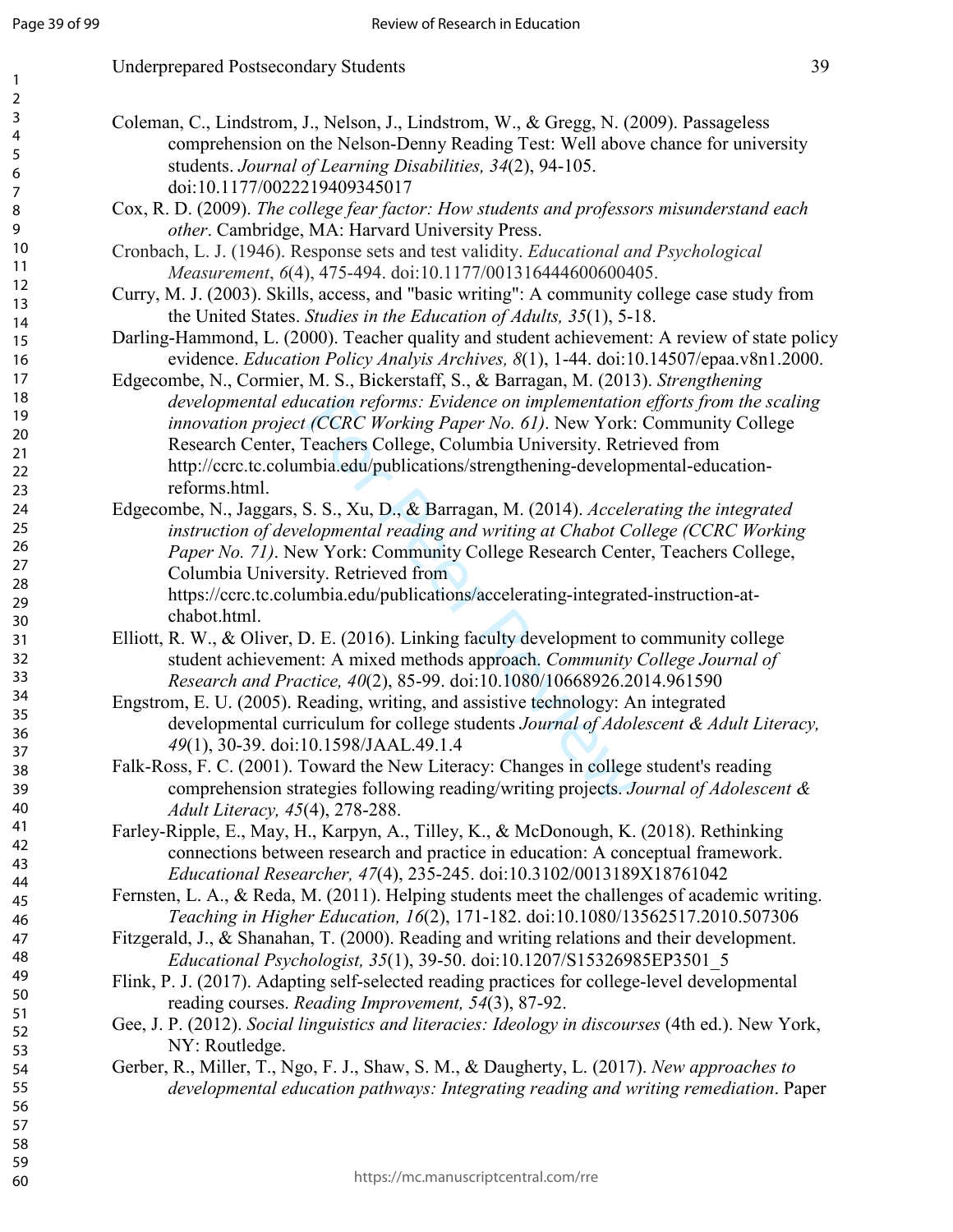presented at the Annual Meeting of the American Educational Research Association, April 2017, San Antonio, TX.

- Gilbert, J., & Graham, S. (2010). Teaching writing to elementary students in grades 4-6: A national survey. *The Elementary School Journal, 110*(4), 494-518. doi:10.1086/651193
- Goen, S., & Gillotte-Tropp, H. (2003). Integrating reading and writing: A response to the basic writing "crisis". *Journal of Basic Writing, 22*(2), 90-113.
- Goldman, S. R., Britt, M. A., Brown, W., Cribb, G., George, M., Greenleaf, C. L., . . . Project Read. (2016). Disciplinary literacies and learning to read for understanding: A conceptual framework for disciplinary literacy. *Educational Psychologist*, *51*(2), 219-246. doi:10.1080/00461520.2016.1168741

Graham, S., Harris, K. R., & Chambers, A. B. (2016). Evidence-based practice and writing instruction: A review of reviews In C. A. MacArthur, S. Graham, & J. Fitzgerald (Eds.), *Handbook of writing research* (2nd ed., pp. 211-226). New York, NY: Guilford.

- Graham, S., & Hebert, M. (2010). *Writing to read: Evidence for how writing can improve reading: A report from Carnegie Corporation of New York*. Washington, DC: Alliance for Excellent Education. Retrieved from http://carnegie.org/fileadmin/Media/Publications/WritingToRead\_01.pdf.
- Graham, S., Liu, X., Bartlett, B., Ng, C., Harris, K. R., Aitken, A., . . . Talukdar, J. (2018). Reading for writing: A meta-analysis of the impact of reading interventions on writing. *Review of Educational Research, 88*(2), 243-284. doi:10.3102/0034654317746927
- (2010). Writing to read: Evidence for how v<br>from Carnegie Corporation of New York. W<br>attion. Retrieved from<br>/fileadmin/Media/Publications/WritingToRe<br>ett, B., Ng, C., Harris, K. R., Aitken, A., . . .<br>g: A meta-analysis of Graham, S., & Perin, D. (2007). What we know, what we still need to know: Teaching adolescents to write. *Scientific Studies of Reading, 11*(4), 313-335. doi:10.1080/10888430701530664Grubb, W. N. (2012). Rethinking remedial education and the academic–vocational divide: Complementary perspectives. *Mind, Culture, and Activity, 19*(1), 22-25. doi:10.1080/10749039.2011.632055
- Grubb, W. N., & Gabriner, R. (2013). *Basic skills education in community colleges: Inside and outside of classrooms*. New York, NY: Routledge.
- Grubb, W. N., Worthen, H., Byrd, B., Webb, E., Badway, N., Case, C., . . . Villeneuve, J. C. (1999). *Honored but invisible: An inside look at teaching in community colleges*. New York, NY: Routledge.
- Gruenbaum, E. A. (2012). Common literacy struggles with college students: Using the Reciprocal Teaching technique. *Journal of College Reading and Learning, 42*(2), 110- 116. doi:10.1080/10790195.2012.10850357
- Guzzetti, B. J., & Foley, L. M. (2018). Social media. In R. F. Flippo & J. W. Bean (Eds.), *Handbook of college reading and study strategy research* (3rd ed., pp. 74-86). New York, NY: Routledge.
- Harris, K. R., Graham, S., Mason, L. H., & Friedlander, B. (2008). *Powerful writing strategies for all students*. Baltimore, MD: Paul H. Brookes.
- Hayes, J. R. (1996). A new framework for understanding cognition and affect in writing. In C. M. Levy & S. Ransdell (Eds.), *The science of writing: Theories, methods, individual differences, and applications* (pp. 1-27). Mahwah, NJ: Erlbaum.
- Hayward, C., & Willett, T. (2014). *Curricular redesign and gatekeeper completion: A multicollege evaluation of the California Acceleration Project*. San Rafael, CA: The RP Group. Retrieved from http://cap.3csn.org/files/2014/04/RP-Evaluation-CAP.pdf.
- Henson, L., Hern, K., & Snell, M. . (2017). *Up to the challenge: Community colleges expand access to college-level courses*. Sacramento, CA: California Acceleration Project.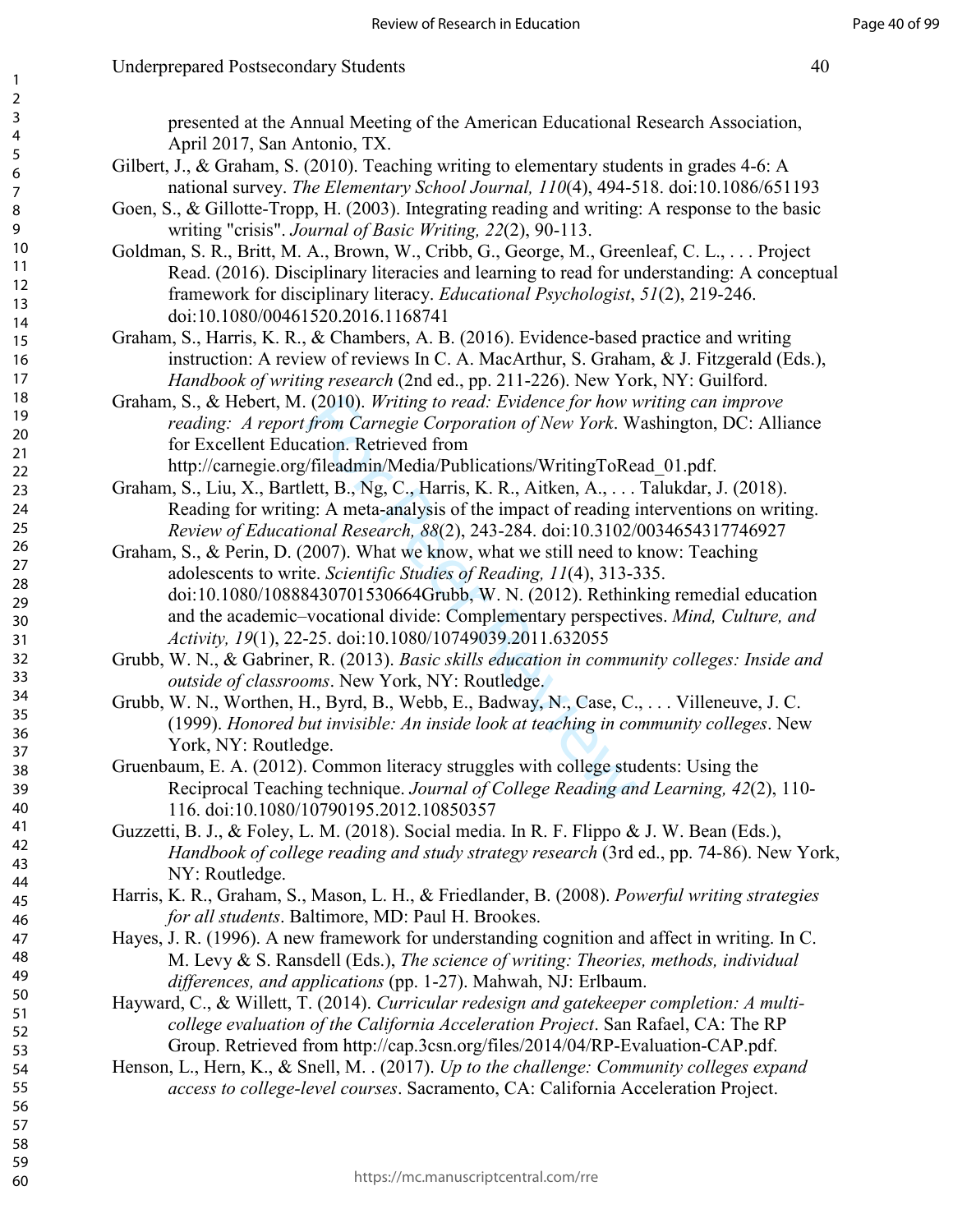http://accelerationproject.org/Portals/0/Documents/Cap\_Up%20to%20the%20challenge\_

Retrieved from

| web v4.pdf                                                                                                                                                                                                                                                                                                                                                                                                                                                                                       |
|--------------------------------------------------------------------------------------------------------------------------------------------------------------------------------------------------------------------------------------------------------------------------------------------------------------------------------------------------------------------------------------------------------------------------------------------------------------------------------------------------|
| Hern, K. (2013). Instructional cycle for an integrated reading and writing class. Retrieved from<br>http://cap.3csn.org/files/2012/02/Instructional-Cycle-Integrated-Class-May-2013.pdf<br>Hiebert, J., & Stigler, J. W. (2017). Teaching versus teachers as a lever for change: Comparing a                                                                                                                                                                                                     |
| Japanese and a U.S. perspective on improving instruction. Educational Researcher,<br>46(4), 169-176. doi:10.3102/0013189X17711899                                                                                                                                                                                                                                                                                                                                                                |
| Holschuh, J. P. (2014). The common core goes to college: The potential for disciplinary literacy<br>approaches in developmental literacy classes. Journal of College Reading and Learning,<br>45(1), 85-95. doi:10.1080/10790195.2014.950876                                                                                                                                                                                                                                                     |
| Holschuh, J. P., & Lampi, J. P. (2018). Comprehension. In R. F. Flippo & T. W. Bean (Eds.),<br>Handbook of college reading and study strategy research (3rd ed., pp. 118-142). New<br>York, NY: Routledge.                                                                                                                                                                                                                                                                                       |
| Hsu, H.-Y., & Wang, S. (2011). The impact of using blogs on college students' reading<br>comprehension and learning motivation. Literacy Research and Instruction, 50(1), 68-88.<br>doi:10.1080/19388070903509177                                                                                                                                                                                                                                                                                |
| Hynd, C., Holschuh, J. P., & Hubbard, B. P. (2004). Thinking like a historian: College students'<br>reading of multiple historical documents. Journal of Literacy Research, 36(2), 141-176.                                                                                                                                                                                                                                                                                                      |
| Ingalls, A. L. (2017). Facebook as a learning-management system in developmental writing.<br>Journal of Developmental Education, 40(2), 26-28.                                                                                                                                                                                                                                                                                                                                                   |
| Jaggars, S. S., Hodara, M., Cho, S.-W., & Xu, D. (2015). Three accelerated developmental<br>education programs: Features, student outcomes, and implications. Community College<br>Review, 43(1), 3-26. doi:10.1016/j.econedurev.2009.09.002                                                                                                                                                                                                                                                     |
| Jenkins, D., Speroni, C., Belfield, C., Jaggars, S. S., & Edgecombe, N. (2010). A model for<br>accelerating academic success of community college remedial English students: Is the<br>Accelerated Learning Program (ALP) effective and affordable? (CCRC Working Paper<br>No. 21). New York, NY: Columbia University, Teachers College, Community College<br>Research Center. Retrieved from https://ccrc.tc.columbia.edu/publications/accelerating-<br>academic-success-remedial-english.html. |
| Kalamkarian, H. S., Raufman, J., & Edgecombe, N. (2015). Statewide developmental education<br>reform: Early implementation in Virginia and North Carolina. New York, NY: Columbia<br>University, Teachers College, Community College Research Center. Retrieved from<br>https://ccrc.tc.columbia.edu/publications/statewide-developmental-education-reform-<br>early-implementation.html                                                                                                         |
| Kallison, J. M. (2017). The effects of an intensive postsecondary transition program on college<br>readiness for adult learners. Adult Education Quarterly, 67(4), 302-321.<br>doi:10.1177/0741713617725394                                                                                                                                                                                                                                                                                      |
| Kebritchi, M., Lipschuetz, A., & Santiague, L. (2017). Issues and challenges for teaching<br>successful online courses in hgher education: A literature review. Journal of Educational<br>Technology Systems, 46(1), 4-29. doi:10.1177/0047239516661713                                                                                                                                                                                                                                          |
| Korthagen, F. (2017). Inconvenient truths about teacher learning: towards professional<br>development 3.0. Teachers and Teaching, 23(4), 387-405.<br>doi:10.1080/13540602.2016.1211523                                                                                                                                                                                                                                                                                                           |
| Knowles, M. S. (1984). Andragogy in action. San Francisco, CA: Jossey-Bass.                                                                                                                                                                                                                                                                                                                                                                                                                      |
| https://mc.manuscriptcentral.com/rre                                                                                                                                                                                                                                                                                                                                                                                                                                                             |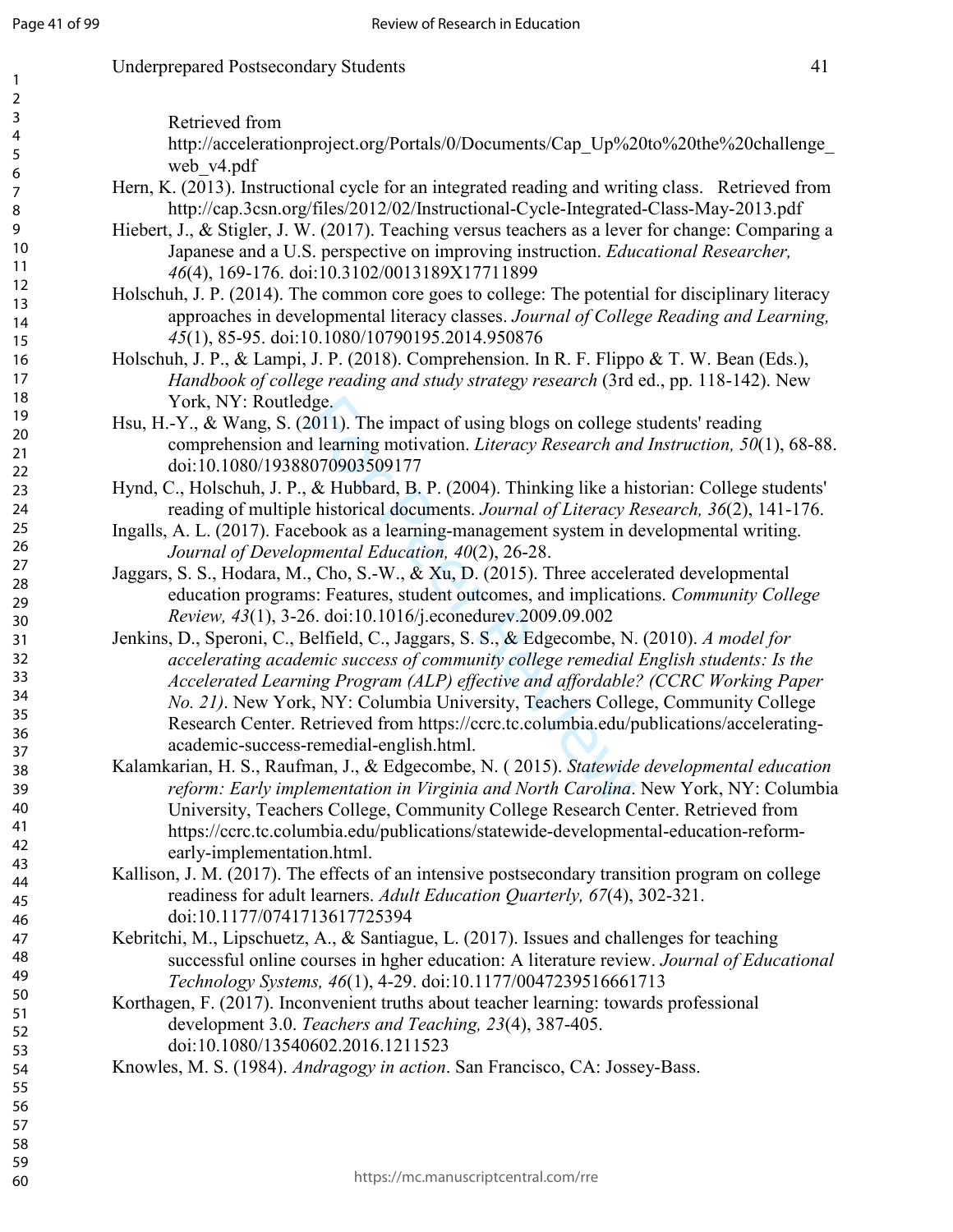# Underprepared Postsecondary Students 42

- Kucer, S. (20014). *Dimensions of literacy: A conceptual base for teaching reading and writing in school settings* (4th ed.). New York, NY: Routledge.
- Lavonier, N. (2016). Evaluation of the effectiveness of remedial reading courses at community colleges. *Community College Journal of Research and Practice, 40*(6), 523-533. doi:10.1080/10668926.2015.1080200
- Lei, S., Rhinehart, P., Howard, H., & Cho, J. (2010). Strategies for improving reading comprehension among college students. *Reading Improvement, 47*(1), 30-42.
- Leist, C. W., Woolwine, M. A., & Bays, C. L. (2012). The effects of using a critical thinking scoring rubric to assess undergraduate students' reading skills. *Journal of College Reading and Learning, 43*(1), 31-58.
- Lesley, M. (2004). Refugees from reading: Students' perceptions of "remedial" literacy pedagogy. *Reading Research and Instruction, 44*(1), 62-85.
- Linderholm, T., Kwon, H., & Therriault, D. J. (2014). Instructions that enhance multiple-text comprehension for college readers. *Journal of College Reading and Learning, 45*(1), 3- 19. doi:10.1080/10790195.2014.906269
- MacArthur, C. A., Philippakos, Z. A., & Ianetta, M. (2015). Self-regulated strategy instruction in college developmental writing. *Journal of Educational Psychology, 107*(3), 855-867. doi:10.1037/edu0000011
- r college readers. *Journal of College Reading*<br>
7790195.2014.906269<br>
akos, Z. A., & Ianetta, M. (2015). Self-regul<br>
ential writing. *Journal of Educational Psychol*<br>
79000011<br>
B., & Scarcella, R. (2014). Examining the to Matuchniak, T., Olson, C. B., & Scarcella, R. (2014). Examining the text-based, on-demand, analytical writing of mainstreamed Latino English learners in a randomized field trial of the Pathway Project intervention. *Reading and Writing: An Interdisciplinary Journal, 27*(6), 973-994. doi:10.1007/s11145-013-9490-z
- Mannion, G., & Ivanic, R. (2007). Mapping literacy practices: Theory, methodology, methods. *International Journal of Qualitative Studies in Education, 20*(1), 15-30.
- MDRC (2013). Developmental education: A barrier to a postsecondary credential for millions of Americans. Retrieved from https://www.mdrc.org/publication/developmental-educationbarrier-postsecondary-credential-millions-americans
- Miller, A. (2017). Process for discovery. *Learning Professional, 38*(5), 35-39. Retrieved from http://eduproxy.tc-library.org/?url=/docview/2011273456?accountid=2011214258
- Mitchell, J. J. (2001). Comprehensive test of phonological processing. *Assessment for Effective Intervention*, *26*(3), 57-63.
- Mongillo, G., & Wilder, H. (2012). An examination of at-risk college freshmen's expository literacy skills using interactive online writing activities. *Journal of College Reading and Learning, 42*(2), 27-50.
- Morris, D., & Price, D. (2008). Transformative teaching in a developmental reading program. *Journal of College Reading and Learning*, *39*(1), 88-93. doi:10.1080/10790195.2008.10850314
- Mulcahy-Ernt, P. I., & Caverly, D. C. (2018). Strategic study-reading. In R. F. Flippo & T. W. Bean (Eds.), *Handbook of college reading and study strategy research* (3rd. ed., pp. 191- 214). New York, NY: Routledge.
- National Assessment of Educational Progress. (2012). The NAEP writing achievement levels. Retrieved from http://nces.ed.gov/nationsreportcard/writing/achieveall.asp
- National Assessment of Educational Progress. (2015a). 2015: Mathematics and reading at grade 12. Retrieved from https://www.nationsreportcard.gov/reading\_math\_g12\_2015/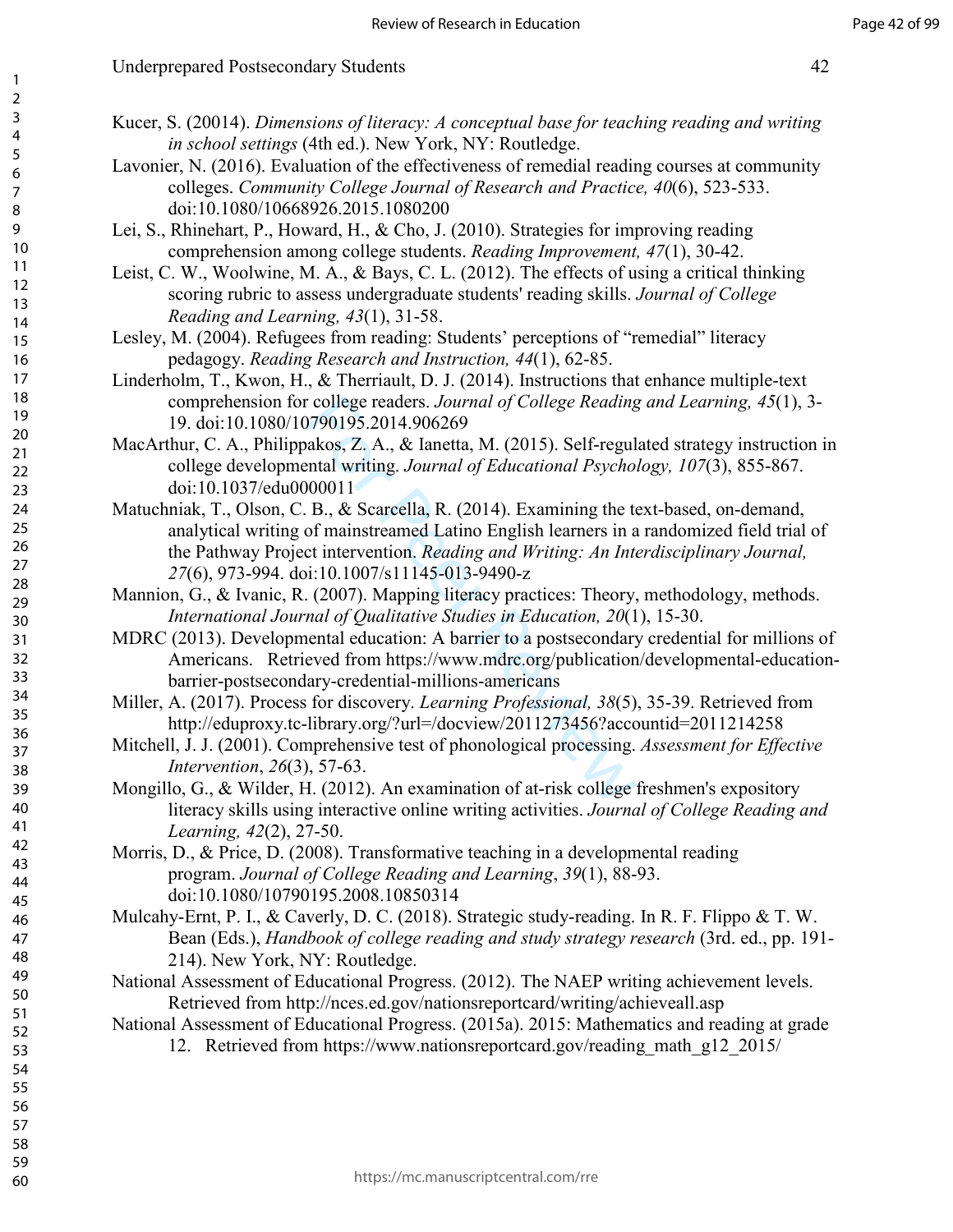| <b>Underprepared Postsecondary Students</b> |  |
|---------------------------------------------|--|
|---------------------------------------------|--|

- National Assessment of Educational Progress. (2015b). The NAEP reading achievement levels by grade. Retrieved from https://nces.ed.gov/nationsreportcard/reading/achieve.aspx#2009\_grade12 National Association for Developmental Education. (n.d.). Mission, vision and goals. Retrieved from https://thenade.org/Mission-Vision-and-Goals
	- National Center for Education Statistics. (2012). *The nation's report card: Writing 2011 (NCES 2012–470)*. Washington, DC: Institute of Education Sciences, U.S. Department of Education. Retrieved from https://nces.ed.gov/pubsearch/pubsinfo.asp?pubid=2012470.
	- National Governors' Association and Council of Chief State School Officers. (2010). *Common core state standards: English language arts and literacy in history/social studies, science, and technical subjects*. Washington, DC: Author. Retrieved from http://www.corestandards.org/.
	- Olinghouse, N. G., & Graham, S. (2009). The relationship between the discourse knowledge and the writing performance of elementary-grade students. *Journal of Educational Psychology, 101*(1), 37-50.
	- Pacello, J. (2014). Integrating metacognition into a developmental reading and writing course to promote skill transfer: An examination of student perceptions and experiences. *Journal of College Reading and Learning, 44*(2), 119-140. doi:10.1080/10790195.2014.906240
	- Palincsar, A. S., & Brown, A. L. (1984). Reciprocal teaching of comprehension-fostering and monitoring actitivies. *Cognition and Instruction, 1*(2), 117-175.
	- Paulson, E. J. (2006). Self-selected reading for enjoyment as a college developmental reading approach. *Journal of College Reading and Learning, 36*(2), 51-58. doi:10.1080/10790195.2006.10850187
	- Paulson, E. J. (2014). Analogical processes and college developmental reading. *Journal of Developmental Education, 37*(3), 2-13.
	- Paulson, E. J., & Armstrong, S. L. (2010). Postsecondary literacy: Coherence in theory, terminology, and teacher preparation. *Journal of Developmental Education, 33*(3), 2-13.
	- mance of elementary-grade students. Journal<br>
	), 37-50.<br>
	ting metacognition into a developmental reaction<br>
	feer: An examination of student perceptions and Learning, 44(2), 119-140. doi:10.1080/1<br>
	(, A. L. (1984). Reciproca Paulson, E. J., & Holschuh, J. P. (2018). College reading. In R. F. Flippo & T. Bean (Eds.), *Handbook of college reading and study strategies* (3rd ed., pp. 61-73). New York, NY: Routledge.
	- Paulson, E. J., Van Overschelde, J. P., & Wiggins, A. Y. (2018). *Do accelerated developmental integrated reading and writing courses in Texas prepare students for college-level coursework?* Paper presented at the 2018 Annual Meeting of American Educational Research Association, New York, NY.
	- Pearson, P. D., & Cervetti, G. N. (2015). Fifty years of reading comprehension theory and practice. In P. D. Pearson & E. H. Hiebert (Eds.), *Research-based practices for Common Core literacy* (pp. 1-24). New York, NY: Teachers College Press.
	- Pearson, P. D., & Gallagher, M. C. (1983). The instruction of reading comprehension. *Contemporary Educational Psychology, 8*(3), 317-344. doi:10.1016/0361- 476X(83)90019-X
	- Perin, D. (2011). *Facilitating student learning through contextualization*. CCRC Working Paper No. 29, Assessment of Evidence Series. New York: Community College Research Center, Teachers College, Columbia University. Retrieved from http://ccrc.tc.columbia.edu/
	- Perin, D. (2013). Literacy skills among academically underprepared students in higher education. *Community College Review, 41*(2), 118-136. doi:10.1177/0091552113484057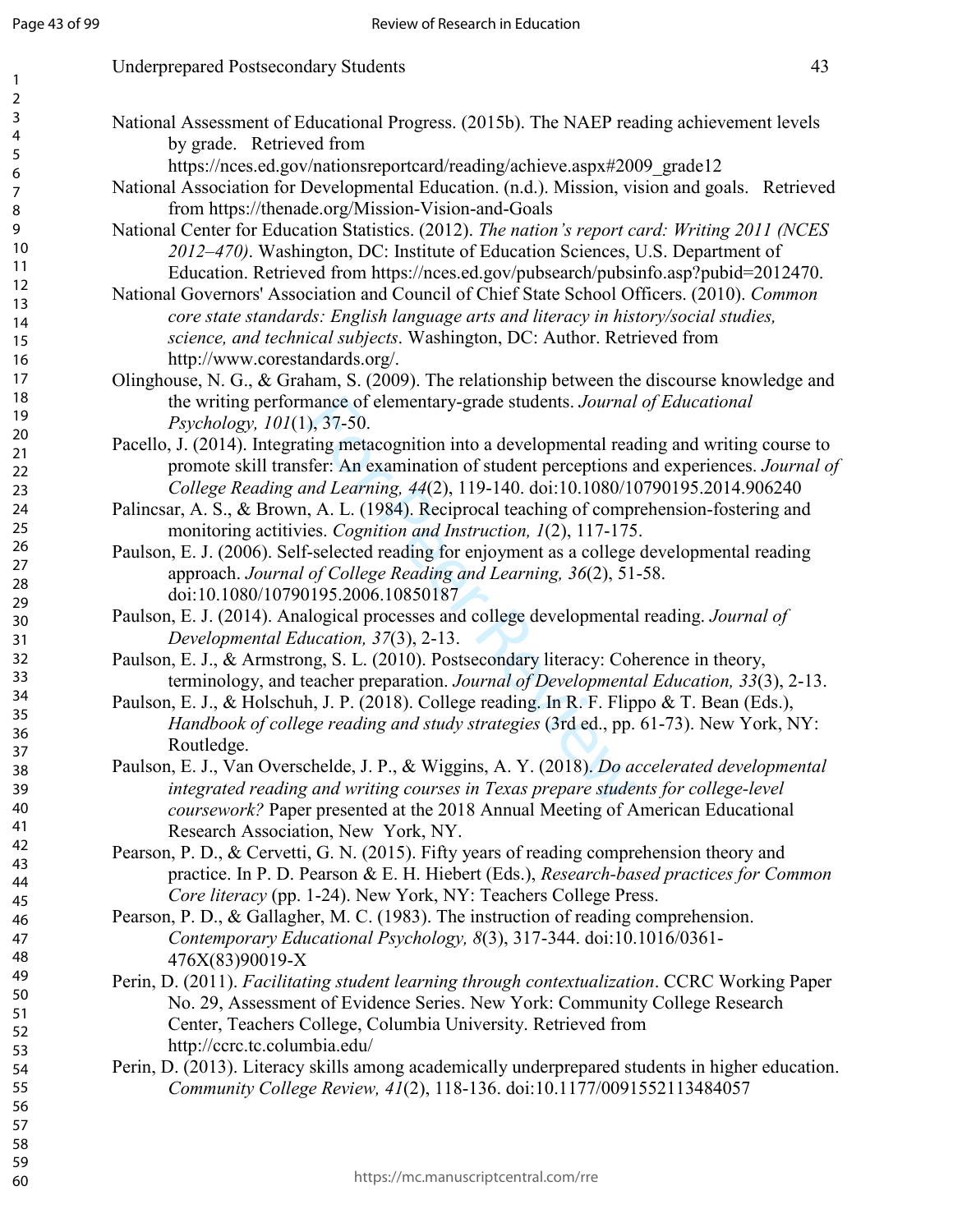# Underprepared Postsecondary Students 44

- Perin, D. (2018). Teaching academically underprepared students. In J. Levin & S. Kater (Eds.), *Understanding community colleges* (2nd ed., pp. 135-158). New York, NY: Routledge/Taylor Francis.
	- Perin, D., Bork, R. H., Peverly, S. T., & Mason, L. H. (2013). A contextualized curricular supplement for developmental reading and writing. *Journal of College Reading and Learning, 43*(2), 8-38. doi:10.1080/10790195.2013.10850365
	- Perin, D., & Charron, K. (2006). "Lights just click on every day:" Academic preparedness and remediation in community colleges. In T. R. Bailey & V. S. Morest (Eds.), *Defending the community college equity agenda* (pp. 155-194). Baltimore, MD: Johns Hopkins Press.
	- Perin, D., Lauterbach, M., Raufman, J., & Santikian Kalamkarian, H. (2017). Text-based writing of low-skilled postsecondary students: Relation to comprehension, self-efficacy and teacher judgments. *Reading and Writing: An Interdisciplinary Journal, 30*(4), 887-915. doi:10.1007/s11145-016-9706-0
	- Perkins, D. (1984). Assessment of the use of the Nelson Denny Reading Test. *Forum for Reading, 15*(2), 64-69.
	- Perun, S. A. (2015). "What the hell is revise?": A qualitative study of student approaches to coursework in developmental English at one urban-serving community college. *Community College Review, 43*(3), 245-263. doi:10.1007/sl 1162-008-9089-4
	- Pressley, M., & Afflerbach, P. (1995). *Verbal protocols of reading: The nature of constructively responsive reading*. Hillsdale, NJ: Erlbaum.
	- Purcell-Gates, V., & Duke, N. K. (2016). Teaching literacy: Reading. In D. H. Gitomer & C. A. Bell (Eds.), *Handbook of Research on Teaching* (5th ed., pp. 1217-1267). Washington, DC: American Educational Research Association.
	- sment of the use of the Nelson Denny Readir-69.<br>
	1-69.<br>
	at the hell is revise?": A qualitative study of s<br>
	elopmental English at one urban-serving con<br> *ge Review, 43*(3), 245-263. doi:10.1007/sl 11<br>
	h, P. (1995). *Verbal* Ready, R. E., Chaudhry, M. F., Schatz, K. C., & Strazzullo, S. (2012). "Passageless" administration of the Nelson–Denny Reading Comprehension Test: Associations with IQ and reading skills. *Journal of Learning Disabilities, 46*(4), 377-384. doi:10.1177/0022219412468160
	- Relles, S. R., & Duncheon, J. C. (2018). Inside the college writing gap: Exploring the mixed messages of remediation support. *Innovative Higher Education*(online first). doi:10.1007/s10755-018-9423-5
- Relles, S. R., & Tierney, W. G. (2013). Understanding the writing habits of tomorrow's students: Technology and college readiness. *Journal of Higher Education, 84*(4), 477-505. doi:10.1353/jhe.2013.0025
- Rijlaarsdam, G., van den Bergh, H., Couzijn, M., Janssen, T., Braaksma, M., Tillema, M., . . . Raedts, M. (2012). Writing. In K. R. Harris, S. Graham, T. Urdan, A. G. Bus, S. Major, & H. L. Swanson (Eds.), *APA educational psychology handbook, Vol 3: Application to learning and teaching* (pp. 189-227). Washington, DC: American Psychological Association.
- Rose, M. (1983). Remedial writing courses: A critique and a proposal. *College English, 45*(2), 109-128.
- Rose, M. (2005). *Lives on the boundary: A moving account of the struggles and achievements of America's educationally underprepared*. New York: Penguin Books.
- Rosenblatt, L. M. (1994). The transactional theory of reading and writing. In R. B. Ruddell, M. R. Ruddell, & H. Singer (Eds.), *Theoretical models and processes of reading* (pp. 1055- 1092). Newark, DE: International Reading Association.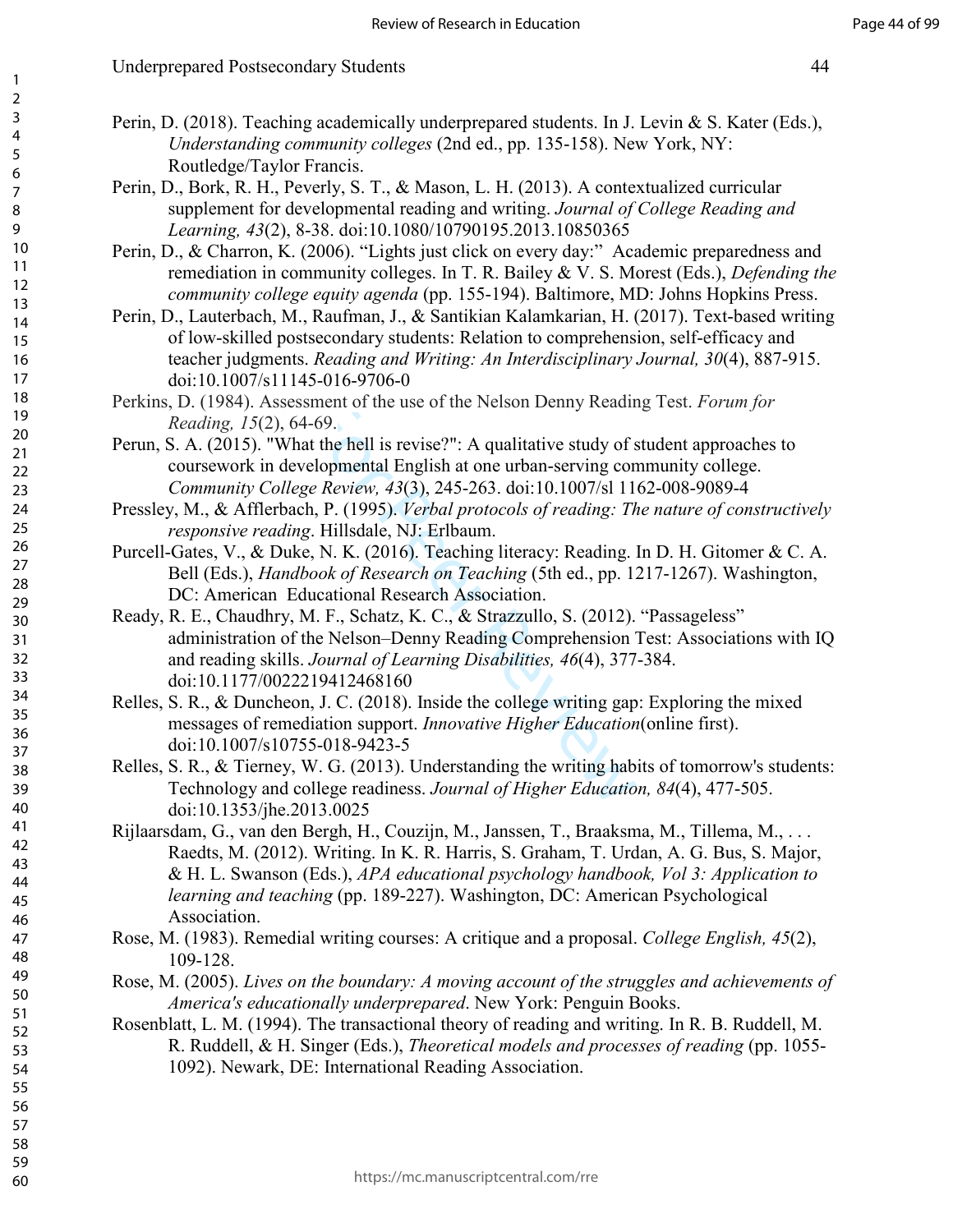| transition to first-year writing. Teaching English in the Two Year College, 45(3), 255-<br>273.                                                                                         |
|-----------------------------------------------------------------------------------------------------------------------------------------------------------------------------------------|
| Schak, O., Metzger, I., Bass, J., McCann, C., & Englis, J. (2017). Developmental education                                                                                              |
| challenges and strategies for reform. Retrieved from                                                                                                                                    |
| https://www2.ed.gov/about/offices/list/opepd/education-strategies.pdf                                                                                                                   |
| Shanahan, T. (2016). Relationships between reading and writing development. In C. A.                                                                                                    |
| MacArthur, S. Graham, & J. Fitzgerald (Eds.), Handbook of writing research (2nd ed.,<br>pp. 194-207). New York, NY: Guilford.                                                           |
| Shanahan, T., & Shanahan, C. (2012). What is disciplinary literacy and why does it matter?                                                                                              |
| Topics in Language Disorders, 32(1), 7-18. doi:10.1097/TLD.0b013e318244557a                                                                                                             |
| Simpson, M. L. (1986). PORPE: A writing strategy for studying and learning in the content                                                                                               |
| areas. Journal of Reading, 29(5), 407-414.                                                                                                                                              |
| Simpson, M. L., Stahl, N. A., & Francis, M. A. (2004). Reading and learning strategies:                                                                                                 |
| Recommendations for the 21st century. Journal of Developmental Education, 28(2), 2-                                                                                                     |
| 14.                                                                                                                                                                                     |
| Skomsvold, P. (2014). Profile of undergraduate students: 2011-12 (NCES 2015-167).                                                                                                       |
| Washington, DC: National Center for Education Statistics, Institute of Education                                                                                                        |
| Sciences, U.S. Department of Education. Retrieved from                                                                                                                                  |
| http://nces.ed.gov/pubs2015/2015167.pdf.                                                                                                                                                |
| Smith, D. K. (1998). Review of the Nelson-Denny Reading Test, Forms G and H. In J. C. Impara                                                                                            |
| & B. S. Plake (Eds.), Thirteenth mental measurements yearbook: Buros Institute of                                                                                                       |
| Mental Measurement. Retrieved from the Burros Institute's Mental Measurements                                                                                                           |
| Yearbook online database.                                                                                                                                                               |
| Sporer, N., Brunstein, J. C., & Kieschke, U. (2009). Improving students' reading comprehension                                                                                          |
| skills: Effects of strategy instruction and reciprocal teaching. Learning and Instruction,                                                                                              |
| 19(3), 272-286. doi:10.1016/j.learninstruc.2008.05.003                                                                                                                                  |
| Stahl, N. A., Simpson, M. L., & Hayes, C. G. (1992). Ten recommendations from research for                                                                                              |
| teaching high-risk college students. Journal of developmental Education, 16(1), 2-4.                                                                                                    |
| Stotsky, S. (1983). Research on reading/writing relationships: A synthesis and suggested                                                                                                |
| directions. Language Arts, 60(5), 627-642.                                                                                                                                              |
| Sykes, G., & Wilson, S. M. (2016). Can policy (re)form instruction? In D. H. Gitomer & C. A.                                                                                            |
| Bell (Eds.), <i>Handbook of Research on Teaching</i> (5th ed., pp. 851-916). Washington, DC:<br>American Educational Research Association.                                              |
|                                                                                                                                                                                         |
| Testa, A. (2000). Seven principles for good practice in teaching and technology. In R. A. Cole                                                                                          |
| (Ed.), Issues in web-based pedagogy (pp. 238-243). Westport, CT Greenwood Press.<br>Toth, C. (2013). Beyond assimilation: Tribal colleges, basic writing, and the exigencies of settler |
| colonialism. Journal of Basic Writing, 32(1), 4-36.                                                                                                                                     |
| Tremmel, M. (2011). What to make of the five-paragraph theme: History of the genre and                                                                                                  |
| implications. Teaching English in the Two-Year College, 39(1), 29-42.                                                                                                                   |
| Tschannen-Moran, M., Hoy, A. W., & Hoy, W. K. (1998). Teacher efficacy: Its meaning and                                                                                                 |
| measure. Review of Educational Research, 68(2), 202-248.                                                                                                                                |
| doi:10.3102/00346543068002202                                                                                                                                                           |
| Tyler, J.H., Taylor, E.S., Kane, T.J. & Wooten, A.L. (2010). Using student performance data to                                                                                          |
| identify effective classroom practices. American Economic Review, Papers and                                                                                                            |
| Proceedings, 100, 256-260. doi:10.1257/aer.100.2.256.                                                                                                                                   |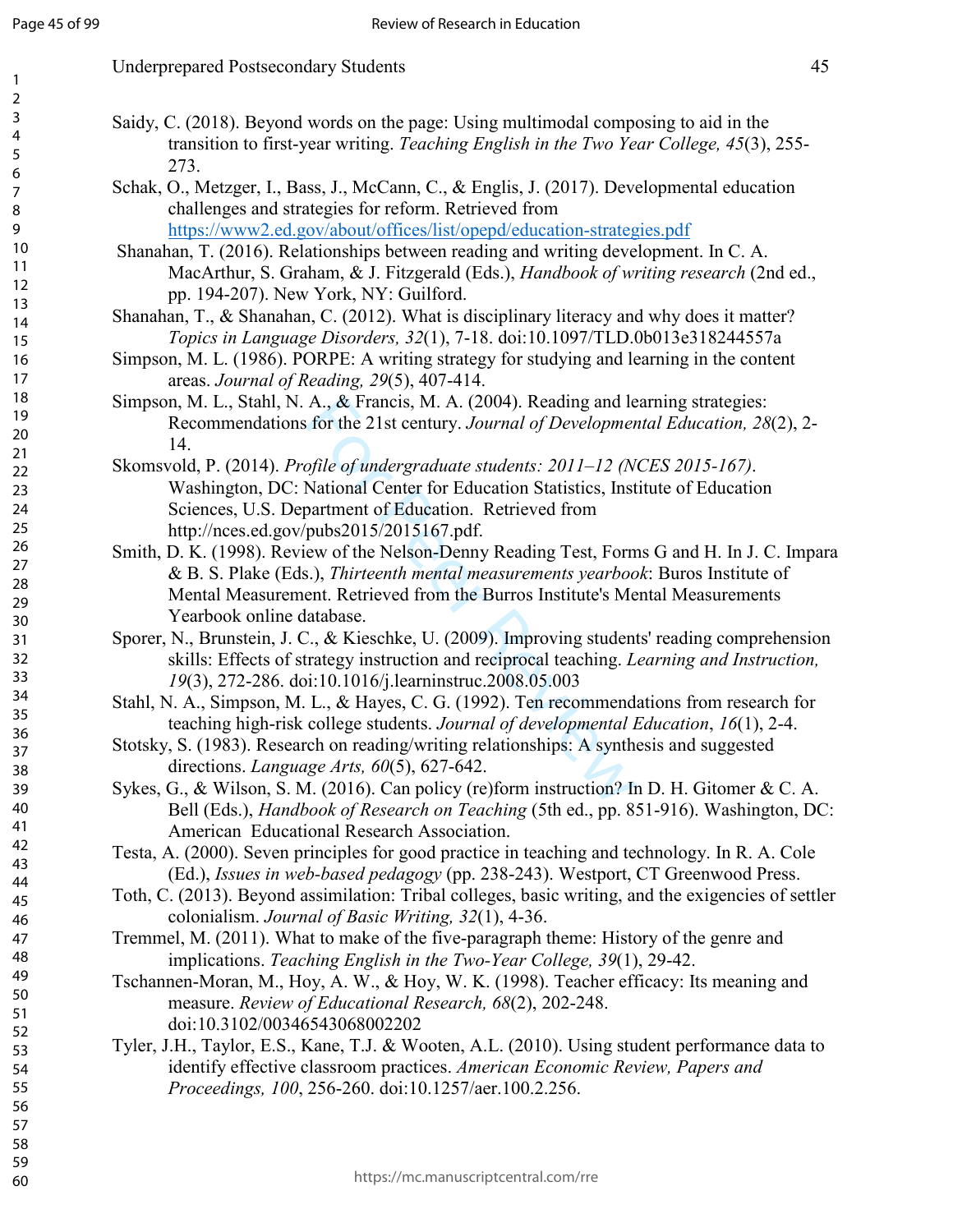- Valencia, R. R. (Ed.) (2012). *The evolution of deficit thinking: Educational thought and practice*. New York, NY: Routledge.
- Walker, B. J. (2012). *Diagnostic teaching of reading: Techniques for instruction and assessment* (7th ed.). Boston, MA: Pearson.
- Weiner, E. J. (2002). Beyond remediation: Ideological literacies of learning in developmental classrooms. *Journal of Adolescent and Adult Literacy, 46*, 150-168.
- White, S. (2011). *Understanding adult functional literacy*. New York, NY: Routledge.
- Williams, J. L. (2013). Representations of the racialized experiences of African Americans in developmental reading textbooks. *Journal of College Reading and Learning*, *43*(2), 39- 69. doi:10.1080/10790195.2013.10850366
- Wilson, B. (1998). Wilson assessment of decoding and encoding. Milbury, MA: Wilson Language Training.
- Woodcock, R. W., McGrew, K. S., & Mather, N. (2001). *Woodcock-Johnson III Tests of Achievement and Tests of Cognitive Abilities*. Itasca, IL: Riverside Publishing.
- Woods, C. S., Park, T., Hu, S., & Bertrand Jones, T. (2017). Reading, writing, and English course pathways when developmental education is optional: Course enrollment and success for underprepared first-time-in-college students. *Community College Journal of Research and Practice*, (online first). doi:10.1080/10668926.2017.1391144
- Yang, Y.-F. (2010). Developing a reciprocal teaching/learning system for college remedial reading instruction. *Computers & Education, 55*(3), 1193-1201. doi:10.1016/j.compedu.2010.05.016
- Zimmerman, B. J. (1995). Self-regulation involves more than metacognition: A social cognitive perspective. *Educational Psychologist, 30*(4), 217-221. doi:10.1207/s15326985ep3004\_8

Rev. Review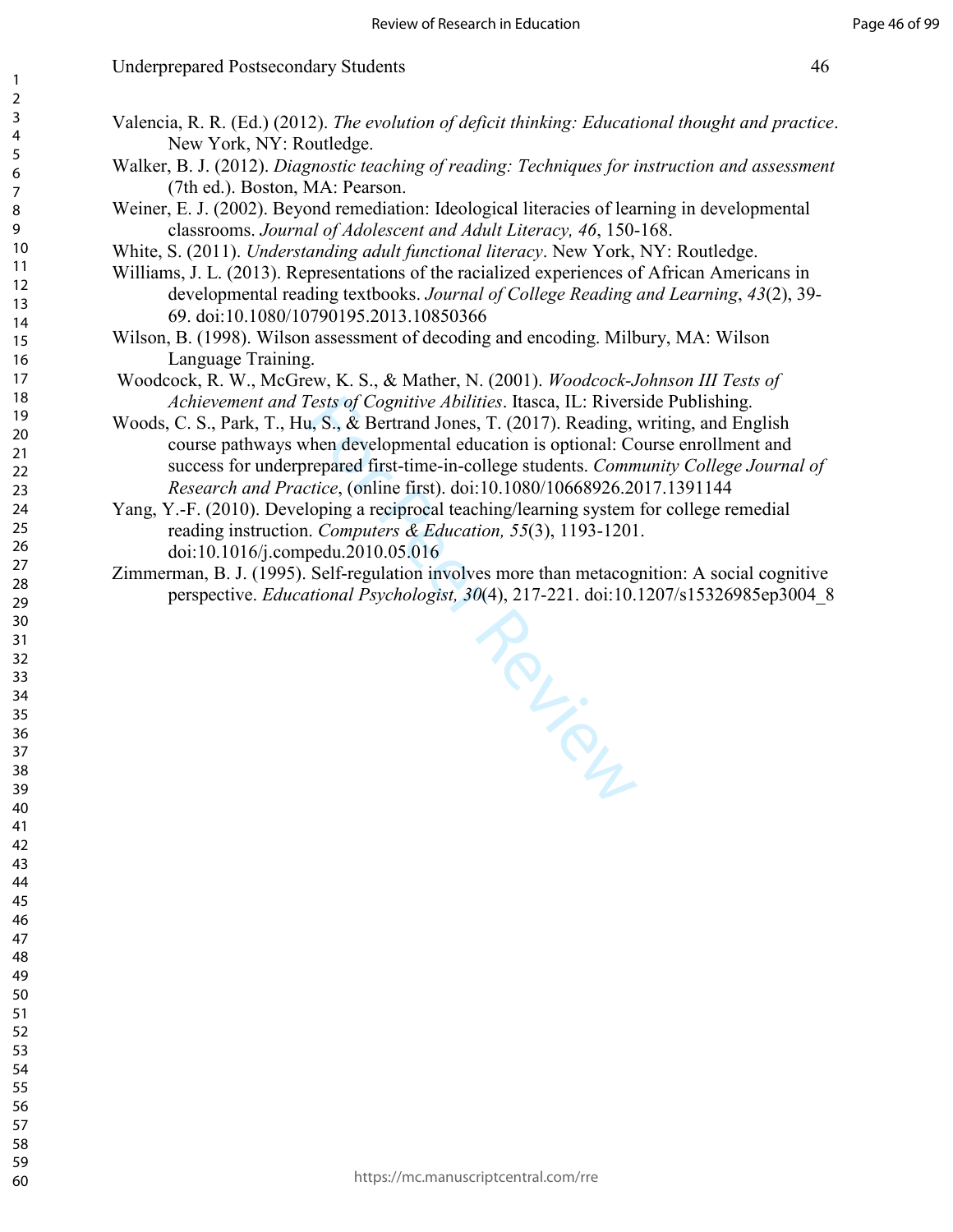Underprepared Postsecondary Students 1

#### **Abstract**

For identifying and how teaching might be changed in or<br>
iew of literature yielded 36 studies, which were discussed<br>
approaches is reported in the literature, including teachi<br>
struction, <u>incorporating</u> new and multiple l Only 25-328 percent of secondary education graduates in the U.S. are proficient readers or writers but many continue to postsecondary education, where they take developmental education courses designed to help them improve their basic academic skills. However, outcomes are poor for this population and one problem may be that approaches to teaching need to change. This chapter reviews discusses approaches to the teaching of academically underprepared postsecondary students with the aim of identifyingand how teaching might be changed in order to improve student outcomes. A review of literature yielded 36 studies, which were discussed within six themes: A wide variety of approaches is reported in the literature, including teaching of discrete skills, **providing** strategy instruction, **incorporating** new and multiple literacies, employing disciplinary and contextualized approaches, using e-of digital technology, and integratinged reading and writing instruction. However, the field has yet to develop a clear theoretical framework or body of literature pointing to how teaching in this area might improve. Based on our reading of the literature, we recommend directions for future research that could inform changes in the teaching of underprepared students at the postsecondary level. Based on the literature reviewed, recommendations for research and practice bearing on the instructional change are offered.

#### **Introduction**

This chapter aims to identify ways in which the teaching of academically underprepared postsecondary students in postsecondary education might be changed in order to enhance students<sup>2</sup>-learning opportunities. The population of interest is students who enterin postsecondary institutions education with reading and writing skills that are below the level required for meaningful learning, at the postsecondary level, despite completion of secondary education. As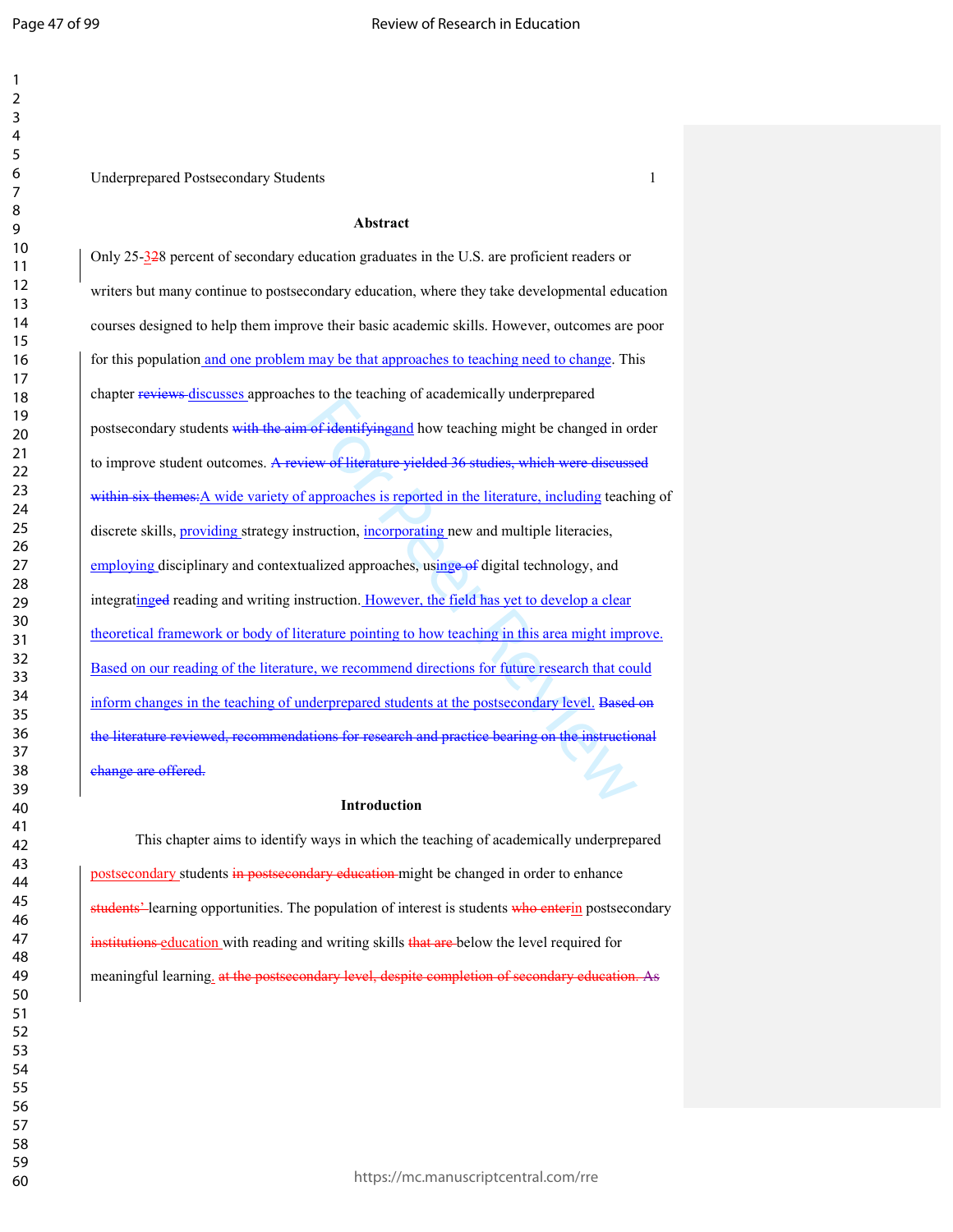might be expected, eEducational outcomes for this population are poor in terms of slow development of skillsskill development, academic failure achievement, and attrition persistence (Bailey, Jeong, & Cho, 2010; Perin, Bork, Peverly, & Mason, 2013; Perin, Lauterbach, Raufman, & Santikian Kalamkarian, 2017).

It is a truism that sStrong literacy skills serve as a foundation of learning throughout education, from the early elementary grades through postsecondary education. However, in the United States, only 38 percent of students in the last year of secondary education are proficient readers, 25 percent are proficient writers, and 28 percent display very low reading skills (National Assessment of Educational Progress (NAEP), 2015a). Further, only about one quarter of twelfth graders have proficient writing skills (: National Center for Education Statistics, 2012).

grades infough posisecondary education. However, in<br>idents in the last year of secondary education are profici<br>iters, and 28 percent display very-low reading skills<br>all Progress (NAEP), 2015a). Further, only about one que<br> In the United States, underprepared high school graduatespostsecondary students ean gain admission to college, where they are often may be referred for supportive courses and services designed to help them improve their literacy and mathematics skills and  $\frac{1}{2}$  more generally, become familiar with postsecondary academic expectations. Together, tThese supports are referred to as "developmental education," which has been defined as "a comprehensive process that focuses on the intellectual, social, and emotional growth and development of all students. Developmental education includes, but is not limited to, tutoring, personal/career counseling, academic advisement, and coursework" (National Association for Developmental Education, n.d.). Developmental courses are often offered at several levels, with students placed based on assessments administered upon college entry. Students receiving developmental education services are generally proficient in oral English, although some are native speakers of non-English languages or non-standard English, which is beyond the scope of this review. In this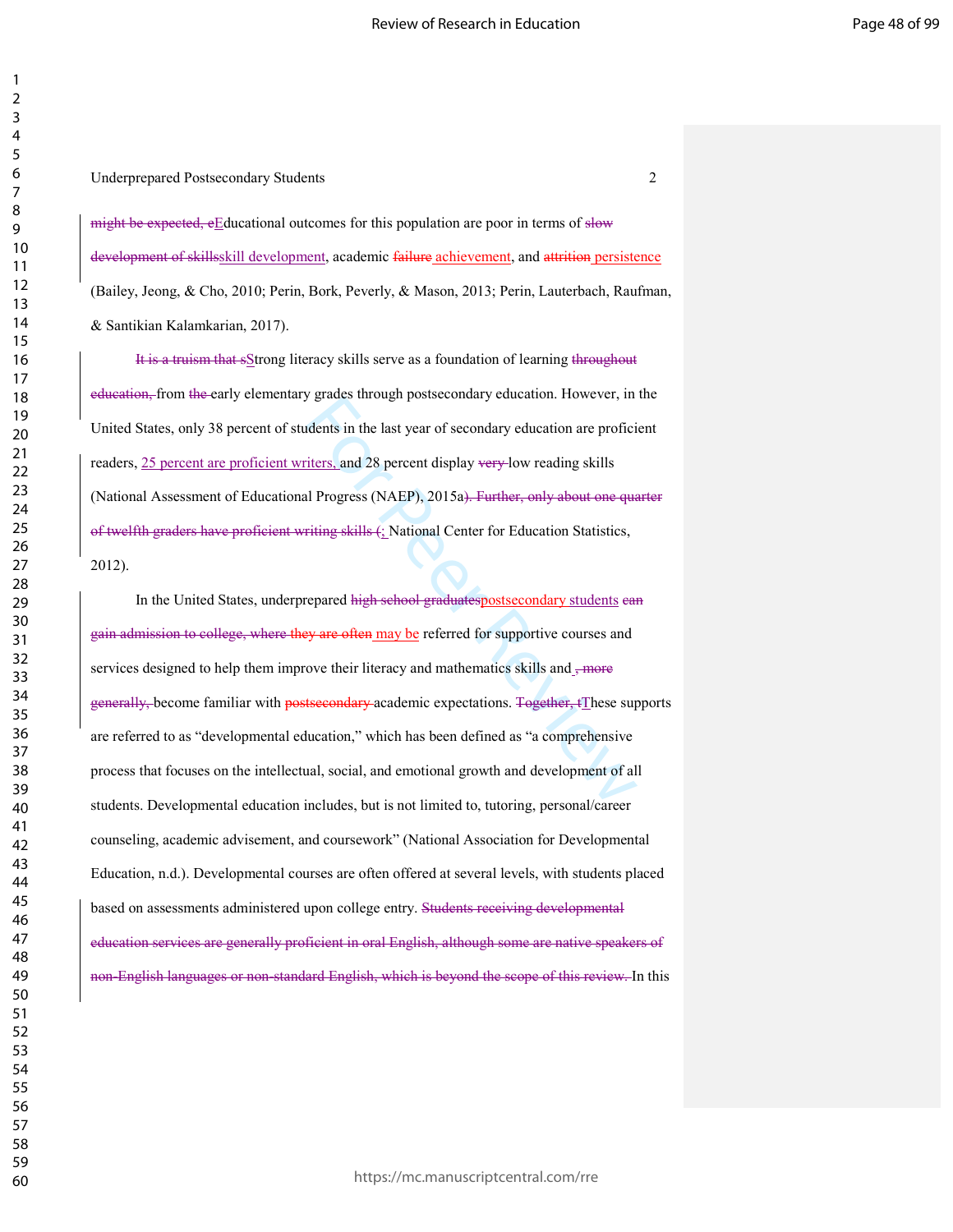Underprepared Postsecondary Students 3

chapter, we focus on postsecondary developmental education in postsecondary institutions and, specifically, coursework and interventions designed to improve reading and writing skills. Besides developmental education, the courses are known by names such as remedial, academic literacy, basic skills, or pre-college, courses.

4-year institutions taking at least offer developmental <u>rea</u><br>2016; Skomsvold, 2014, Table 6.2). <u>Enrollments in these</u><br>unity (2-year) colleges. For example, 28.1 percent of 2-y<br>ar college students enroll in developmental Course taking rates vary by type of institution, with an estimateds  $\theta$  5.6-28.1 33-68 percent of students in public 2- and 4-year institutions taking at least one developmental reading or writing education course (Chen, 2016; Skomsvold, 2014, Table 6.2). Enrollments in these literacy courses are higher in community (2-year) colleges. For example, 28.1 percent of 2-year compared with 10.8 percent of 4-year college students enroll in developmental reading or writing courses (Chen, 2016, Table 1). In fact, college policies vary considerably regarding whether students found to be academically underprepared upon college entry are actually required to enroll in developmental education courses. For this reason, Eenrollments may be an underestimate of underpreparedness, as many students referred to developmental education elect not to attend but, rather, enroll in college-level courses instead (Perin & Charron, 2006).

Despite the ubiquity of postsecondary developmental education, especially within community colleges, oOutcomes for entering postsecondary students identified as academically underprepared have been poor, as measured in rates of course completion, persistence in college, grade point average and degree attainment (Bailey et al., 2010), especially for students of color. For example, a majority of Latinx students do not progress beyond developmental coursework (Acevedo-Gil, Santos, & Solórzano, 2014) and, further, the lower Latinx students are placed in the developmental English course sequence, the lower the likelihood of success in credit-bearing English classes (Acevedo-Gil, Santos, Alonso, & Solorzano, 2015). Although there are no doubt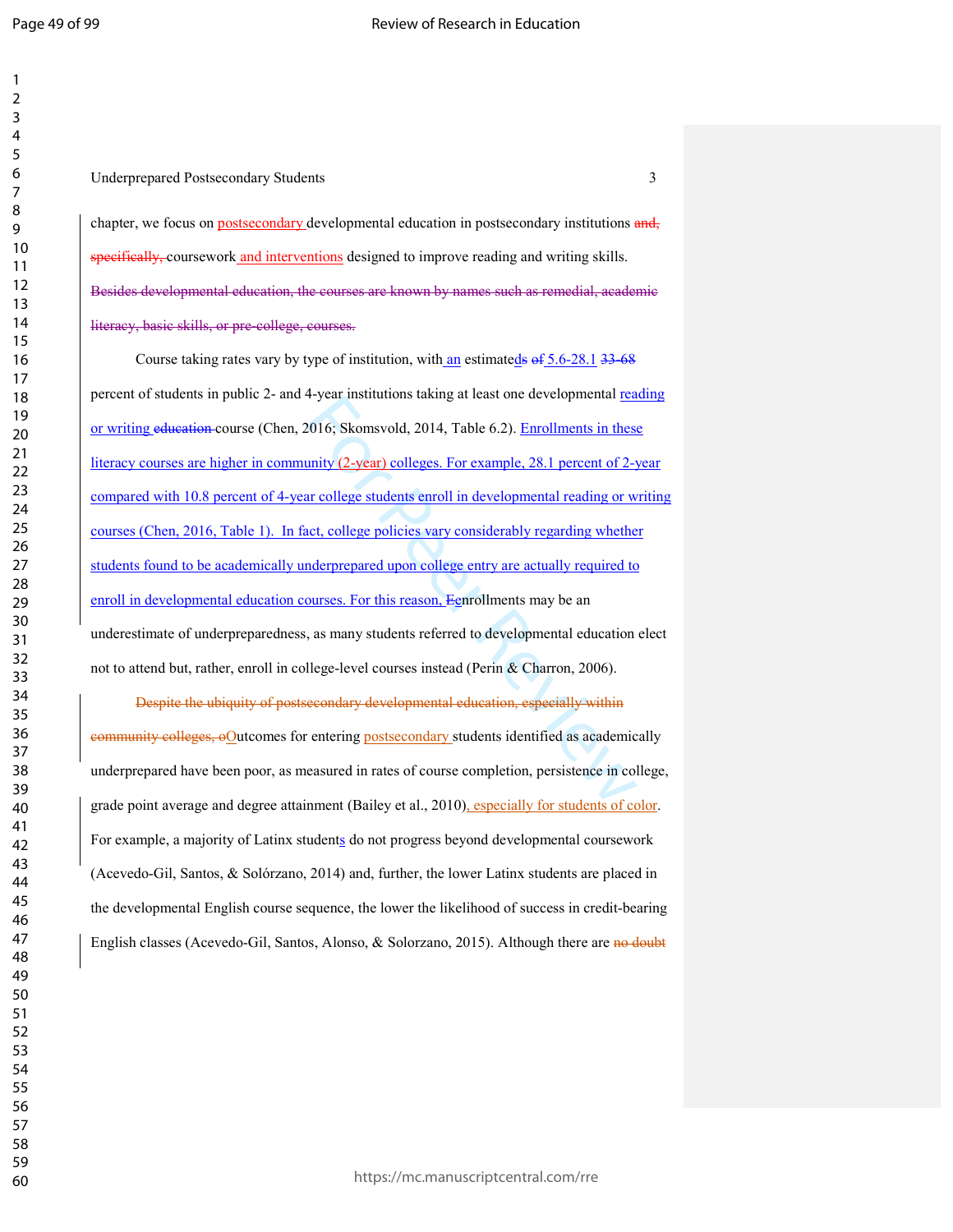### Underprepared Postsecondary Students 4

multiple causes of the poor outcomes (Cohen, Brawer & Kisker, 2013), there have been calls for improvement of developmental instruction, for example as expressed in the following quotation: Little is known about what really goes on in developmental education classrooms, and even less is known about the attributes of effective teaching for this population. Principles of adult learning are often poorly understood by developmental education instructors, who are typically not offered professional development opportunities by their employers. Evidence-based instructional strategies used in high schools could be readily adapted for community colleges. Professional development for instructors and curricular reforms may be needed (MDRC, 2013, p. 2).

**Formatted:** Indent: First line: 0"

instructional strategies used in high schools could be rea<br>finstructional strategies used in high schools could be rea<br>ges. Professional development for instructors and curric<br>NRC, 2013, p. 2).<br>al., 1999, in California), b Observations of developmental education classrooms have been reported but these have **hetalubeed to single states, for example by Norton Grubb and colleagues (Grubb, 2012;** Grubb & Grabriner, 2013; Grubb et al., 1999, in California), but these have been confined to single states, and more wide-ranging, systematic observational studies are needed. Lack of preparedness for postsecondary academic demands is problematic for the many students with career aspirations, fulfillment of which depends on a college education. However, efforts to prepare secondary education graduates for the literacy demands of postsecondary education indicate the difficulty of achieving this goal. For example, in a rare one-study reporting evidence bearing on this problem (Kallison, 2017), even after improving skills in an intensive high-schoolto-college transition program that taught to state reading and writing standards, a group of underprepared secondary education graduates remained unready for college literacy demands.

#### **Purpose and Questions**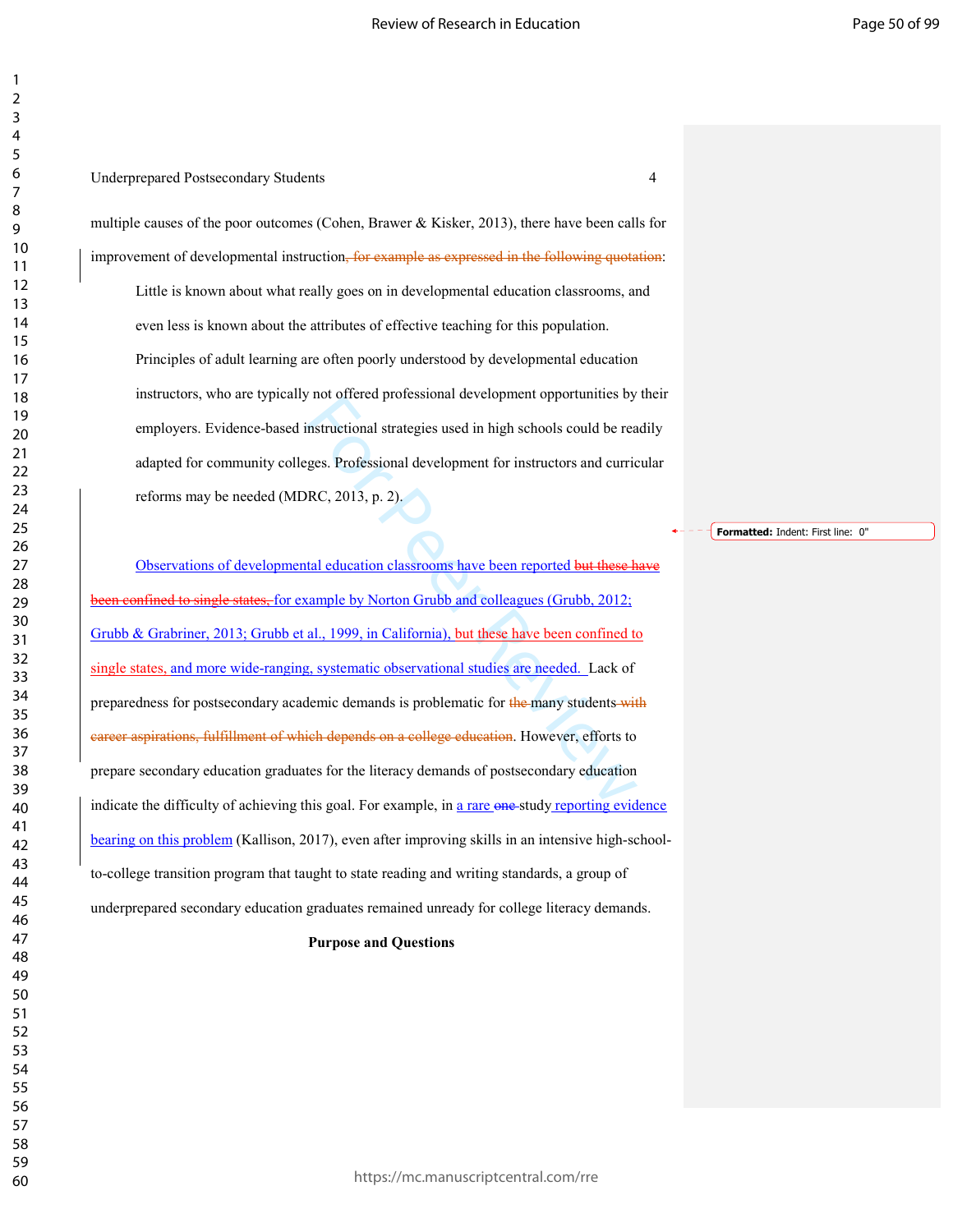in instructional improvement. Three questions guided th<br>roaches to the teaching of literacy skills to postsecondar<br>terature? (2) What ideas have emerged in the field<br>hing literacy skills to this population? (3) What implic There are many factors that underlie academic difficulty. The current review chapter sets out to understand one of these factors, approaches to teaching. Our The purpose of the review is to identify ways in which the teaching of academically underprepared students in postsecondary education might be changed in order to enhance students' learning opportunities. Based on available review of literature, the chapter identifies we identify strengths and shortcomings of current approaches to teaching in postsecondary developmental settings in order to present directions for research and practice in instructional improvement. Three questions guided the review our discussion: (1) What approaches to the teaching of literacy skills to postsecondary students have been reported in the literature? (2) What ideas have emerged in the field concerning the improvement of teaching literacy skills to this population? (3) What implications can be drawn from the available literature for research and practice on improving the teaching of literacy skills to this population?

For context, we first present a conceptual framework for understanding reading and writing instruction and discuss the competencies needed in each area. We then summarize our method of reviewidentification of literature and proceed to answer our guiding questionsa discussion of the research. The paper ends with a discussion of the existing literature and Finally, we present implications and future directions for research and practice bearing on the teaching of underprepared postsecondary students for pedagogy and research.

#### **Conceptual Framework**

 For the current purpose, literacy is conceptualized as the reading and writing of printed words in order to comprehend and express meaning. We acknowledge broader definitions, such as those that extend beyond the processing of print to the oral skills of speaking and listening (National Governors' Association and Council of Chief State School Officers, 2010), use of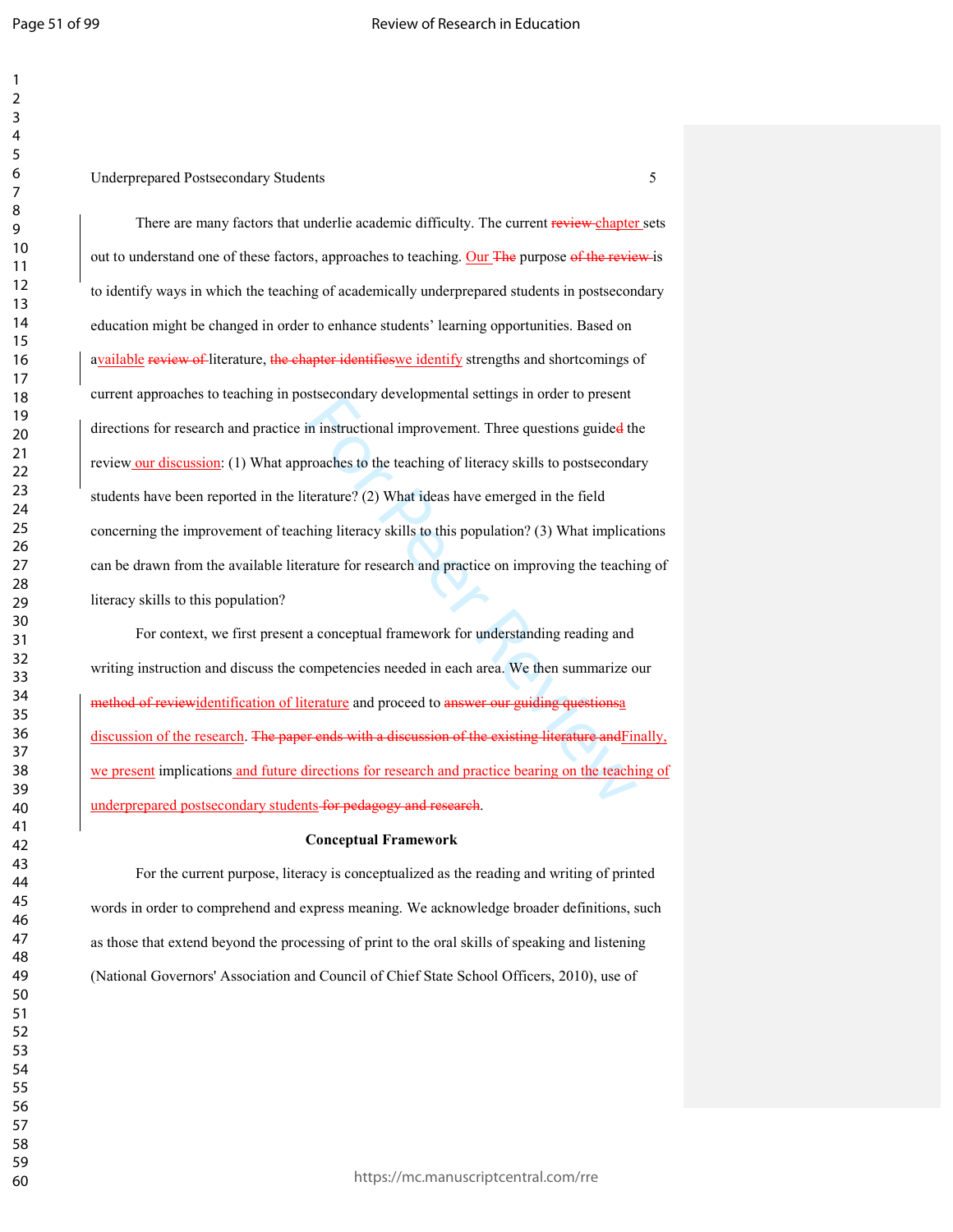multi-media (Gee, 2012; Guzzetti & Foley, 2018; Mannion & Ivanic, 2007; Mulcahy-Ernt & Caverly, 2018), and, even more broadly, to social functioning, goal achievement and the development of personal knowledge and potential (White, 2011). However, because literacy coursework for underprepared postsecondary students centers on the reading and writing of print, we assume the narrower definition here. Traditionally, reading and writing have been taught to underprepared postsecondary students in separate courses but, more recently, in a growing number of colleges, developmental education has been reformed to combine the two areas in single courses (Bickerstaff & Raufman, 2017). In this section, we present a conceptual framework for understanding reading and writing, and their integration.

#### **Reading**

its in separate courses out, more recently, in a growing<br>education has been reformed to combine the two areas is<br>ann, 2017). In this section, we present a conceptual<br>g and writing, and their integration.<br>J, goal directed, Reading is multidimensional, goal directed, and developmental (Alexander, 2005, 2012) and involves multiple cognitive, metacognitive, affective, and sociocultural factors working in concert (Holschuh & Lampi, 2018; Pearson & Cervetti, 2015). Layered within each of these factors are other multidimensional constructs. For example, cognitive factors include decoding, predicting, comprehending while affective factors include motivation, self-efficacy, and selfregulation. All of these processes occur within social, cultural and contextual spaces, which favors those who understand academic discourse (Gee, 2012). Reading ability develops over time and involves both learning to read and reading to learn (Alexander, 2012; Rosenblatt, 1994). Learners develop flexibility, control, and experience to maneuver within the linguistic, cognitive and sociocultural dimensions of literacy (Kucer, 2014).

The notion that rReading is developmental across the lifespan includes the idea is thatand readers bring a variety of strategies, interests, and background knowledge to the text and that making meaning demands the ability to critically analyze and interpret text (Alexander, 2012). In

https://mc.manuscriptcentral.com/rre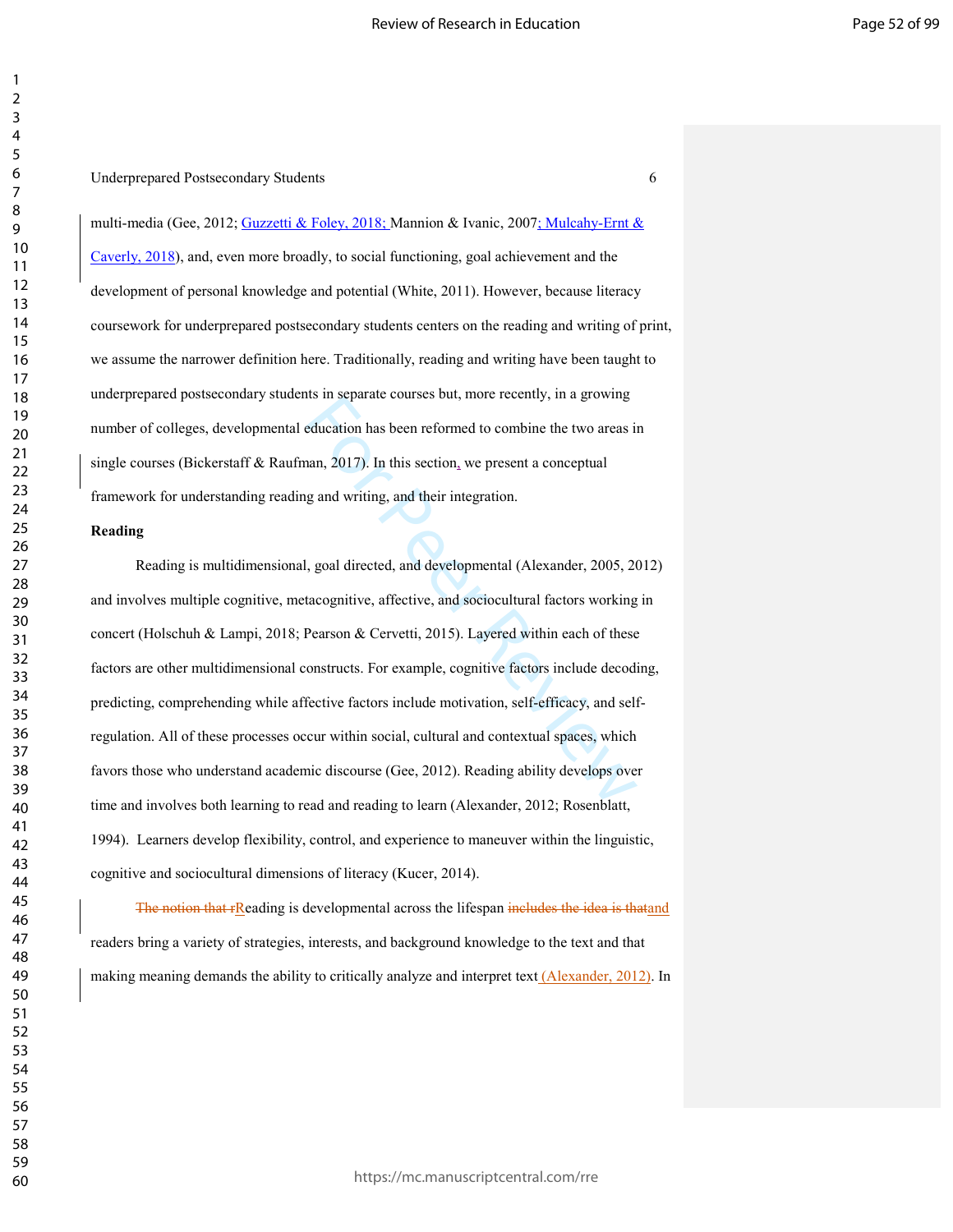Underprepared Postsecondary Students 7

this sense, reading proficiency may not generalize to specific disciplinary areas that demand a good deal of content knowledge (Perin, 2018).

The interpretating the meanings of words and phrases, analyz<br>pose or point of view expressed in a text; make-making<br>win experience; comprehending information in diverse<br>ultiple literacies, as mentioned above); assessing a By high school exit, and in readiness for college reading, students should be able to Key reading competencies include understanding both literal and implied information in text, drawing appropriate inferences and conclusions; identify and summarize main ideas; analyzinge information as it unfolds over a text; interpreting the meanings of words and phrases; analyzinge text structure; understanding the purpose or point of view expressed in a text; make making connections between text and their own experience; comprehending information in diverse formats and media (i.e. engage in multiple literacies, as mentioned above); assessing arguments expressed in a text; comparinge information across texts; analyzinge an author's use of literary devices; and understanding complex texts without help (National Assessment of Educational Progress, 2015b; National Governors' Association and Council of Chief State School Officers, 2010).

#### **Writing**

Writing has been conceptualized as comprised of two components, called "the task environment" and "the individual" (Hayes, 1996, p. 10). The task environment encompasses social aspects such as the purpose of writing and characteristics of the readership of a written text, and physical aspects including the medium, e.g., pen and paper or digital means, and the text written so far, which provides context for the writing for further composition. In the "individual" component are housed key cognitive and affective processes including memory, schema for the act of writing; metacognition; understanding of core writing behaviors (planning, drafting and revision); beliefs about writing; and motivation to write. An extension of Hayes'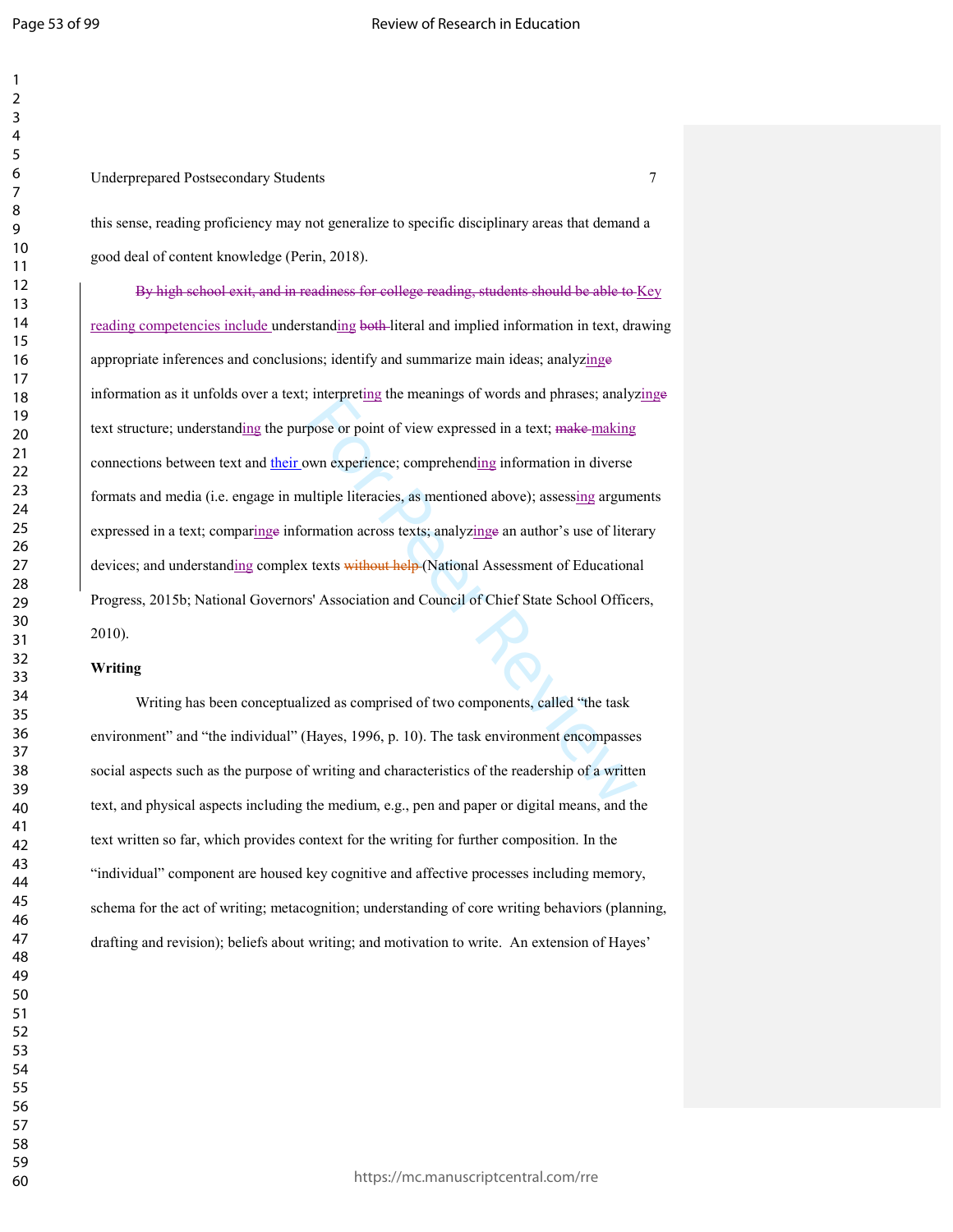#### Underprepared Postsecondary Students 8

(1996) model includes executive functions in the self-regulation of the writing process, and the use of writing strategies (Berninger, Garcia, & Abbott, 2009)

Skills and processes that enable proficient writing are spelling, which, as with reading in an alphabetic orthography, requires phonemic awareness and the mapping of sounds and letters; knowledge of the conventions of a written language, including syntax, capitalization and punctuation; and vocabulary knowledge (Berninger & Chanquoy, 2012; Rijlaarsdam et al., 2012). Also important is discourse knowledge, i.e. awareness of the characteristics of and what is involved in producing well-written text (Olinghouse & Graham, 2009).

the control of the characteristics of and weatt (Olinghouse & Graham, 2009).<br>
Incomedage, i.e. awareness of the characteristics of and weart (Olinghouse & Graham, 2009).<br>
Iclude the ability to compose text in three major Key writing competencies include the ability to compose text in three major genres, i.e., argumentative/ persuasive, informational/ explanatory, and narrative; use precise language and varied sentence structure; produce coherent text that demonstrates an awareness of the informational needs and basic assumptions of an assumed audience of readers; revise one's own text to improve clarity; use digital technology such as the internet to communicate and collaborate with others; engage in multi-modal, non-print literacies in line with evolving practices in the  $21<sup>st</sup>$  century; convey research findings; acknowledge the source of ideas, i.e. avoid plagiarizing; and engage in both longer- and shorter- term writing tasks (Guzzetti & Foley, 2018; Mulcahy-Ernt & Caverly, 2018; Paulson & Holschuh, 2018; National Assessment of Educational Progress, 2012; National Governors' Association and Council of Chief State School Officers, 2010).

#### **Integrated Reading and Writing**

 The integration of reading and writing instruction seems well supported from both theoretical and empirical perspectives. Reading and writing are not the reverse of each other (Stotsky, 1983) but share a number of important overlapping processes (Fitzgerald & Shanahan,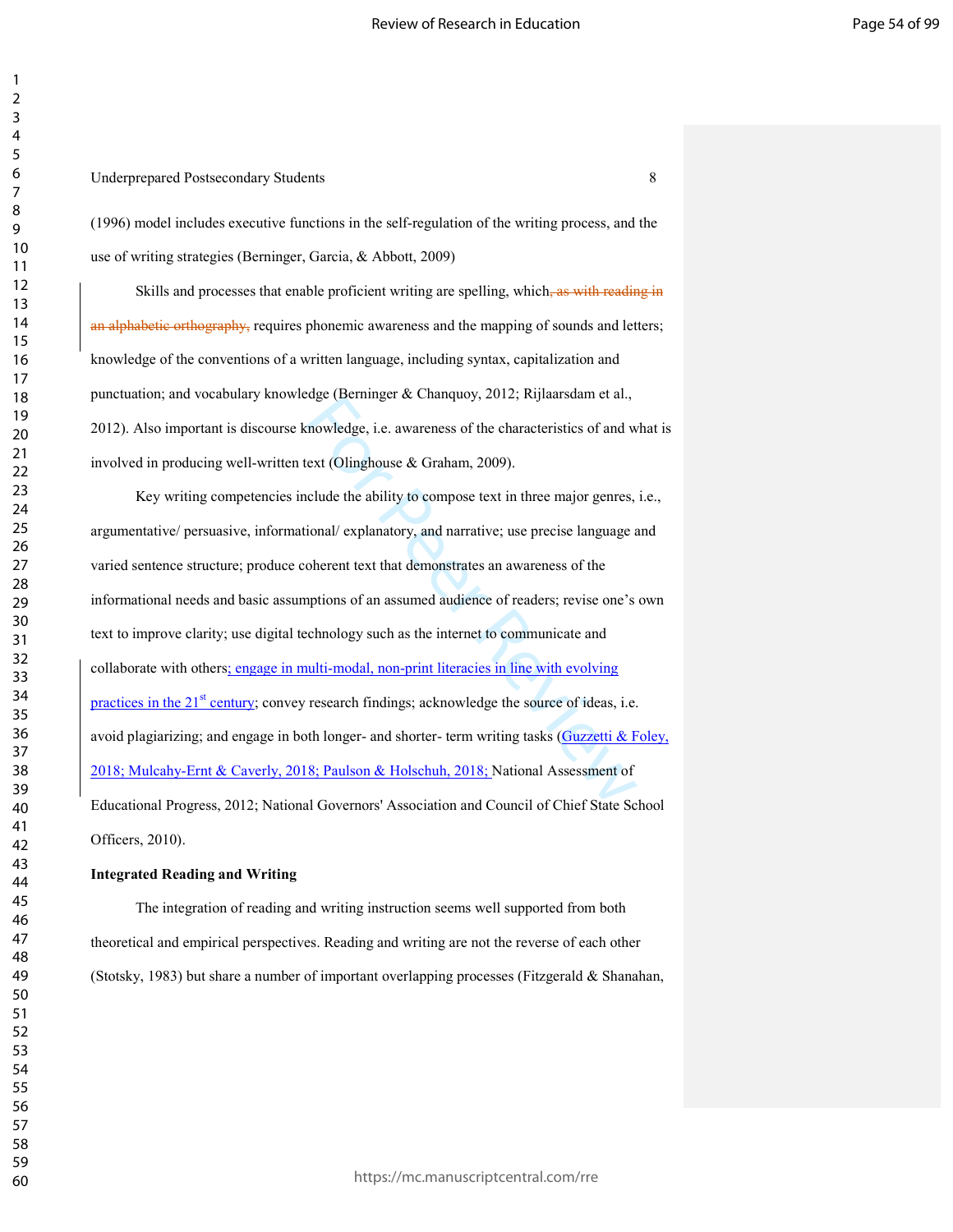#### Underprepared Postsecondary Students 9

2000). Shanahan (2016) provides a useful metaphor for thedescribes relationship between reading and writing as "two buckets drawing water from a common well or two buildings built on a common foundation" (p. 195). Further, two meta-analyses have shown mutually-beneficial empirical relationships between reading and writing (Graham & Hebert, 2010; Graham et al., 2018).

#### **Method of ReviewIdentification of Literature**

O and Google Scholar search engines, hand-search of<br>fied literature were used to generate an initial pool of st<br>the review. Search terms, used singly and in combinatio<br>edial\*, college, postsecondary, higher education, lite The ProQuest, ERIC, EBSCO and Google Scholar search engines, hand-search of journals, and reference lists in identified literature were used to generate an initial pool of studies to for consider ationfor inclusion in the review. Search terms, used singly and in combination, were: developmental education, remedial\*, college, postsecondary, higher education, literacy instruction, reading instruction, writing instruction, reading skills, writing skills, integration, and integrated reading and writing. Resources meeting the following criteria were selected for review: (1) provided description, practitioner commentary, and/ or data on the teaching of literacy skills to underprepared students in postsecondary education; and (2) appeared in peerreviewed journal articles, chapters in scholarly books, or technical reports produced by reputable organizations. A parameter of the years 2000-2018 was set but a few earlier references were screened in because they offered important information not available in more recent work. The search yielded 199 studies, which were scrutinized for relevance to the current review; of these, 36 (marked with an asterisk in the reference list) were relevant to our guiding questions. The identified literature included empirical studies, descriptive reports and literature reviews. The work was organized by major theme, as shown in the next section. Where studies were thematically cross-cutting, they are presented below within a single theme for expediency. The large majority of studies identified were not designed as evaluations, and thus did not report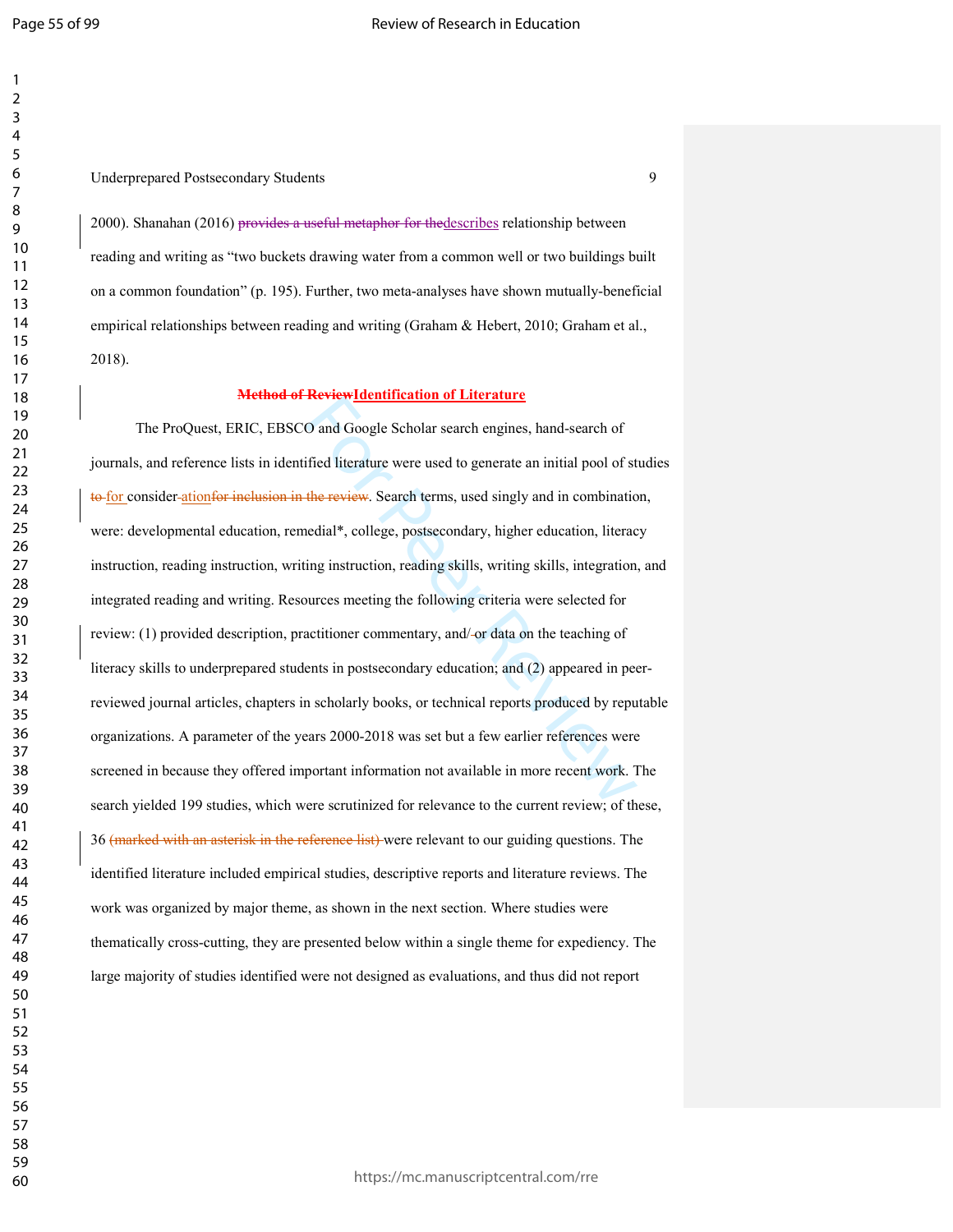#### Underprepared Postsecondary Students 10

outcome data. Where evidence of effectiveness is reported, we include it in our discussion- $\theta$ studies below.

#### **Teaching of Literacy to Underprepared Postsecondary Students**

#### **Overview**

tied to pedagogical choices (Holsehuh & Paulson<sub>2</sub> and tied to pedagogical choices (Holsehuh & Paulson<sub>2</sub> and the meaning making, have been defined in the literature of dults (Beder, Lipnevich, & Robinson-Geller, 2007; Per The purpose of developmental reading and writing courses is to increase the proficiency of college students who are underprepared for college level literacy (Paulson, 2014). Increasing the effectiveness of these courses is tied to pedagogical choices (Holschuh & PaulsonPaulson  $\&$ Holschuh, 20183). Although developmental educators use a variety of teaching approaches, two major approaches, discrete skills and meaning making, have been defined in the literature on teaching literacy to underprepared adults (Beder, Lipnevich, & Robinson-Geller, 2007; Perin, 2013). Though it has been claimed that many developmental education courses use a decontextualized, discrete skills approach (Grubb, 2012; Lesley, 2004; Weiner, 2002), and that when skills are taught in this way, there is little use of authentic reading materials or literacy strategies (Rose, 2005), there have been few systematic analyses of instruction in developmental classrooms or comparisons of outcomes of different teaching approaches.

One curriculum analysis found that developmental reading classes using discrete, decontextualized skills instruction may focus on finding the main idea, inferencing, examining paragraph structure while using workbook-style textbooks that feature mostly narrative text examples (Armstrong, Stahl, & Kantner, 2015). Textbooks used in these courses center on such skills, which are typically taught in isolation (Perin, 2013). This kind of "transmission" approach is held to be problematic incan leading students to use passive, surface-level strategies, to be unable to view reading as a conversation with the text, and to have difficulty adapting their reading strategies to the variety of task demands of college (Armstrong & Newman, 2011).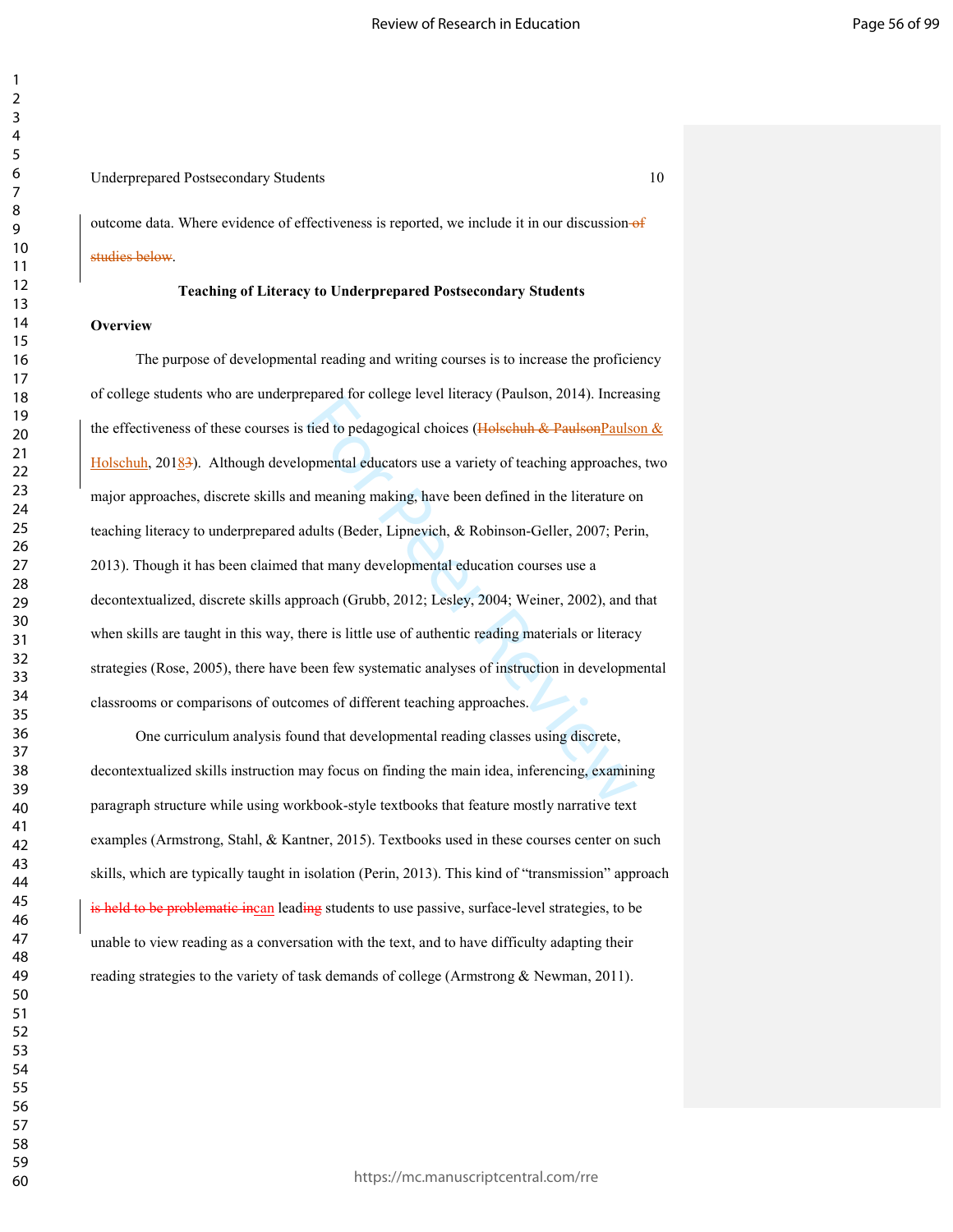#### Underprepared Postsecondary Students 11

Courses using a meaning-making approach focus on problem solving and critical thinking using real-world examples and text (Perin, 2018), which may help students succeed by increasing their strategic cognitive, metacognitive, and affective approaches to learning (Holschuh & Lampi, 2018; Simpson, Stahl, & Francis, 2004). Being able to use cognitive strategies such as analyzing and synthesizing text can enable students to further develop metacognitive approaches such as self-questioning, self-regulation, and self-monitoring (Alexander & Jetton, 2000; Holschuh & Lampi, 2018; Zimmerman, 1995). We now discuss the various teaching approaches found in review of the literature.

In <del>our review</del>this essay, we organize<del>d</del> our discussion identified studies according to the following themes of: teaching discrete literacy skills (3 studies), strategy instruction (12 studies), new and multiple literacies (3 studies), disciplinary and contextualized approaches (5 studies), digital technology<sub>2</sub> (5) and integrated reading and writing (8 studies).

#### **Teaching of Discrete Literacy Skills**

In-questioning, scri-regulation, and scri-inonfroming<br>th & Lampi, 2018; Zimmerman, 1995). We now discuss<br>n review of the literature.<br>For Peer Review of the literature.<br>For Peer Review States according to<br>the literature of Instruction in discrete skills refers to the teaching aspects of literacy such as vocabulary definitions, morphological structure of words, or "getting the main idea" without relating them to each other or to meaningful acts of written communication. In this approach, teachers may assign repetitive drills using pre-prepared worksheets. It is difficult to determine the extent of discrete skills instruction in developmental education from the research literature but, given that it has been claimed to be widespread (Grubb  $&$  Gabriner, 2013et al., 1999), it is surprising that we found only three studies of this approach have been conducted (Ari, 2015; Atkinson, Zhang, Phillips, & Zeller, 2014; Curry, 2003).

Ari (2015) examined the effects of two reading fluency interventions, wide reading and repeated reading. Instructional materials consisted of binders with printed materials. The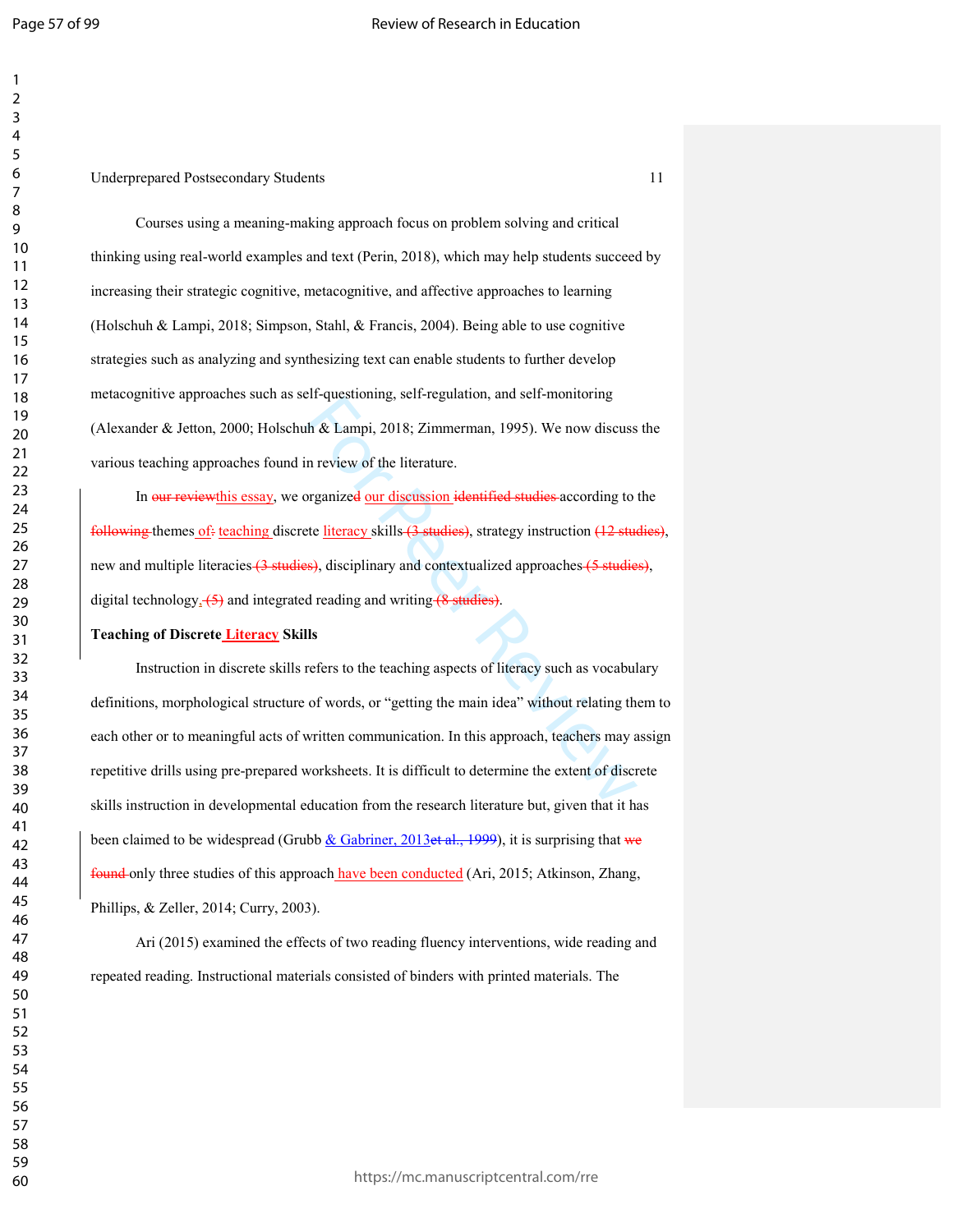readings were 400 words  $\log_{2}$ , i.e., which is not representative of the longer length of text typically assigned and were not connected to the kinds of topics students encounter in postsecondary education. Students in the wide reading condition silently read four different grade-level passages and students in the repeated reading condition read one grade-level passage four times. Participants displayed gains on reading speed, but not comprehension, which suggests that multiple readings without further strategic processing are insufficient for

# comprehension gains.

out further strategic processing are insufficient for<br>ge of a sample of developmental reading students. Expl<br>les, suffixes, and past tense endings, using word sorts and<br>et the specific needs of the participants based on th Atkinson, Zhang, Zeller, and Phillips (2014) found that 5 weeks of word study instruction improved the orthographic knowledge of a sample of developmental reading students. Explicit teaching was provided in spelling rules, suffixes, and past tense endings, using word sorts and word hunts and was designed to meet the specific needs of the participants based on their pre-test performance. The researchers found improvement in students' orthographic knowledge despite the short duration of the intervention.

An ethnography of a basic writing classroom in which discrete writing skills were taught was conducted by Curry (2003). The students were English language learners and  $t<sub>s</sub>$  and although this population is beyond the scope of our review, we include it because it provides a description of discrete skills instruction in the writing area. The teacher taught skills such as, sentence-level writing, grammar, punctuation and simple one-paragraph writing., Students were asked to write an essay and a 3-5 page research paper on self-selected topics. All writing assignments were brief and none of the instruction observed by the researcher was related to the kinds of extended writing the students would encounter in college coursework.

Two possible explanations for the lack of research on discrete skills instruction with academically underprepared postsecondary students are that this approach is assumed to be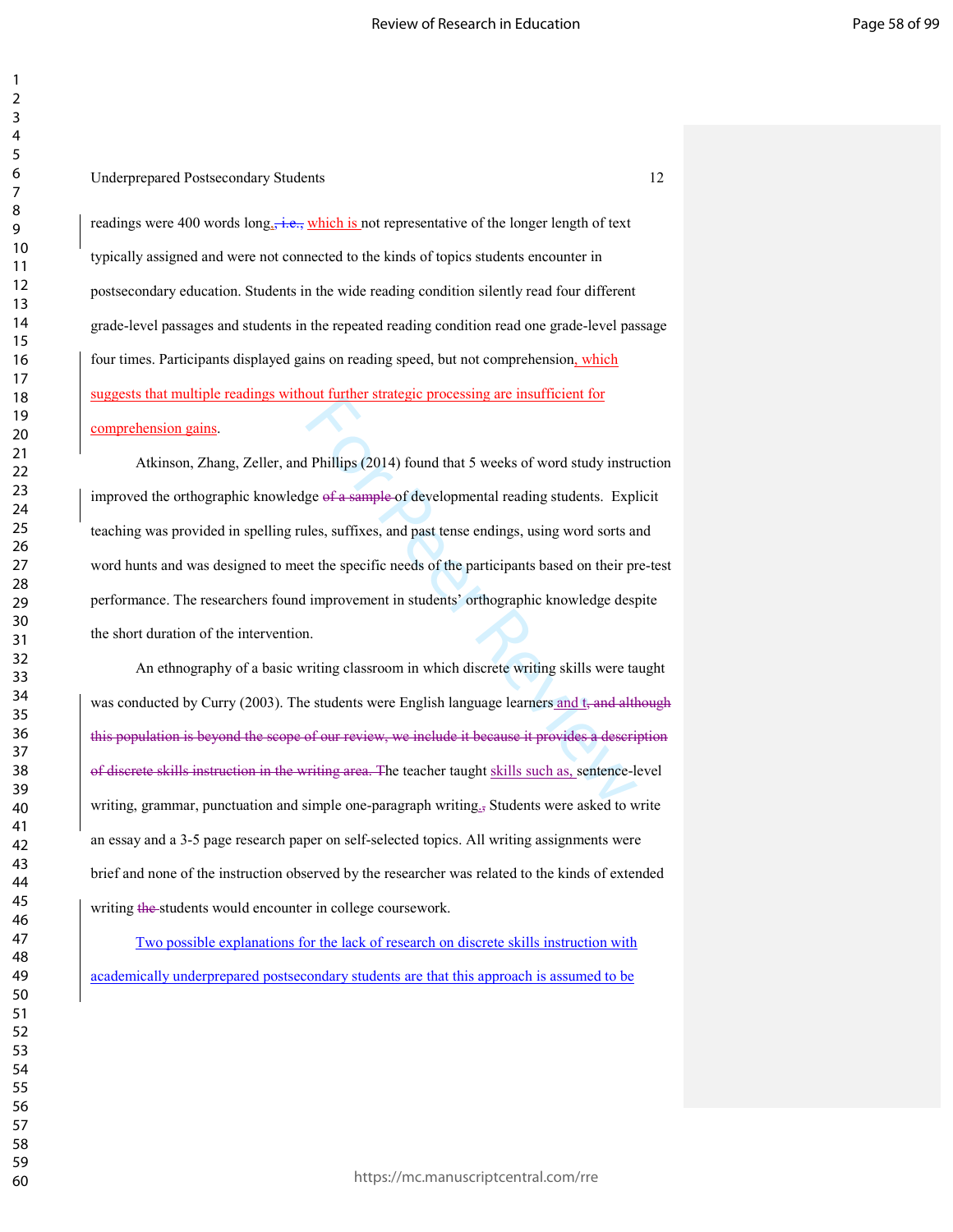#### Underprepared Postsecondary Students 13

effective, not problematic and thus not worth studying, or, from an opposite point of viewpoint, that discrete skills instrructioninstruction is so damaging that it is not worth the effort to measure its (lack of) effectiveness. Ultimately, given the criticisms of discrete skills instruction (Grubb & Gabriner, 2013), in future research, this approach could serve as a control condition to be measured against more innovative approaches, analogous to the use of conventional grammar instruction in studies of writing interventions in which the teaching of grammar has been used as business-as-usual control and found in several studies to be ineffective (Graham & Perin, 2007).

#### **Strategy Instruction**

in several studies to be ineffective (Graham & Perin, 20<br>in several studies to be ineffective (Graham & Perin, 20<br>iexplicit, structured teaching of specific steps for<br>Key components are teacher modeling and the use of gra<br> Strategy instruction involves explicit, structured teaching of specific steps for comprehending or composing text. Key components are teacher modeling and the use of graphic organizers and mnemonics to support metacognition and self-regulation. An underlying theme of strategy instruction is the gradual release of responsibility, with fading of scaffolding until the student reaches designated literacy goals (Harris, Graham, Mason, & Friedlander, 2008; Pearson & Gallagher, 1983; Walker, 2012). The 12 studies we found thatStudies examininged particular reading and writing strategies have reported largely encouraging results. (Armstrong & Lampi, 2017; Blake, MacArthur, Mrkich, Philippakos, & Sancak-Marusa, 2016; Caverly, Nicholson, & Radcliffe, 2004; Flink, 2017; Gruenbaum, 2012; Lavonier, 2016; Linderholm, Kwon, & Therriault, 2014; MacArthur, Philippakos, & Ianetta, 2015; Paulson, 2006, 2014; Perun, 2015; Simpson, 1986).

A strategy using the PLAN (Predict, Locate, Plan, Note) mnemonic reported by Caverly , et al. (2004) focused on the selection of information while reading and involved gradual release of responsibility. Teaching began with instructor modeling and ended with students transferring the strategy to a different context. Instruction included explicit teaching of the components of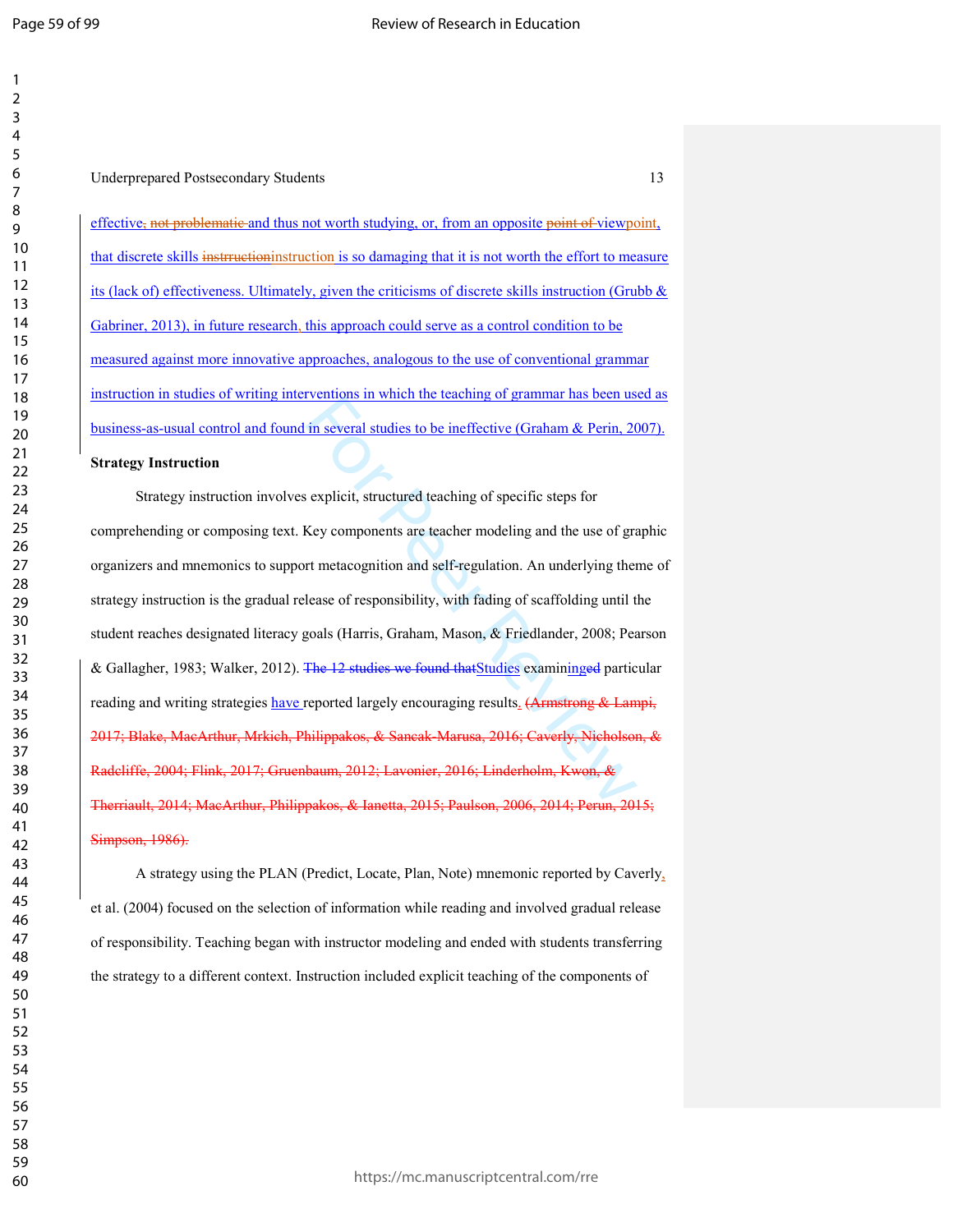PLAN, i.e., strategic reading strategies, metacognitive awareness, self-efficacy, recognizing text structure, and rehearsal strategies for recall. Teachers modeled the strategy using think-alouds with authentic text and supported student practice as a means to help students develop the skills to use the strategy independently in other college courses. The researchers reported increased scores on a standardized test of reading performance and comprehension and were more likely tothe likelihood of transfer-the use of the strategy to in other contexts.

17) PILLAR (Preview, Identify, List, Look online, Atter<br>inary approach and is aimed at preparing students to rea-<br>irior knowledge on a particular concept or topic. This str<br>t, which provides just-in-time information to the Armstrong and Lampi's (2017) PILLAR (Preview, Identify, List, Look online, Attempt, and Read) mnemonic adds a disciplinary approach and is aimed at preparing students to read in situations where they have limited prior knowledge on a particular concept or topic. This strategy includes an online search component, which provides just-in-time information to the reader, encourages intertextual connections, and, as one student noted, "fits in with the current generation" (Armstrong & Lampi, 2017, p. 7). Instruction focuses on metacognition, specifically, conditional and contextual knowledge, by teaching why, when, and where the strategy might be useful. It also centers on explicit instruction in metacognitive awareness and self-regulation as a way to build both disciplinary understandings and proficiency with reading strategies. Instructors guide students through systematic previewing of the text, purposeful terminology selection, engaging intertextuality, and reading for meaning. Although this was not an empirical study, the strategy has strong theoretical underpinnings from previous research.

This emphasis on metacognitive and self-empowering strategies is echoed in Gruenbaum's (2012) call to incorporate reciprocal teaching into developmental classrooms. Reciprocal teaching is a well-documented face-to-face-teaching method originally developed for adolescents with lowto improve reading comprehension skills (Palincsar & Brown, 1984; Sporer, Brunstein, & Kieschke, 2009) Gruenbaum (2012) suggests that its combination of prediction,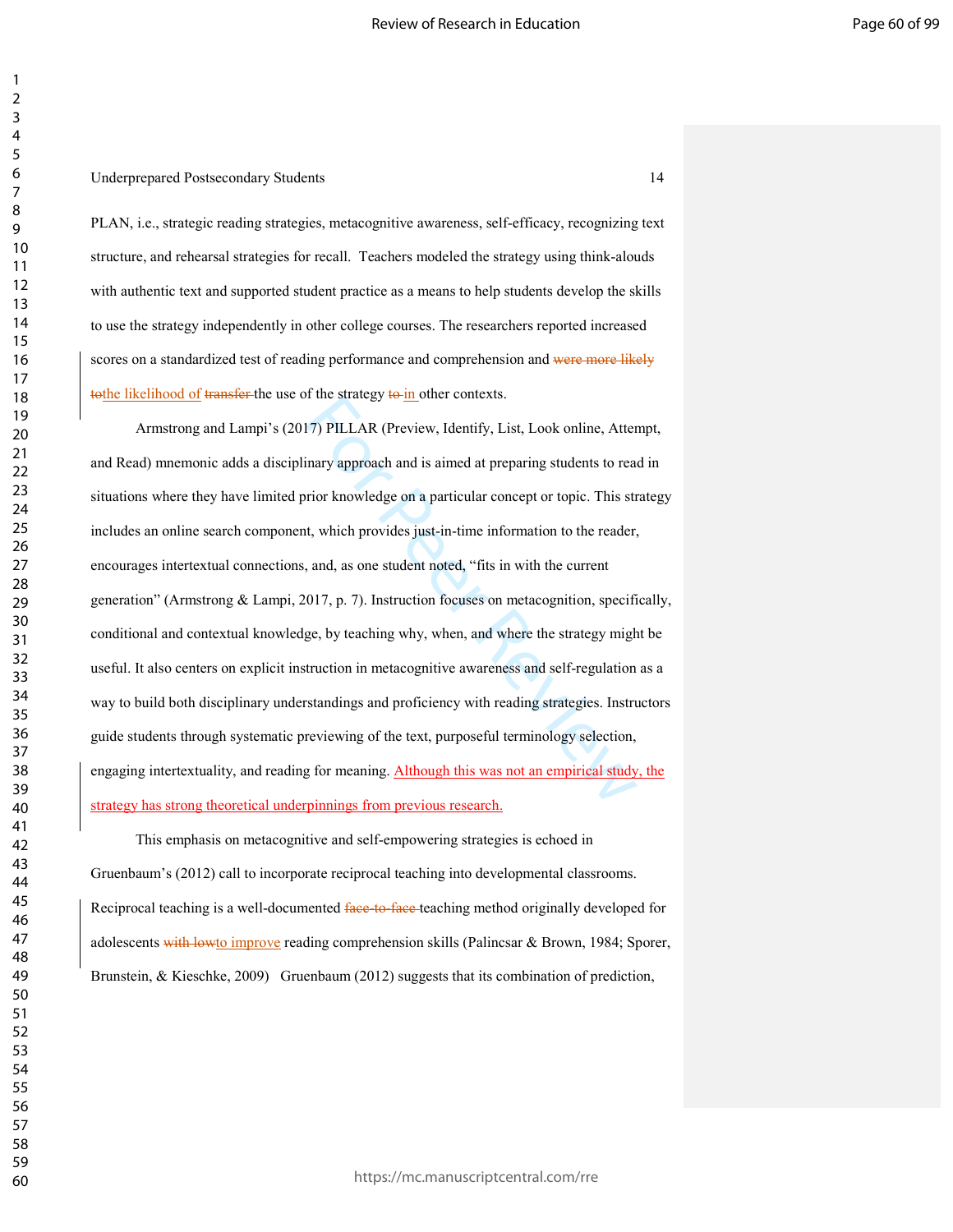#### Underprepared Postsecondary Students 15

questioning, clarification, and summarization strategies can aid comprehension and increase writing ability as students work together to bring meaning to text. Instruction in reciprocal teaching includes providing scaffolding, modeling, and using specific , concrete examples of reading and writing strategies. In a study examining the effects of instructions on university students' comprehension, Linderholm et al. (2014) found that sometimes less is more-when it comes to providing instruction. When students were given instructions for reading, those that were given only a definition of self-explaining during reading of multiple texts had greater comprehension scores than students who were provided with a definition and modeling of the strategy. This result suggests that the explanation was sufficient and even preferable as providing more support than students need may actually impede learning (Holschuh, 2014).

explaining during reading of multiple texts had greater<br>explaining during reading of multiple texts had greater<br>who were provided with a definition and modeling of the<br>explanation was sufficient and even preferable as prov In a study examining the effects of traditional textbook-based instruction and strategic reading instruction on reading performance, Lavonier (2016) found that both approaches improved student scores on the Nelson-Denny Reading Test (Brown, Fishco, & Hanna, 1993). Textbook based instruction involved using a traditional skill-focused textbook, with the instructor guiding students through the skills contained in the text. Strategic reading instruction was conducted using Caverly et al.'s (2004) PLAN reading comprehension strategy. Although these results are encouraging, there are limitations as there was no report on participant skill levels prior to instruction. Further, using the Nelson-Denny test as the measure of success is problematic for several reasons. It is not a particularly useful measure of real-world reading ability, some of the stimulus passages seem unreasonably difficult, the test's time limitations are unrealistic, and the norms are not nationally representative (Perkins, 1984; Smith, 1998). Further, aAs with many other multiple-choice reading comprehension tests, some of the items can be answered from background knowledge without reading the passages (Coleman, Lindstrom,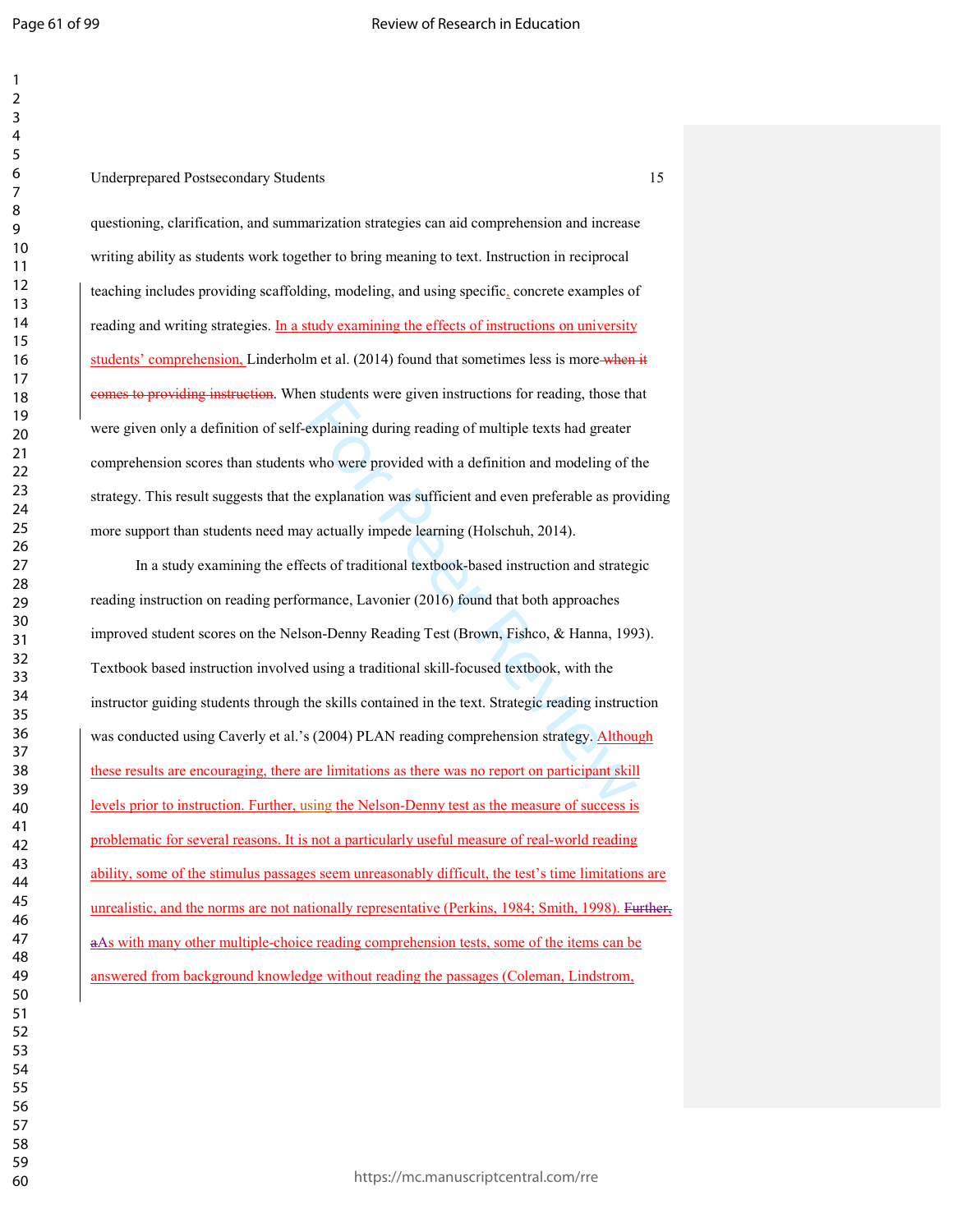| 3                          |  |
|----------------------------|--|
|                            |  |
|                            |  |
|                            |  |
| 4567                       |  |
|                            |  |
|                            |  |
|                            |  |
|                            |  |
|                            |  |
|                            |  |
|                            |  |
|                            |  |
|                            |  |
|                            |  |
|                            |  |
|                            |  |
|                            |  |
|                            |  |
|                            |  |
|                            |  |
|                            |  |
|                            |  |
|                            |  |
|                            |  |
|                            |  |
|                            |  |
|                            |  |
|                            |  |
|                            |  |
|                            |  |
|                            |  |
|                            |  |
| 33<br>33<br>35<br>36<br>37 |  |
|                            |  |
|                            |  |
|                            |  |
|                            |  |
| 38                         |  |
| 39                         |  |
| 40                         |  |
| 41                         |  |
| 42                         |  |
| 43                         |  |
| 44                         |  |
|                            |  |
| 45                         |  |
| 46                         |  |
| 47                         |  |
| 48                         |  |
| 49                         |  |
| 50                         |  |
| 51                         |  |
| 52                         |  |
| 53                         |  |
| 54                         |  |
| 55                         |  |
| 56                         |  |
|                            |  |
| 57                         |  |
| 58                         |  |
| 59                         |  |
| 60                         |  |

  $\mathfrak{p}$ 

Underprepared Postsecondary Students 16

Nelson, Lindstrom & Gregg, 2009; Ready, Chaudhry, Schatz & Strazzullo, 2012). The problem of background knowledge is especially problematic for academically underprepared students and for students from diverse backgrounds <del>, who often have limited background knowledge</del> (Lei, Rhinehart, Howard & Cho, 2010), sincebecause it is hard to interpret a test score as reflecting background knowledge (or lack thereof), or reading comprehension ability itself.

or anderprepared possecondary statelis have used<br>efficacy for a particular instructional strategy or approac<br>reviews, need to be tempered not only by the criticisms just<br>thension is often depicted as merely extracting info Many studies of the reading of underprepared postsecondary students have used comprehension as the indication of efficacy for a particular instructional strategy or approach. The results of such studies, however, need to be tempered not only by the criticisms just mentioned, but also because comprehension is often depicted as merely extracting information, such as writing a summary or explaining the main idea. However, current literacy standards hold comprehension as a baseline (National Governors' Association and Council of Chief State School Officers, 2010). Students need to be able to analyze, critique, argue as well. More compelling are the reading studies that showed gains on multiple outcome measures of success, such as strategy transfer, retention, course grades as well as those where instruction was contextualized within a disciplinary approach. There is also good evidence of a systematic to reading or writing instruction that includes a gradual release of responsibility from especially in the studies of strategy instruction (e.g., Armstrong & Lampi, and MacArthur et al., 2015). There is longstanding criticism of traditional reading comprehension tests, going back to the 1940s (Cronbach, 1946). The field seems ready for an overhaul of reading comprehension assessment for underparepared students, at least to bring measures closer to authentic reading practices.

Several developmental education researchers have claimed that iInstructional practices mirroring real-world reading experiences are associated with learning gains. For example, Flink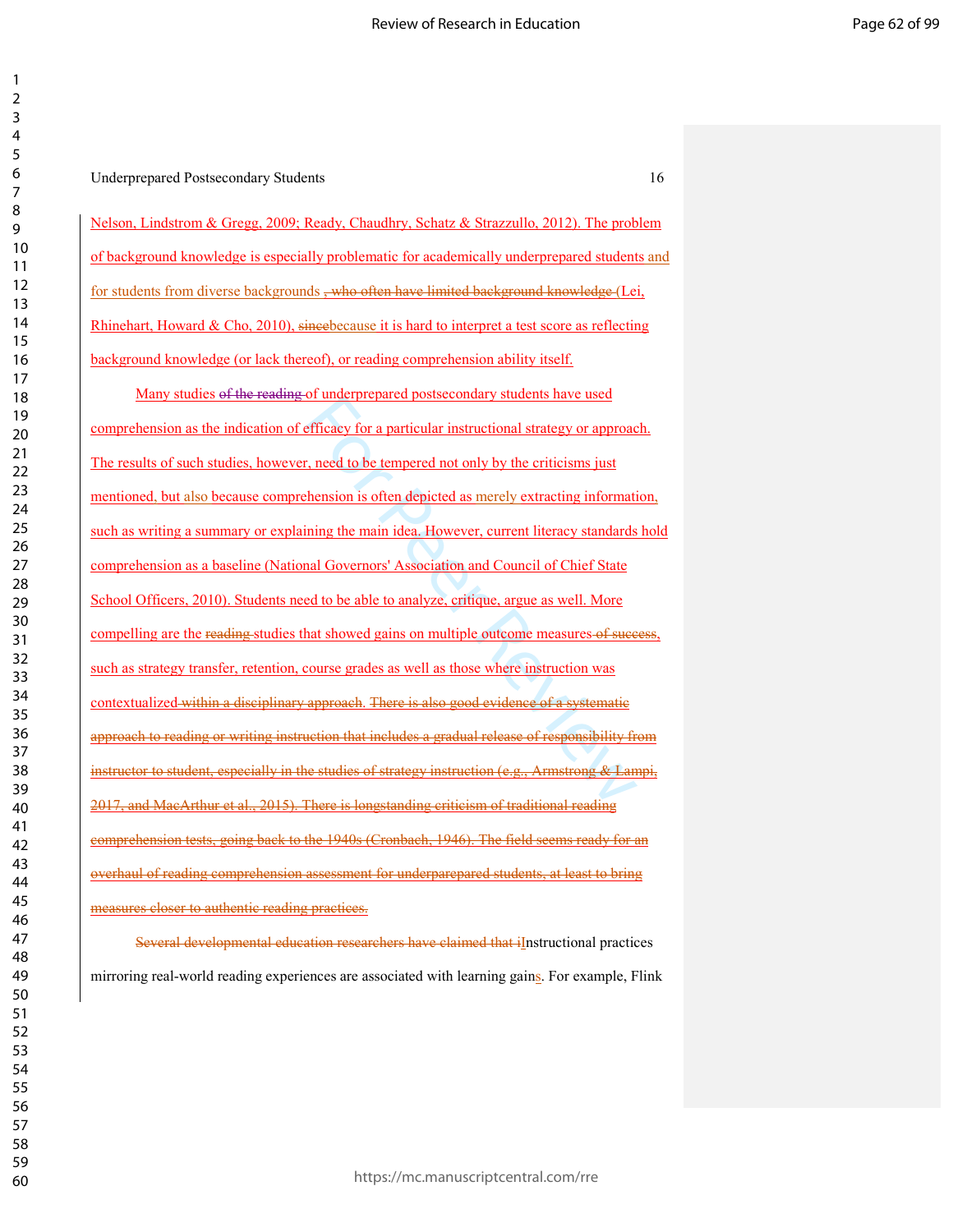Underprepared Postsecondary Students 17

(2017) suggests that allowing students to self-select their reading choices will improves motivation to read and will-promotes the idea of reading daily. Instruction involves allowing time in class for silent reading and a eultural pedagogical change that views reading of selfselected chosen reading text as a valuable use of instructional time (Flink, 2017; Paulson, 2006). Flink (2017) argues that faculty need both to accept this approach and receivethis requires training in ways to incorporate reading time into their classrooms (Flink, 2017). Paulson's (2006) review of the literature cites barriers to implementing self-selected reading in the classroom, such as access to books and lack of a curriculum for instruction, but states there is evidence from K-12 studies that this approach yields gains in reading ability, which has potential for postsecondary settings. However, there is little empirical research on particular instructional approaches or on the effects of self-selected reading at the college level.

barriers to implementing self-selected reading in the<br>barriers to implementing self-selected reading in the<br>and lack of a curriculum for instruction, but states there<br>is approach yields gains in reading ability, which has Paulson (2014) found that using analogical processes during reading, such as presenting the comparison of going to a movie and then describing that movie to someone unfamiliar with it as an analogy for reading a text and writing a summary, can help students make connections to their own knowledge and experiences while reading. Although this study focused on the efficacy of using analogies and not on classroom instruction, the results have pedagogical implications. Instructors can emphasize the importance of making connections between what they are reading and what they know. Results suggest that teaching of developmental reading designed to promote understanding embedded analogies and generating personal analogies may facilitate text comprehension.

A quasi-experimental study comparing self-regulated writing strategy instruction with iness-as-usual developmental writing instruction was conducted by MacArthur et al. (2015). Over one college semester, teachers used a researcher-developed curriculum to teach steps for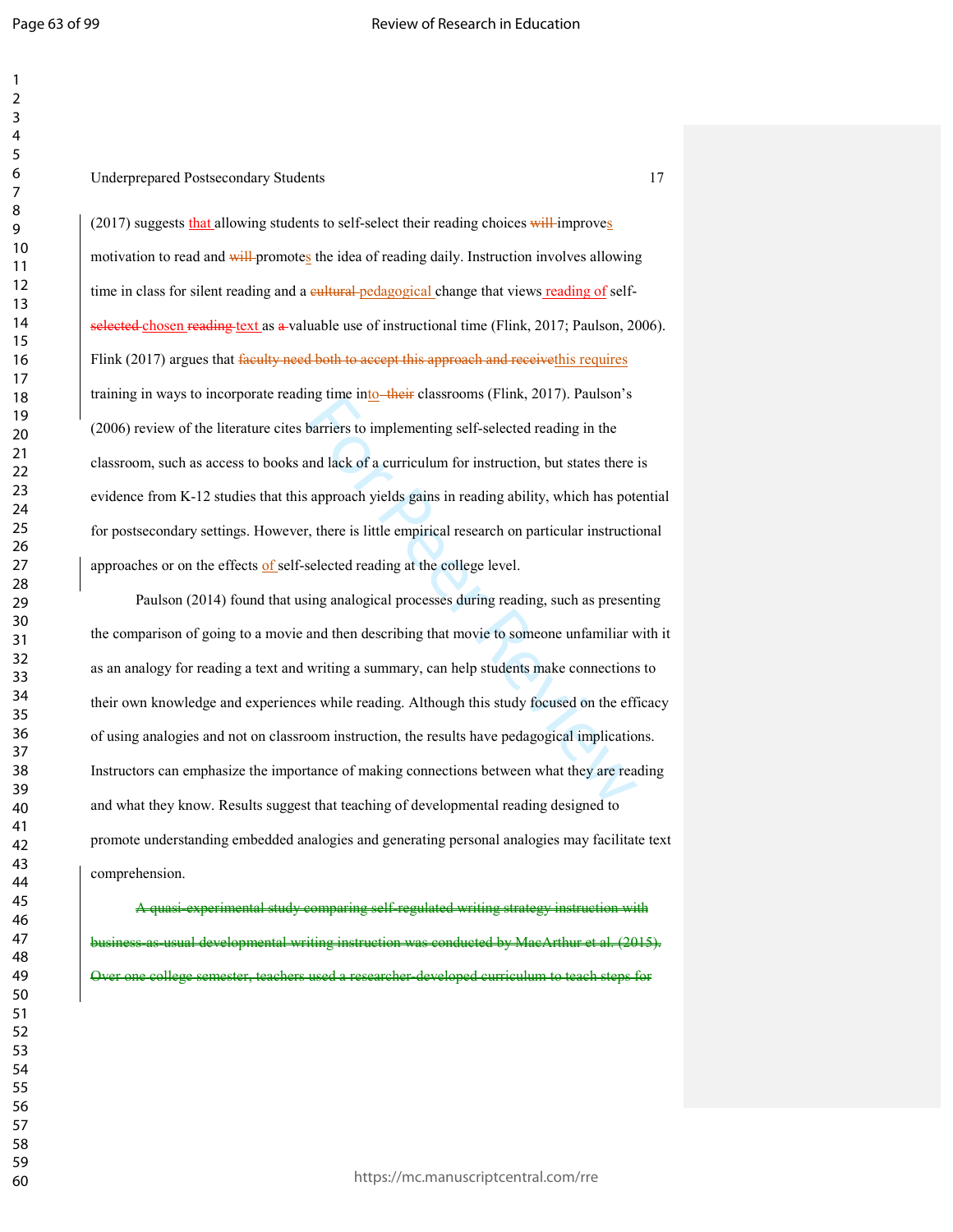Underprepared Postsecondary Students 18

stateme). The post measures mentated persuasive essay<br>
nar; and a motivation questionnaire examining mastery<br>
2 Woodcock Johnson III (Woodcock, McGrow, & Math<br>
as eovariates. The intervention showed positive effects<br>
tee 1 drafting, evaluating and revising essays in combination with self-regulation strategies of goal-setting, task management, progress monitoring and reflection. The major academic writing genres of persuasive, descriptive, cause-effect and narrative writing were included. Basic and the use of English language conventions were taught along with editing and revision. This is a rare study in the literature for its rigor and the size of research sample  $(N=252,$ 137 comparison students). Pre-post measures included persuasive length and grammar; and a motivation questionnaire examining self-efficacy, beliefs and affect. Two Woodcock Johnson-III (Woodcock, McGrew, & Mather, 2001) writing subtests were entered as covariates. The intervention showed positive effects on writing quality and length (effect sizes 1.22 and 0.71), mastery goals (effect size 0.29), and selffor tasks and processes (effect size 0.27) but not for grammar, beliefs detailed description of the self-regulated writing strategy instruction tested by MacArthur et al. (2015) is found in Blake et al. (2016).

Strategic approaches have also been used in writing instruction. Simpson (1986) described a five-step writing strategy designed to prepare students for writing tests. Students were taught to use course texts to complete steps described by the mnemonic PORPE: Predict potential essay questions, i.e., generate questions that could be asked on essay exam; Organize key ideas using own words, i.e., summarize and synthesize key ideas; Rehearse key ideas, i.e., commit ideas to long term memory; Practice recall of key ideas in writing tasks; and Evaluate completeness, accuracy and appropriateness of the written product using a rubric (Simpson, 1986, p. 411). Each step was taught explicitly, with teacher modeling and class discussion. Although test preparation may at first glance seem a limited and unproductive approach to literacy instruction, passing tests is often uppermost in the minds of postsecondary students,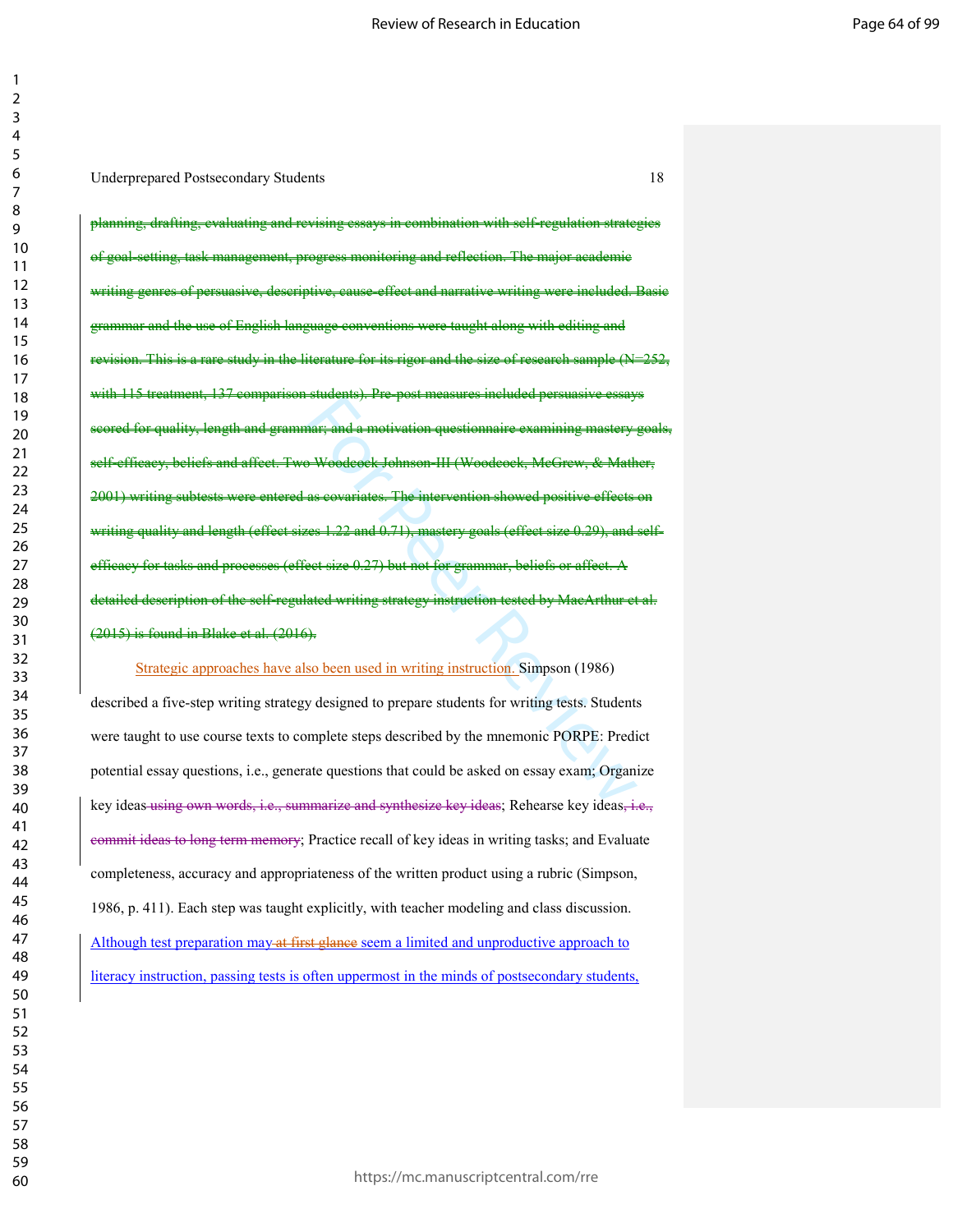## Underprepared Postsecondary Students 19

especially among developmental education students, who have a history of failing tests. Testpreparation may be a productive direction for developmental literacy instruction for underprepared students if the teaching is consistent with evidence-based approaches, such as in the writing strategy taught by Simpson (1986).

For the purpose of the instruction was to improvant<br>a detailed instructions on how to revise a paper, and a rule and a rules of the assignment sheet to show understandin<br>discussion, teachers asked the students how they wo A phenomenological study of the teaching of a writing strategy in three developmental education classes was reported by Perun (2015). The purpose of the instruction was to improve students' ability to revise previously written papers for the purpose of resubmission. The students were given an assignment sheet with detailed instructions on how to revise a paper, and a rubric. The students worked in small groups to annotate the assignment sheet to show understanding of the teacher's expectations. In class discussion, teachers asked the students how they would approach the task and provided evaluative feedback. Teachers modeled steps for revision on the board and had students freewrite (write continuously without concern for grammar, spelling or other writing conventions) for 10 minutes. Teachers also gave students written feedback on drafts. This descriptive study portrayed a comprehensive strategy made up of component procedures centering on the complex skill of revision of writing.,

A quasi-experimental study comparing self-regulated writing strategy instruction with business-as-usual developmental writing instruction was conducted by MacArthur et al. (2015). Over one college semester, teachers used a researcher-developed curriculum to teach steps for planning, drafting, evaluating and revising essays in combination with self-regulation strategies of goal-setting, task management, progress monitoring and reflection. The major academic writing genres of persuasive, descriptive, cause-effect and narrative writing were included. Basic grammar and the use of English language conventions were taught along with editing and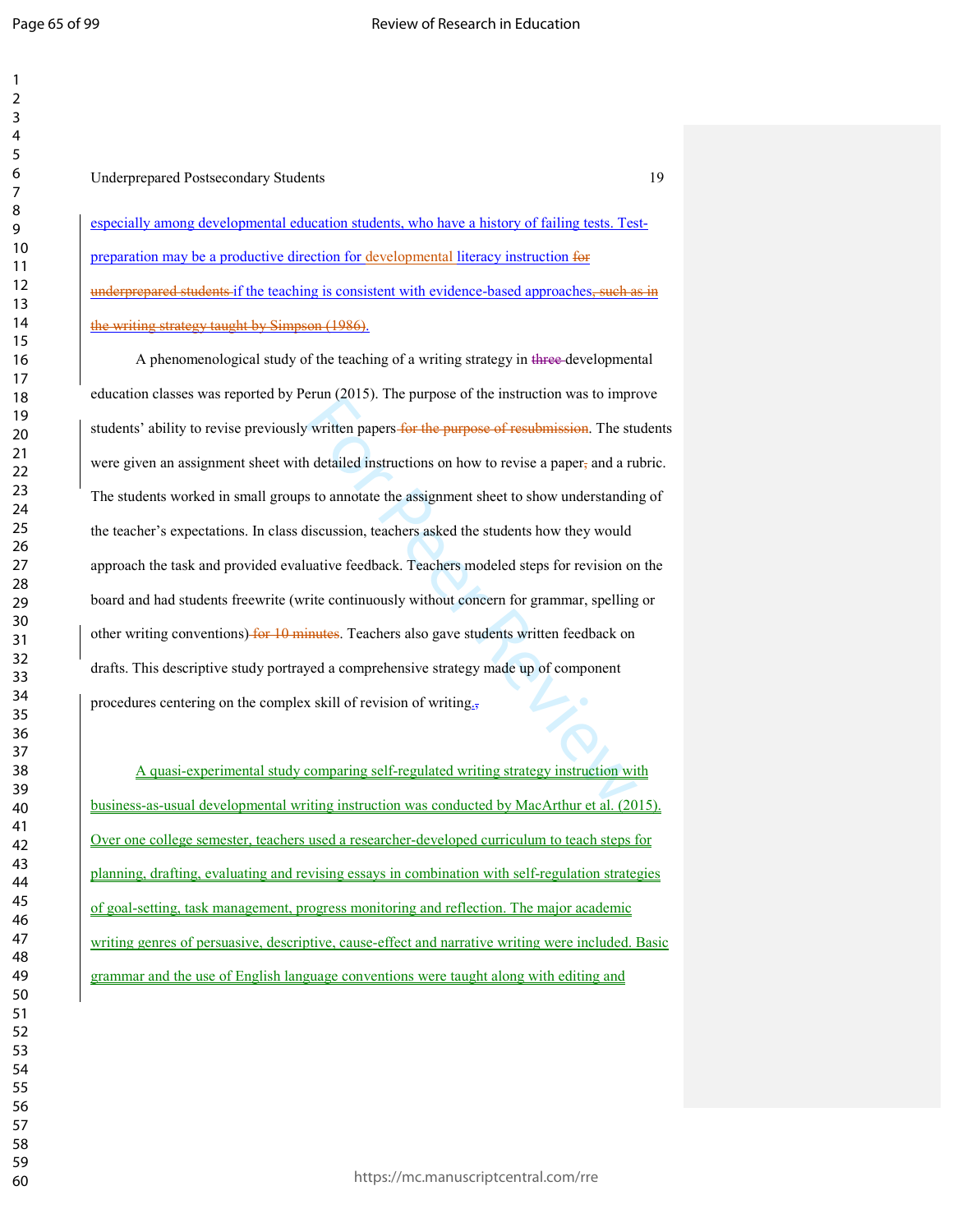| 2                                         |
|-------------------------------------------|
| ξ                                         |
|                                           |
| 4                                         |
| 5                                         |
| 6                                         |
|                                           |
|                                           |
| 8                                         |
| ¢<br>)                                    |
|                                           |
| 10                                        |
| 1<br>$\mathbf{1}$                         |
| $\mathbf{1}$<br>2                         |
| $\mathbf{1}$<br>3                         |
|                                           |
| 4<br>$\mathbf{1}$                         |
| 15                                        |
| 16                                        |
|                                           |
| 17                                        |
| 18                                        |
| 19                                        |
| 20                                        |
|                                           |
| $\overline{21}$                           |
| $\overline{2}$<br>,                       |
| $\overline{2}$<br>ξ                       |
|                                           |
| $\frac{24}{3}$                            |
| 25                                        |
| 26                                        |
|                                           |
| $\frac{27}{2}$                            |
| $^{28}$                                   |
| 29                                        |
|                                           |
| 30                                        |
| $\overline{\textbf{3}}$                   |
| $\overline{\mathbf{3}}$<br>2              |
| $\overline{\mathbf{3}}$<br>ξ              |
|                                           |
| 34                                        |
| 35                                        |
| 36                                        |
|                                           |
| 37                                        |
| 38                                        |
| $\frac{3}{2}$<br>冫                        |
|                                           |
| 40                                        |
| 41                                        |
| $\overline{4}$<br>$\overline{\mathbf{c}}$ |
| 43                                        |
|                                           |
| 44                                        |
| 45                                        |
| 46                                        |
|                                           |
| 47                                        |
| 48                                        |
| 49                                        |
|                                           |
| 50                                        |
| 51                                        |
| 5<br>$\overline{c}$                       |
| 53                                        |
|                                           |
| 54                                        |
| 55                                        |
| 56                                        |
|                                           |
| 57                                        |
| 58                                        |
| 59                                        |
|                                           |

Underprepared Postsecondary Students 20 revision. This is a rare study in the literature for its rigor and the size of research sample  $(N=252,$ with 115 treatment, 137 comparison students). Pre-post measures included persuasive essays scored for quality, length and grammar; and a motivation questionnaire examining mastery goals, self-efficacy, beliefs and affect. Two Woodcock Johnson-III (Woodcock, McGrew, & Mather, 2001) writing subtests were entered as covariates. The intervention showed positive effects on writing quality and length (effect sizes 1.22 and 0.71), mastery goals (effect size 0.29), and selfefficacy for tasks and processes (effect size 0.27) but not for grammar, beliefs or affect. A detailed description of the self-regulated writing strategy instruction tested by MacArthur et al. (2015) is found in Blake et al. (2016).

Example 2.22 and 0.71), mastely goals (encef size 0.22), and<br>ect size 0.27) but not for grammar, beliefs or affect. A<br>ated writing strategy instruction tested by MacArthur et<br>in the MacArthur et al. (2015) intervention bor The pedagogy employed in the MacArthur et al. (2015) intervention borrows directly from a robust body of evidence on the effectiveness of writing strategy instruction in K-12 education (Graham, Harris & Chambers, 2016). The field of developmental education would benefit considerably from testing additional literacy strategies documented as effective in K-12 and -modifying them to build in principles of adult learning, such as tailoring instruction to students' immediate learning needs, capitalizing on students' motivation to learn, assumptions of adults' self-confidence based on their family and community roles, and adults' need for selfdetermination (Barhoum, 2017; Knowles, 1984).

#### **New and Multiple Literacies**

In contrast to the discrete skill and strategy perspectives on literacy in postsecondary education is the new, or multiple, literacies framework, which views acts of reading and writing as socially-constructed, communicative acts rather than a demonstration of skill (Relles & Duncheon, 2018). Studies of literacy conducted in this framework tend to examine how students express themselves and communicate with each other. Three studies conducted from this vantage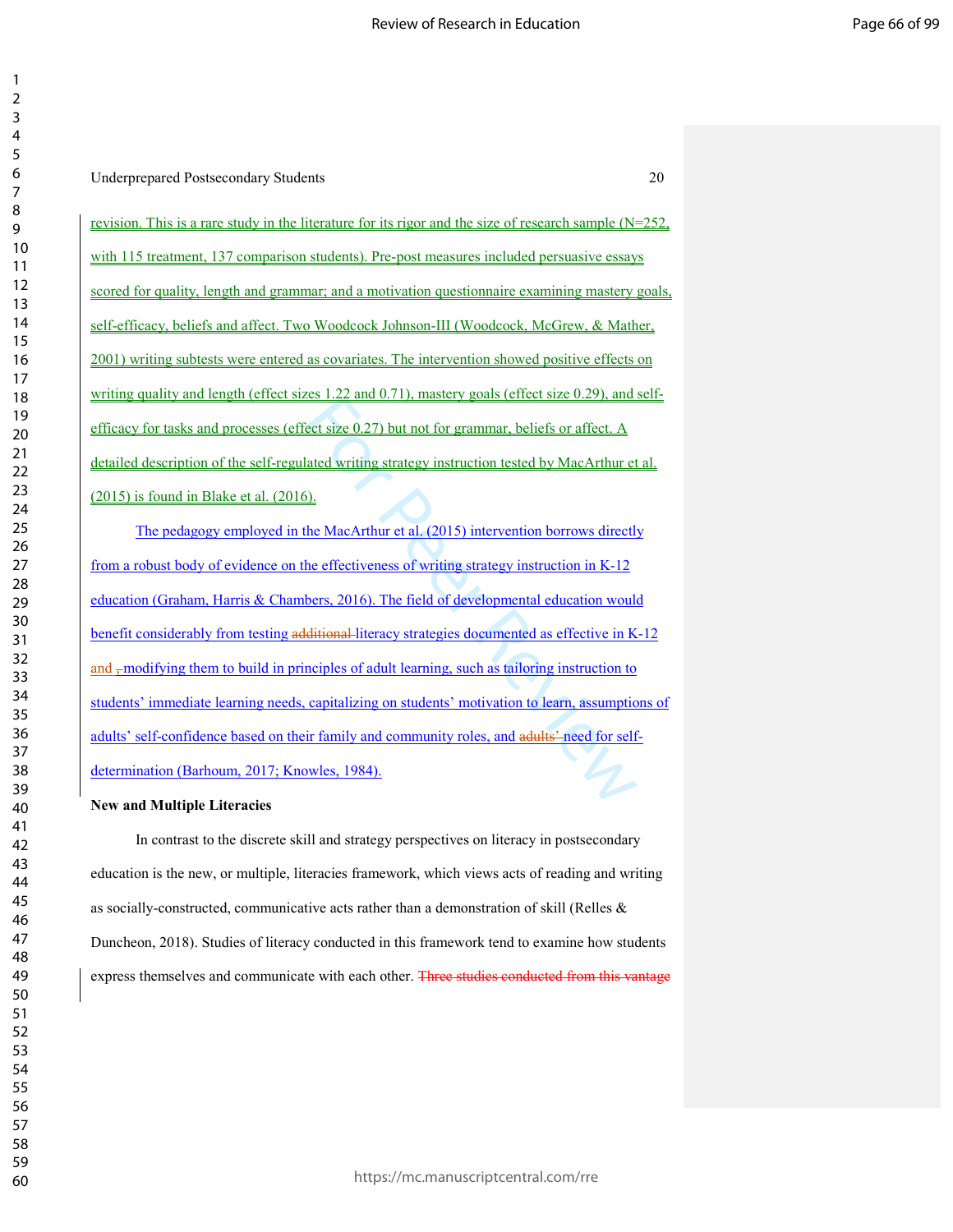## Underprepared Postsecondary Students 21

# point were found in the current review (Fernsten & Reda, 2011; Hsu & Wang, 2011; Relles & heon, 2018).

Hsu and Wang (2010) investigated the use of blogs on student motivation and reading comprehension in two sections of a developmental reading course. The instructors used the blogs as a way for students to respond to comprehension questions, write reflective essays, and other authentic learning tasks. Blogging activities were aligned with course curriculum and emphasized critical thinking skills. Results were reported in comparison to nine sections of the same course that did not use blogs. While no differences were found for reading performance or motivation, students in the blogging group had higher retention rates. Instructor interviews indicated that they were not entirely comfortable integrating technology in their classrooms, which suggests a need for professional development.

Results were angied whil could cantentum and<br>Results were reported in comparison to nine sections of<br>While no differences were found for reading performanc<br>group had higher retention rates. Instructor interviews<br>comfortabl In a description of how the multiple literacies approach can be used in basic writing instruction, Fernsten and Reda (2011) recommend a model of teaching using "reflective writing exercises [to help] students better understand the work of writing as they struggle to become more effective writers, negotiating multiple literacies" (p. 173). In one activity, students work together to compose a "group profile" (p. 176), the purpose of which is to help them see that they are not the only ones with writing problems and to view themselves as writers and critical thinkers. In another activity, students create "author's notes" (p. 177) to facilitate their reflection on their writing goals and processes to create it. To guide the activity, the teacher provides 35 guiding questions, such as "What is the best thing (sentence, idea, section, etc.) in this draft? Why?" and "Where do you think readers might get stuck or need more information?" (pp. 177-178). This descriptive work provides interesting ideas on pedagogy that could be tested in future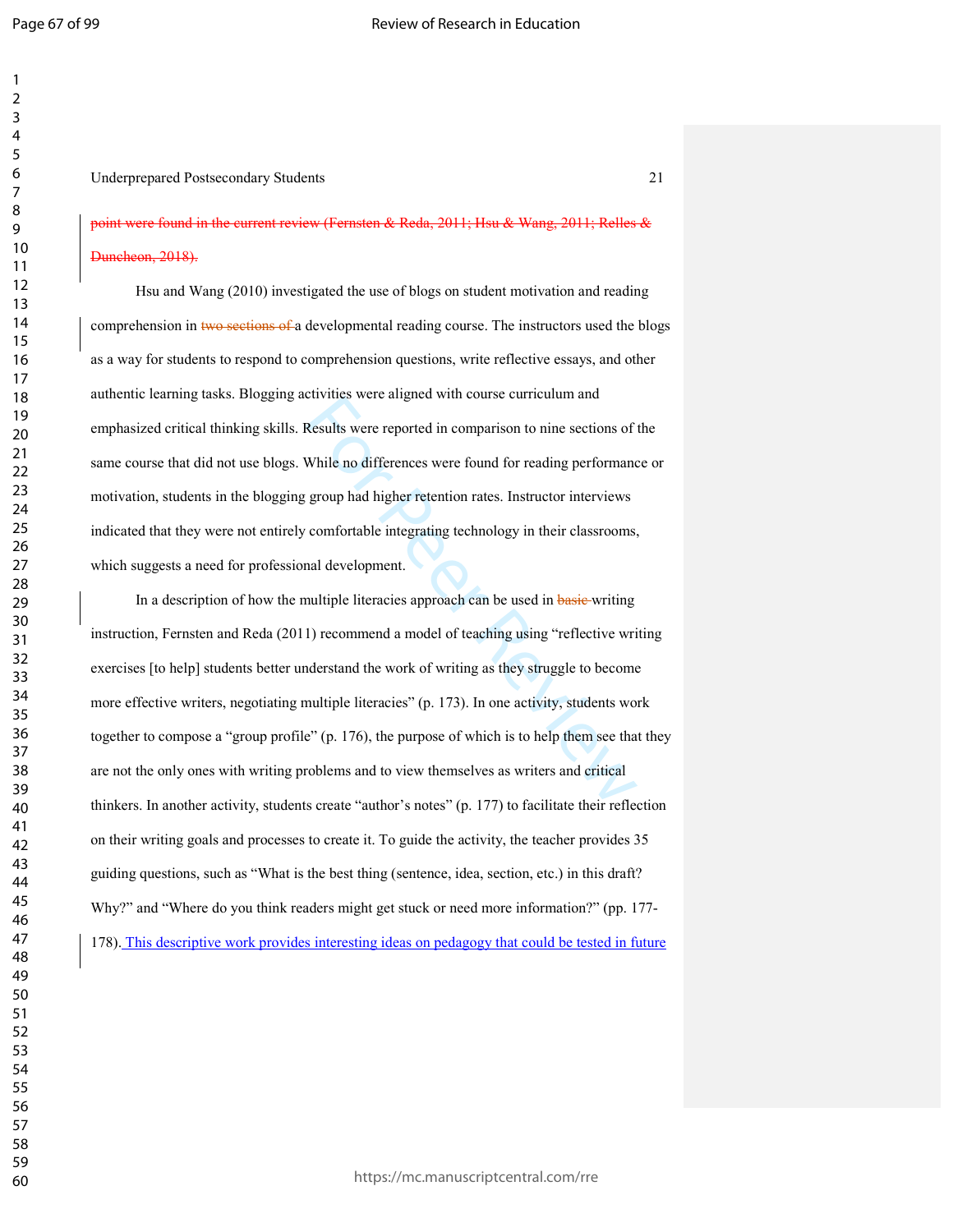Underprepared Postsecondary Students 22

studies of effective writing interventions -for academically-underprepared postsecondary students.

or urstrett, the understanded activities stern as having<br>simission of unnecessary words from run-on sentences,<br>al grammar. They implieation of these eritieisms of<br>idents would increase their social identity as writers if<br>d Relles and Duncheon (2018) criticized teaching practices observed in 10 traditional developmental writing classrooms through the lens of new literacies. They observed classroom physical conditions, such as inappropriate furniture, that were not conducive to student communication, and the assignment of discrete, decontextualized activities such as having students play a game involving the omission of unnecessary words from run-on sentences, designed to expose them to functional grammar. They implication of these criticisms of classroom practice issuggest that students would increase their social identity as writers if instructional periods were lengthened, class sizes were reduced to allow more instructor feedback, and instructors created an environment for writing activity that promoted authentic discussion and interaction.

#### **Disciplinary and Contextualized Approaches**

 On the hypothesis that connecting the teaching of literacy skills to material that is meaningful and useful to students will deepen learning, develop critical thinking skills, promote transfer of skill, and increase motivation to learn, (Goldman et al., 2016; Perin, 2011; Shanahan & Shanahan, 2012), some postsecondary developmental instructors contextualize their instruction in academic disciplinary content, such as history and science. (We use the terms "contextualized" and "disciplinary" interchangeably here for the current purpose.) Basically,  $t$ This approach gives students an opportunity to practice reading the type of materials and engage in the literacy tasks that will be expected of them in the rest of their college courses (Armstrong & Newman, 2011). Disciplinary reading strategies may be taught to college students ranging widely in literacy proficiency, including the highest achievers (Hynd, Holschuh, & Hubbard,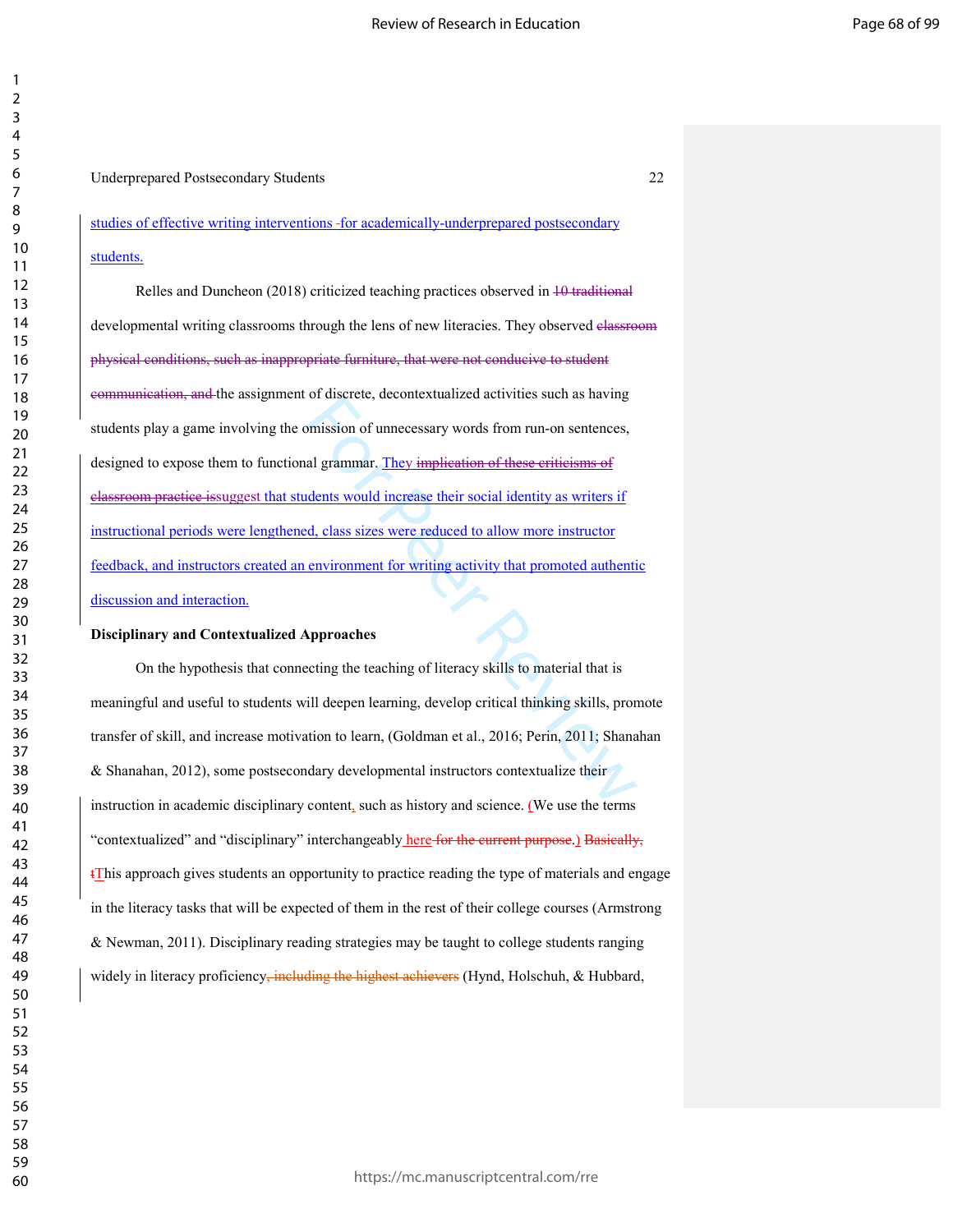Underprepared Postsecondary Students 23

2004), but here we discuss this approach only as used with underprepared students. We identified 5 studies describing contextualized literacy instruction for use in a college developmental education context (Armstrong & Newman, 2011; Leist, Woolwine, & Bays, 2012; Perin et al., 2013; Toth, 2013; Tremmel, 2011).

build solve trading, manticea dentification, vocables<br>y skills for application to a range of history texts, includ<br>developmental reading course. Students They provide a<br>of intertextuality both in community college and univ Armstrong and Newman (2011) described suggest the use a model of intertextuality that includes  $-6$  explicit instruction to promote active reading, main idea identification, vocabulary development, and learning and study skills for application to a range of history texts, including primary and secondary sources, in a developmental reading course. Students They provide a description of practical application of intertextuality both in community college and university settings where students met in groups to discuss perspectives on the topics based ondrawn from the various the history texts they were using and used charts and graphs to represent the various authors' views and. They also wrote paragraphs and then essays based on the history texts they were reading and discussing. The authors discussed this disciplinary literacy instruction as an example of the application of intertextuality suggest that this model can help students in developmental education begin to view themselves as active participants in the reading process.

Leist, Woolwine, and Bays (2012) developed an assessment instrument that contained detailed instructions for applying reading and writing skills to content-area reading material. Written iInstructions directed students to mark and annotate the content text and then write a summary that included the main idea, supporting facts and data, the application to the subject area (history, biology or psychology), and how the material was relevant to the student. The assessment was introduced, explained and modeled and then used during a developmental reading course. Using a pre-experimental design  $\left(\frac{1}{1}, \frac{1}{1}, \frac{1}{1}, \cdots\right)$  and  $\left(\frac{1}{1}, \frac{1}{1}, \cdots\right)$  and  $\left(\frac{1}{1}, \frac{1}{1}, \cdots\right)$  and  $\left(\frac{1}{1}, \frac{1}{1}, \cdots\right)$  and  $\left(\frac{1}{1}, \frac{1}{1}, \cdots\right)$  and  $\left(\frac{1}{1}, \frac{1}{1}, \cdots\$ found a statistically significant 6-point-increase on posttest scores on the COMPASS reading test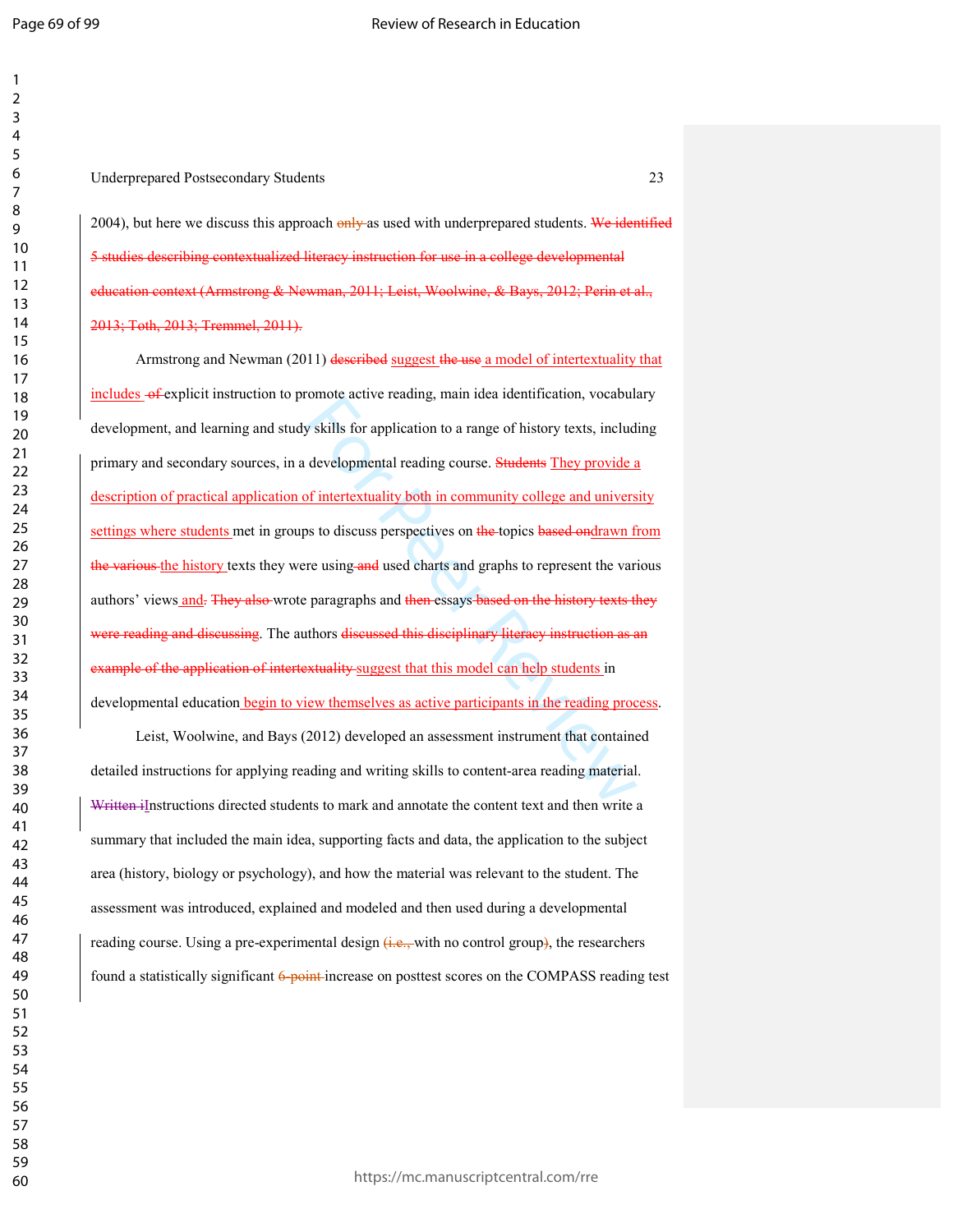(ACT, 2009), with greater gains achieved when more reading was assigned. This result is encouraging, except thabut the COMPASS outcome measure follows a conventional formattest and as such is subject to the same criticisms leveled against the Nelson-Denny Test above.

Etraction for Native American students who are academic<br>First NationNative American groupstudents. Toth (2013<br>evelopmental writing in a tribal community college. The<br>llogue, focused on teaching theaimed to Diné (Navajo)<br>+ Other groups can also benefit from eContextualized literacy instruction appears to benefit students in multiple contexts. Although it is known that there is a gap between the literacy skills American peoples and other groups in the United States, there is a severe shortage of research on reading and writing instruction for Native American students who are academically underprepared. In a rare study onf a First NationNative American groupstudents, Toth (2013) described an approach to teaching developmental writing in a tribal community college. The course, according to the college catalogue, focused on teaching theaimed to -Diné (Navajo) students who were taking the course to use standard English. As stated in the college catalog, the course "advances "students' abilities to write well-crafted and grammatical essays, with appropriate and effective word choice. Elements of expository prose are emphasized. Advanced grammar and other discrete skills are taught as necessary" of the Diné (Navajo) students (Toth, 2013, p. 12). In contextualization of writing instruction, the teacher explained cultural and historical aspects of language, comparison of lexical features of English and the home language. There was class discussion of history and language throughout the course. The author stated that the students' use of conventions improved by the end of the course. Future research could expand to other areas of reading and writing instruction with academically underprepared Native American students in order to identify beneficial approaches. The Toth (2013) study suggests that contextualized approaches would be useful in this contextfor this population.

# Other groups can also benefit from contextualized literacy instruction.In a quasiexperimental study with undeprepared students in several urban and suburban community

| 3                                         |
|-------------------------------------------|
| 4                                         |
| 5                                         |
| 6                                         |
|                                           |
|                                           |
| 8                                         |
| 9                                         |
| 10<br>ĺ                                   |
| 1<br>1                                    |
| 1<br>ì                                    |
|                                           |
| $\mathbf{1}$<br>3                         |
| 14                                        |
| 15                                        |
| 16                                        |
| 1                                         |
| 18                                        |
| 19                                        |
|                                           |
| 20                                        |
| $^{21}$                                   |
| $\overline{2}$<br>$\overline{ }$          |
| $\overline{2}$<br>$\overline{\mathbf{3}}$ |
| $\frac{2}{4}$                             |
| 25                                        |
|                                           |
| 26                                        |
| $\frac{1}{2}$                             |
| $\frac{28}{5}$                            |
| 29                                        |
| 30                                        |
| $\mathbf{S}$<br>1                         |
|                                           |
| 3<br>$\overline{ }$                       |
| 3                                         |
| 34                                        |
| 35                                        |
| 36                                        |
| $\overline{\mathbf{3}}$                   |
| 38                                        |
|                                           |
| 39                                        |
| l                                         |
| 41                                        |
| 4.                                        |
| 43                                        |
| 44                                        |
| 45                                        |
|                                           |
| 46                                        |
| 4                                         |
| 48                                        |
| 49<br>∢                                   |
| 50                                        |
| 51                                        |
| 5<br>)                                    |
|                                           |
| 5<br>3                                    |
| 54                                        |
| 55                                        |
| 56                                        |
| 5                                         |
| 58                                        |
|                                           |
| 59                                        |
| 60                                        |

  $\mathfrak{p}$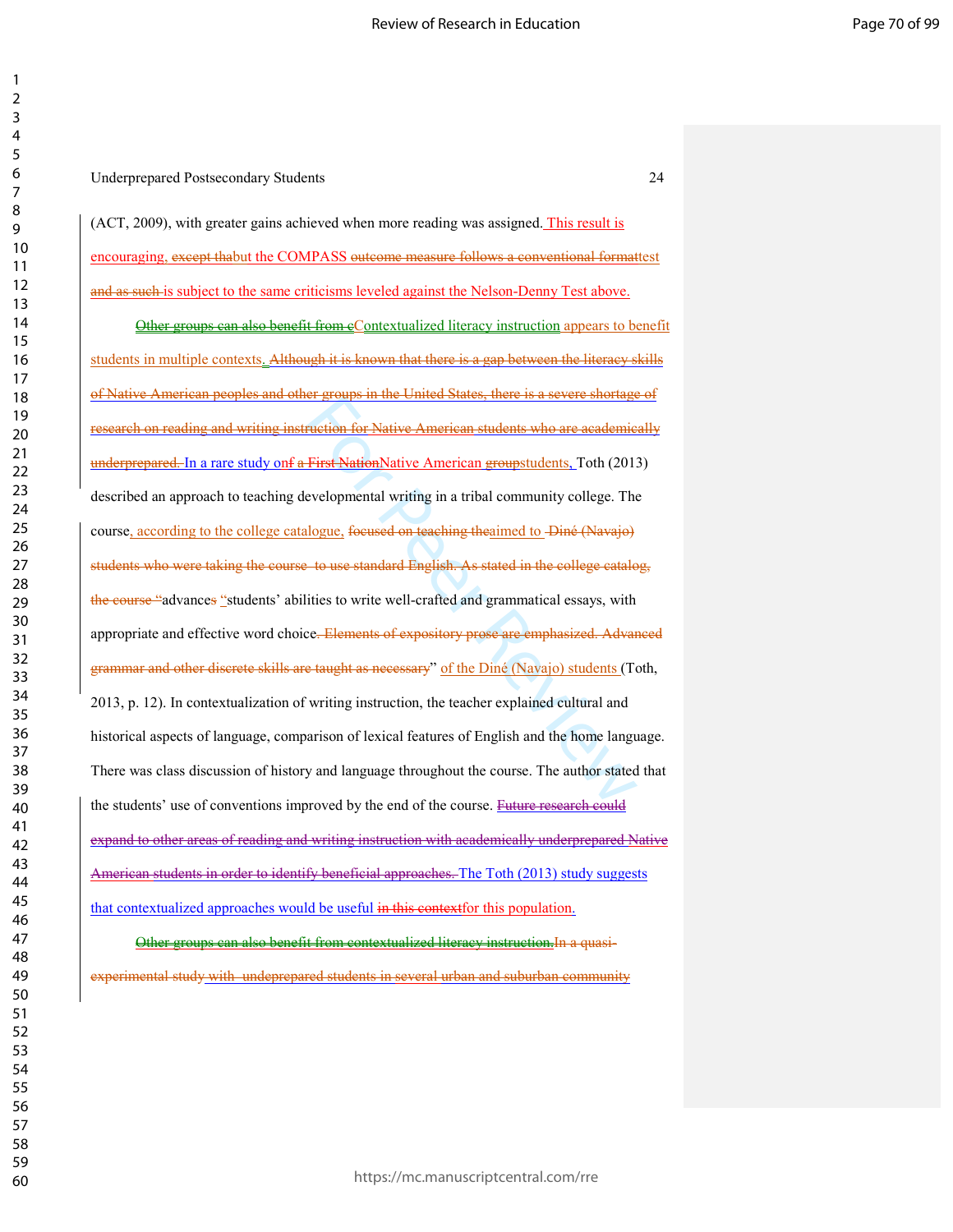#### Underprepared Postsecondary Students 25

colleges, Perin et al. (2013) examined the effects of providing contextualized practice for community college students enrolled in a developmental reading and writing courses in several urban and suburban community colleges. Participants engaged in self-paced steps to practice reading comprehension, vocabulary development, written summarization and other literacy skills before, during, and after reading science text from introductory anatomy and physiology textbooks or generic reading passages from developmental textbooks. Statistically significant gains were found for a key outcome variable of written science summarization measure for both contextualized conditions compared to a business-as-usual comparison condition, with greater gains for participants whose practice was contextualized in science text.

variable of written science summarization measure for<br>variable of written science summarization measure for<br>to a business-as-usual comparison condition, with great<br>e was contextualized in science text.<br>cies framework, Trem Working within a new literacies framework, Tremmel (2011) proposes a move from a traditional approach where students are taught to write 5-paragraph essays on isolated topics, to project-based literacy instruction contextualized in meaningful topics, texts and experiences both in and out of academic settings. The author gives as an example a project used in a college writing course that involves research, interviews and writing in several genres on the topic of senior citizens. Products of this experience include collaborative multi-media presentations. The authorTremmel makes interesting recommendations for reforming writing instruction that could be tested in future intervention research, such as having instructors develop their own curricula, reject deficit approaches to student writing, allow students to experience more control over their own learning process, stimulate student interest in writing rather than concentrating only on the development of skill, connect academic writing to non-academic experiences, and reduce the focus on assessment.

# **Use of Digital Technology**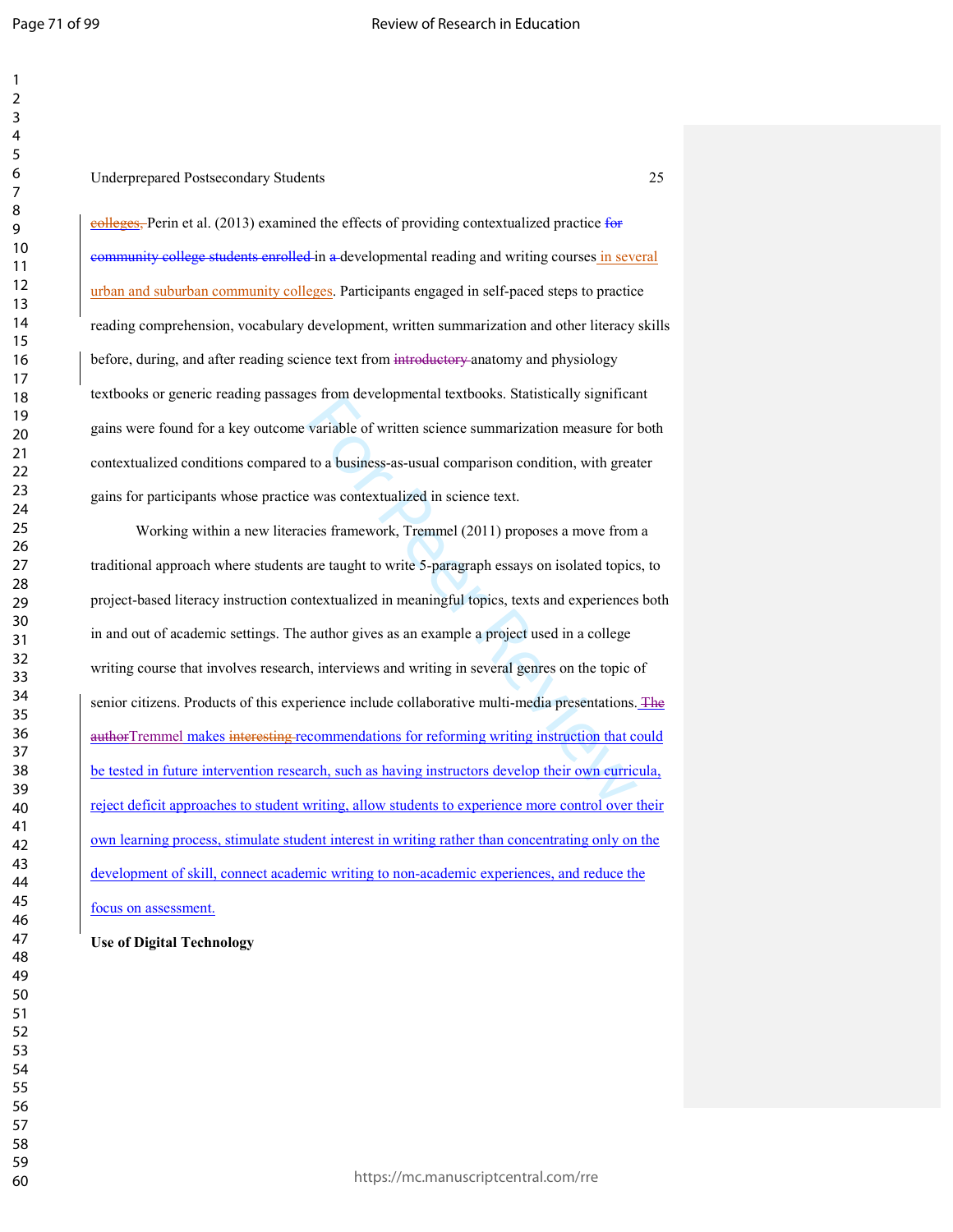reformation trading students, burgess (2009) implement<br> **face and online**) where the digital technology componer<br>
online chat. Course design was based on principles of<br>
oach to learning (Testa, 2000). The discussion board There has been considerable interest in online teaching options in postsecondary education (Kebritchi, Lipschuetz, & Santiague, 2017). We found 5 studies investigating the use of various forms of educational technology in the teaching of literacy to underprepared students in postsecondary institutions (Burgess, 2009; Ingalls, 2017; Relles & Tierney, 2013; Saidy, 2018; Yang, 2010). WFor example, with the aim of increasing motivation to read, critical thinking skills and active learning among developmental reading students, Burgess (2009) implemented a hybrid course (combination face to face and online) where the digital technology component consisted of a discussion board and online chat. Course design was based on principles of communication, feedback, and approach to learning (Testa, 2000). The discussion board was asynchronous, i.e. the; students submitted posts at times of their own choosing and involved engaged in collaborative work. Online chat was synchronous; here, the teacher and students engaged in discussion. Students also communicated with the teacher via email. In managing the class, the teacher responded to student email several times per day, returned graded assignments quickly and asked students periodically if they had any questions or concerns. The content of the reading course was not reported but the researcher reported anecdotal evidence based on examination of the discussion posts, chat interactions, journal reflections and student interviews that student motivation, critical thinking and active learning improved over period of the course.

Yang (2010) developed a web-based reciprocal teaching interface for academically underprepared English language students enrolled in a developmental reading course in Taiwan. As also used by Gruenbaum (2012), but in a face-to-face context, discussed above, reciprocal teaching taught students to predict, clarify, formulate questioning about, and summarize reading passages in order to improve reading comprehension. To teach the these skills involved in reciprocal teaching, Yang (2010) used an online dialogue box, chat room, discussion forum, and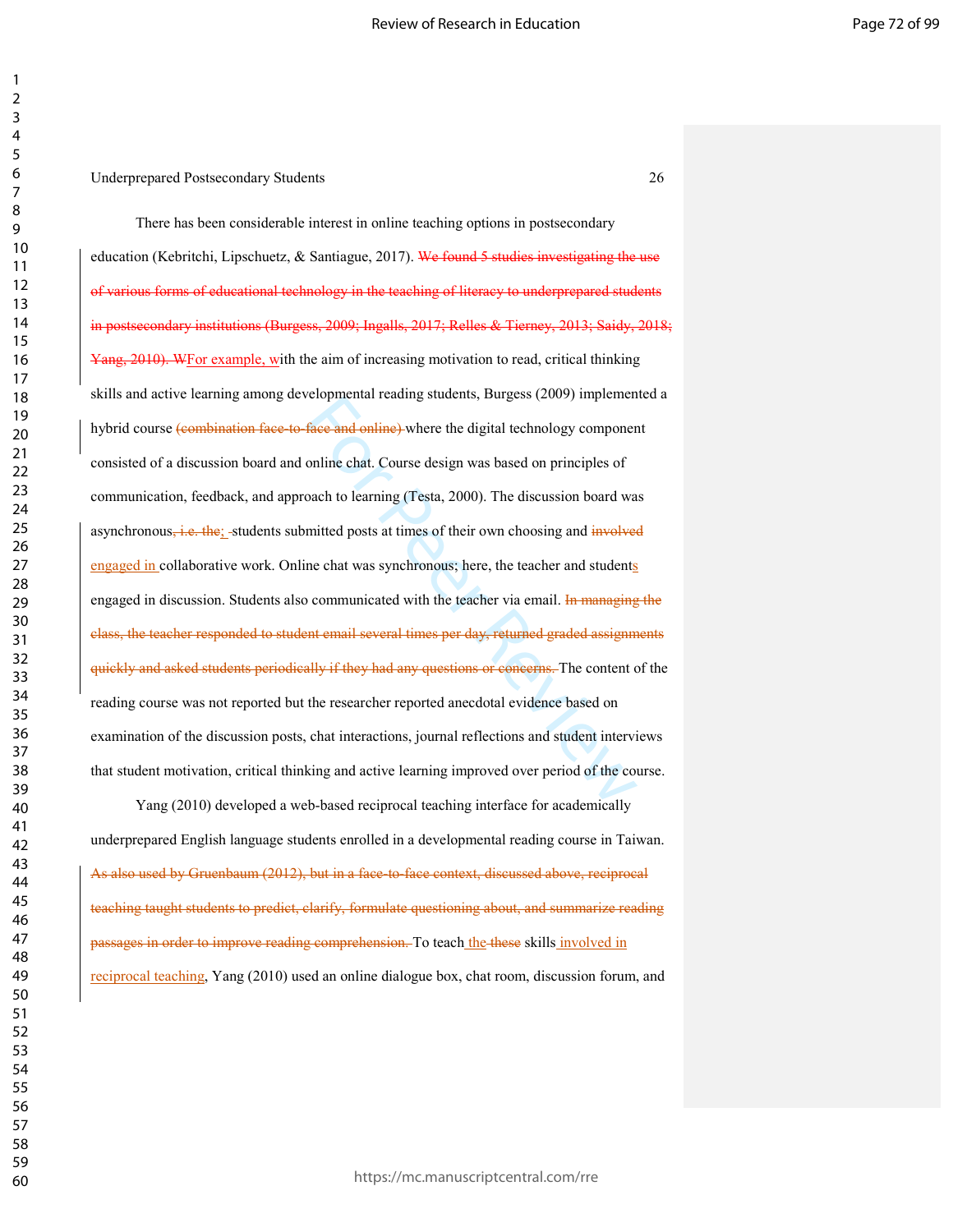# Underprepared Postsecondary Students 27

annotation tool. Instructors initially led the students by facilitating discussion, but their input was gradually withdrawn as students became better able to use both the technology and the critical thinking and reading processes of reciprocal teaching. A pre-experimental design showed gain on a reading test at the end of the course.

plationis may oc a useful vente for developing ineracy<br>easibility of using Facebook as a learning management<br>courses had replaced leveled courses and a tutor was pro<br>the teacher aimed to create a community of learners, bui On the premise that developmental education teachers should not limit instruction to only one learning modality,Social media platforms may be a useful venue for developing literacy skill. -Ingalls (2017) examined the feasibility of using Facebook as a learning management system in a developmental writing course. The course was taught in aThe college had replaced leveled courses where with a single courses had replaced leveled courses and a tutor was present in the classroom. Using Facebook, the teacher aimed to create a community of learners, build students' confidence in writing, promote sharing of writing. The teacher created a private elass Facebook page and established rules of interaction. Work on Facebook replaced face-to-face attendance at times. They Students were required to post privately to the teacher three times per week and post questions to clarify ideas and understanding of assigned homework. Correct grammar encouraged but not required. Students were required to use the platform to communication with peers and teachers throughout the course. Ingalls (2017) concluded from examination students' work on Facebook that this approach was feasible, and review of students' work seemed to showed improved writing, grammar and spelling. Other instructors in the college had reservations about using Facebook, expressing concerns about security and privacy, the purpose of social networking, and its educational value; these concerns have also been expressed in other venues (Kebritchi et al., 2017). It was noted, however, that the state in which the college was located subsequently created its own secure social networking tool that could be used in teaching developmental writing.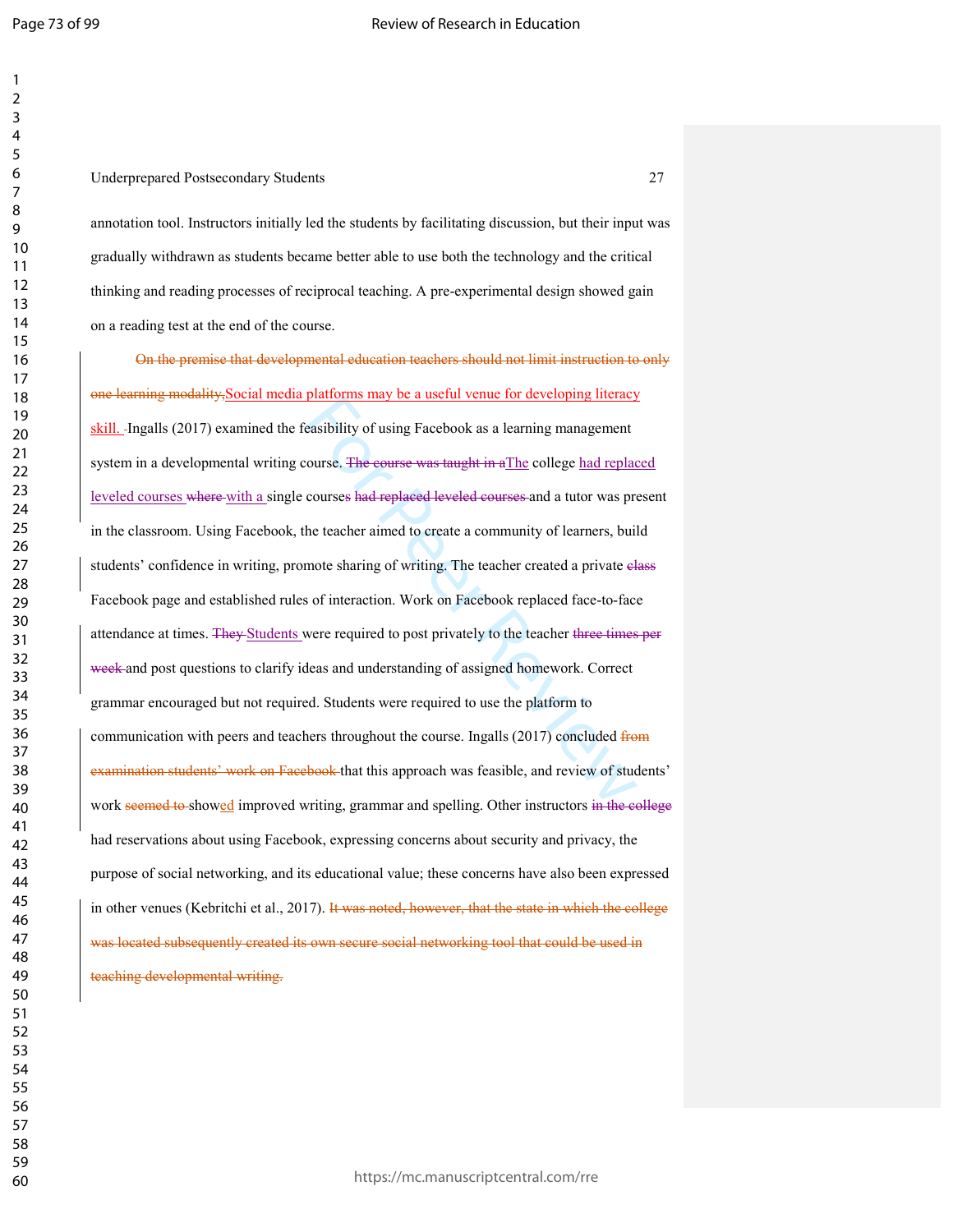Relles and Tierney (2013) studied Tthe use of digital material was investigated by Relles and Tierney (2013) as developmental writing students in a summer bridge program (see Barnett et al., 2012 for examples of this type of program) developed personal profiles. The course utilized an online social network platform that was similar to Facebook except that it permitted the creation of a closed community where users could control the amount of personal information revealed in their personal profiles. The class lasted 80 hours over four weeks and took the form of an online community. In this descriptive, new literacies study, conducted from a new literacies perspective, the authors analyzed students' digital work, including text, image, and audio and video posts. There was no description of the teaching of writing in this study, but the authors made an important point aboutdiscussed the importance of digital literacy being important for readinessproficiency for college literacy demands.

In promes. The class lasted of hours over four weeks and<br>ty. In this descriptive, new literacies study, eonducted fi<br>prs analyzed students' digital work, including text, image<br>of description of the teaching of writing in Also working in the context of a summer bridge program, Saidy (2018) conducted a case study of the use of podcasting in a developmental education summer bridge course whose purpose it was to purpose introduce underprepared students to the content and methods of study in the humanities through writing activity. Podcasting was used to provide opportunities for multimodal composing. A one-week (18-hour) curriculum was organized around the topic of food. The podcasting was designed to encourage struggling writers to "jump into composing and take creative risks as they navigated the transition to college writing" (Saidy, 2018, p. 262). The teacher first surveyed the students on their high school writing experiences and beliefs about writing. Then, students then listened to an existing podcast and worked individually and in pairs on a script for own podcast. To develop podcast scripts, the students created an argument, identified genre elements such as opening, statistics, quotations, determination of credibility, statement of argument, analysis with evidence, and sound effects for the podcast. Based on peer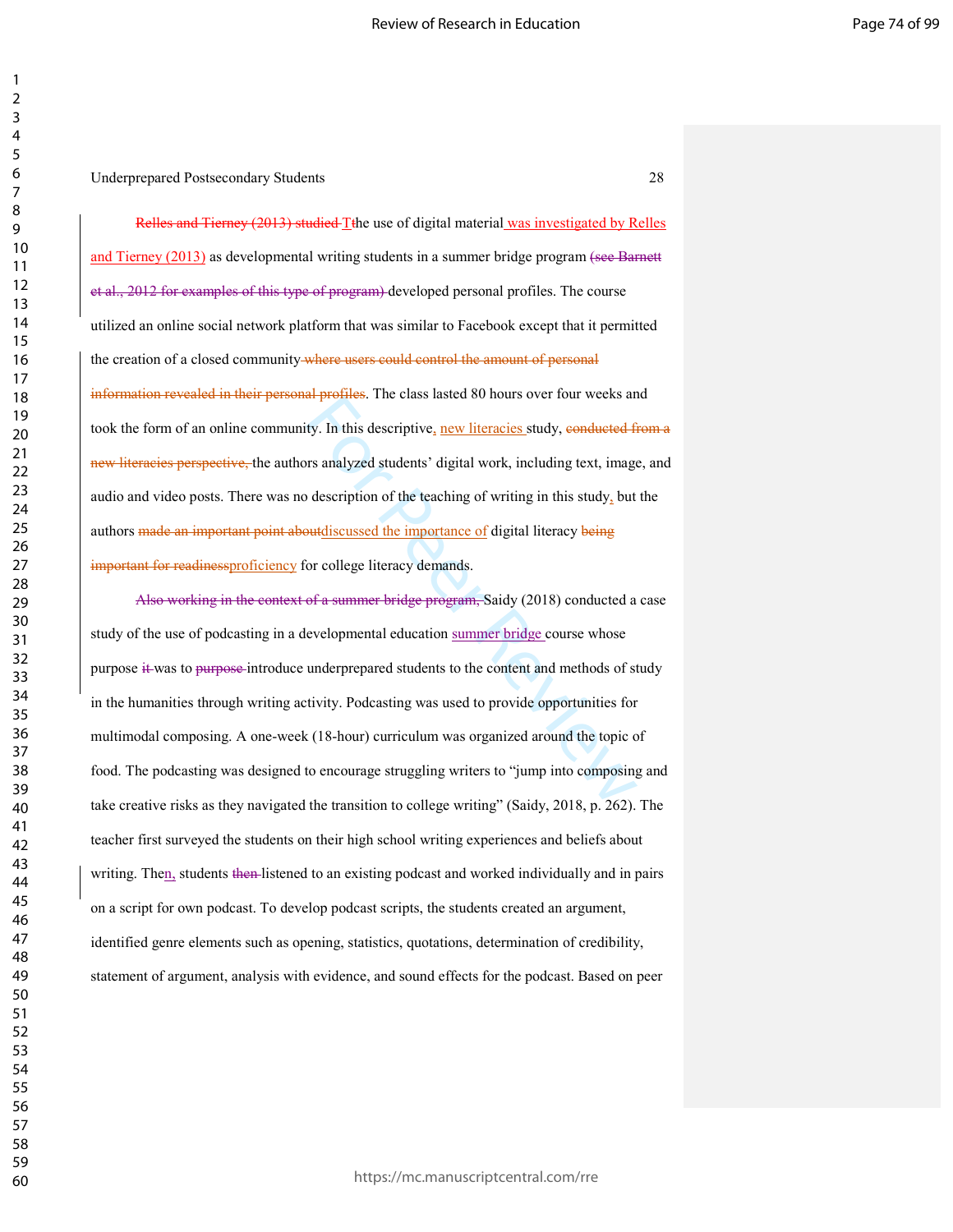# Underprepared Postsecondary Students 29

review, the students revised their productions. Based on qualitative examination of the students' work, the author concluded that podcasting encouraged critical thinking and self-reflection and promoted audience awareness and understanding of nature of college writing.

# **Integrated Reading and Writing Instruction**

Its is poor outcomes in terms of course completion, reternation (Bailey et al., 2010). Reforms of developmenta<br>ugh rarely evaluated through rigorous comparative resea<br>form efforts appear to center on structural rather than The immediate, pressing problem for the teaching of literacy to academically underprepared postsecondary students is poor outcomes in terms of course completion, retention in college programs, and college graduation (Bailey et al., 2010). Reforms of developmental education have been reported, although rarely evaluated through rigorous comparative research. Based on the available literature, reform efforts appear to center on structural rather than pedagogical efforts. A reform structure that has attracted a certain amount of attention is "acceleration," whereby students' move through developmental education is hastened through reduction of course length or number of courses that must be taken in a developmental education program (Brathwaite & Edgecombe, 2018; Cho, Kopko, Jenkins, & Jaggars, 2012; Edgecombe, Cormier, Bickerstaff, & Barragan, 2013; Edgecombe, Jaggars, Xu, & Barragan, 2014; Jaggars, Hodara, Cho, & Xu, 2015; Jenkins, Speroni, Belfield, Jaggars, & Edgecombe, 2010). Ideally, acceleration reduces potential exit points for students and offers a quicker path to credit-bearing coursework (Bickerstaff & Raufman, 2017; Gerber, Miller, Ngo, Shaw & Daugherty; 2017; Hodara and Jaggars, 2014; Jaggars, et al., 2015). One method of acceleration that has direct pedagogical implications is the integration of reading and writing courses, replacing stand-alone courses in each of these areas (Hayward & Willett, 2014; Henson, 2017; Hern, 2013;

Kalamkarian, Raufman, & Edgecombe, 2015).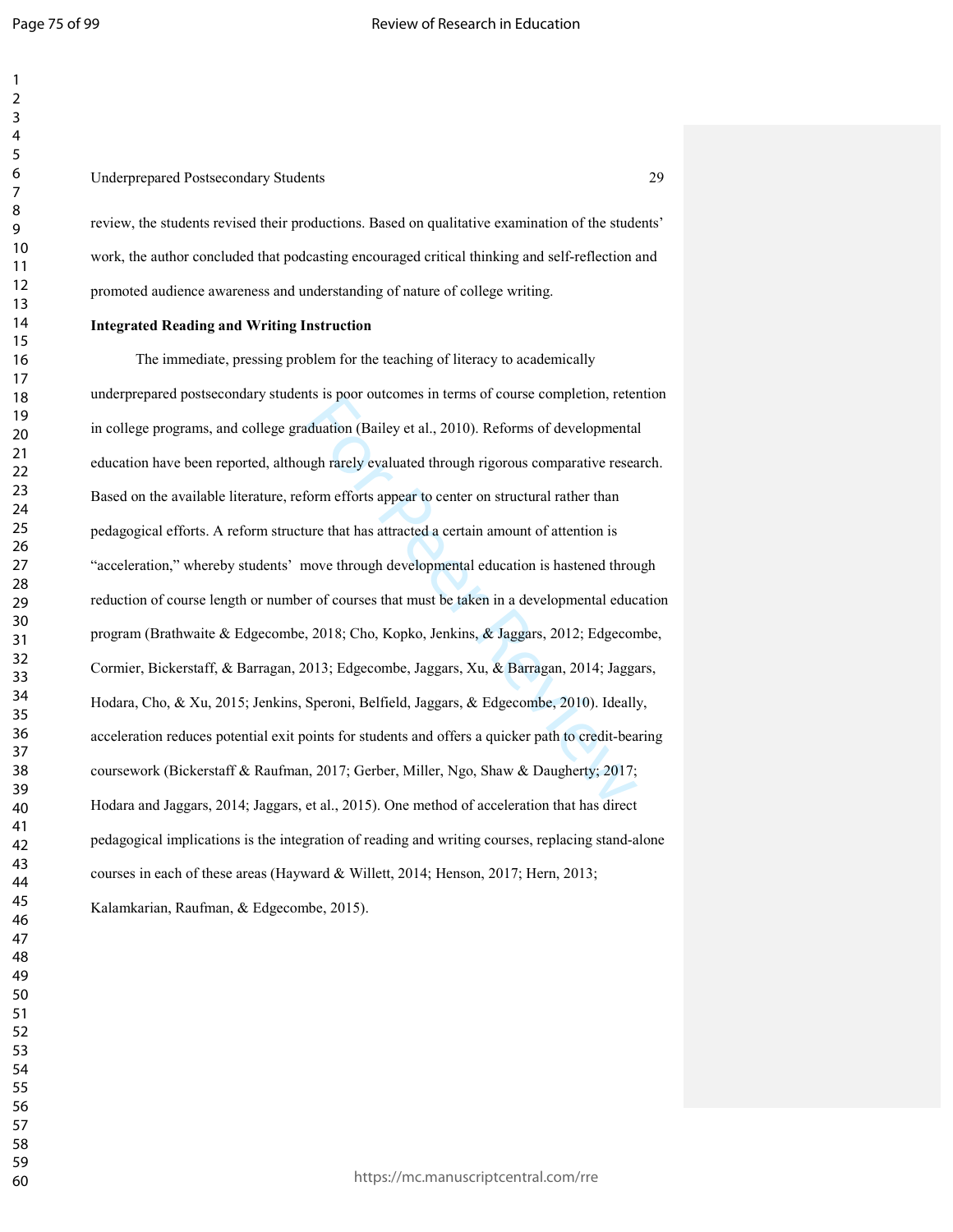Underprepared Postsecondary Students 30

We found 8 studies discussing the teaching of literacy in integrated reading and writing  $\frac{1}{2005}$ ; Bickerstaff & Raufman, 2017; Engstrom, 2005; Falk-Ross, 2001; Goen Gillotte-Tropp, 2003; Jaggars et al., 2015; Mongillo & Wilder, 2012; Pacello, 2014).

For a staty in which idealing and writing instruction was<br>
wel of an IRW course. Writing assignments assigning writing<br>
adings. Various types of writing were assigned, includin<br>
this and essays. Students kept "metacogniti The studies identified for this review were conducted in public postsecondary institutions, with the exception of that reported by Pacello (2014), which took place in a private four-year college. The Pacello (2014) reported on a study in which reading and writing instruction was integrated by college offered one level of an IRW course. Writing assignmentsassigning writing tasks as were responses to course readings. Various types of writing were assigned, including informal blogs, and formal paragraphs and essays. Students kept "metacognitive reading blogs" (Pacello, 2014, p. 127) for three weeks towards the end of the course in which they practiced writing skills by reflecting on and summarizing their reading process. Prewriting, drafting, proofreading/ revision, grammar, punctuation skills were taught explicitly in the course, which appears to be conventional practice (Grubb  $\&$  Gabriner, 2014), but  $\pm$ the metacognitive focus on students' literacy process may help academically underprepared students make a transition from writing as an academic exercise to more authentic writing practices (Kucer, 2014).

In an approach to qualitative action research study, Falk-Ross (2001) described an approach to integrating reading and writing instruction studied by Falk-Ross  $(2001)$ . The the  $a$ teacher assigned an inquiry writing task for the purpose of improving reading comprehension. The topics were self-selected and mostly related to students' college major. As part of instruction, the teacher explained the writing process. To gather information for their inquiry paper, students held interviews, conducted internet searches, and read journals and other texts. Reading strategies were taught and 1 to 2 hours per week were spent on writing the inquiry paper. In small group discussion, students compared their papers. The teacher held writing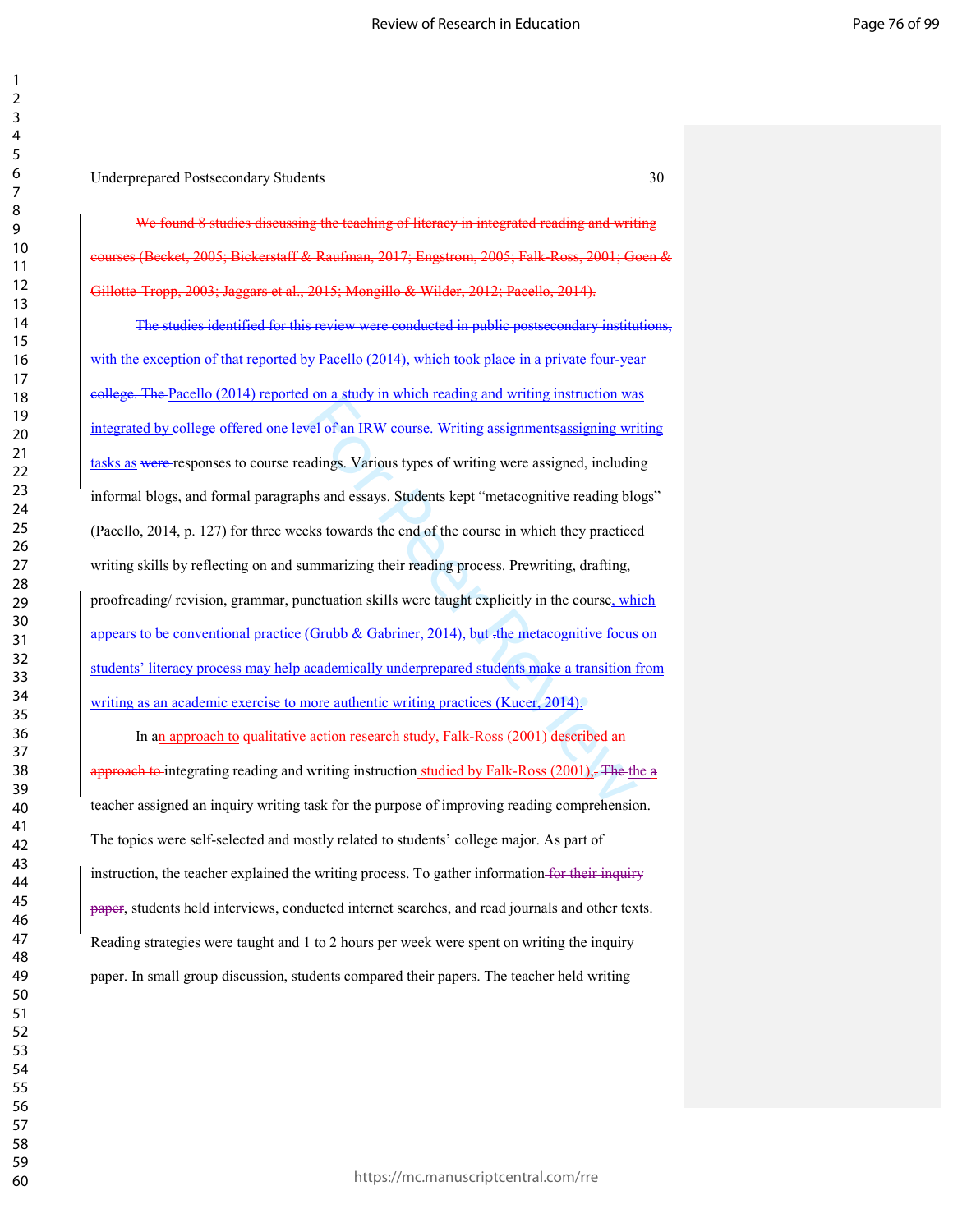| 1                 |  |
|-------------------|--|
| 2                 |  |
| 3                 |  |
| 4                 |  |
| 5                 |  |
| 6                 |  |
|                   |  |
| 8                 |  |
|                   |  |
| 9                 |  |
| 10                |  |
| 1<br>$\mathbf{1}$ |  |
| $\overline{12}$   |  |
| 13                |  |
| 4<br>1            |  |
| 15                |  |
| 16                |  |
| 1                 |  |
| 18                |  |
| 19                |  |
| 20                |  |
| $\overline{21}$   |  |
| $^{22}$           |  |
| 23                |  |
| $^{24}$           |  |
| 25                |  |
|                   |  |
| 26                |  |
| 27                |  |
| 28                |  |
| 29                |  |
| 30                |  |
| 31                |  |
| 32                |  |
| 33                |  |
| 34                |  |
| 35                |  |
| 36                |  |
| 37                |  |
| 38                |  |
| 39                |  |
| 40                |  |
| 41                |  |
| 42                |  |
| 43                |  |
|                   |  |
| 44                |  |
| 45                |  |
| 46                |  |
| 47                |  |
| 48                |  |
| 49                |  |
| 50                |  |
| 51                |  |
| 52                |  |
| 53                |  |
| 54                |  |
| 55                |  |
| 56                |  |
| 57                |  |
| 58                |  |
| 59                |  |
|                   |  |

Underprepared Postsecondary Students 31

conferences and the students kept journals on their reading and writing process. The researcher's field notes, participant observation, and student reading scores suggested that the integrated inquiry activity was beneficial to students. Students demonstrated increasing awareness of connections between reading and writing and showed gain of approximately 3 grade levels on the Test of Adult Basic Education (TABE) from pre to post. Again, these appear to be promising results but the TABE outcome measure is, again, in conventional format, limiting the conclusions that can be drawn about the effectiveness of the approach.

The Equity in the effectiveness of the approach.<br>
In the effectiveness of the approach.<br>
In the effectiveness of the approach.<br>
The integrated activity<br>
ussion board. In two homework assignments, the studer<br>
the fSirst, st In another approach to reading-writing integration, Mongillo and Wilder (2012) also integrated assigned writing tasks into a developmental reading course. The integrated activity was conducted online through a discussion board. In two homework assignments, the students were asked to post descriptions. In the fSirst, students posted anonymously a written description of an object in a picture provided by the teacher. Peers in the class were asked to select one of six provided pictures to guess picture being was described, and to state in writing why they selected that picture. The writing assignment was to write a paragraph describing a situation currently being reported in the news but without explicitly stating the topic. Peers in the class were asked to guess the topic based on the description and again, provide written explanation. Correct peer guesses in both assignments were taken to indicate good descriptive writing skills on the part of the writer. A ceiling effect of 66-100% correct guesses was found, but it is possible that the integrated activity could be useful if they were made more demanding.

In another version of integrated reading and writing instruction, reported by IRW model studied by Becket (2005)<sub>2</sub> discussed a model where reading and writing were taught separately, in two sequential hours. The first hour was taught by a reading teacher and the second by the a writing teacher, but the teachers collaborated on planning instruction to create "interactive"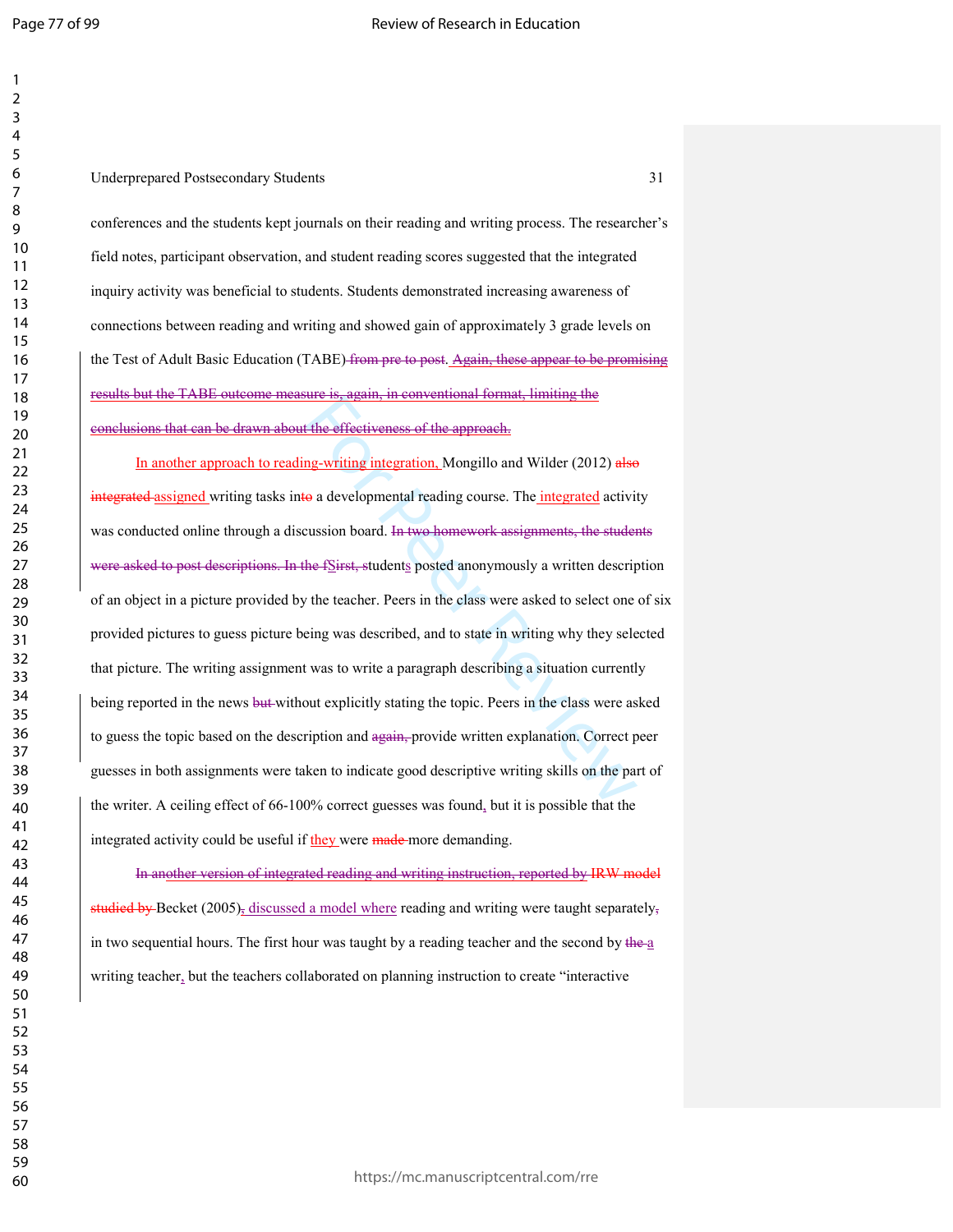discussion classes" (Becket, 2005, p. 60) that drew in both literacy areas. The focus of the writing class was essay writing. The teacher encouraged the students to incorporate personal experience but topics came from text assigned in the reading class, such as on peer pressure in education, change that represented "rite of passage" (Becket, 2005, p. 64), experience of immigration. In one writing activity exemplifying the approach used in this class, students practiced argumentative writing by applying personal experience to evaluate a television show from different perspectives. This model seems promising provided that instructors collaborate effectively to develop an integrated curriculum. For this, release time may be necessary, which may put a strain on college resources; institutional support would be needed for reforms of this kind.

ordel seems promising provided that instructors collaborated seems promising provided that instructors collaborated activised exergency. What we see impact the media or pressure to accelerate students' completion of the li In the context of institutional pressure to accelerate students' completion of developmental education, there is often little guidance for integrating the current reading and writing curriculum, which leads some faculty to use an additive approach focusing on teaching discrete skills by adding new activities or assignments to previously used course materials without a framework for integrating the curriculum (Bickerstaff  $& R$ aufman, 2017). In a case study onf using the use of adaptive technology, such assinctualing text-to-speech and graphic organizer software, in integrated courses for students with learning disabilities who had with low reading scores, enrolled in a college designed for students with learning disabilities, instructors combined the content from separate reading and writing courses and taught reading strategies such as selecting main idea, decoding, and understanding text coherence in conjunction with writing strategies such as summary writing, paragraph structure, and understanding rhetorical structure (Engstrom, 2005). Using a case study approach, Engstrom (2005) found that Tthe use adaptive technologies in the context of integrated reading and writing instruction aided a range of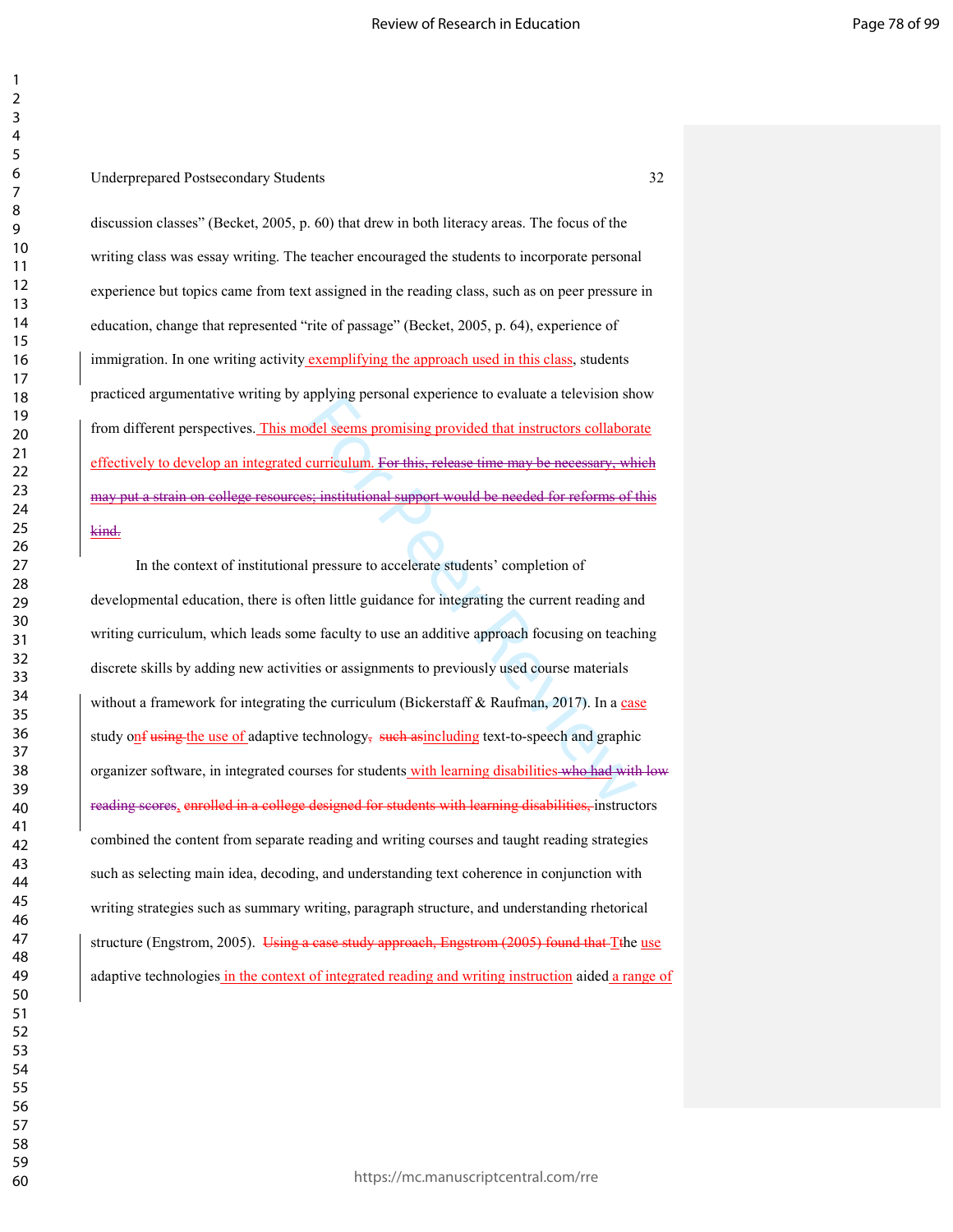Underprepared Postsecondary Students 33

basic word-reading skills as measured by several standardized measures. text comprehension as measured by the Comprehensive Test of Phonological Processing (CTOPP; Mitchell, 2001), the Wilson Assessment of Decoding and Encoding (WADE; Wilson, 1998), and the word-attack subtest of the Woodcock–Johnson Psycho-Educational Battery (WJ–R, Woodcock et al., 2001).

the groups, and case studies. One writing instructor distinguish, the set of throw the reading in-So, you are just kind of throwing<br>sapproach resulted in frustration because faculty were n<br>had <del>previously t</del>aught when the Bickerstaff and Raufman (2017) investigated of perceptions of integrating reading and writing courses using interviews, focus groups, and case studies. One writing instructor using an additive approach reported, "I thought, well, I'll just keep the comp quizzes. They used to be grammar and punctuation, and I can throw the reading in. So, you are just kind of throwing things in where they fit." (p. 9). This approach resulted in frustration because faculty were not able to cover all of the material they had previously taught when the courses were taught separatelyseparated. Alternately, instruction that adopted a truly integrative approach to the courses were frequently structured around a theme around which all texts and tasks were centered. The themes were purposefully broad, such as 'struggle' or 'success.' Often a single anchor text was used as the basis for a variety of reading and writing tasks and assignments that all connected back to the theme. Many of these tasks included text-based writing assignments with strategy instruction embedded within scaffolding students to complete the writing tasks (Bickerstaff & Raufman, 2017) and decisions on integrating assignments were purposefully made (Goen & Gillotte-Tropp, 2003). Instructors using the integrative approach reported more comfort and satisfaction in teaching and increased student understandings of the relationships between reading and writing (Bickerstaff & Raufman, 2017).

Implementing an acceleration model, One a developmental program integrated combined five separate courses into one year of integrated reading and writing that included the both developmental coursework and the first credit-bearing composition course (Goen & Gillotte-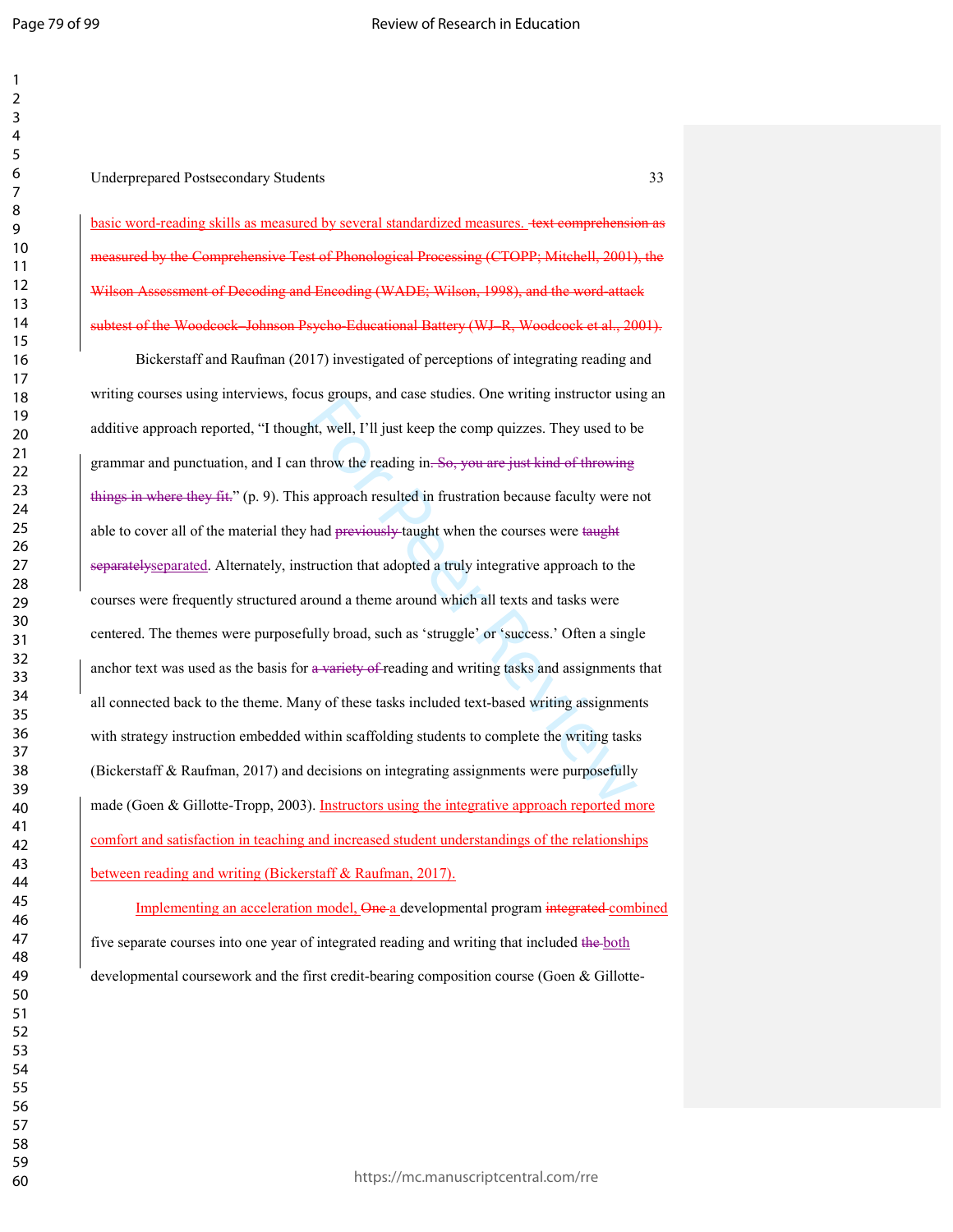### Underprepared Postsecondary Students 34

Tropp, 2003). Instruction centered on making the connections between reading and writing explicit using a range of texts. Because instructors had a full year with the students they could introduce integrated strategies using increasingly complex material. Compared to a traditionalinstruction control group, students receiving integrated instruction showed higher course pass rates, reading and writing scores and **college** retention rates.

results. Although not describing classroom teaching,<br>results. Although not describing classroom teaching,<br>gins (2018) examined the efficacy of accelerated integra-<br>munity college compared to non-accelerated developmer<br>cour ROverall, research examining the efficacy of acceleration in <del>, such as</del> integrated reading and writing courses, has had mixed results. Although not describing classroom teaching, Paulson, Van Overschelde, and Wiggins (2018) examined the efficacy of accelerated integrated reading and writing courses in community college compared to non-accelerated developmental reading and developmental writing courses. Using 10 years of data from 1.5 million community college students in Texas, they found that students who took two separate courses (developmental reading and developmental writing) were more likely to pass their first collegelevel intensive reading or intensive writing course than those who took the accelerated integrated reading and writing course. They caution that the results should not be used to imply that reading and writing processes should not be taught together, but rather that the acceleration of these courses was not effective in the ways in which they were taught. An investigation of the actual teaching strategies used to integrate these two areas of literacy would help in the interpretation of findings.

# **Future Directions for Changing Instruction**

**Discussion** 

The purpose of the current volume is to explore issues ion changing teaching practice. Two key assumptions seem to underlie this goal, first, that teaching needs to change and second,

that teaching can change. In surveying the available literature on teaching of literacy to

**Formatted:** Font: Bold

**Formatted:** Centered, Indent: First line: 0"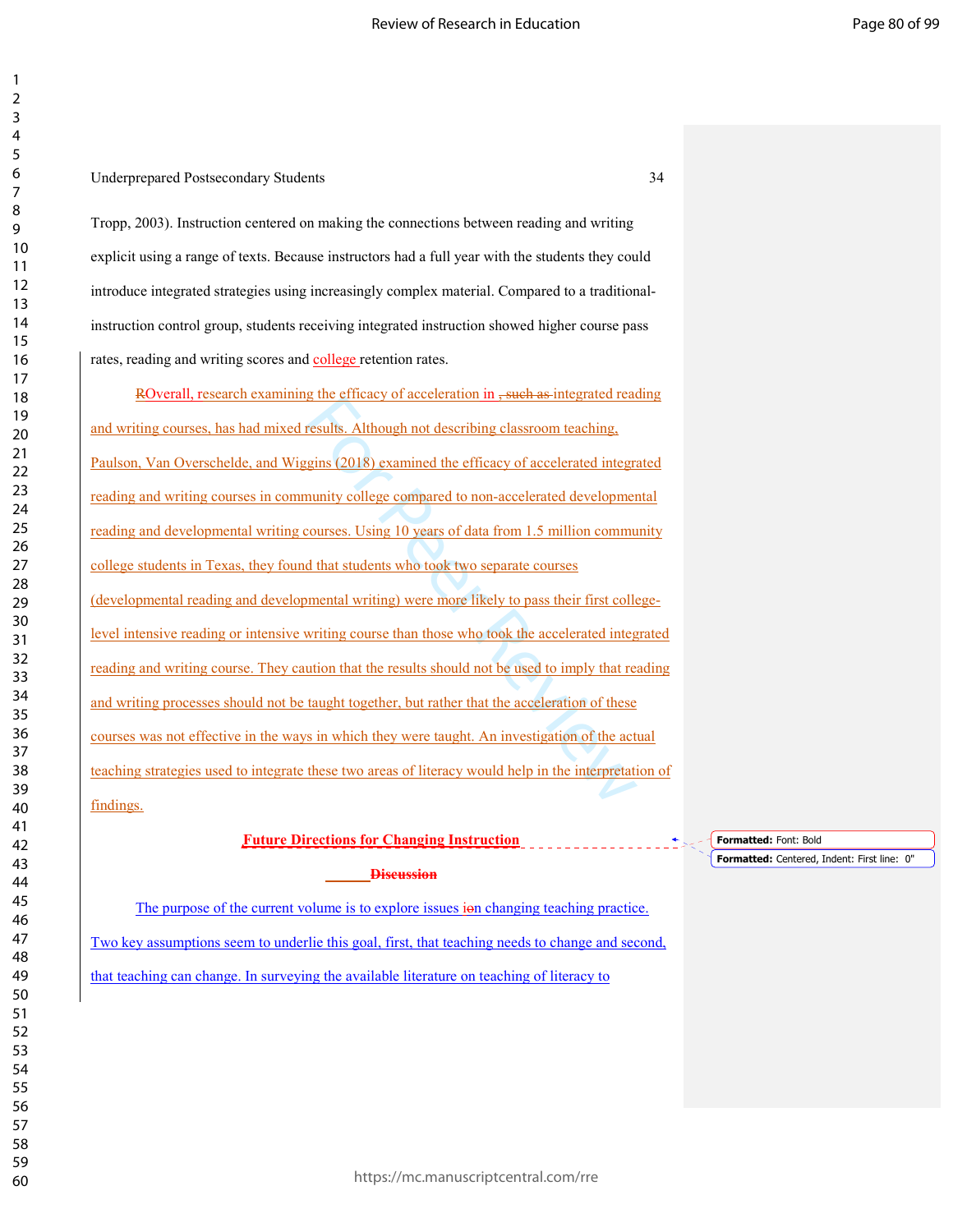|                                                     | 35<br><b>Underprepared Postsecondary Students</b>                                                   |
|-----------------------------------------------------|-----------------------------------------------------------------------------------------------------|
|                                                     | academically underprepared students in postsecondary education, we can hypothesize that             |
|                                                     | teaching does need to change, because student outcomes for this population are historically poor.   |
|                                                     | There is evidence that high-quality teaching is associated with strong student achievement          |
|                                                     | (Darling-Hammond, 2000; Tyler, Taylor, Kane & Wooten, 2010), although, admittedly, such             |
|                                                     | evidence comes from the K-12 arena rather than postsecondary education. There has been much         |
|                                                     | interest in reforming developmental education in recent years (Brathwaite & Edgecombe 2018).        |
|                                                     | but only one of eight current reforms described in a U.S. Department of Education report (Schak,    |
|                                                     | Metzger, Bass, McCann & Englis, $2017$ , clearly involves teaching, and further, the report         |
|                                                     | named one specific approach, contextualized instruction, rather than addressing the improvement     |
| of teaching as a whole.                             |                                                                                                     |
| <b>Investigations of Current Teaching Practices</b> |                                                                                                     |
|                                                     | An important prerequisite of improving teaching is shared theoretical frameworks and                |
|                                                     | operating principles but these appear to be lacking in postsecondary developmental education.       |
|                                                     | Eight years before this chapter was written, Paulson and Armstrong (2010) claimed that the field    |
|                                                     | lacked coherent theory, agreed-upon terminology, and teacher-preparation approaches.                |
|                                                     | Unfortunately, this criticism is still warranted as . The end result is that there is no consistent |
|                                                     | research agenda or body of research that could guide the pedagogical reform of teaching in this     |
|                                                     | area. Instead, studies of the teaching of developmental reading and writing are generally single,   |
|                                                     |                                                                                                     |
|                                                     | isolated efforts that do not build on prior instructional research. Although developmental          |

**Formatted:** Indent: First line: 0" **Formatted:** Font: Bold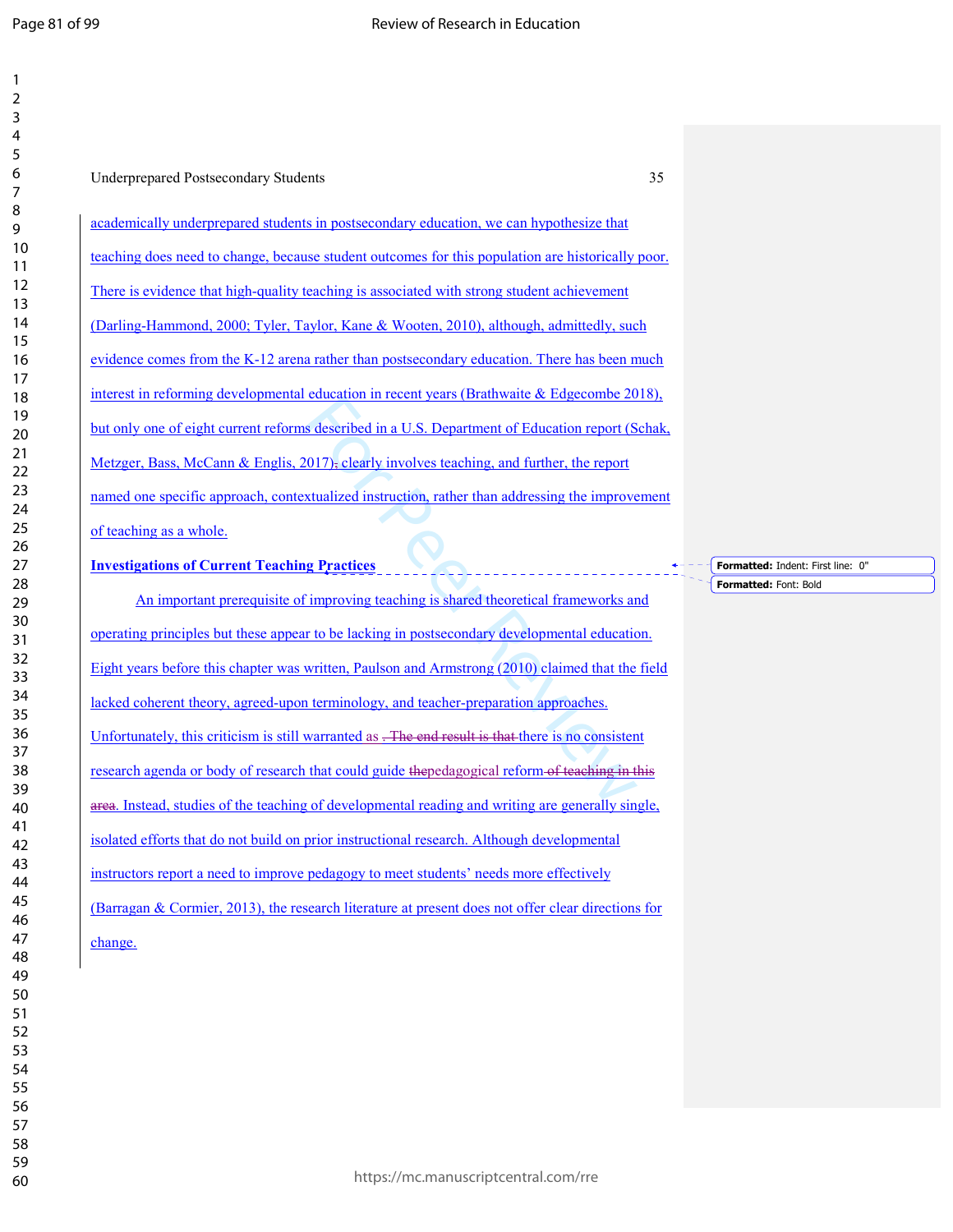Underprepared Postsecondary Students 36

Example 1 and more tractational into the see<br>the actions. Among teacher actions reported, we see<br>licit teaching of strategies for readings, writing or self-<br>ng and writing instruction. Student actions include writin<br>media The first step in understanding how teaching might change in order to contribute to better learning outcomes among underprepared postsecondary students would be to know what teaching is actually like at the current time. The available literature suggestspresents a large number of approaches and strategies, mostly with minimal evidence, making it difficult to propose general recommendations on how the teaching of developmental literacy to this population might change for the better. Approaches reported in the literature fall into two categories, teacher actions, and student actions. Among teacher actions reported, we see vocabulary and grammar drills;, explicit teaching of strategies for reading;, writing or selfregulation;, and integration of reading and writing instruction. Student actions include writing blogs, and posting writing to social media platforms. At the present time, there is no sign that the field is coalescing around any one approach, or that a critical mass of evidence for any one approach is developing. However, there is general interest in connecting the literacy skills being taught to authentic college level practices such as comprehension of academic text and the writing of argumentative essays; this pattern, which is consistent with a larger trend in literacy research (Purcell-Gates & Duke, 2016).

The majority of the available studies indicates an understandingsuggest that reading and writing instruction that is potentially effective involves much more than teaching discrete skills. Instead, a more strategic-based set of competencies teaching practices focusing more on including cognitive, metacognitive, and motivational strategies were examined provide encouraging results for instruction (Alexander, 2012; Pressley & Afflerbach, 1995), with encouraging results for instruction. Additionally, the literature suggests that student gains may be achieved within a short instructional timeframe, which is encouraging, although whether the gains hold would have to be investigated using maintenance measures. There is also good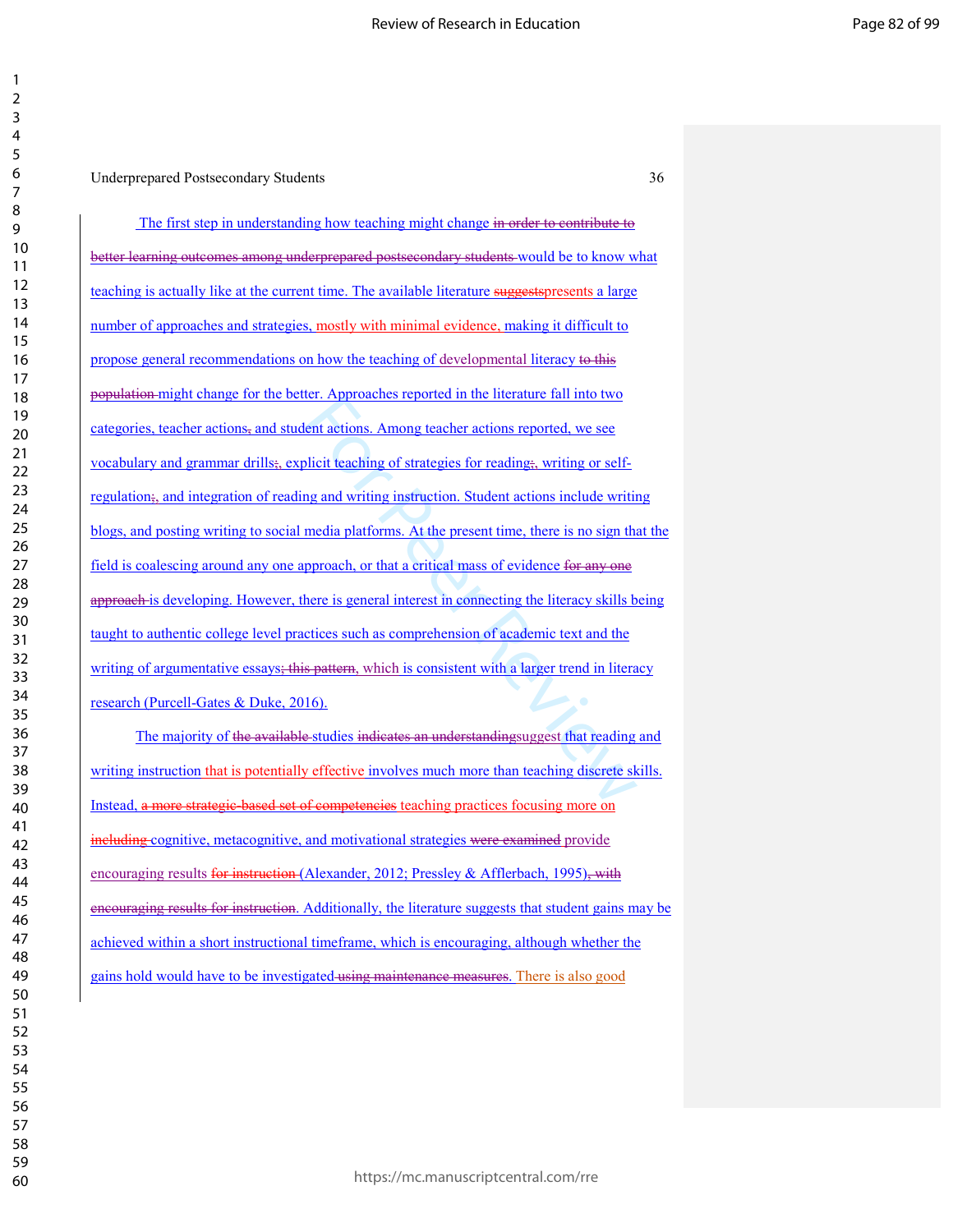| 1              |                                                                                                         |
|----------------|---------------------------------------------------------------------------------------------------------|
| $\overline{2}$ |                                                                                                         |
| 3              |                                                                                                         |
| 4              |                                                                                                         |
| 5              |                                                                                                         |
| 6              | 37<br><b>Underprepared Postsecondary Students</b>                                                       |
| 7              |                                                                                                         |
| 8              |                                                                                                         |
| 9              | evidence of a systematic approach to reading or writing instruction that includes a gradual             |
| 10             |                                                                                                         |
| 11             | release of responsibility from instructor to student, especially in the studies of strategy             |
| 12             | instruction (e.g., Armstrong & Lampi, 2017, and MacArthur et al., 2015).-Overall, current               |
| 13             |                                                                                                         |
| 14             | research suggests that a contextualized and strategy-based approaches have more pedagogical             |
| 15             |                                                                                                         |
| 16             | promise than decontextualized or discrete skill approaches, but there may be other promising            |
| 17             |                                                                                                         |
| 18             | pedagogical practices that are not currently reported in the literature. AHowever, appropriate          |
| 19             |                                                                                                         |
| 20             | literacy assessments for postsecondary students need to be developed that move beyond the               |
| 21             | skills-based approaches of assessments such as the Nelson-Denny. There is longstanding                  |
| 22             |                                                                                                         |
| 23             | criticism of these traditional reading comprehension tests, going back to the 1940s (Cronbach,          |
| 24             |                                                                                                         |
| 25             | literacy assessments for postsecondary students need to be developed that<br>1946). <del>Appropri</del> |
| 26             |                                                                                                         |
| 27             | move beyond the skills-based approaches of assessments such as the Nelson-Denny. The field              |
| 28             | seems ready for an overhaul of reading comprehension assessment for underprepared students, at          |
| 29             |                                                                                                         |
| 30<br>31       | least to bring measures closer to authentic reading practices Assessments that examine a more           |
| 32             |                                                                                                         |
| 33             | holistic picture of a students' literacy accomplishments can directly inform instruction and can        |
| 34             |                                                                                                         |
|                |                                                                                                         |
|                | be used to examine outcomes in a more realistic manner.<br>$\bullet$                                    |
| 35             |                                                                                                         |
| 36             | Rigorous research designs, widely considered a necessary prerequisite of improving                      |
| 37             |                                                                                                         |
| 38             | teaching practice (Farley-Ripple, May, Karpyn, Tilley & McDonough, 2018), are sorely lacking            |
| 39             | in studies of teaching literacy to underprepared postsecondary students. The most rigorous test of      |
| 40<br>41       |                                                                                                         |
| 42             | any teaching practice in the literature is the quasi-experimental study of writing instruction          |
| 43             |                                                                                                         |
| 44             | conducted by MacArthur et al. (2015), which provides evidence for the use of explicit teaching          |
| 45             |                                                                                                         |
| 46             | of both literacy and self-regulation procedures to help underprepared students improve their            |
| 47             | writing of academic essays.                                                                             |
| 48             |                                                                                                         |
| 49             |                                                                                                         |
| 50<br>51       |                                                                                                         |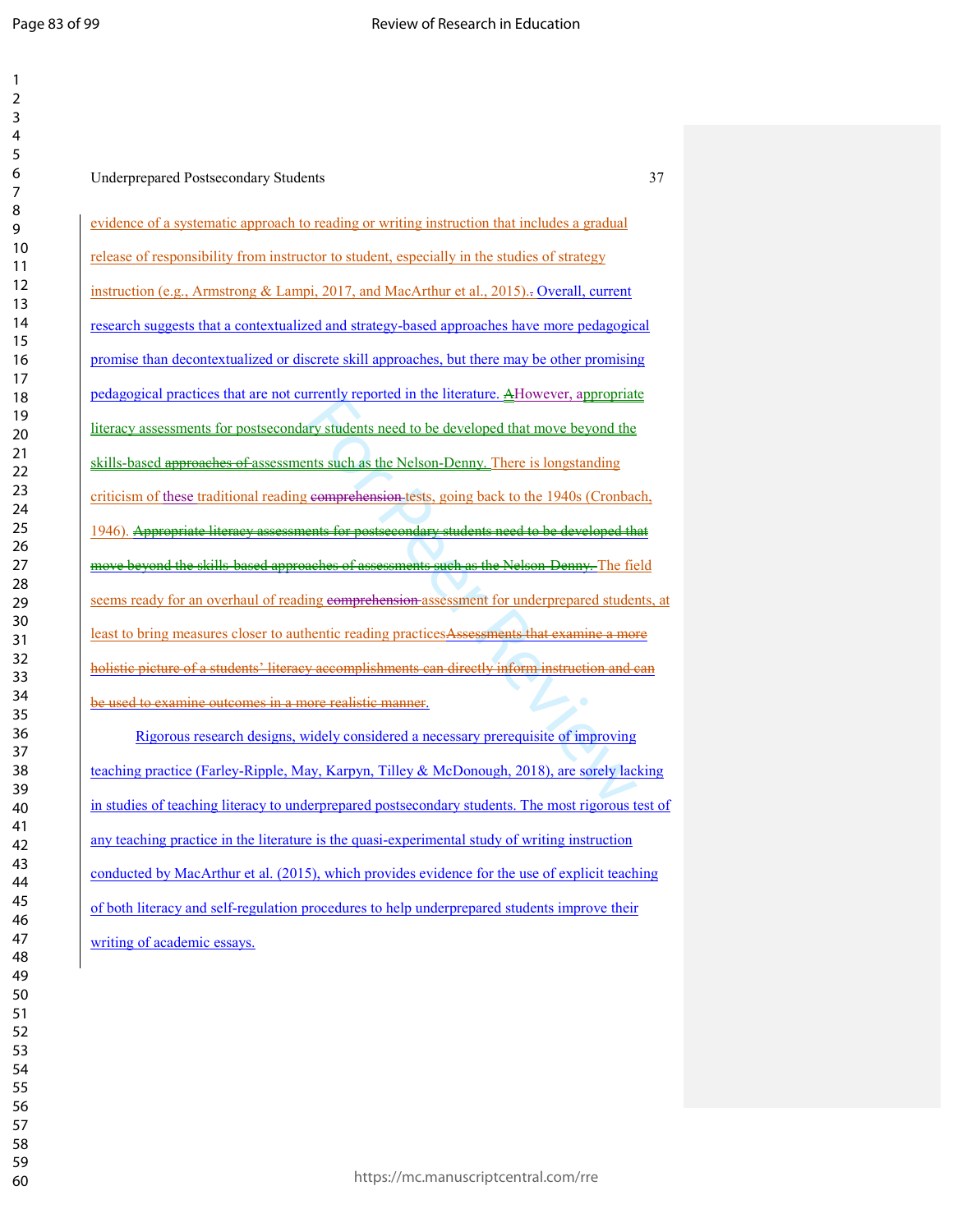mal approaches in developmental literacy courses in general approaches in developmental literacy courses in genericulum audits, similar to Armstrong, et al. (2015), or 1<br>C (2013). A useful preliminary step would be to cond Observations of purposive samples of developmental education classrooms have led to conclusions that the field is marked by a preponderance of discrete skill instruction (Grubb et al., 1999; Grubb & Gabriner, 2013) and wide discrepancies between students' and teachers' definitions of good teaching (Cox, 2009). However, it is difficult to know what is being taught in developmental education classrooms when rigorous observation studies with representative samples of classrooms, teachers and students are not reported in the literature. Thus, there is a need for more research on instructional approaches in developmental literacy courses in general. These could be either small-scale curriculum audits, similar to Armstrong, et al. (2015), or larger scale surveys as called for by MDRC (2013). A useful preliminary step would be to conduct a national survey of developmental education teachers on their classroom practices, as has been done in K-12 education (e.g., Gilbert & Graham, 2010). Such investigations would aid greatly in understanding what is working and what modifications are needed in current practice.

There have been calls to change instructional approaches in developmental education for decades. Rose (1983) argued that "a major skill in academic writing is the complex ability to write from other texts—to summarize, to disambiguate key notions and useful facts and incorporate them in one's own writing, to react critically to prose" (p. 9). This cannot be achieved using a part-to-whole approach (Grubb, 2012). Every one of Stahl, Simpson, and Hayes' (1992) recommendations for improving instruction in developmental education continue to be needed changes in many classes. Their calls for emphasizing transfer to new contexts, helping student broaden conceptual knowledge, explicit teaching of strategies, and promoting self-regulation and metacognition align closely with the implications of the research discussed in this paper. Additionally, although heuristics such as PLAN or PLAE can be effective for initial instruction, instructors need to teach more than just the procedural by emphasizing the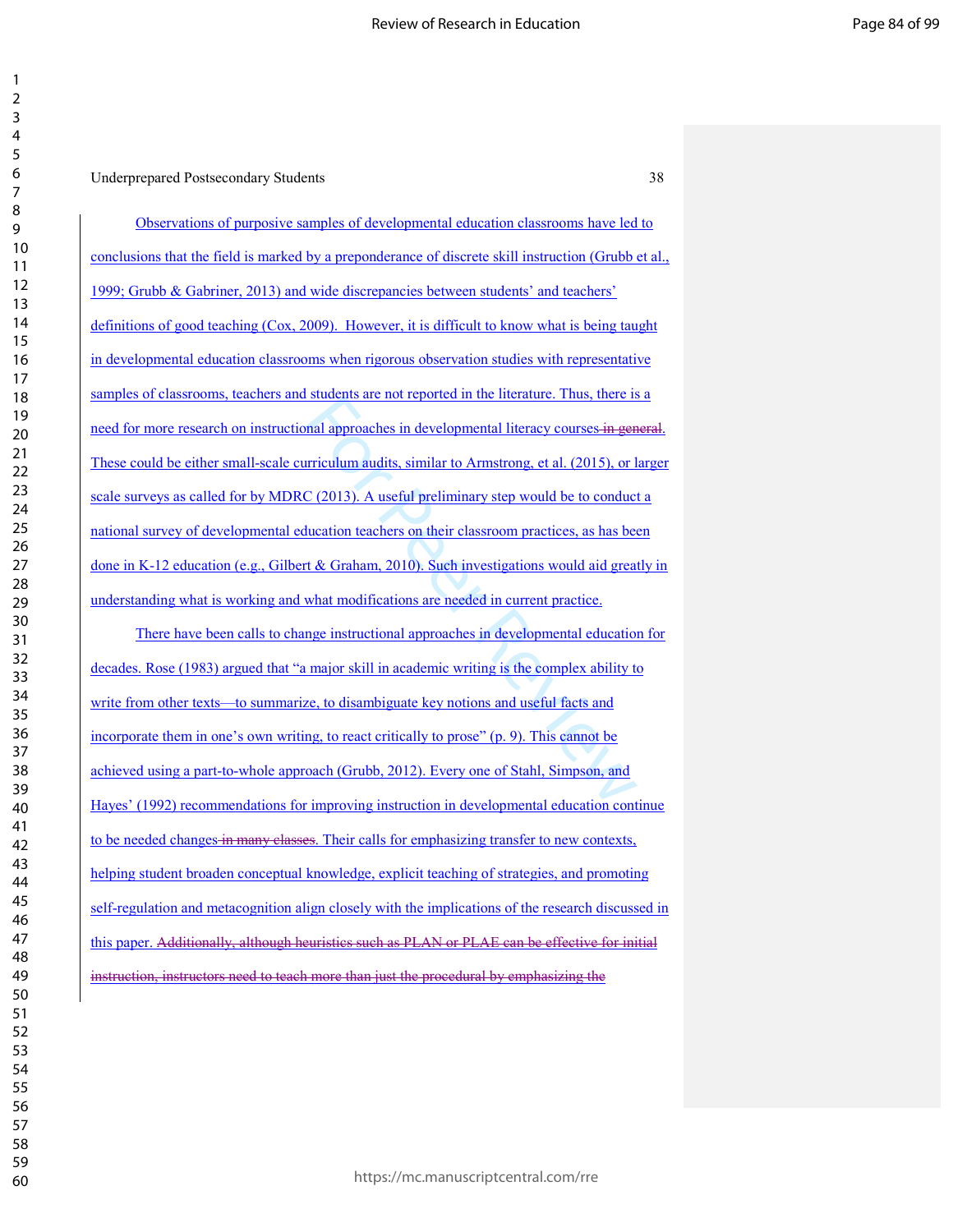$\mathbf{1}$  $\overline{2}$  $\mathsf 3$  $\overline{4}$  $\boldsymbol{6}$  $\overline{7}$  $\,8\,$ 

| <b>Underprepared Postsecondary Students</b>                                                          |
|------------------------------------------------------------------------------------------------------|
| underlying deep level processes rather than the surface level steps in any particular strategy       |
| (Armstrong & Lampi, 2017; Holschuh, 2014).                                                           |
| An implicit goal of virtually all of the literature on teaching literacy to academic                 |
| underprepared postsecondary students seems to be to present teaching approaches that would           |
| help students learn more effectively than (usually unnamed) conventional approaches. However,        |
| the authors rarely, if ever, place their teaching approaches in the larger context of reform of K-20 |
| teaching in general. Instructional reform across educational domains has attracted and continues     |
| to attract much attention in the education literature (Hiebert & Stigler, 2017; Sykes & Wilson,      |
| 2016; Tschannen-Moran, Hoy & Hoy, 1998); developmental education researchers would benefit           |
| from broadening their perspective to include theory and practice discussed in this larger body of    |
| literature. For example, if the teaching of literacy to underprepared postsecondary students can     |
| be improved through professional development methods, it would be useful for developmental           |
| educators to be aware of cutting edge ideas about professional development in other educational      |
| settings (see Korthagen, 2017 for an example).                                                       |
| <b>Examining Preparation of Literacy Instructors in Developmental Education</b>                      |
| There is a need to examine the instructional approaches of successful developmental                  |
| education classrooms and to provide meaningful professional development opportunities for            |
| instructors as well (Bickerstaff & Raufman, 2017; Paulson, et al., 2018). One area in particular     |
| seems to need urgent attention, preparation of instructors to teach both reading and writing in      |
| integrated courses as institutions increasingly adopt the integrated approach mentioned above.       |
| Traditionally, instructors have either been trained either to teach in reading or in writing.        |
| Moreover, developmental reading and writing courses have been-typically been housed in               |
| different departments and guided by different theoretical understandings (Paulson & Armstrong,       |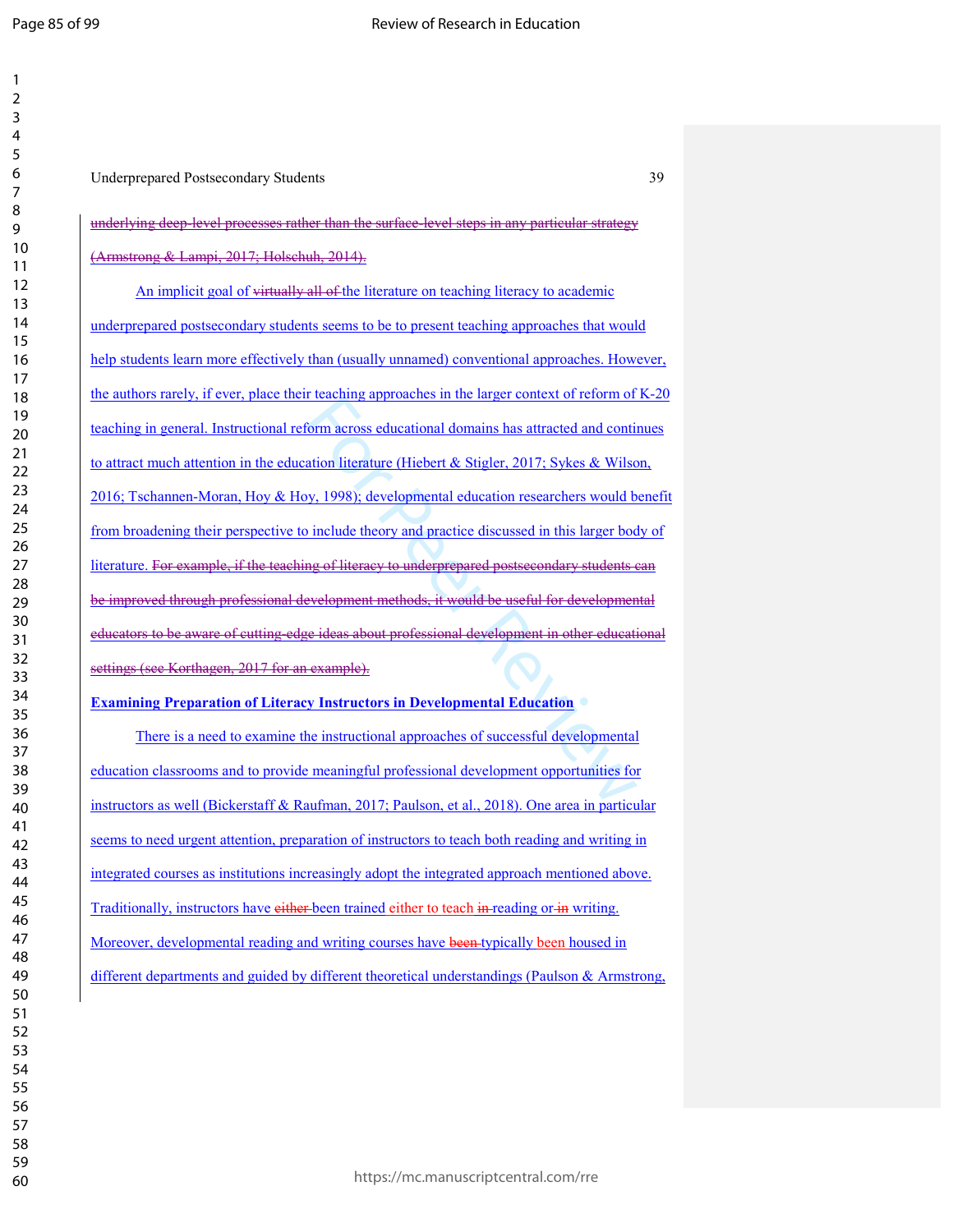| 2                            |
|------------------------------|
| ξ                            |
|                              |
| 4                            |
| 5                            |
| 6                            |
|                              |
|                              |
| 8                            |
| 9                            |
| 10                           |
| 1<br>1                       |
|                              |
| 1<br>C                       |
| 13                           |
| 1<br>4                       |
| 15                           |
|                              |
| 16                           |
| 1                            |
| 18                           |
| 19                           |
|                              |
| 20                           |
| $\overline{21}$              |
| $\overline{c}$<br>,          |
| $\overline{2}$<br>ξ          |
| $\frac{24}{5}$               |
|                              |
| 25                           |
| 26                           |
| 27                           |
|                              |
| 28                           |
| 29                           |
| 30                           |
| $\overline{\textbf{3}}$      |
|                              |
| $\overline{\mathbf{S}}$<br>, |
| $\overline{\mathbf{3}}$<br>ξ |
| 34                           |
| 35                           |
|                              |
| 36                           |
| $\overline{\mathbf{3}}$      |
| 38                           |
| J                            |
| $\frac{3}{2}$                |
| 40                           |
| 41                           |
| 42                           |
| 43                           |
|                              |
| 44                           |
| 45                           |
| 46                           |
|                              |
| 47                           |
| 48                           |
| 49                           |
| 50                           |
|                              |
| 51                           |
| 52                           |
| 53                           |
| 54                           |
|                              |
| 55                           |
| 56                           |
| 57                           |
| 58                           |
|                              |
| 59                           |

Underprepared Postsecondary Students 40

2010). To prepare instructors to teach integrated reading and writing courses, some colleges have relied on cross training between reading faculty and English faculty (Bickerstaff & Raufman, 2017). However, teaching integrated reading and writing may differ from teaching either reading or writing alone (Shanahan & Shanahan, 2012). For example, it would be important to teach textbased writing, using multiple sources as required in college education. Teaching text-based writing requires an equal focus on reading comprehension and writing skills, but it appears that few developmental instructors are prepared for this task.

Example comprenension and writing skins, out it appears if<br>the prepared for this task.<br>the preparation of developmental education instructors<br>rea of teaching academically underprepared postseconda<br>been conducted are in sin There is little information on the preparation of developmental education instructors for integrated instruction or any other area of teaching academically underprepared postsecondary students. The few studies that have been conducted are in single institutions and center on perceptions of faculty and administrators in regard to professional development (for example, Elliott & Oliver, 2016), rather than being rigorous tests of professional development approaches. In fact, the field of developmental education as an area of scholarly pursuit is relatively new, even though there have been studies on the constituent population for decades. One difficulty in this field is the a disconnect between those who teach these postsecondary students, and those doing research. For example, there is currently only one Ph.D. program in developmental education in the United States (see http://www.education.txstate.edu/ci/dev-eddoc/about/overview.html). Given the pressing need for better teaching of underprepared students, an important contribution of emerging scholars would be to identify effective approaches to professional development.

Such models may be adapted from the ample K-12 professional development literature. For example, investigations could focus on approaches in which teachers are included in a collaborative planning process (for example, see Miller, 2017), and the replacement of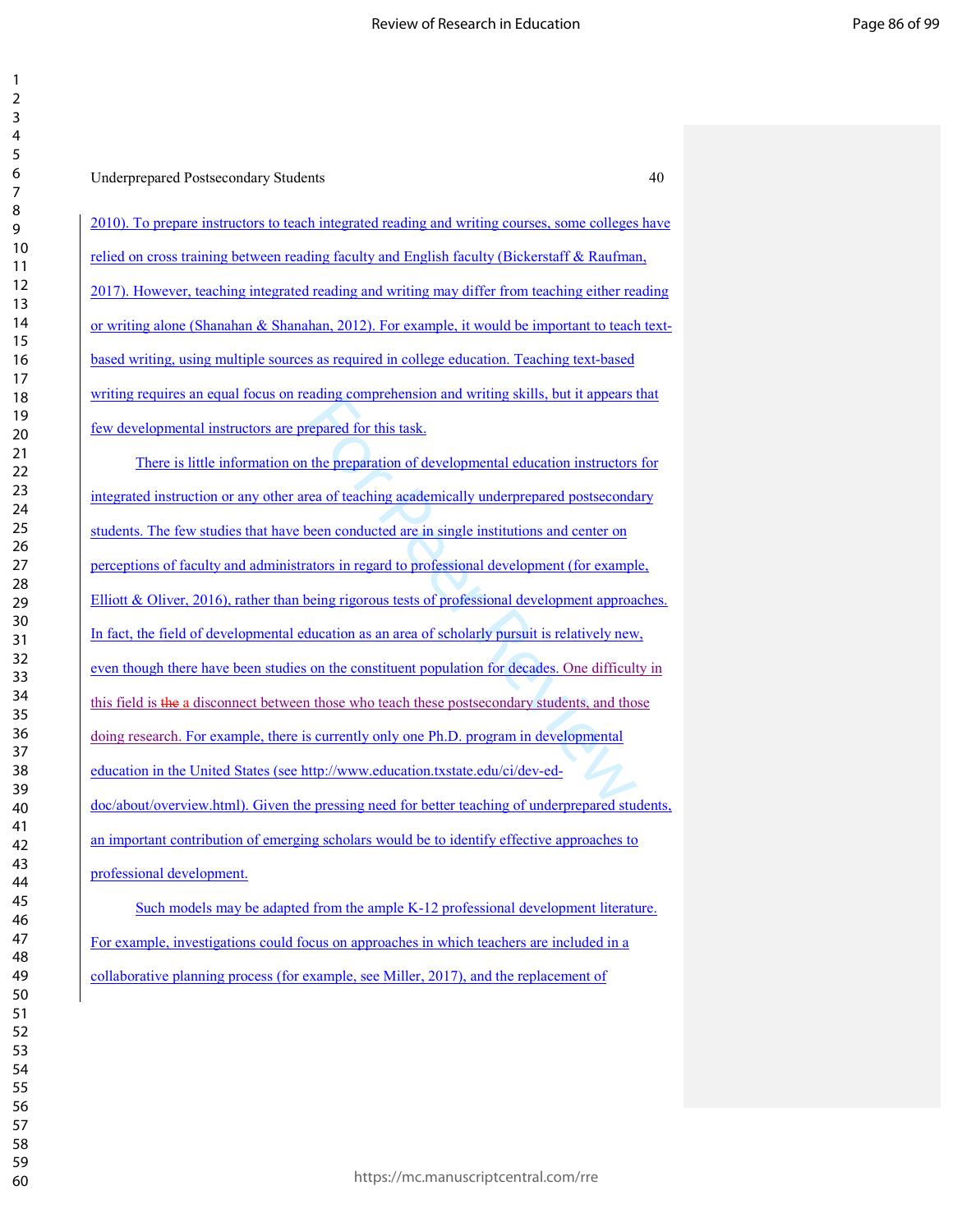| <b>Underprepared Postsecondary Students</b><br>41                                                  |                                                |
|----------------------------------------------------------------------------------------------------|------------------------------------------------|
| traditional short-term presentations by outside experts by the provision of ongoing classroom      |                                                |
| observation and coaching by individuals who have credibility among the instructors who are         |                                                |
| recipients of the professional development (for example, see Matuchniak, Olson & Scarcella,        |                                                |
| $2014$ ).                                                                                          |                                                |
| <b>Examining Pedagogical Practices based on Assumptions about the Developmental</b>                | Formatted: Indent: First line: 0"              |
| <b>Education Population</b>                                                                        | Formatted: Font: Bold<br>Formatted: Font: Bold |
| Historically, much of the research on learners in developmental reading courses literacy           |                                                |
| haves taken a deficit thinking approach, discussing what students are lacking. It has been argued  |                                                |
| that this deficit thinking is "tantamount to 'blaming the victim'. It is a model founded on        |                                                |
| imputation, not documentation" (Valencia, 2012, p. X) and posits that the reason students do not   |                                                |
| do well in school is because they have some kind of internal deficiencies. In developmental        |                                                |
| education, these deficiencies were often described as low abilities, lack of motivation, lack of a |                                                |
| set of specific skills, to name a fewetc. Some researchers argue that dDeficit thinking models     |                                                |
| is are a form of pseudo-science, often lacking empirical grounding and being rooted in classism    |                                                |
| and prejudice (Rose, 1983; Valencia, 2012). However, the more current developmental                |                                                |
| perspective, as indicated by the majority of the research reviewed in this review, trends away     |                                                |
| from deficit thinking when a learner struggles with reading or writing by using theoretical        |                                                |
| approaches that center on helping students understand what they can do instead of focusing on      |                                                |
| what they lack.                                                                                    |                                                |
| Several researchers argue that infusing the element of critical race pedagogy into                 |                                                |
| developmental education coursework can create an environment that supports the success rates       |                                                |
| of historically underrepresented students (Acevedo-Gil, et al., 2015; Williams, 2013). This        |                                                |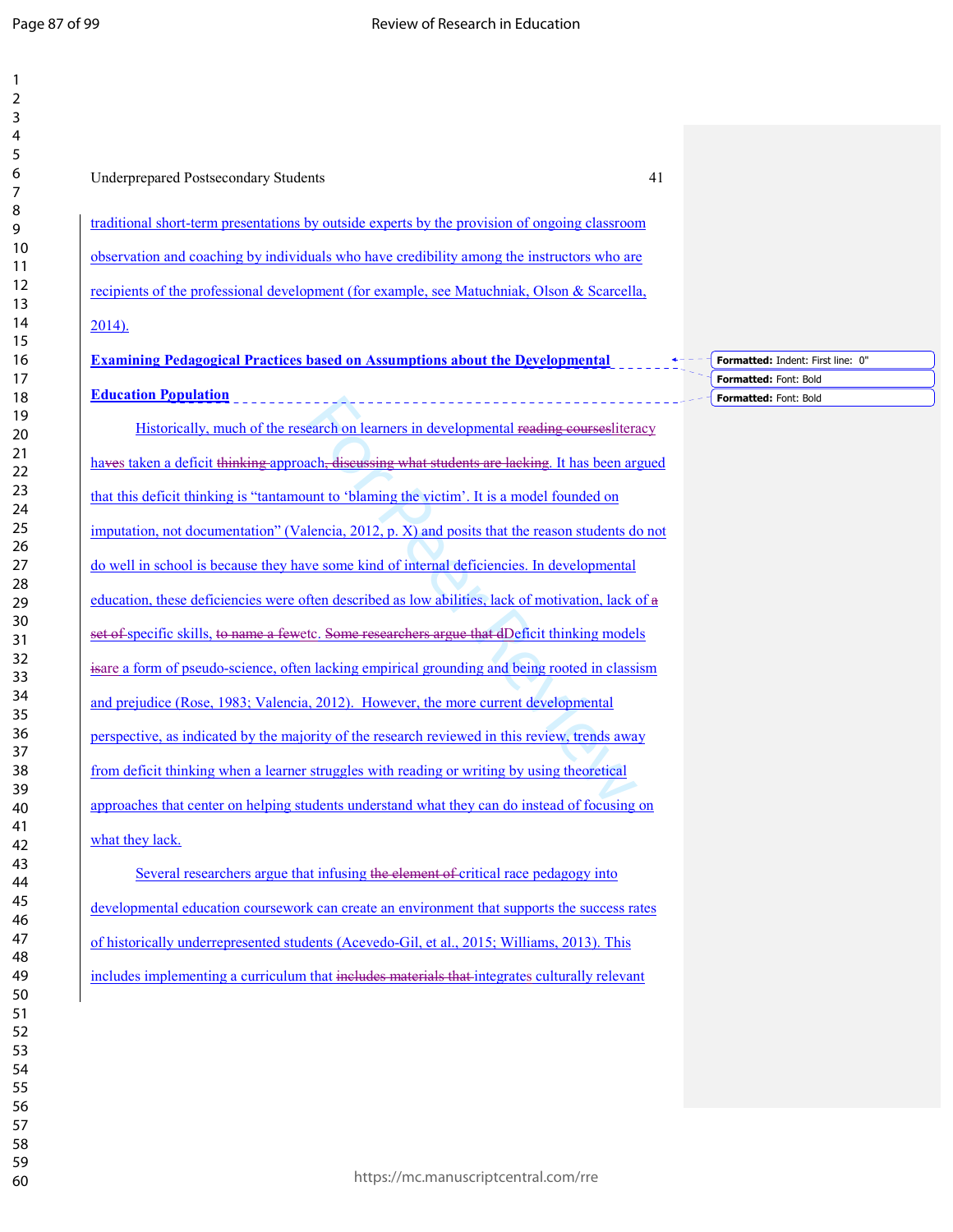themes and examples (Morris & Price, 2008; Williams, 2013) and). It also includes pedagogical approaches that "align with a social justice lens that does not perpetuate deficit interpretations of cultural examples" (Acevedo-Gil, et al, 2015, p. 119). However, there is a paucity of research examining the effectiveness critical socio-cultural instructional approaches in developmental courses.

They be antected by changes in state regulation and<br>etion to underprepared postseeondary students (Holsehu<br>2018). Often, the suggested changes center on institution<br>n-mandated enrollment (Woods, Park, Hu, & Jones, 201<br>edag Attempts to reform teaching may be affected by changes in state regulation and legislation on ways to deliver instruction to underprepared postsecondary students (Holschuh & Paulson, 2013Paulson & Holschuh, 2018). Often, the suggested changes center on institutional changes, such as online delivery, non-mandated enrollment (Woods, Park, Hu, & Jones, 2017), or accelerated options, rather than pedagogical choicesbased on assumptions that developmental courses may not be beneficial. Research is needed to explore the effects of such institutional choices on how literacy is taught to underprepared students and how that, in turn, affects student outcomes.

#### **Conclusions**

Our review of studies bearing on the question of discussion on how teaching might change to serve the literacy needs of academically underprepared students in postsecondary education indicates arguespoints to a key problem that there is a wide range of instructional approaches eurrently being used is in use, with no central organizing theory or theme, and a general lack of supportive evidence. However, change in teaching approaches seems to be indicatedneeded, based on poor achievement outcomes that have been reported. It is encouraging that, underlying the purposes of virtually all of the 36 studies we identified, was current literature is an interest in changing the way underprepared students are taught, with many of the studies aiming to illustrate specific changes. These studies can be viewed as a rich source of hypotheses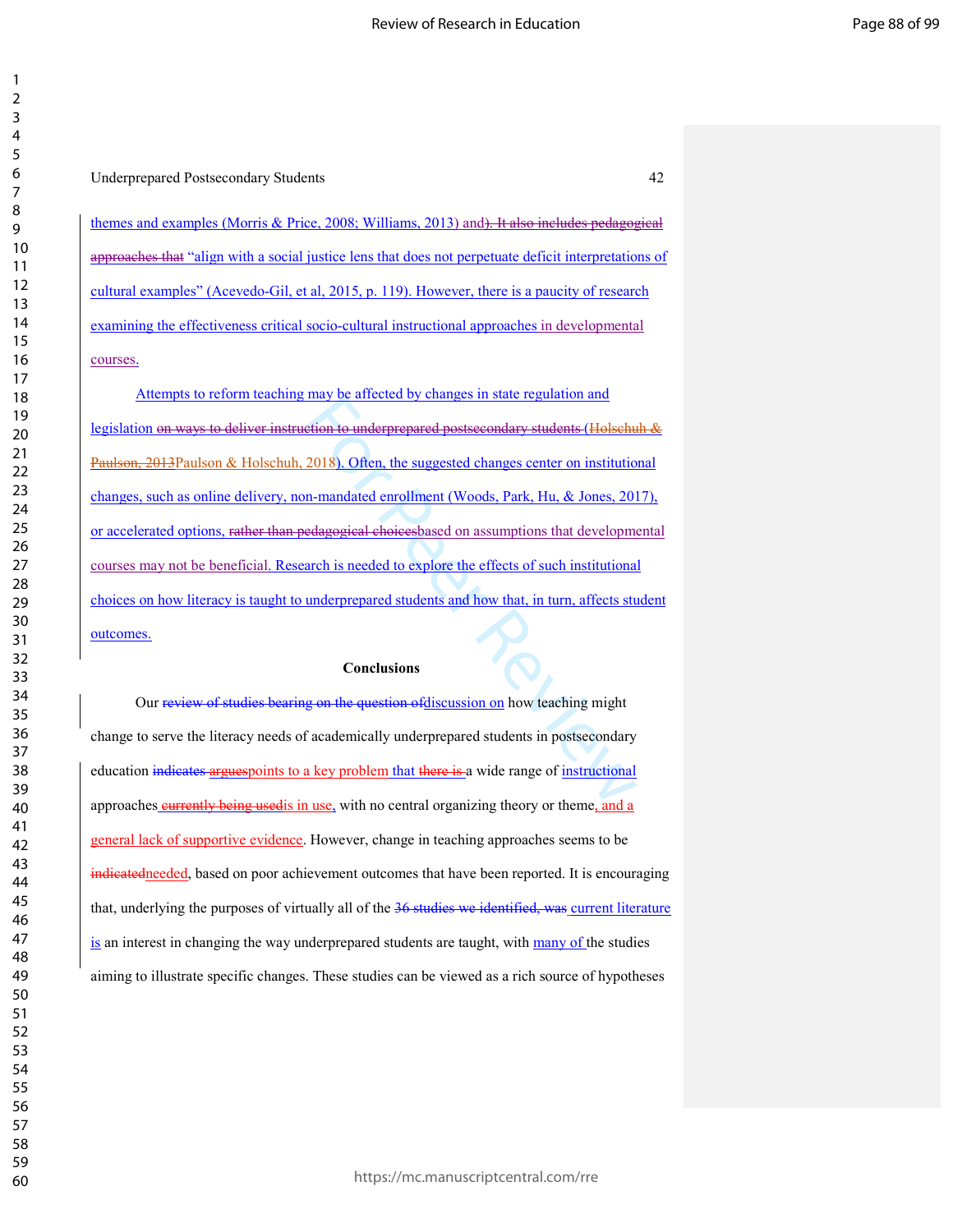| 1<br>$\overline{c}$                |               |  |
|------------------------------------|---------------|--|
| 3<br>4                             |               |  |
| 5<br>6                             | J             |  |
| $\overline{7}$<br>8<br>9           | C             |  |
| 10                                 | $\frac{1}{2}$ |  |
| 11<br>12                           |               |  |
| 13<br>14                           |               |  |
| 15<br>16                           |               |  |
| 17<br>18                           |               |  |
| 19<br>20                           | $\mathbf a$   |  |
| $\overline{21}$<br>$\overline{22}$ |               |  |
| 23<br>24                           | $\frac{a}{2}$ |  |
| 25<br>26                           |               |  |
| 27<br>28                           |               |  |
| 29                                 |               |  |
| 30<br>31                           |               |  |
| 32<br>33                           |               |  |
| 34<br>35                           |               |  |
| 36<br>37                           |               |  |
| 38<br>39                           |               |  |
| 40                                 |               |  |
| 41<br>42                           |               |  |
| 43<br>44                           |               |  |
| 45<br>46                           |               |  |
| 47<br>48                           |               |  |
| 49                                 |               |  |
| 50<br>51                           |               |  |
| 52<br>53                           |               |  |
| 54<br>55                           |               |  |
| 56<br>57                           |               |  |
| 58                                 |               |  |

 

Per Person Underprepared Postsecondary Students 43 on change in teaching practice. Rationale was provided for each of the approaches we reviewed being used, and tThe next step to advance the field would be to test these practices se their ffectiveness approaches using in experimental or quasi-experimental rigorous, controlled lesigns with control or comparison groups, research that carefully documents and compares in which both the new and conventional teaching approaches. **Are carefully documented and** igorously compared. Additionally, changing teaching will depends on requires the development and testing of professional development approaches, which, given the paucity of current widence, might be possibly adapted from the K-12 arena, with modifications that take into account the realities of teaching academically underprepared students in for postsecondary ducation.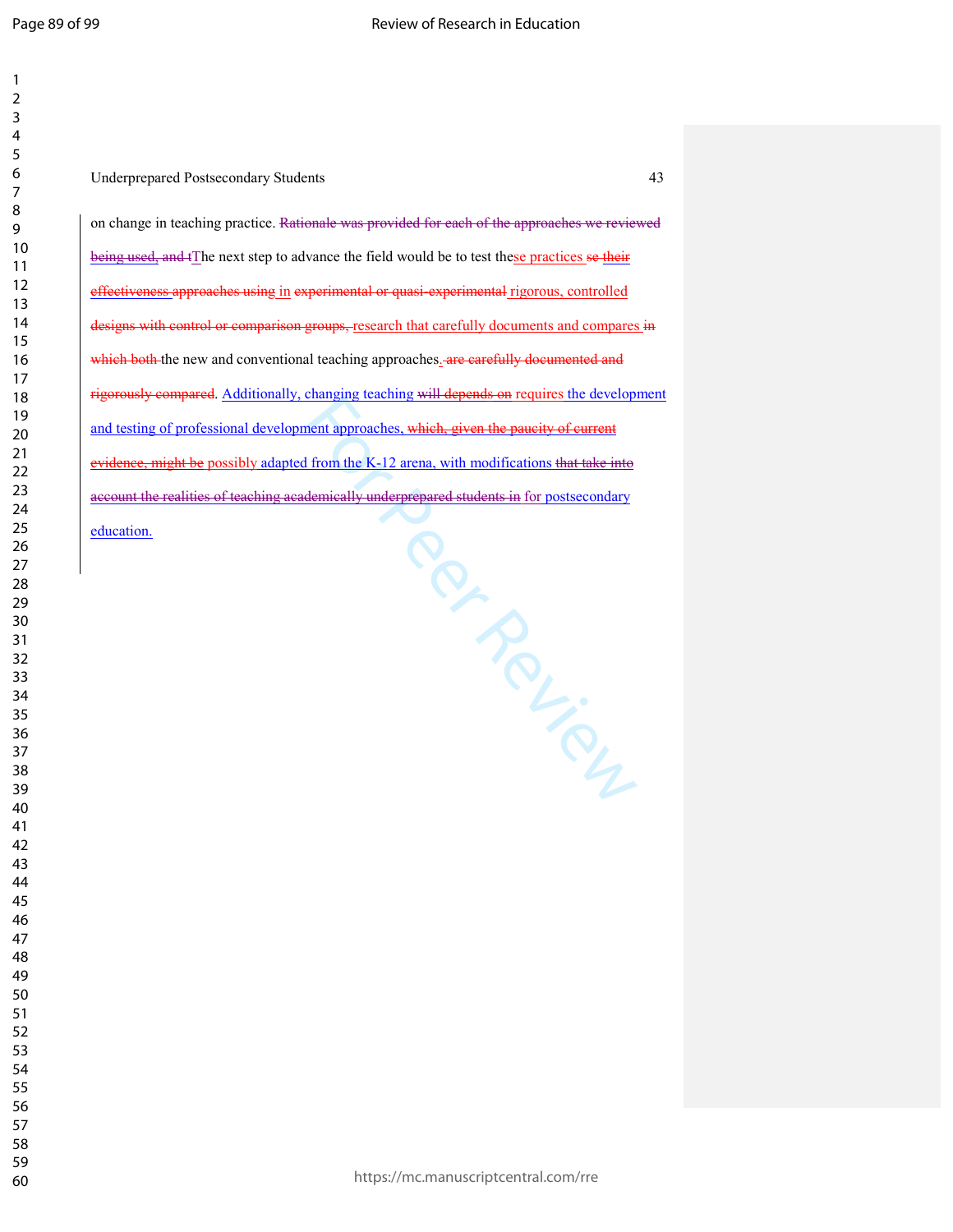Underprepared Postsecondary Students 44

### **References**

- Acevedo-Gil, N., Santos, R. E., Alonso, L., & Solorzano, D. G. (2015). Latinas/os in community college developmental education: Increasing moments of academic and interpersonal validation. *Journal of Hispanic Higher Education, 14*(2), 101-127. doi:10.1177/1538192715572893
- Acevedo-Gil, N., Santos, R. E., & Solórzano, D. G. (2014). Examining a rupture in the Latina/ocollege pipeline: Developmental education in the California Community College system. *Perspectivas: Issues in Higher Education Policy and Practice, 3*(Spring 2014), 1- 19.
- ACT, Inc. (2009). COMPASS Reading Text. Iowa City, IA: Author.
- Alexander, P. A. (2005). The path to competence: A lifespan developmental perspective on reading. *Journal of Literacy Research, 37*(4), 413-436. doi:10.1207/s15548430
- Alexander, P. A. (2012). Reading into the future: Competence for the 21st century. *Educational Psychologist, 47*(4), 259-280. doi:10.1080/00461520.2012.722511
- Alexander, P. A., & Jetton, T. L. (2000). Learning from text: A multidimensional and developmental perspective. In M. L. Kamil, P. B. Mosenthal, P. D. Pearson, & R. Barr (Eds.), *Handbook of reading research* (Vol. 3, pp. 285–310). Mahwah, NJ: Erlbaum.
- \*Ari, O. (2015). Fluency gains in struggling college readers from wide reading and repeated readings. *Reading Psychology, 36*(3), 270-297. doi:10.1080/02702711.2013.864361
- \*Armstrong, S. L., & Lampi, J. P. (2017). PILLAR: A reading strategy for a new era of strategy instruction at the college level. *Journal of College Literacy and Learning, 43*(3), 3-17.
- $*$ Armstrong, S. L., & Newman, M. (2011). Teaching textual conversations: Intertextuality in the college reading classroom. *Journal of College Reading and Learning, 41*(2), 6-21. doi:10.1080/10790195.2011.10850339
- ing Fext. Iowa City, 1A: Nation.<br>
ing competence: A lifespan developmental perspective on<br> *Research*, 37(4), 413-436. doi:10.1207/s15548430<br>
to the future: Competence for the 21st century. *Educatio*<br>
1. doi:10.1080/0046 Armstrong, S. L., Stahl, N. A., & Kantner, M. J. (2015). Investigating academic literacy expectations: A curriculum audit model. *Journal of Developmental Education, 38*(2), 2- 23.
- \*Atkinson, T. S., Zhang, G., Phillips, S. F., & Zeller, N. (2014). Using word study instruction with developmental college students. *Journal of Research in Reading, 37*(4), 433-448. doi:10.1111/1467-9817.12015
- Bailey, T. R., Jeong, D.-W., & Cho, S.-W. (2010). Referral, enrollment, and completion in developmental education sequences in community colleges. *Economics of Education Review, 29*(2), 255-270. doi:10.1016/j.econedurev.2009.09.002
- Barhoum, S. (2017). Community college developmental writing programs most promising practices: What the research tells educators. *Community College Journal of Research and Practice, 41*(12), 791-808. doi:10.1080/10668926.2016.1231092
	- Barnett, E. A., Bork, R. H., Mayer, A. K., Pretlow, J., Wathington, H., & Trimble, M. J. (2012). Bridging the gap: An impact study of eight developmental summer bridge programs in Texas (NCPR Report). New York, NY: National Center for Postsecondary Research, Community College Research Center, Teachers College, Columbia University.
- Barragan, M., & Cormier, M. S. (2013). Enhancing rigor in developmental education. *Inside Out, 1*(4), 1–5. Retrieved from http://tassr.org/uploads/3/4/2/3/3423105/enhancing-rigor-indevelopmental-education.pdf.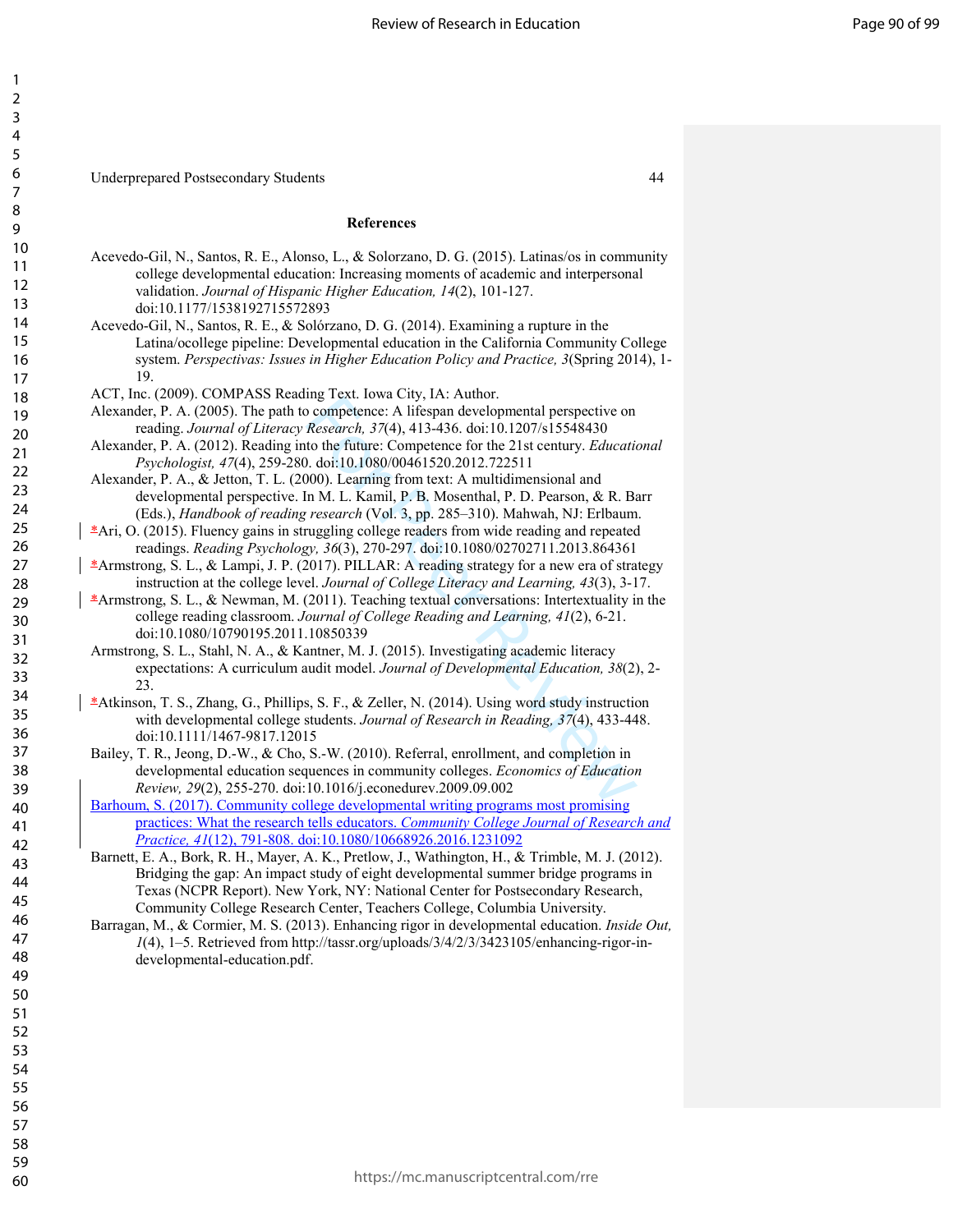| 1                            |  |
|------------------------------|--|
| ,                            |  |
| 3                            |  |
| 4                            |  |
| 5                            |  |
|                              |  |
| 6                            |  |
|                              |  |
| 8                            |  |
| )                            |  |
| 10                           |  |
| 1<br>1                       |  |
|                              |  |
| $\overline{ }$<br>1          |  |
| Ì<br>1<br>3                  |  |
| 1<br>4                       |  |
| 15                           |  |
| 16                           |  |
| 1                            |  |
|                              |  |
| 1<br>8                       |  |
| 9<br>1                       |  |
| 20                           |  |
| $\overline{21}$              |  |
| $\overline{2}$<br>,          |  |
| $\overline{2}$<br>ξ          |  |
| 24                           |  |
|                              |  |
| 25                           |  |
| $\frac{26}{5}$               |  |
| $\overline{\mathbf{r}}$      |  |
| $^{28}$                      |  |
| 29                           |  |
| 30                           |  |
|                              |  |
| $\overline{\phantom{1}}$     |  |
| $\overline{\mathbf{3}}$<br>, |  |
| $\overline{\mathbf{3}}$<br>ξ |  |
| 4<br>3                       |  |
| 35                           |  |
| 36                           |  |
|                              |  |
| 37                           |  |
| 88                           |  |
| 39                           |  |
| 40                           |  |
| 41                           |  |
| 42                           |  |
| 43                           |  |
|                              |  |
| 44                           |  |
| 45                           |  |
| 46                           |  |
| 47                           |  |
| 48                           |  |
| 49                           |  |
|                              |  |
| 50                           |  |
| 51                           |  |
| 5.<br>フ                      |  |
| 53                           |  |
| 54                           |  |
| 55                           |  |
|                              |  |
| 56                           |  |
| 57                           |  |
| 58                           |  |
| 59                           |  |

- Underprepared Postsecondary Students 45 \*<br>
\*Becket, D. (2005). Uses of background experience in a preparatory reading and writing class: An analysis of native and non-native speakers of English. *Journal of Basic English, 424*(3), 53-71.
- Beder, H., Lipnevich, A., & Robinson-Geller, P. (2007). A typology of adult literacy instructional approaches. *Adult Basic Education and Literacy Journal, 1*(2), 63-72.
- Berninger, V. W., & Chanquoy, L. (2012). What writing is and how it changes across early and middle childhood development: A multidisciplinary perspective. In E. L. Grigorenko, E. Mambrino, & D. D. Preiss (Eds.), *Writing: A mosaic of new perspectives* (pp. 65-84). New York, NY: Psychology Press.
- Berninger, V. W., Garcia, N. P., & Abbott, R. D. (2009). Multiple processes that matter in writing instruction and assessment. In G. A. Troia (Ed.), *Instruction and assessment for struggling writers: Evidence-based practices* (pp. 15-50). New York, NY: Guilford.
- Sharehold and C.A. Hota (22.), *Instruction and assessment*, The<br>*-based practices* (pp. 15-50). New York, NY: Guilford.<br>7). *From "additive" to "integrative": Experiences of fgrated reading and writing courses (CCRC Work* \*Bickerstaff, S., & Raufman, J. (2017). *From "additive" to "integrative": Experiences of faculty teaching developmental integrated reading and writing courses (CCRC Working Paper No. 96)* New York, NY: Columbia University, Teachers College, Community College Research Center. Retrieved from https://ccrc.tc.columbia.edu/publications/facultyexperiences-teaching-developmental-reading-writing.html.
- \*Blake, M. F., MacArthur, C. A., Mrkich, S., Philippakos, Z. A., & Sancak-Marusa, I. (2016). Self-regulated strategy instruction in developmental writing courses: How to help basic writers become independent writers. *Teaching English in the Two Year College, 44*(2), 158-175.
- Boylan, H. R., Bliss, L. B., & Bonham, B. S. (1997). Program components and their relationship to student performance. *Journal of Developmental Education*, *20*, 2-9.
- Brathwaite, J., & Edgecombe, N. (2018). Developmental education reform outcomes by subpopulation. *New Directions for Community Colleges, Summer 2018*, 21-29. doi:10.1002/cc.20298
- Brown, J. I., Fishco, V. V., & Hanna, G. S. (1993). The Nelson-Denny Reading Test, Forms G and H. Itasca, IL: Riverside/ Houghton-Mifflin.
- \*Burgess, M. L. (2009). Using WebCT as a supplemental tool to enhance critical thinking and engagement among developmental reading students. *Journal of College Reading and Learning, 39*(2), 9-33.
- \*Caverly, D. C., Nicholson, S. A., & Radcliffe, R. (2004). The effectiveness of strategic reading instruction for college developmental readers. *Journal of College Reading and Learning, 35*(1), 25-49.
- Chen, X. (2016). *Remedial coursetaking at U.S. public 2-year and 4-year institutions: Scope, experience, and outcomes (NCES 2016-405)*. Washington, DC: U.S. Department of Education, National Center for Education Statistics. Retrieved from http://nces.ed.gov/pubs2016/2016405.pdf.
- Cho, S.-W., Kopko, E., Jenkins, D., & Jaggars, S. S. (2012). *New evidence of success for community college remedial English students: Tracking the outcomes of students in the Accelerated Learning Program (ALP) (CCRC Working Paper No. 53)*. New York, NY: Columbia University, Teachers College, Community College Research Center. Retrieved from https://ccrc.tc.columbia.edu/publications/ccbc-alp-student-outcomes-follow-up.html
- Cohen, A. M., Brawer, F. B., & Kisker, C. B. (2013). *The American community college* (6th ed.). Boston, MA: Wiley.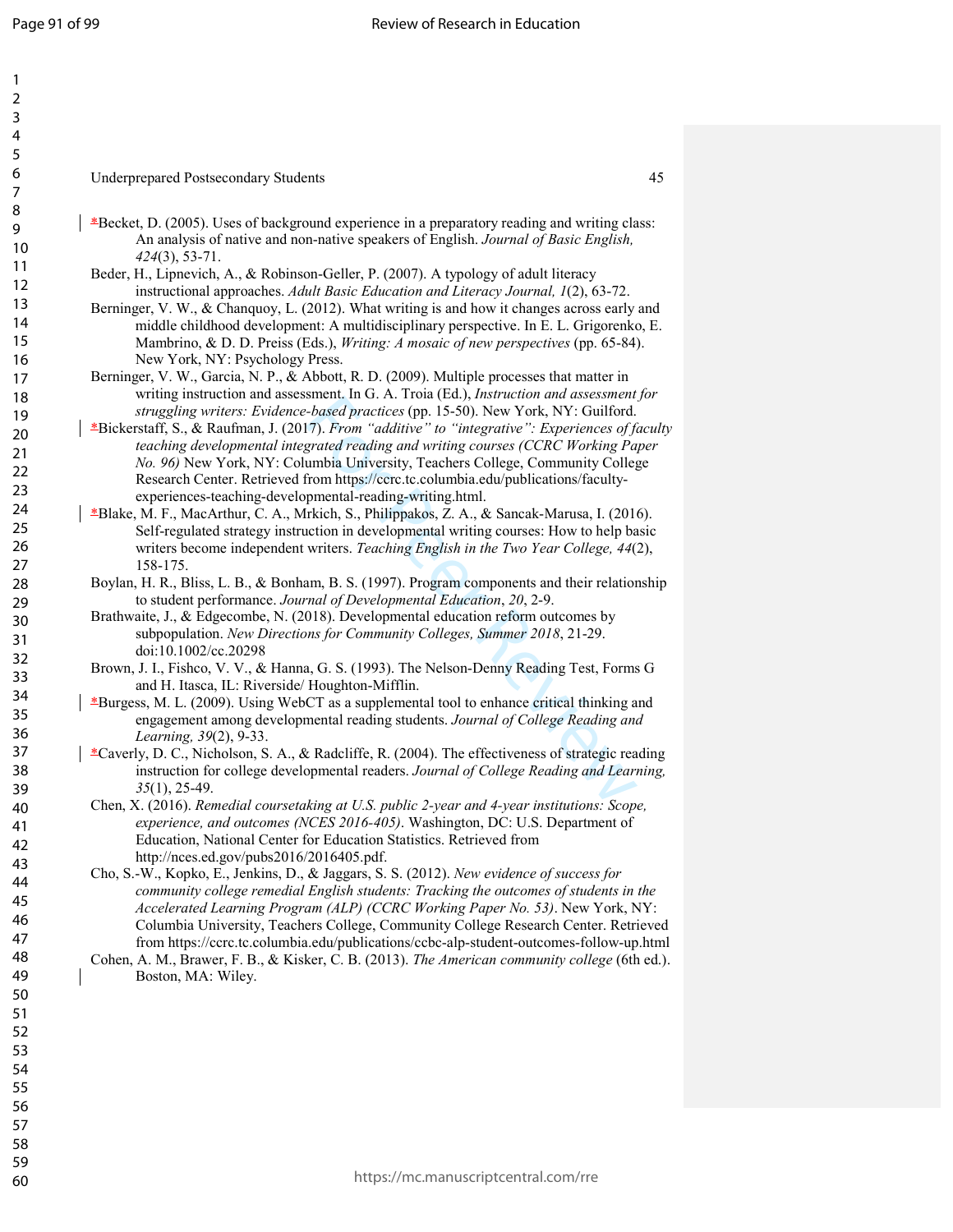1

Underprepared Postsecondary Students 46

- Coleman, C., Lindstrom, J., Nelson, J., Lindstrom, W., & Gregg, N. (2009). Passageless comprehension on the Nelson-Denny Reading Test: Well above chance for university students. *Journal of Learning Disabilities, 34*(2), 94-105. doi:10.1177/0022219409345017
- Cox, R. D. (2009). *The college fear factor: How students and professors misunderstand each other*. Cambridge, MA: Harvard University Press.

- Darling-Hammond, L. (2000). Teacher quality and student achievement: A review of state policy evidence. *Education Policy Analyis Archives, 8*(1), 1-44. doi:10.14507/epaa.v8n1.2000.
- nce quarity and student activecture. A review of state parallax<br>dnaglyis Archives, 8(1), 1-44. doi:10.14507/epaa.v8n1.20<br>ckerstaff, S., & Barragan, M. (2013). *Strengthening*<br>correst Street Content and Content of the scale Edgecombe, N., Cormier, M. S., Bickerstaff, S., & Barragan, M. (2013). *Strengthening developmental education reforms: Evidence on implementation efforts from the scaling innovation project (CCRC Working Paper No. 61)*. New York: Community College Research Center, Teachers College, Columbia University. Retrieved from http://ccrc.tc.columbia.edu/publications/strengthening-developmental-educationreforms.html.
- Edgecombe, N., Jaggars, S. S., Xu, D., & Barragan, M. (2014). *Accelerating the integrated instruction of developmental reading and writing at Chabot College (CCRC Working Paper No. 71)*. New York: Community College Research Center, Teachers College, Columbia University. Retrieved from https://ccrc.tc.columbia.edu/publications/accelerating-integrated-instruction-at-

chabot.html.

Elliott, R. W., & Oliver, D. E. (2016). Linking faculty development to community college student achievement: A mixed methods approach. *Community College Journal of Research and Practice, 40*(2), 85-99. doi:10.1080/10668926.2014.961590

\*Engstrom, E. U. (2005). Reading, writing, and assistive technology: An integrated developmental curriculum for college students *Journal of Adolescent & Adult Literacy, 49*(1), 30-39. doi:10.1598/JAAL.49.1.4

- $*Falk-Ross, F. C. (2001). Toward the New Literacy: Changes in college student's reading$ comprehension strategies following reading/writing projects. *Journal of Adolescent & Adult Literacy, 45*(4), 278-288.
- Farley-Ripple, E., May, H., Karpyn, A., Tilley, K., & McDonough, K. (2018). Rethinking connections between research and practice in education: A conceptual framework. *Educational Researcher, 47*(4), 235-245. doi:10.3102/0013189X18761042
- \*Fernsten, L. A., & Reda, M. (2011). Helping students meet the challenges of academic writing. *Teaching in Higher Education, 16*(2), 171-182. doi:10.1080/13562517.2010.507306
- Fitzgerald, J., & Shanahan, T. (2000). Reading and writing relations and their development. *Educational Psychologist, 35*(1), 39-50. doi:10.1207/S15326985EP3501\_5
- \*Flink, P. J. (2017). Adapting self-selected reading practices for college-level developmental reading courses. *Reading Improvement, 54*(3), 87-92.
- Gee, J. P. (2012). *Social linguistics and literacies: Ideology in discourses* (4th ed.). New York, NY: Routledge.
- Gerber, R., Miller, T., Ngo, F. J., Shaw, S. M., & Daugherty, L. (2017). *New approaches to developmental education pathways: Integrating reading and writing remediation*. Paper

Cronbach, L. J. (1946). Response sets and test validity. *Educational and Psychological Measurement*, *6*(4), 475-494. doi: 10.1177/001316444600600405.

<sup>\*</sup>Curry, M. J. (2003). Skills, access, and "basic writing": A community college case study from the United States. *Studies in the Education of Adults, 35*(1), 5-18.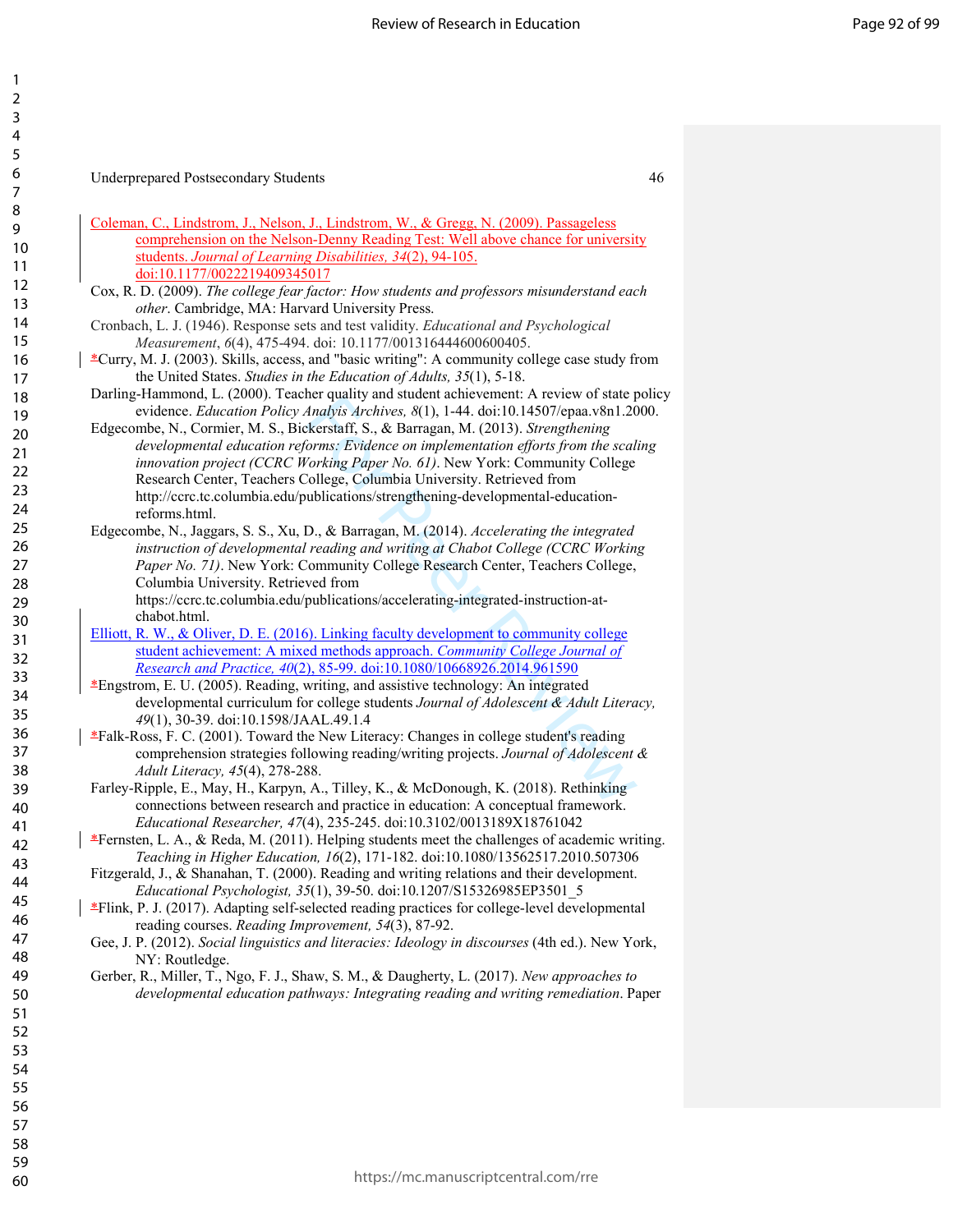| 1                              |  |
|--------------------------------|--|
| 2                              |  |
| 3                              |  |
| 4                              |  |
| 5                              |  |
| 6                              |  |
|                                |  |
| 8                              |  |
|                                |  |
| 9                              |  |
| 10                             |  |
| 1<br>$\mathbf{1}$              |  |
| $\mathbf{1}$<br>$\overline{2}$ |  |
| 3<br>1                         |  |
| 1<br>4                         |  |
| 1<br>5                         |  |
| 16                             |  |
| 1                              |  |
| 18                             |  |
| 19                             |  |
|                                |  |
| 20                             |  |
| $\overline{21}$                |  |
| $^{22}$                        |  |
| $^{23}$                        |  |
| $^{24}$                        |  |
| 25                             |  |
| 26                             |  |
| 27                             |  |
| 28                             |  |
|                                |  |
| 29                             |  |
| 30                             |  |
| $\overline{31}$                |  |
| $\overline{32}$                |  |
| 33                             |  |
| 34                             |  |
| 35                             |  |
| 36                             |  |
| 37                             |  |
| 38                             |  |
| 39                             |  |
|                                |  |
| 40                             |  |
| 41                             |  |
| 42                             |  |
| 43                             |  |
| 44                             |  |
| 45                             |  |
| 46                             |  |
| 47                             |  |
| 48                             |  |
| 49                             |  |
| 50                             |  |
|                                |  |
| 51                             |  |
| 52                             |  |
| 53                             |  |
| 54                             |  |
| 55                             |  |
| 56                             |  |
| 57                             |  |
| 58                             |  |
| 59                             |  |
|                                |  |

60

presented at the Annual Meeting of the American Educational Research Association, April 2017, San Antonio, TX. Gilbert, J., & Graham, S. (2010). Teaching writing to elementary students in grades 4-6: A national survey. *The Elementary School Journal, 110*(4), 494-518. doi:10.1086/651193

- $*$ Goen, S., & Gillotte-Tropp, H. (2003). Integrating reading and writing: A response to the basic writing "crisis". *Journal of Basic Writing, 22*(2), 90-113.
- Goldman, S. R., Britt, M. A., Brown, W., Cribb, G., George, M., Greenleaf, C. L., . . . Project Read. (2016). Disciplinary literacies and learning to read for understanding: A conceptual framework for disciplinary literacy. *Educational Psychologist*, *51*(2), 219-246. doi:10.1080/00461520.2016.1168741
- Graham, S., Harris, K. R., & Chambers, A. B. (2016). Evidence-based practice and writing instruction: A review of reviews In C. A. MacArthur, S. Graham, & J. Fitzgerald (Eds.), *Handbook of writing research* (2nd ed., pp. 211-226). New York, NY: Guilford.
- Graham, S., & Hebert, M. (2010). *Writing to read: Evidence for how writing can improve reading: A report from Carnegie Corporation of New York*. Washington, DC: Alliance for Excellent Education. Retrieved from http://carnegie.org/fileadmin/Media/Publications/WritingToRead\_01.pdf.
- **EVALUATE:** A.C. LOVIC LOVIC CUSED TRACTED (EVALUATION CONDITION AND TREVIEV AND TRISPET AND TRISPET AND TRISPET AND THE TRISPET AND THE TRISPET AND THE TRISPET AND THE TRISPET AND THE TRISPET AND THE TRISPET AND THE TRIS Graham, S., Liu, X., Bartlett, B., Ng, C., Harris, K. R., Aitken, A., . . . Talukdar, J. (2018). Reading for writing: A meta-analysis of the impact of reading interventions on writing. *Review of Educational Research, 88*(2), 243-284. doi:10.3102/0034654317746927
- Graham, S., & Perin, D. (2007). What we know, what we still need to know: Teaching adolescents to write. *Scientific Studies of Reading, 11*(4), 313-335. doi:10.1080/10888430701530664
- Grubb, W. N. (2012). Rethinking remedial education and the academic–vocational divide: Complementary perspectives. *Mind, Culture, and Activity, 19*(1), 22-25. doi:10.1080/10749039.2011.632055
- Grubb, W. N., & Gabriner, R. (2013). *Basic skills education in community colleges: Inside and outside of classrooms*. New York, NY: Routledge.
- Grubb, W. N., Worthen, H., Byrd, B., Webb, E., Badway, N., Case, C., . . . Villeneuve, J. C. (1999). *Honored but invisible: An inside look at teaching in community colleges*. New York, NY: Routledge.
- \*Gruenbaum, E. A. (2012). Common literacy struggles with college students: Using the Reciprocal Teaching technique. *Journal of College Reading and Learning, 42*(2), 110- 116. doi:10.1080/10790195.2012.10850357
- Guzzetti, B. J., & Foley, L. M. (2018). Social media. In R. F. Flippo & J. W. Bean (Eds.), *Handbook of college reading and study strategy research* (3rd ed., pp. 74-86). New York, NY: Routledge.
- Harris, K. R., Graham, S., Mason, L. H., & Friedlander, B. (2008). *Powerful writing strategies for all students*. Baltimore, MD: Paul H. Brookes.
- Hayes, J. R. (1996). A new framework for understanding cognition and affect in writing. In C. M. Levy & S. Ransdell (Eds.), *The science of writing: Theories, methods, individual differences, and applications* (pp. 1-27). Mahwah, NJ: Erlbaum.
- Hayward, C., & Willett, T. (2014). *Curricular redesign and gatekeeper completion: A multicollege evaluation of the California Acceleration Project*. San Rafael, CA: The RP Group. Retrieved from http://cap.3csn.org/files/2014/04/RP-Evaluation-CAP.pdf.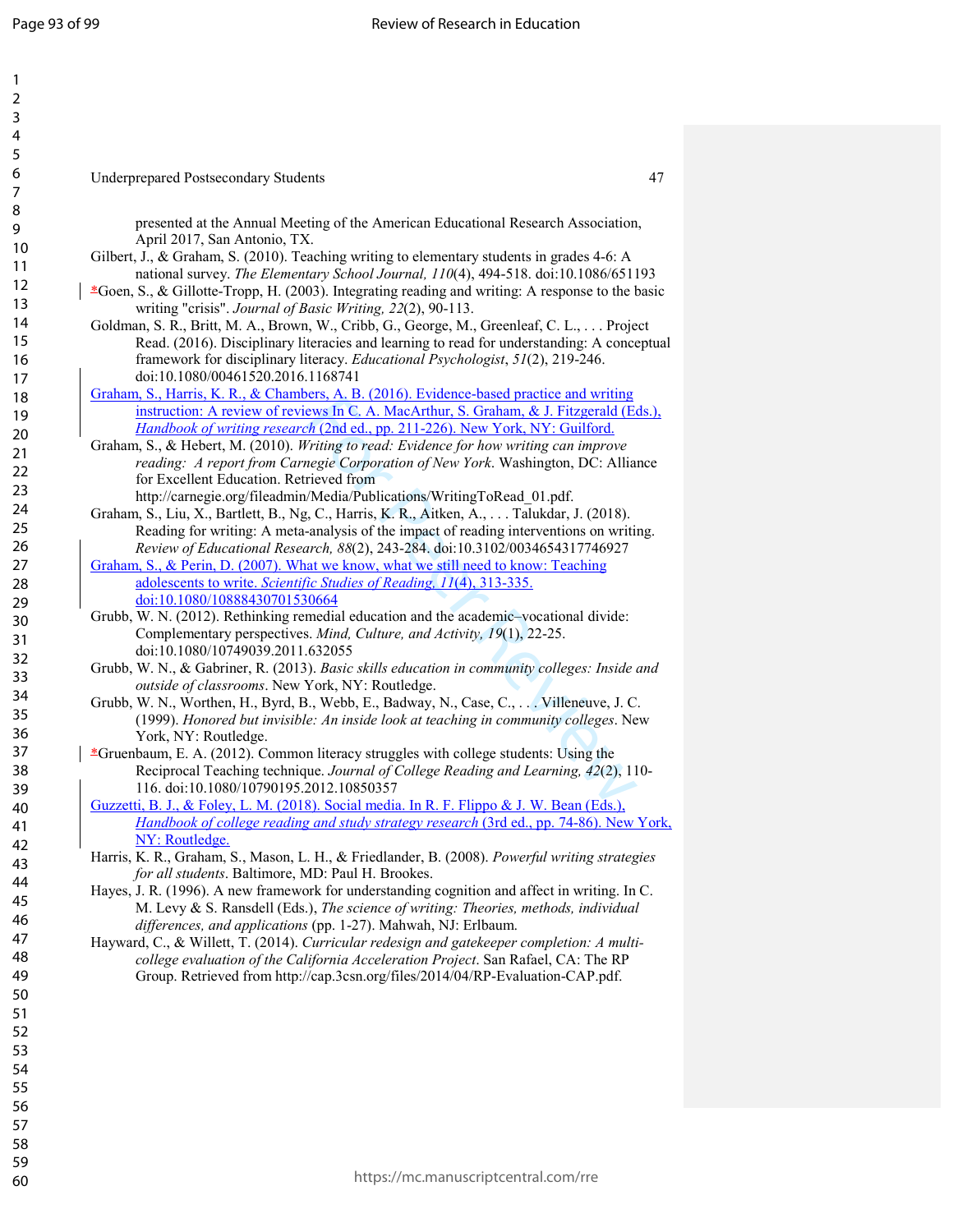# Underprepared Postsecondary Students 48

Henson, L., Hern, K., & Snell, M. . (2017). *Up to the challenge: Community colleges expand access to college-level courses*. Sacramento, CA: California Acceleration Project. Retrieved from

http://accelerationproject.org/Portals/0/Documents/Cap\_Up%20to%20the%20challenge\_ web\_v4.pdf

- Hern, K. (2013). Instructional cycle for an integrated reading and writing class. Retrieved from http://cap.3csn.org/files/2012/02/Instructional-Cycle-Integrated-Class-May-2013.pdf
- Hiebert, J., & Stigler, J. W. (2017). Teaching versus teachers as a lever for change: Comparing a Japanese and a U.S. perspective on improving instruction. *Educational Researcher, 46*(4), 169-176. doi:10.3102/0013189X17711899
- Holschuh, J. P. (2014). The common core goes to college: The potential for disciplinary literacy approaches in developmental literacy classes. *Journal of College Reading and Learning, 45*(1), 85-95. doi:10.1080/10790195.2014.950876
- Holschuh, J. P., & Lampi, J. P. (2018). Comprehension. In R. F. Flippo & T. W. Bean (Eds.), *Handbook of college reading and study strategy research* (3rd ed., pp. 118-142). New York, NY: Routledge.
- Holschuh, J. P., & Paulson, E. J. (2013). The terrain of college developmental reading: Executive summary and paper commissioned by the College Reading & Learning Association (pp.  $+18.$
- & Scott-Clayton, J. (2011). Assessing developmental assessment in community colleges. *Community College Review, 39*(4), 327-351. doi:10.1177/0091552111426898
- $*$ Hsu, H.-Y., & Wang, S. (2011). The impact of using blogs on college students' reading comprehension and learning motivation. *Literacy Research and Instruction, 50*(1), 68-88. doi:10.1080/19388070903509177
- Hynd, C., Holschuh, J. P., & Hubbard, B. P. (2004). Thinking like a historian: College students' reading of multiple historical documents. *Journal of Literacy Research, 36*(2), 141-176.
- \*Ingalls, A. L. (2017). Facebook as a learning-management system in developmental writing. *Journal of Developmental Education, 40*(2), 26-28.
- \*Jaggars, S. S., Hodara, M., Cho, S.-W., & Xu, D. (2015). Three accelerated developmental education programs: Features, student outcomes, and implications. *Community College Review, 43*(1), 3-26. doi:10.1016/j.econedurev.2009.09.002
- For Cucytos College. The potential for disclopinary incorrelated in the expect of Differency classes. Journal of College Reading and Learn<br>11 literacy classes. Journal of College Reading and Learn<br>8). Comprehension. In R. Jenkins, D., Speroni, C., Belfield, C., Jaggars, S. S., & Edgecombe, N. (2010). *A model for accelerating academic success of community college remedial English students: Is the Accelerated Learning Program (ALP) effective and affordable? (CCRC Working Paper No. 21)*. New York, NY: Columbia University, Teachers College, Community College Research Center. Retrieved from https://ccrc.tc.columbia.edu/publications/acceleratingacademic-success-remedial-english.html.
- Kalamkarian, H. S., Raufman, J., & Edgecombe, N. ( 2015). *Statewide developmental education reform: Early implementation in Virginia and North Carolina*. New York, NY: Columbia University, Teachers College, Community College Research Center. Retrieved from https://ccrc.tc.columbia.edu/publications/statewide-developmental-education-reformearly-implementation.html.
- Kallison, J. M. (2017). The effects of an intensive postsecondary transition program on college readiness for adult learners. *Adult Education Quarterly, 67*(4), 302-321. doi:10.1177/0741713617725394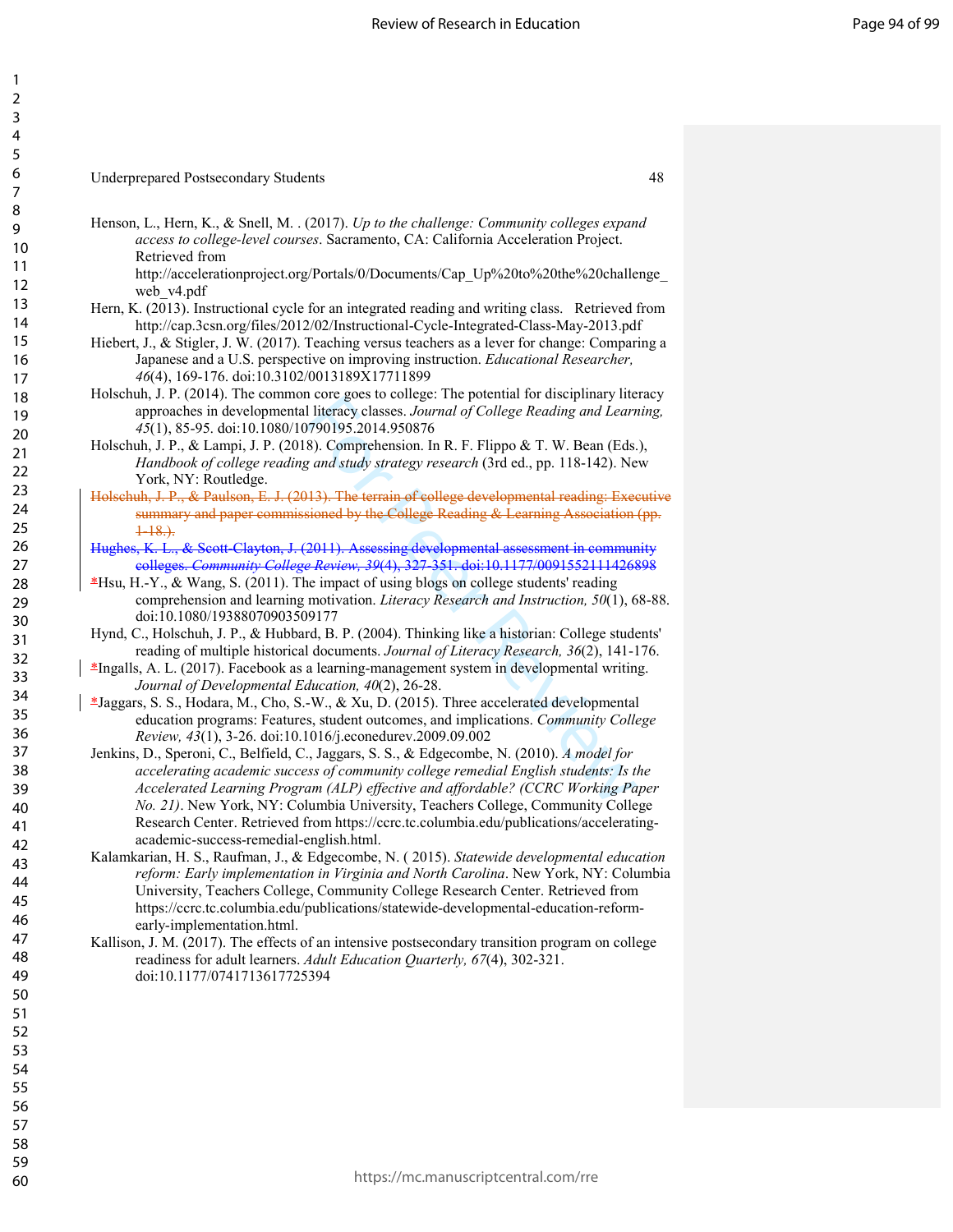| 1                            |  |
|------------------------------|--|
| ,                            |  |
| 3                            |  |
| 4                            |  |
| 5                            |  |
| 6                            |  |
|                              |  |
|                              |  |
| 8                            |  |
| €                            |  |
| 10                           |  |
| 1<br>1                       |  |
| 1<br>,                       |  |
| $\overline{1}$<br>3          |  |
| 1<br>4                       |  |
| 15                           |  |
| 16                           |  |
| 1                            |  |
| 18                           |  |
| 9<br>1                       |  |
| 20                           |  |
| $\overline{21}$              |  |
|                              |  |
| $\overline{2}$<br>,          |  |
| þ.<br>ξ                      |  |
| $\frac{2}{4}$                |  |
| 25                           |  |
| $\frac{26}{5}$               |  |
| $\overline{2}$               |  |
| $^{28}$                      |  |
| 29                           |  |
| 30                           |  |
| $\overline{\mathbf{3}}$      |  |
|                              |  |
| $\overline{\mathbf{S}}$<br>, |  |
| $\overline{\mathbf{S}}$<br>ξ |  |
| ξ<br>4                       |  |
| 35                           |  |
| 36                           |  |
| $\frac{1}{2}$                |  |
| $\overline{\textbf{8}}$      |  |
| 39                           |  |
| 40                           |  |
| 41                           |  |
| 42                           |  |
| 43                           |  |
|                              |  |
| 44                           |  |
| 45                           |  |
| 46                           |  |
| 47                           |  |
| 48                           |  |
| 49                           |  |
| 50                           |  |
| 51                           |  |
| 5<br>2                       |  |
| 53                           |  |
| 54                           |  |
|                              |  |
| 55                           |  |
| 56                           |  |
| 57                           |  |
| 58                           |  |
| 59                           |  |

60

# Underprepared Postsecondary Students 49

- Kebritchi, M., Lipschuetz, A., & Santiague, L. (2017). Issues and challenges for teaching successful online courses in hgher education: A literature review. *Journal of Educational Technology Systems, 46*(1), 4-29. doi:10.1177/0047239516661713
- Korthagen, F. (2017). Inconvenient truths about teacher learning: towards professional development 3.0. *Teachers and Teaching, 23*(4), 387-405. doi:10.1080/13540602.2016.1211523

Knowles, M. S. (1984). *Andragogy in action*. San Francisco, CA: Jossey-Bass.

- Kucer, S. (200<u>14</u>9). Dimensions of literacy: A conceptual base for teaching reading and writing in school settings (3rd4th ed.). New York, NY: Routledge.
- \*Lavonier, N. (2016). Evaluation of the effectiveness of remedial reading courses at community colleges. *Community College Journal of Research and Practice, 40*(6), 523-533. doi:10.1080/10668926.2015.1080200
- Lei, S., Rhinehart, P., Howard, H., & Cho, J. (2010). Strategies for improving reading comprehension among college students. *Reading Improvement, 47*(1), 30-42.
- \*Leist, C. W., Woolwine, M. A., & Bays, C. L. (2012). The effects of using a critical thinking scoring rubric to assess undergraduate students' reading skills. *Journal of College Reading and Learning, 43*(1), 31-58.
- Lesley, M. (2004). Refugees from reading: Students' perceptions of "remedial" literacy pedagogy. *Reading Research and Instruction, 44*(1), 62-85.
- \*Linderholm, T., Kwon, H., & Therriault, D. J. (2014). Instructions that enhance multiple-text comprehension for college readers. *Journal of College Reading and Learning, 45*(1), 3- 19. doi:10.1080/10790195.2014.906269
- \*MacArthur, C. A., Philippakos, Z. A., & Ianetta, M. (2015). Self-regulated strategy instruction in college developmental writing. *Journal of Educational Psychology, 107*(3), 855-867. doi:10.1037/edu0000011
- by Australian Constantinum and Tractace, 40(0), 325-5353.<br>
2.1080200<br>
2. Cho, J. (2010). Strategies for improving reading<br>
ge students. *Reading Improvement*, 47(1), 30-42.<br>
Bays, C. L. (2012). The effects of using a crit Matuchniak, T., Olson, C. B., & Scarcella, R. (2014). Examining the text-based, on-demand, analytical writing of mainstreamed Latino English learners in a randomized field trial of the Pathway Project intervention. *Reading and Writing: An Interdisciplinary Journal, 27*(6), 973-994. doi:10.1007/s11145-013-9490-z
- Mannion, G., & Ivanic, R. (2007). Mapping literacy practices: Theory, methodology, methods. *International Journal of Qualitative Studies in Education, 20*(1), 15-30.
- MDRC (2013). Developmental education: A barrier to a postsecondary credential for millions of Americans. Retrieved from https://www.mdrc.org/publication/developmental-educationbarrier-postsecondary-credential-millions-americans
- Miller, A. (2017). Process for discovery. *Learning Professional, 38*(5), 35-39. Retrieved from http://eduproxy.tc-library.org/?url=/docview/2011273456?accountid=2011214258
- Mitchell, J. J. (2001). Comprehensive test of phonological processing. *Assessment for Effective Intervention*, *26*(3), 57-63.
- \*Mongillo, G., & Wilder, H. (2012). An examination of at-risk college freshmen's expository literacy skills using interactive online writing activities. *Journal of College Reading and Learning, 42*(2), 27-50.
- Morris, D., & Price, D. (2008). Transformative teaching in a developmental reading program. *Journal of College Reading and Learning*, *39*(1), 88-93. doi: 10.1080/10790195.2008.10850314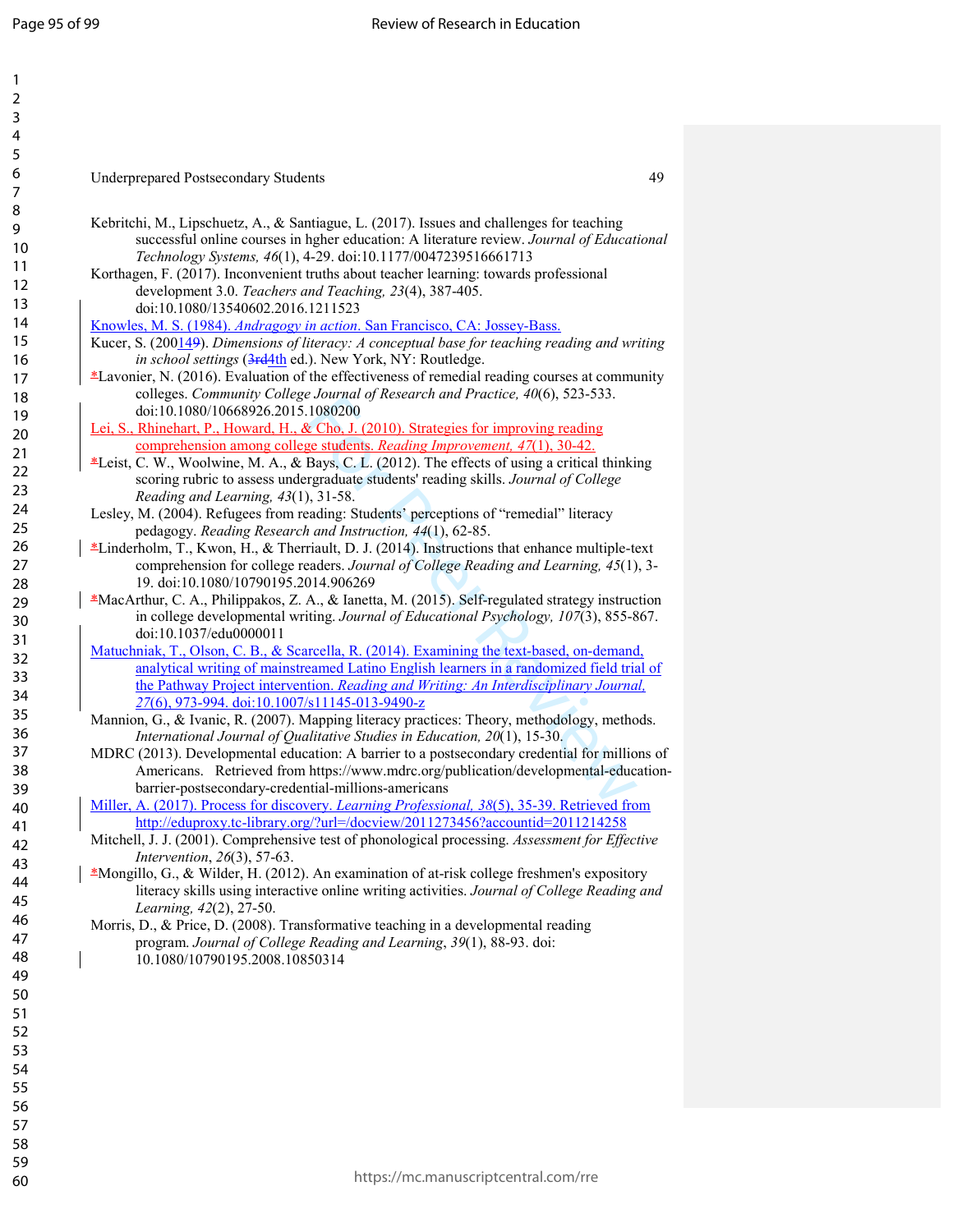| Underprepared Postsecondary Students |  |
|--------------------------------------|--|
|--------------------------------------|--|

| Mulcahy-Ernt, P. I., & Caverly, D. C. (2018). Strategic study-reading. In R. F. Flippo & T. W.    |
|---------------------------------------------------------------------------------------------------|
| Bean (Eds.), Handbook of college reading and study strategy research (3rd. ed., pp. 191-          |
| 214). New York, NY: Routledge.                                                                    |
| National Assessment of Educational Progress. (2012). The NAEP writing achievement levels.         |
| Retrieved from http://nces.ed.gov/nationsreportcard/writing/achieveall.asp                        |
| National Assessment of Educational Progress. (2015a). 2015: Mathematics and reading at grade      |
| 12. Retrieved from https://www.nationsreportcard.gov/reading_math_g12_2015/                       |
| National Assessment of Educational Progress. (2015b). The NAEP reading achievement levels         |
| by grade. Retrieved from                                                                          |
| https://nces.ed.gov/nationsreportcard/reading/achieve.aspx#2009_grade12                           |
| National Association for Developmental Education. (n.d.). Mission, vision and goals. Retrieved    |
| from https://thenade.org/Mission-Vision-and-Goals                                                 |
| National Center for Education Statistics. (2012). The nation's report card: Writing 2011 (NCES    |
| 2012-470). Washington, DC: Institute of Education Sciences, U.S. Department of                    |
| Education. Retrieved from https://nces.ed.gov/pubsearch/pubsinfo.asp?pubid=2012470.               |
| National Governors' Association and Council of Chief State School Officers. (2010). Common        |
| core state standards: English language arts and literacy in history/social studies,               |
| science, and technical subjects. Washington, DC: Author. Retrieved from                           |
| http://www.corestandards.org/.                                                                    |
| Olinghouse, N. G., & Graham, S. (2009). The relationship between the discourse knowledge and      |
| the writing performance of elementary-grade students. Journal of Educational                      |
| Psychology, 101(1), 37-50.                                                                        |
| *Pacello, J. (2014). Integrating metacognition into a developmental reading and writing course to |
| promote skill transfer: An examination of student perceptions and experiences. Journal of         |
| College Reading and Learning, 44(2), 119-140. doi:10.1080/10790195.2014.906240                    |
| Palincsar, A. S., & Brown, A. L. (1984). Reciprocal teaching of comprehension-fostering and       |
| monitoring actitivies. Cognition and Instruction, 1(2), 117-175.                                  |
| *Paulson, E. J. (2006). Self-selected reading for enjoyment as a college developmental reading    |
| approach. Journal of College Reading and Learning, 36(2), 51-58.                                  |
| doi:10.1080/10790195.2006.10850187                                                                |
| *Paulson, E. J. (2014). Analogical processes and college developmental reading. Journal of        |
| Developmental Education, 37(3), 2-13.                                                             |
| Paulson, E. J., & Armstrong, S. L. (2010). Postsecondary literacy: Coherence in theory,           |
| terminology, and teacher preparation. Journal of Developmental Education, 33(3), 2-13.            |
| Paulson, E. J., & Holschuh, J. P. (2018). College reading. In R. F. Flippo & T. Bean (Eds.).      |
| Handbook of college reading and study strategies (3rd ed., pp. 61-73). New York, NY:              |
| Routledge.                                                                                        |
| Paulson, E. J., Van Overschelde, J. P., & Wiggins, A. Y. (2018). Do accelerated developmental     |
| integrated reading and writing courses in Texas prepare students for college-level                |
| coursework? Paper presented at the 2018 Annual Meeting of American Educational                    |
| Research Association, New York, NY.                                                               |
| Pearson, P. D., & Cervetti, G. N. (2015). Fifty years of reading comprehension theory and         |
| practice. In P. D. Pearson & E. H. Hiebert (Eds.), Research-based practices for Common            |
| Core literacy (pp. 1-24). New York, NY: Teachers College Press.                                   |
|                                                                                                   |
|                                                                                                   |
|                                                                                                   |
|                                                                                                   |
|                                                                                                   |
|                                                                                                   |
|                                                                                                   |
|                                                                                                   |
|                                                                                                   |
|                                                                                                   |
|                                                                                                   |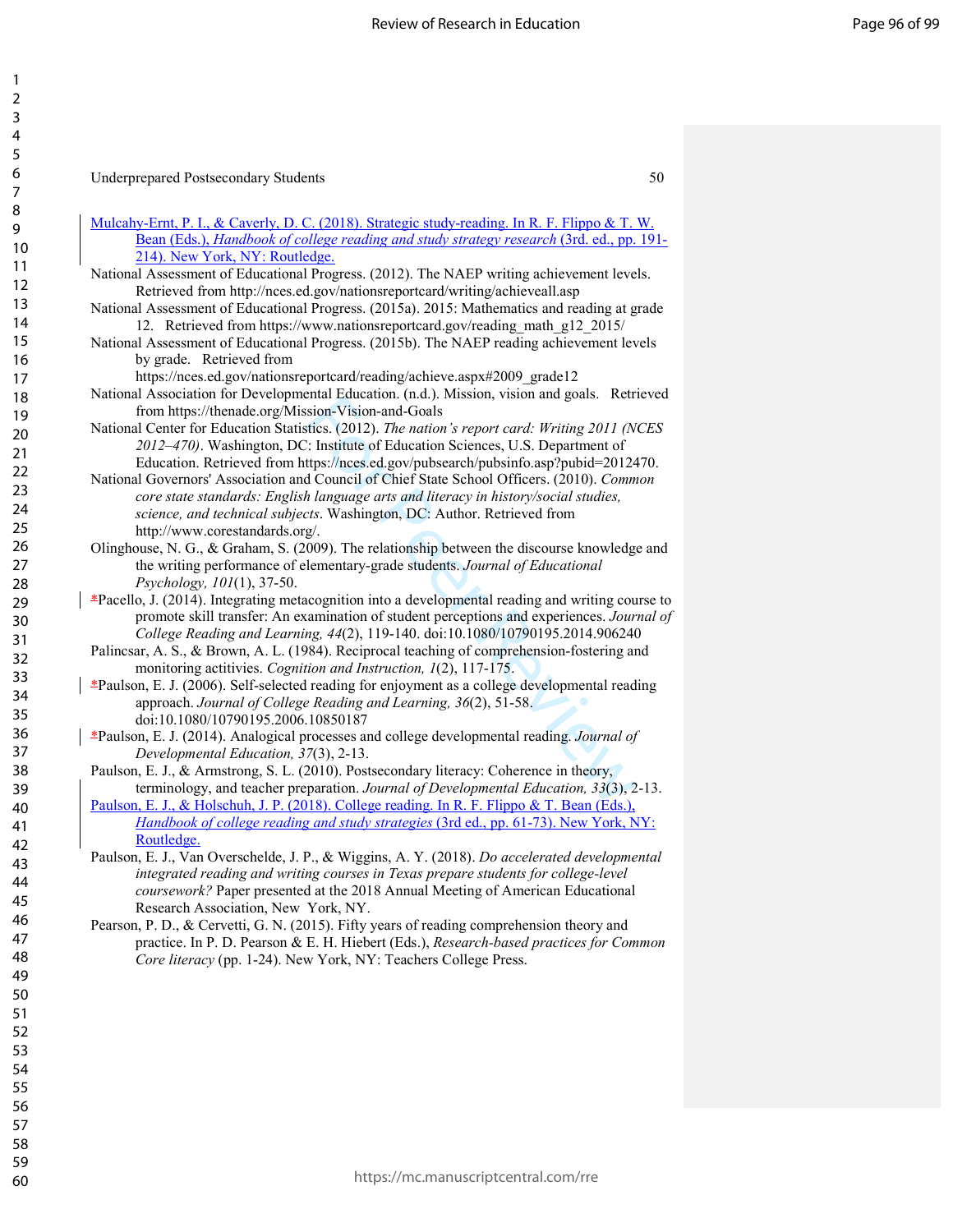| 1                        |                                                                                                                                                                                    |
|--------------------------|------------------------------------------------------------------------------------------------------------------------------------------------------------------------------------|
| $\overline{2}$           |                                                                                                                                                                                    |
| 3                        |                                                                                                                                                                                    |
| $\overline{\mathcal{A}}$ |                                                                                                                                                                                    |
| 5                        |                                                                                                                                                                                    |
| 6                        | <b>Underprepared Postsecondary Students</b><br>51                                                                                                                                  |
| $\overline{7}$           |                                                                                                                                                                                    |
| 8                        | Pearson, P. D., & Gallagher, M. C. (1983). The instruction of reading comprehension.                                                                                               |
| 9<br>10                  | Contemporary Educational Psychology, 8(3), 317-344. doi:10.1016/0361-                                                                                                              |
| 11                       | 476X(83)90019-X                                                                                                                                                                    |
| 12                       | Perin, D. (2011). Facilitating student learning through contextualization. CCRC Working Paper                                                                                      |
| 13                       | No. 29, Assessment of Evidence Series. New York: Community College Research<br>Center, Teachers College, Columbia University. Retrieved from                                       |
| 14                       | http://ccrc.tc.columbia.edu/                                                                                                                                                       |
| 15                       | Perin, D. (2013). Literacy skills among academically underprepared students in higher education.                                                                                   |
| 16                       | Community College Review, 41(2), 118-136. doi:10.1177/0091552113484057                                                                                                             |
| 17                       | Perin, D. (2018). Teaching academically underprepared students. In J. Levin & S. Kater (Eds.),                                                                                     |
| 18                       | Understanding community colleges (2nd ed., pp. 135-158). New York, NY:                                                                                                             |
| 19                       | Routledge/Taylor Francis.                                                                                                                                                          |
| 20                       | *Perin, D., Bork, R. H., Peverly, S. T., & Mason, L. H. (2013). A contextualized curricular                                                                                        |
| 21                       | supplement for developmental reading and writing. Journal of College Reading and                                                                                                   |
| 22                       | Learning, 43(2), 8-38. doi:10.1080/10790195.2013.10850365<br>Perin, D., & Charron, K. (2006). "Lights just click on every day:" Academic preparedness and                          |
| 23                       | remediation in community colleges. In T. R. Bailey & V. S. Morest (Eds.), Defending the                                                                                            |
| 24                       | community college equity agenda (pp. 155-194). Baltimore, MD: Johns Hopkins Press.                                                                                                 |
| 25                       | Perin, D., Lauterbach, M., Raufman, J., & Santikian Kalamkarian, H. (2017). Text-based writing                                                                                     |
| 26                       | of low-skilled postsecondary students. Relation to comprehension, self-efficacy and                                                                                                |
| 27                       | teacher judgments. Reading and Writing: An Interdisciplinary Journal, 30(4), 887-915.                                                                                              |
| 28                       | doi:10.1007/s11145-016-9706-0                                                                                                                                                      |
| 29                       | Perkins, D. (1984). Assessment of the use of the Nelson Denny Reading Test. Forum for                                                                                              |
| 30                       | Reading, 15(2), 64-69.<br>$E$ Perun, S. A. (2015). "What the hell is revise?": A qualitative study of student approaches to                                                        |
| 31                       | coursework in developmental English at one urban-serving community college.                                                                                                        |
| 32                       | Community College Review, 43(3), 245-263. doi:10.1007/sl 1162-008-9089-4                                                                                                           |
| 33                       | Pressley, M., & Afflerbach, P. (1995). Verbal protocols of reading: The nature of constructively                                                                                   |
| 34                       | responsive reading. Hillsdale, NJ: Erlbaum.                                                                                                                                        |
| 35                       | Purcell-Gates, V., & Duke, N. K. (2016). Teaching literacy: Reading. In D. H. Gitomer & C. A.                                                                                      |
| 36                       | Bell (Eds.), Handbook of Research on Teaching (5th ed., pp. 1217-1267). Washington,                                                                                                |
| 37                       | DC: American Educational Research Association.                                                                                                                                     |
| 38                       | Ready, R. E., Chaudhry, M. F., Schatz, K. C., & Strazzullo, S. (2012). "Passageless"                                                                                               |
| 39                       | administration of the Nelson-Denny Reading Comprehension Test: Associations with IQ<br>and reading skills. Journal of Learning Disabilities, 46(4), 377-384.                       |
| 40                       | doi:10.1177/0022219412468160                                                                                                                                                       |
| 41<br>42                 | $\text{\textsterling}$ Relles, S. R., & Duncheon, J. C. (2018). Inside the college writing gap: Exploring the mixed                                                                |
| 43                       | messages of remediation support. Innovative Higher Education(online first).                                                                                                        |
| 44                       | doi:10.1007/s10755-018-9423-5                                                                                                                                                      |
| 45                       | *Relles, S. R., & Tierney, W. G. (2013). Understanding the writing habits of tomorrow's                                                                                            |
| 46                       | students: Technology and college readiness. Journal of Higher Education, 84(4), 477-                                                                                               |
| 47                       | 505. doi:10.1353/jhe.2013.0025                                                                                                                                                     |
| 48                       | Rijlaarsdam, G., van den Bergh, H., Couzijn, M., Janssen, T., Braaksma, M., Tillema, M.,<br>Raedts, M. (2012). Writing. In K. R. Harris, S. Graham, T. Urdan, A. G. Bus, S. Major, |
| 49                       | & H. L. Swanson (Eds.), APA educational psychology handbook, Vol 3: Application to                                                                                                 |
| 50                       |                                                                                                                                                                                    |
| 51                       |                                                                                                                                                                                    |
| 52                       |                                                                                                                                                                                    |
| 53                       |                                                                                                                                                                                    |
| 54                       |                                                                                                                                                                                    |
| 55                       |                                                                                                                                                                                    |
| 56                       |                                                                                                                                                                                    |
| 57                       |                                                                                                                                                                                    |
| 58                       |                                                                                                                                                                                    |
| 59                       |                                                                                                                                                                                    |
| 60                       | https://mc.manuscriptcentral.com/rre                                                                                                                                               |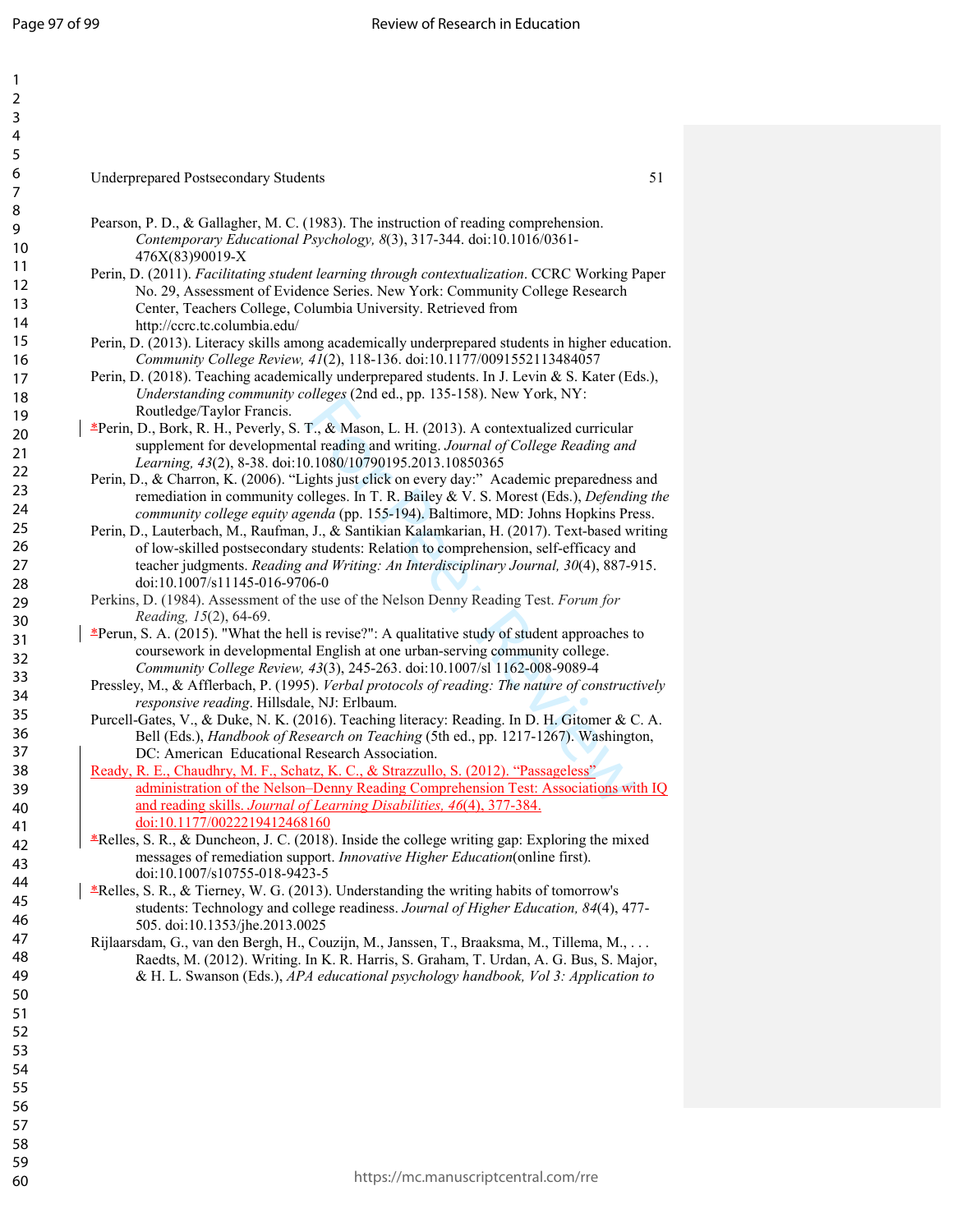| 3                                         |
|-------------------------------------------|
| 4                                         |
|                                           |
| б                                         |
|                                           |
| $\epsilon$<br>$\overline{\mathbf{3}}$     |
| 9                                         |
| 10                                        |
| $\mathbf{1}$<br>1                         |
| $\overline{c}$<br>1                       |
| 13<br>3                                   |
|                                           |
| 14                                        |
| $\mathbf{1}$                              |
| 16                                        |
| 1                                         |
| . .<br>18                                 |
| 19                                        |
| $\overline{20}$                           |
| -<br>21<br>22                             |
|                                           |
| $^{23}$                                   |
| 24                                        |
| 2!                                        |
| $\overline{26}$                           |
|                                           |
| $\overline{2}$                            |
| $\frac{1}{28}$                            |
| 29                                        |
| 30                                        |
| .<br>31                                   |
| $\overline{c}$<br>$\overline{\mathbf{3}}$ |
| 33                                        |
| 34                                        |
| 3!                                        |
| $\overline{\text{}}$                      |
| $\frac{1}{37}$                            |
| ر<br>38                                   |
| 39                                        |
|                                           |
| 40                                        |
| 4<br>1                                    |
| 4<br>,                                    |
| 4<br>ξ                                    |
| 44                                        |
| 4 <sup>1</sup>                            |
| 46                                        |
| 4                                         |
| 48                                        |
| 49<br>ϡ                                   |
| I<br>50                                   |
| $\mathbf{r}$<br>l<br>l                    |
| l<br>5<br>,                               |
| l<br>5                                    |
| ξ<br>l                                    |
| $\frac{1}{2}$                             |
| $\frac{1}{2}$<br>l                        |
| l<br>$\frac{1}{2}$                        |
| l<br>ś                                    |
| l<br>$\overline{\delta}$                  |
| $\overline{\mathbf{S}}$<br>ľ              |
| 5O<br>в                                   |

1  $\mathbf{\hat{a}}$ 

Underprepared Postsecondary Students 52

*learning and teaching* (pp. 189-227). Washington, DC: American Psychological Association. Rose, M. (1983). Remedial writing courses: A critique and a proposal. *College English, 45*(2),

- 109-128. Rose, M. (2005). *Lives on the boundary: A moving account of the struggles and achievements of America's educationally underprepared*. New York: Penguin Books.
- Rosenblatt, L. M. (1994). The transactional theory of reading and writing. In R. B. Ruddell, M. R. Ruddell, & H. Singer (Eds.), *Theoretical models and processes of reading* (pp. 1055- 1092). Newark, DE: International Reading Association.
- \*Saidy, C. (2018). Beyond words on the page: Using multimodal composing to aid in the transition to first-year writing. *Teaching English in the Two Year College, 45*(3), 255- 273.
	- Schak, O., Metzger, I., Bass, J., McCann, C., & Englis, J. (2017). Developmental education challenges and strategies for reform. Retrieved from https://www2.ed.gov/about/offices/list/opepd/education-strategies.pdf
	- Shanahan, T. (2016). Relationships between reading and writing development. In C. A. MacArthur, S. Graham, & J. Fitzgerald (Eds.), *Handbook of writing research* (2nd ed., pp. 194-207). New York, NY: Guilford.
- Shanahan, T., & Shanahan, C. (2012). What is disciplinary literacy and why does it matter? *Topics in Language Disorders, 32*(1), 7-18. doi:10.1097/TLD.0b013e318244557a
- \*Simpson, M. L. (1986). PORPE: A writing strategy for studying and learning in the content areas. *Journal of Reading, 29*(5), 407-414.
- Simpson, M. L., Stahl, N. A., & Francis, M. A. (2004). Reading and learning strategies: Recommendations for the 21st century. *Journal of Developmental Education, 28*(2), 2- 14.
	- Skomsvold, P. (2014). *Profile of undergraduate students: 2011–12 (NCES 2015-167)*. Washington, DC: National Center for Education Statistics, Institute of Education Sciences, U.S. Department of Education. Retrieved from http://nces.ed.gov/pubs2015/2015167.pdf.
- g. Featuring English in the Two Tear Cotege,  $\pm$  2013.<br>Cann, C., & Englis, J. (2017). Developmental education<br>reform. Retrieved from<br>offices/list/opepd/education-strategies.pdf<br>between reading and writing development. In Smith, D. K. (1998). Review of the Nelson-Denny Reading Test, Forms G and H. In J. C. Impara & B. S. Plake (Eds.), *Thirteenth mental measurements yearbook*: Buros Institute of Mental Measurement. Retrieved from the Burros Institute's Mental Measurements Yearbook online database.
	- Sporer, N., Brunstein, J. C., & Kieschke, U. (2009). Improving students' reading comprehension skills: Effects of strategy instruction and reciprocal teaching. *Learning and Instruction, 19*(3), 272-286. doi:10.1016/j.learninstruc.2008.05.003
- Stahl, N. A., Simpson, M. L., & Hayes, C. G. (1992). Ten recommendations from research for teaching high-risk college students. *Journal of developmental Education*, *16*(1), 2-4.
- Stotsky, S. (1983). Research on reading/writing relationships: A synthesis and suggested directions. *Language Arts, 60*(5), 627-642.
- Sykes, G., & Wilson, S. M. (2016). Can policy (re)form instruction? In D. H. Gitomer & C. A. Bell (Eds.), *Handbook of Research on Teaching* (5th ed., pp. 851-916). Washington, DC: American Educational Research Association.
- Testa, A. (2000). Seven principles for good practice in teaching and technology. In R. A. Cole (Ed.), *Issues in web-based pedagogy* (pp. 238-243). Westport, CT Greenwood Press.